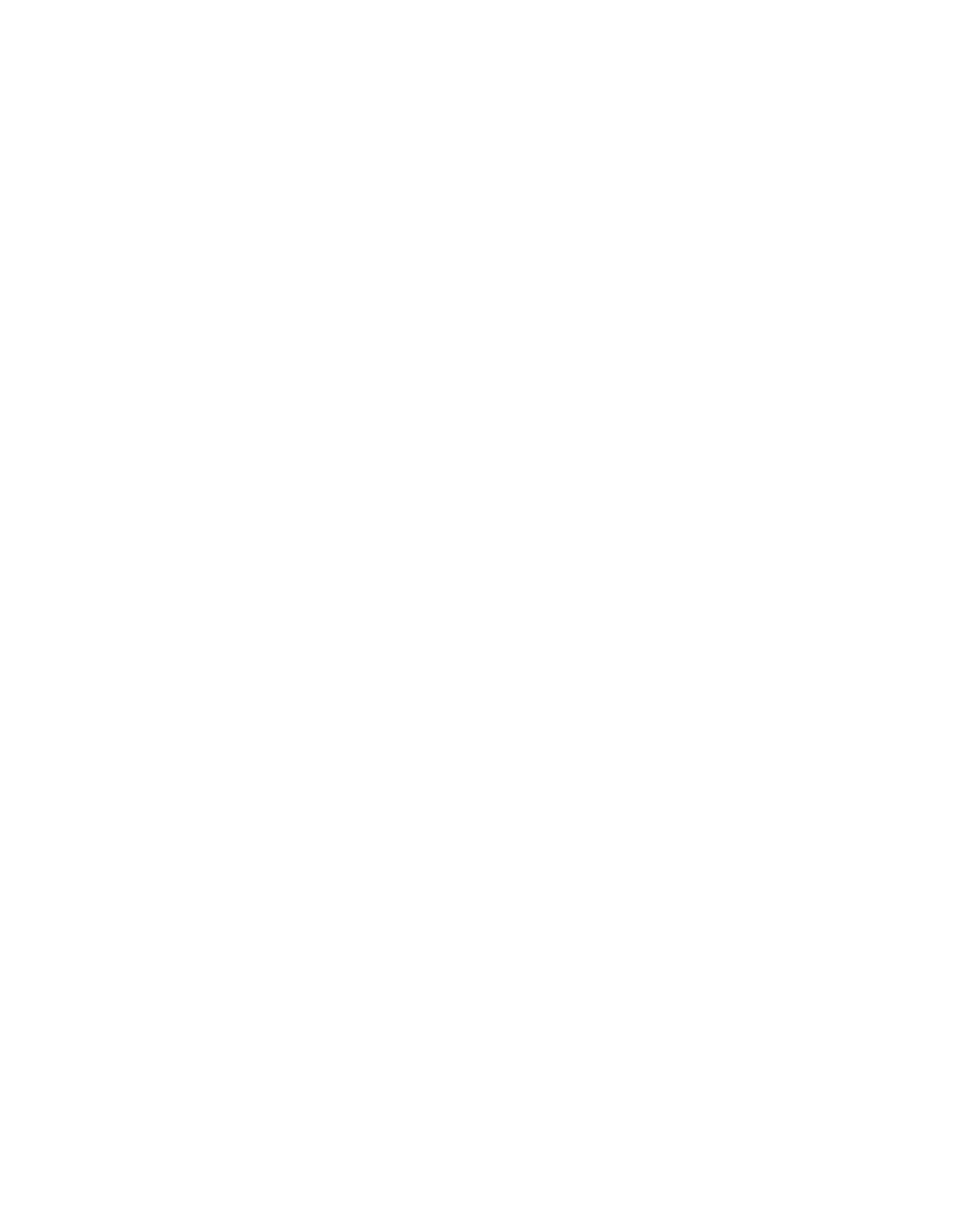| Department            | Vendor                            |           | Invoice Date GL Account Number | Expense<br>Amount | Description                             |
|-----------------------|-----------------------------------|-----------|--------------------------------|-------------------|-----------------------------------------|
| ADKINS, JAMES         |                                   | 6/30/2021 | 0012010609                     |                   | \$41.93 RESTITUTION: CASE CR-17-0909    |
| ALVAREZ, RUTH         |                                   | 6/30/2021 | 0012010609                     |                   | \$103.15 RESTITUTION: CASE CR-18-0511-D |
| <b>BACHMAN, BRUCE</b> |                                   | 6/30/2021 | 0012010609                     |                   | \$98.00 RESTITUTION: CASE CR-18-0632-C  |
| <b>BAILEY, LINNEA</b> |                                   | 6/30/2021 | 0012010609                     |                   | \$6.15 RESTITUTION: CASE CR-09-0508     |
| <b>BAKER, YVONNE</b>  |                                   | 6/30/2021 | 0012010609                     |                   | \$415.78 RESTITUTION:CASE CR-16-0655    |
|                       | BEXAR COUNTY SHERIFF'S DEPT       | 6/30/2021 | 0012200150                     |                   | \$170.00 O.O.C. SVC FEE:CASE 21-0937    |
|                       | BEXAR COUNTY SHERIFF'S DEPT       | 6/30/2021 | 0012200150                     |                   | \$75.00 O.O.C. SVC FEE:CASE 20-1083     |
|                       | BEXAR COUNTY SHERIFF'S DEPT       | 6/30/2021 | 0012200150                     |                   | \$110.00 O.O.C. SVC FEE:CASE 98-0660    |
|                       | <b>BROOKSHIRE BROTHERS</b>        | 6/30/2021 | 0012010609                     |                   | \$148.00 RESTITUTION: CASE CR-16-0579   |
| <b>CITY OF AUSTIN</b> |                                   | 6/30/2021 | 0012010609                     |                   | \$71.00 RESTITUTION:CASE CR-17-0167     |
|                       | CITY OF DRIPPING SPRINGS          | 7/19/2021 | 0012200137                     |                   | \$211,801.21 FY 21 TIRZ #1/TIRZ #2      |
| CONTRERAS, JACOB      |                                   | 6/30/2021 | 0012010609                     |                   | \$20.84 RESTITUTION: CASE CR-17-1057    |
|                       | CRIME VICTIMS COMPENSATION        | 6/30/2021 | 0012010609                     |                   | \$48.20 RESTITUTION:CASE CR-20-0922-E   |
|                       | CRIME VICTIMS COMPENSATION        | 6/30/2021 | 0012010609                     |                   | \$430.00 RESTITUTION:CASE CR-19-0846-C  |
|                       | CRIME VICTIMS COMPENSATION        | 6/30/2021 | 0012010609                     |                   | \$20.98 RESTITUTION:CASE CR-17-0244     |
|                       | CRIME VICTIMS COMPENSATION        | 6/30/2021 | 0012010609                     |                   | \$47.96 RESTITUTION: CASE CR-17-1061-C  |
|                       | CRIME VICTIMS COMPENSATION        | 6/30/2021 | 0012010609                     |                   | \$32.21 RESTITUTION: CASE CR-19-0025-E  |
|                       | CRIME VICTIMS COMPENSATION        | 6/30/2021 | 0012010609                     |                   | \$50.79 RESTITUTION: CASE CR-19-3091-C  |
|                       | <b>CRIME VICTIMS COMPENSATION</b> | 6/30/2021 | 0012010609                     |                   | \$31.36 RESTITUTION: CASE CR-19-0379-E  |
|                       | DALLAS COUNTY CONSTABLE, PCT. 1   | 6/30/2021 | 0012200150                     |                   | \$75.00 O.O.C. SVC FEE:CASE 11-1293     |
|                       | DALLAS COUNTY CONSTABLE, PCT. 1   | 6/30/2021 | 0012200150                     |                   | \$80.00 O.O.C. SVC FEE:CASE 20-2478     |
|                       | DALLAS COUNTY CONSTABLE, PCT. 3   | 6/30/2021 | 0012200150                     |                   | \$75.00 O.O.C. SVC FEE:CASE 13-0744     |
|                       | DALLAS COUNTY CONSTABLE, PCT. 5   | 6/30/2021 | 0012200150                     |                   | \$80.00 O.O.C. SVC FEE:CASE 20-2108     |
| DIAZ, DONALD          |                                   | 6/10/2021 | 0012010617                     |                   | \$327.00 RESTITUTION: CASE 19-1785CR    |
| DOBSON, IRVING        |                                   | 6/30/2021 | 0012010609                     |                   | \$6.55 RESTITUTION: CASE CR-16-1155-D   |
|                       | DOMINGUEZ, ELIZABETH              | 6/10/2021 | 0012010617                     |                   | \$249.88 RESTITUTION: CASE 19-0460CR    |
| DPS LAB-DC            |                                   | 6/30/2021 | 0012010609                     |                   | \$1.71 RESTITUTION: CASE CR-19-0452-E   |
| DPS LAB-DC            |                                   | 6/30/2021 | 0012010609                     |                   | \$8.09 RESTITUTION: CASE CR-20-1210-E   |
| DPS LAB-DC            |                                   | 7/6/2021  | 0012010617                     |                   | \$60.00 RESTITUTION: CASE 19-4618CR-3   |
| DPS LAB-DC            |                                   | 6/10/2021 | 0012010617                     |                   | \$60.00 RESTITUTION: CASE 19-2528 CR3   |
| DPS LAB-DC            |                                   | 6/30/2021 | 0012010609                     |                   | \$8.57 RESTITUTION: CASE CR-20-0439-C   |
| DPS LAB-DC            |                                   | 6/30/2021 | 0012010609                     |                   | \$1.57 RESTITUTION: CASE CR-19-0025-E   |
| DPS LAB-DC            |                                   | 6/30/2021 | 0012010609                     |                   | \$7.82 RESTITUTION: CASE CR-20-0441-C   |
| DPS LAB-DC            |                                   | 6/10/2021 | 0012010617                     |                   | \$9.34 RESTITUTION: CASE 19-2813 CR-2   |
| DPS LAB-DC            |                                   | 7/6/2021  | 0012010617                     |                   | \$60.00 RESTITUTION: CASE 19-0751 CR    |
| DPS LAB-DC            |                                   | 6/10/2021 | 0012010617                     |                   | \$60.00 RESTITUTION: CASE 19-4638CR-2   |
| DPS LAB-DC            |                                   | 6/30/2021 | 0012010609                     |                   | \$6.02 RESTITUTION:CASE CR-19-0661-C    |
| DPS LAB-DC            |                                   | 6/30/2021 | 0012010609                     |                   | \$1.99 RESTITUTION: CASE CR-20-2163-D   |
| DPS LAB-DC            |                                   | 6/30/2021 | 0012010609                     |                   | \$73.00 RESTITUTION: CASE CR-16-1088    |
| DPS LAB-DC            |                                   | 6/30/2021 | 0012010609                     |                   | \$2.12 RESTITUTION: CASE CR-18-1325D    |
| DPS LAB-DC            |                                   | 6/30/2021 | 0012010609                     |                   | \$25.00 RESTITUTION: CASE CR-20-2189-C  |
| DPS LAB-DC            |                                   | 6/30/2021 | 0012010609                     |                   | \$33.86 RESTITUTION: CASE CR-19-3095-C  |
| DPS LAB-DC            |                                   | 6/30/2021 | 0012010609                     |                   | \$11.14 RESTITUTION: CASE CR-19-0532-C  |
| DPS LAB-DC            |                                   | 6/10/2021 | 0012010617                     |                   | \$60.00 RESTITUTION: CASE 19-4872CR-2   |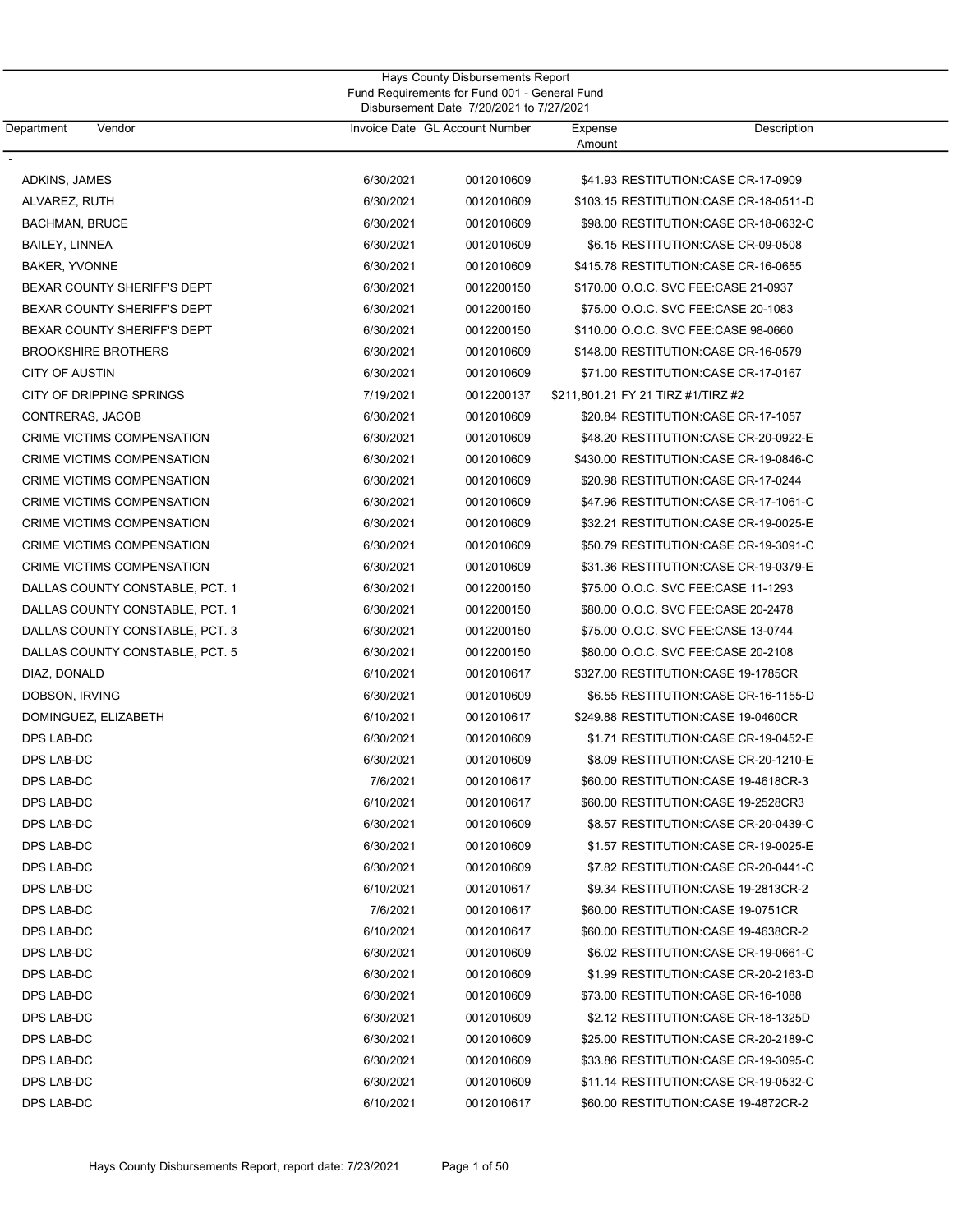| Department<br>Vendor                  |           | Invoice Date GL Account Number | Expense | Description                             |
|---------------------------------------|-----------|--------------------------------|---------|-----------------------------------------|
| DPS LAB-DC                            | 6/30/2021 | 0012010609                     | Amount  | \$10.72 RESTITUTION:CASE CR-19-1914-A   |
| <b>DPS LAB-DC</b>                     | 6/30/2021 | 0012010609                     |         | \$8.36 RESTITUTION: CASE CR-19-0182-D   |
| DPS LAB-DC                            | 6/30/2021 | 0012010609                     |         | \$0.52 RESTITUTION: CASE CR-15-0127     |
| DPS LAB-DC                            | 6/30/2021 | 0012010609                     |         | \$8.09 RESTITUTION: CASE CR-19-0114-C   |
| DPS LAB-DC                            | 6/30/2021 | 0012010609                     |         | \$60.00 RESTITUTION: CASE CR-19-3992-D  |
| DPS LAB-DC                            | 6/18/2021 | 0012010617                     |         | \$11.39 RESTITUTION:CASE 19-4158CR-2    |
| DPS LAB-DC                            | 7/6/2021  | 0012010617                     |         | \$60.00 RESTITUTION:CASE 19-0526CR-3    |
| DPS LAB-DC                            | 7/6/2021  | 0012010617                     |         | \$48.61 RESTITUTION:CASE 19-4158CR-2    |
| DPS LAB-DC                            | 6/30/2021 | 0012010609                     |         | \$10.50 RESTITUTION: CASE CR-19-2361-E  |
| DRIPPING SPRINGS HEB - STORE #611     | 6/30/2021 | 0012010609                     |         | \$660.78 RESTITUTION:CASE CR-18-1214-C  |
| DYNA DISTRIBUTING                     | 6/30/2021 | 0012010609                     |         | \$243.15 RESTITUTION:CASE CR-19-0183-D  |
| EDUCATED ROOFING SYSTEMS (ERS)        | 6/30/2021 | 0012010609                     |         | \$131.00 RESTITUTION:CASE CR-18-1310-C  |
| ENTERPRISE LEASING COMPANY OF HOUSTON | 6/30/2021 | 0012010609                     |         | \$13.00 RESTITUTION: CASE CR-16-0897    |
| FONSECA, DENISE                       | 6/30/2021 | 0012010609                     |         | \$73.00 RESTITUTION: CASE CR-18-0230-A  |
| FRIGIERE, BARBARA                     | 6/30/2021 | 0012010609                     |         |                                         |
| <b>FROST BANK</b>                     | 6/30/2021 | 0012010609                     |         | \$73.00 RESTITUTION: CASE CR-15-0881-C  |
| GARZA, ADOLPH & JULIE                 | 6/30/2021 | 0012010609                     |         | \$5.86 RESTITUTION:CASE CR-09-0508      |
| <b>GEORGE, ROBERT</b>                 | 6/30/2021 | 0012010609                     |         | \$525.48 RESTITUTION: CASE CR-15-0127   |
| <b>GRANDE COMMUNICATIONS</b>          | 6/17/2021 | 0011200001                     |         | \$35.73 INTERNET SVC/LONG DIST          |
| <b>GRANDE COMMUNICATIONS</b>          | 6/17/2021 | 0011200001                     |         | \$1,198.66 INTERNET SVC/LONG DIST       |
| GRIMES, K.                            | 6/30/2021 | 0012010609                     |         | \$24.34 RESTITUTION:CASE CR-19-1403-D   |
| HARREL, DORIS                         | 6/30/2021 | 0012010609                     |         | \$33.93 RESTITUTION:CASE CR-09-0508     |
| <b>HAYS CISD</b>                      | 6/30/2021 | 0012010609                     |         | \$469.06 RESTITUTION:CASE CR-18-1253    |
|                                       |           |                                |         |                                         |
| <b>HAYS CISD</b>                      | 7/1/2021  | 0012010686                     |         | \$400.00 RESTITUTION:PID 10212          |
| <b>HAYS COUNTY DISTRICT ATTORNEY</b>  | 6/30/2021 | 0012010609                     |         | \$12.28 RESTITUTION: CASE CR-19-1087-B  |
| <b>HAYS COUNTY DISTRICT ATTORNEY</b>  | 6/30/2021 | 0012010609                     |         | \$20.61 RESTITUTION:CASE CR-20-0445-A   |
| HAYS COUNTY DISTRICT ATTORNEY         | 6/30/2021 | 0012010609                     |         | \$13.61 RESTITUTION:CASE CR-19-0750-D   |
| HAYS COUNTY DISTRICT ATTORNEY         | 6/30/2021 | 0012010609                     |         | \$8.76 RESTITUTION:CASE CR-19-0156-A    |
| HAYS COUNTY DISTRICT ATTORNEY         | 6/30/2021 | 0012010609                     |         | \$4.29 RESTITUTION: CASE CR-19-0945-A   |
| HAYS COUNTY DISTRICT ATTORNEY         | 6/30/2021 | 0012010609                     |         | \$19.44 RESTITUTION: CASE CR-20-2189-C  |
| HAYS COUNTY DISTRICT ATTORNEY         | 6/10/2021 | 0012010617                     |         | \$55.02 RESTITUTION:CASE 19-2350CR-2    |
| HAYS COUNTY DISTRICT ATTORNEY         | 6/10/2021 | 0012010617                     |         | \$7.00 RESTITUTION:CASE 20-3355CR-1     |
| <b>HAYS COUNTY DISTRICT ATTORNEY</b>  | 6/10/2021 | 0012010617                     |         | \$140.00 RESTITUTION: CASE 20-1229 CR-1 |
| HAYS COUNTY DISTRICT ATTORNEY         | 6/30/2021 | 0012010609                     |         | \$22.88 RESTITUTION: CASE CR-17-0708    |
| <b>HAYS COUNTY DISTRICT ATTORNEY</b>  | 7/6/2021  | 0012010617                     |         | \$140.00 RESTITUTION: CASE 20-1240 CR-1 |
| HAYS COUNTY DISTRICT ATTORNEY         | 6/10/2021 | 0012010617                     |         | \$5.00 RESTITUTION: CASE 19-5350 CR-3   |
| <b>HAYS COUNTY DISTRICT ATTORNEY</b>  | 6/10/2021 | 0012010617                     |         | \$140.00 RESTITUTION: CASE 20-4415CR-2  |
| HAYS COUNTY DISTRICT ATTORNEY         | 6/10/2021 | 0012010617                     |         | \$31.00 RESTITUTION: CASE 19-5304 CR-2  |
| HAYS COUNTY DISTRICT ATTORNEY         | 6/10/2021 | 0012010617                     |         | \$53.00 RESTITUTION: CASE 18-1728CR     |
| HAYS COUNTY DISTRICT ATTORNEY         | 6/30/2021 | 0012010609                     |         | \$12.46 RESTITUTION: CASE CR-19-2197-C  |
| HAYS COUNTY DISTRICT ATTORNEY         | 6/30/2021 | 0012010609                     |         | \$11.02 RESTITUTION: CASE CR-18-1180-E  |
| HAYS COUNTY DISTRICT ATTORNEY         | 6/30/2021 | 0012010609                     |         | \$31.94 RESTITUTION: CASE CR-20-1764-E  |
| HAYS COUNTY DISTRICT ATTORNEY         | 6/30/2021 | 0012010609                     |         | \$3.26 RESTITUTION: CASE CR-17-0285-B   |
| HAYS COUNTY DISTRICT ATTORNEY         | 6/30/2021 | 0012010609                     |         | \$17.06 RESTITUTION: CASE CR-19-4055-B  |
| HAYS COUNTY DISTRICT ATTORNEY         | 6/30/2021 | 0012010609                     |         | \$11.48 RESTITUTION: CASE CR-20-3647-C  |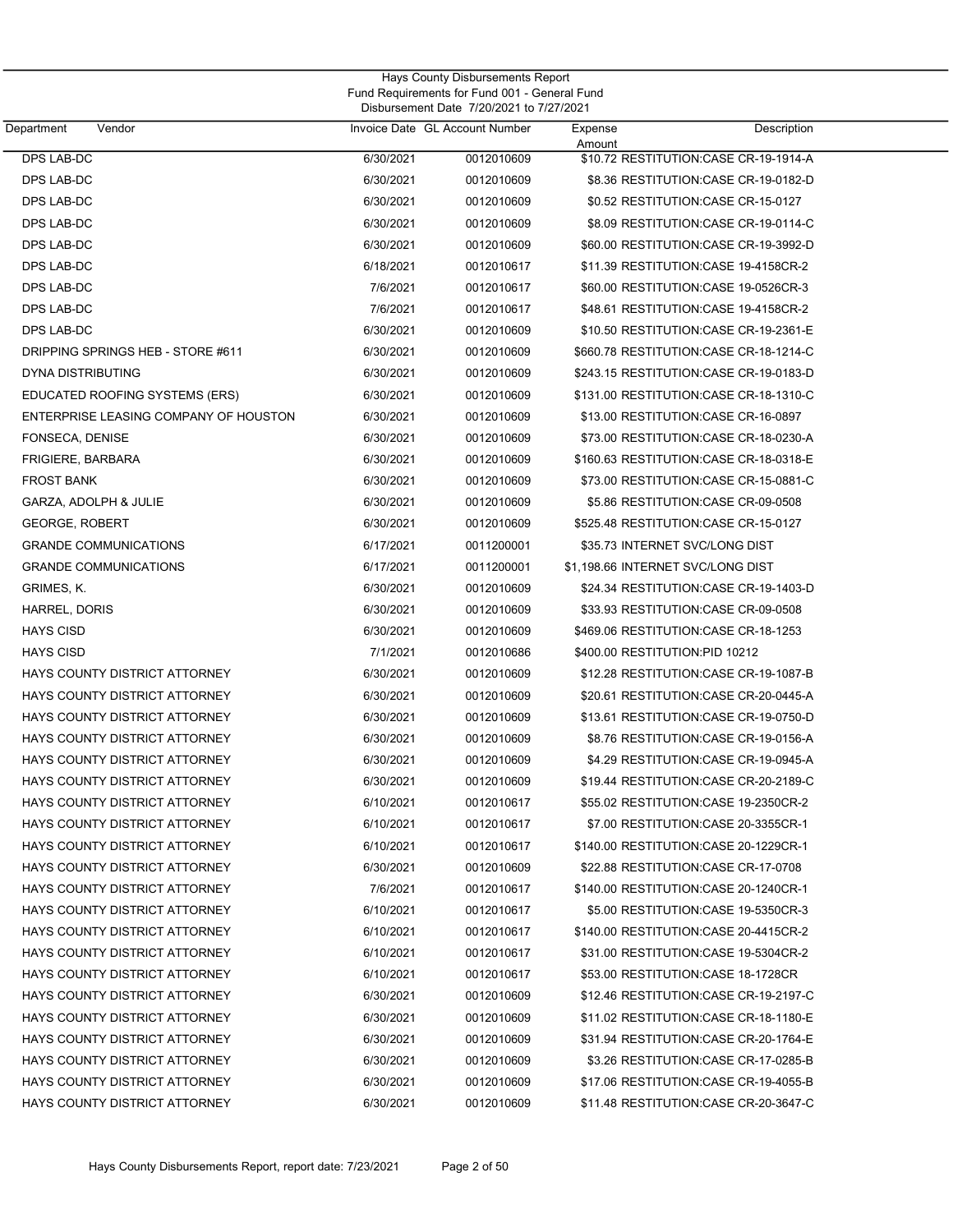| Hays County Disbursements Report              |
|-----------------------------------------------|
| Fund Requirements for Fund 001 - General Fund |
| Disbursement Date 7/20/2021 to 7/27/2021      |

| Department<br>Vendor                 |           | Invoice Date GL Account Number | Expense | Description                             |
|--------------------------------------|-----------|--------------------------------|---------|-----------------------------------------|
| HAYS COUNTY DISTRICT ATTORNEY        | 6/30/2021 | 0012010609                     | Amount  | \$6.23 RESTITUTION: CASE CR-18-0564     |
| HAYS COUNTY DISTRICT ATTORNEY        | 6/30/2021 | 0012010609                     |         | \$7.43 RESTITUTION: CASE CR-20-1758-C   |
| HAYS COUNTY DISTRICT ATTORNEY        | 6/30/2021 | 0012010609                     |         | \$11.42 RESTITUTION: CASE CR-19-3064-E  |
| HAYS COUNTY DISTRICT ATTORNEY        | 6/30/2021 | 0012010609                     |         | \$4.77 RESTITUTION: CASE CR-18-1127     |
| <b>HAYS COUNTY DISTRICT ATTORNEY</b> | 6/30/2021 | 0012010609                     |         | \$6.40 RESTITUTION: CASE CR-17-1190-B   |
| HAYS COUNTY DISTRICT ATTORNEY        | 6/30/2021 | 0012010609                     |         | \$2.05 RESTITUTION: CASE CR-17-0457-D   |
| HAYS COUNTY DISTRICT ATTORNEY        | 6/30/2021 | 0012010609                     |         | \$8.20 RESTITUTION:CASE CR-19-3746-D    |
| HAYS COUNTY DISTRICT ATTORNEY        | 6/30/2021 | 0012010609                     |         | \$6.23 RESTITUTION: CASE CR-18-0484-C   |
| HAYS COUNTY DISTRICT ATTORNEY        | 6/30/2021 | 0012010609                     |         | \$6.23 RESTITUTION: CASE CR-20-0927-E   |
| HAYS COUNTY DISTRICT ATTORNEY        | 6/30/2021 | 0012010609                     |         | \$6.23 RESTITUTION: CASE CR-19-0908-B   |
| HAYS COUNTY DISTRICT ATTORNEY        | 6/30/2021 | 0012010609                     |         | \$4.77 RESTITUTION: CASE CR-18-0331     |
| HAYS COUNTY DISTRICT ATTORNEY        | 6/30/2021 | 0012010609                     |         | \$12.46 RESTITUTION: CASE CR-20-0944-C  |
| HAYS COUNTY DISTRICT ATTORNEY        | 6/30/2021 | 0012010609                     |         | \$6.42 RESTITUTION: CASE CR-20-3667-C   |
| HAYS COUNTY DISTRICT ATTORNEY        | 6/30/2021 | 0012010609                     |         | \$4.78 RESTITUTION: CASE CR-19-0629-D   |
| HAYS COUNTY DISTRICT ATTORNEY        | 6/30/2021 | 0012010609                     |         | \$7.10 RESTITUTION: CASE CR-17-1043-D   |
| HAYS COUNTY DISTRICT ATTORNEY        | 7/6/2021  | 0012010617                     |         | \$140.00 RESTITUTION: CASE 21-1310CR-1  |
| HAYS COUNTY DISTRICT ATTORNEY        | 6/30/2021 | 0012010609                     |         | \$140.00 RESTITUTION: CASE CR-20-1790-D |
| HAYS COUNTY DISTRICT ATTORNEY        | 6/30/2021 |                                |         | \$140.00 RESTITUTION:CASE CR-18-0209-C  |
| HAYS COUNTY DISTRICT ATTORNEY        | 6/9/2021  | 0012010609<br>0012010617       |         | \$10.00 MAY 21 TBC REST/CONTRIB:CO CLK  |
|                                      |           |                                |         |                                         |
| HAYS COUNTY DISTRICT ATTORNEY        | 7/6/2021  | 0012010617                     |         | \$140.00 RESTITUTION: CASE 19-2279 CR-3 |
| HAYS COUNTY DISTRICT ATTORNEY        | 7/6/2021  | 0012010617                     |         | \$140.00 RESTITUTION:CASE 19-2945CR-1   |
| HAYS COUNTY DISTRICT ATTORNEY        | 6/30/2021 | 0012010609                     |         | \$6.25 RESTITUTION: CASE CR-17-0065     |
| HAYS COUNTY DISTRICT ATTORNEY        | 6/30/2021 | 0012010609                     |         | \$8.35 RESTITUTION: CASE CR-20-0962-E   |
| HAYS COUNTY DISTRICT ATTORNEY        | 6/30/2021 | 0012010609                     |         | \$13.34 RESTITUTION: CASE CR-19-06752-D |
| <b>HAYS COUNTY DISTRICT ATTORNEY</b> | 6/30/2021 | 0012010609                     |         | \$14.60 RESTITUTION: CASE CR-17-0644-E  |
| HAYS COUNTY DISTRICT ATTORNEY        | 6/30/2021 | 0012010609                     |         | \$16.19 RESTITUTION: CASE CR-20-2134-C  |
| HAYS COUNTY DISTRICT ATTORNEY        | 6/30/2021 | 0012010609                     |         | \$2.31 RESTITUTION: CASE CR-18-0440     |
| HAYS COUNTY DISTRICT ATTORNEY        | 6/30/2021 | 0012010609                     |         | \$4.77 RESTITUTION: CASE CR-17-1077     |
| HAYS COUNTY DISTRICT ATTORNEY        | 6/30/2021 | 0012010609                     |         | \$3.73 RESTITUTION: CASE CR-19-2825-E   |
| HAYS COUNTY DISTRICT ATTORNEY        | 6/30/2021 | 0012010609                     |         | \$48.00 RESTITUTION: CASE CR-17-0071    |
| HAYS COUNTY DISTRICT ATTORNEY        | 6/30/2021 | 0012010609                     |         | \$5.41 RESTITUTION: CASE CR-16-0562     |
| <b>HAYS COUNTY DISTRICT ATTORNEY</b> | 6/30/2021 | 0012010609                     |         | \$7.09 RESTITUTION:CASE CR-20-0966-E    |
| HAYS COUNTY DISTRICT ATTORNEY        | 6/30/2021 | 0012010609                     |         | \$67.00 RESTITUTION: CASE CR-19-0267-E  |
| HAYS COUNTY DISTRICT ATTORNEY        | 6/30/2021 | 0012010609                     |         | \$3.99 RESTITUTION: CASE CR-19-3248-E   |
| <b>HAYS COUNTY DISTRICT ATTORNEY</b> | 6/30/2021 | 0012010609                     |         | \$50.82 RESTITUTION: CASE CR-19-2730-E  |
| HAYS COUNTY DISTRICT ATTORNEY        | 6/30/2021 | 0012010609                     |         | \$4.65 RESTITUTION: CASE CR-20-2163-D   |
| HAYS COUNTY DISTRICT ATTORNEY        | 6/30/2021 | 0012010609                     |         | \$1.00 RESTITUTION:CASE CR-17-0010      |
| HAYS COUNTY DISTRICT ATTORNEY        | 6/30/2021 | 0012010609                     |         | \$6.23 RESTITUTION: CASE CR-20-2584-E   |
| HAYS COUNTY DISTRICT ATTORNEY        | 6/30/2021 | 0012010609                     |         | \$10.24 RESTITUTION: CASE CR-20-1212-C  |
| HAYS COUNTY DISTRICT ATTORNEY        | 7/6/2021  | 0012010617                     |         | \$11.00 JUN 21 TBC REST/CONTRIB:CO CLK  |
| HAYS COUNTY DISTRICT ATTORNEY        | 6/30/2021 | 0012010609                     |         | \$7.12 RESTITUTION: CASE CR-19-0152-A   |
| HAYS COUNTY DISTRICT ATTORNEY        | 6/30/2021 | 0012010609                     |         | \$6.23 RESTITUTION: CASE CR-20-0968-E   |
| HAYS COUNTY DISTRICT ATTORNEY        | 6/30/2021 | 0012010609                     |         | \$8.96 RESTITUTION: CASE CR-20-2243-D   |
| HAYS COUNTY DISTRICT ATTORNEY        | 6/30/2021 | 0012010609                     |         | \$12.04 RESTITUTION: CASE CR-19-0944-B  |
| HAYS COUNTY DISTRICT ATTORNEY        | 6/30/2021 | 0012010609                     |         | \$3.00 RESTITUTION: CASE CR-16-0362     |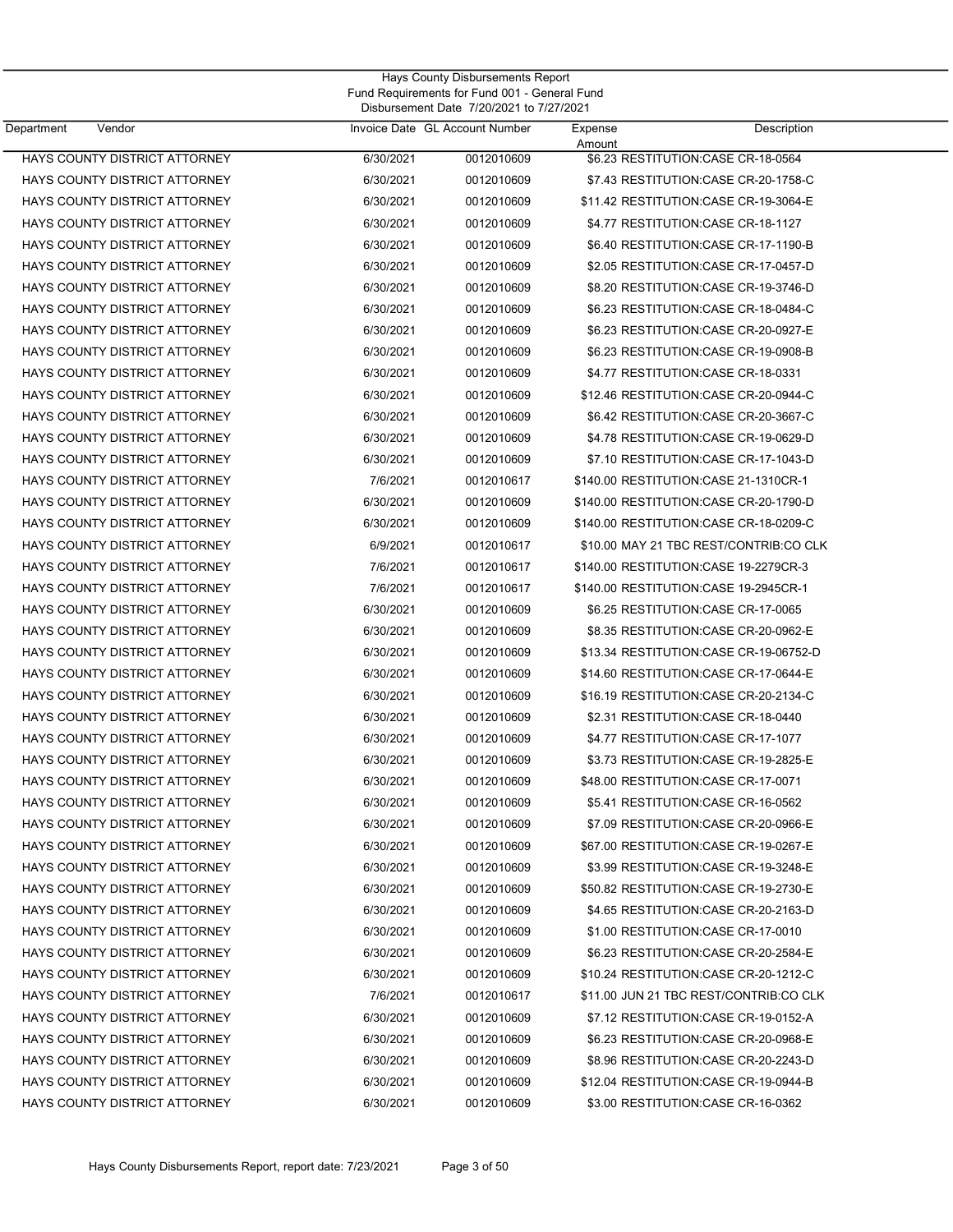| Department<br>Vendor                 |           | Invoice Date GL Account Number | Expense | Description                                   |  |
|--------------------------------------|-----------|--------------------------------|---------|-----------------------------------------------|--|
| HAYS COUNTY DISTRICT ATTORNEY        | 6/30/2021 | 0012010609                     | Amount  | \$4.78 RESTITUTION: CASE CR-19-2560-E         |  |
| HAYS COUNTY DISTRICT ATTORNEY        | 6/30/2021 | 0012010609                     |         | \$6.23 RESTITUTION: CASE CR-19-3574-C         |  |
| HAYS COUNTY DISTRICT ATTORNEY        | 6/30/2021 | 0012010609                     |         | \$7.94 RESTITUTION: CASE CR-19-0166-C         |  |
| HAYS COUNTY DISTRICT ATTORNEY        | 6/30/2021 | 0012010609                     |         | \$3.67 RESTITUTION: CASE CR-17-0771           |  |
| HAYS COUNTY DISTRICT ATTORNEY        | 6/30/2021 | 0012010609                     |         | \$140.00 RESTITUTION: CASE CR-20-0123-E       |  |
| HAYS COUNTY DISTRICT ATTORNEY        | 6/30/2021 | 0012010609                     |         | \$5.90 RESTITUTION: CASE CR-19-1899-C         |  |
| HAYS COUNTY DISTRICT ATTORNEY        | 6/30/2021 | 0012010609                     |         | \$100.00 RESTITUTION: CASE CR-17-0059         |  |
| HAYS COUNTY DISTRICT ATTORNEY        | 6/30/2021 | 0012010609                     |         | \$6.23 RESTITUTION: CASE CR-20-2121-E         |  |
| HAYS COUNTY DISTRICT ATTORNEY        | 6/30/2021 | 0012010609                     |         | \$9.44 RESTITUTION: CASE CR-19-1007-C         |  |
| HAYS COUNTY DISTRICT ATTORNEY        | 6/30/2021 | 0012010609                     |         | \$9.58 RESTITUTION:CASE CR-19-1076-B          |  |
| HAYS COUNTY DISTRICT ATTORNEY        | 6/30/2021 | 0012010609                     |         | \$3.62 RESTITUTION: CASE CR-19-0562-C         |  |
| HAYS COUNTY DISTRICT ATTORNEY        | 6/30/2021 | 0012010609                     |         | \$6.23 RESTITUTION: CASE CR-19-1049-E         |  |
| HAYS COUNTY DISTRICT ATTORNEY        | 6/30/2021 | 0012010609                     |         | \$13.00 RESTITUTION: CASE CR-16-1076          |  |
| HAYS COUNTY DISTRICT ATTORNEY        | 6/30/2021 | 0012010609                     |         | \$8.00 RESTITUTION: CASE CR-16-0360           |  |
| HAYS COUNTY DISTRICT ATTORNEY        | 7/8/2021  | 0012010617                     |         | \$95.00 RESTITUTION: CASE 20-3017CR-1         |  |
| HAYS COUNTY DISTRICT ATTORNEY        | 6/30/2021 | 0012010609                     |         | \$7.12 RESTITUTION: CASE CR-19-2978-E         |  |
| HAYS COUNTY DISTRICT ATTORNEY        | 6/30/2021 | 0012010609                     |         | \$15.97 RESTITUTION:CASE CR19-0860-D          |  |
| HAYS COUNTY DISTRICT ATTORNEY        | 6/30/2021 | 0012010609                     |         | \$4.77 RESTITUTION:CASE CR-18-0940-D          |  |
| HAYS COUNTY DISTRICT ATTORNEY        | 6/30/2021 | 0012010609                     |         | \$7.84 RESTITUTION: CASE CR-19-0079-D         |  |
| HAYS COUNTY DISTRICT ATTORNEY        | 6/30/2021 | 0012010609                     |         | \$4.78 RESTITUTION:CASE CR-17-1201            |  |
| HAYS COUNTY DISTRICT ATTORNEY        | 6/30/2021 | 0012010609                     |         | \$9.85 RESTITUTION: CASE CR-20-0478-A         |  |
| HMS PROJECT SOLUTIONS                | 6/30/2021 | 0012010609                     |         | \$131.00 RESTITUTION:CASE CR-18-1311-C        |  |
| <b>HOFMANN'S SUPPLY</b>              | 6/30/2021 | 0012010609                     |         | \$267.71 RESTITUTION: CASE CR-17-0741         |  |
| <b>HOFMANN'S SUPPLY</b>              | 6/30/2021 | 0012010609                     |         | \$367.44 RESTITUTION: CASE CR-17-0802         |  |
| HOOFNAGLE, JENA                      | 6/30/2021 | 0012010609                     |         | \$46.45 RESTITUTION: CASE CR-18-0434          |  |
| <b>HOUSTON, JEFFREY</b>              | 6/30/2021 | 0012010609                     |         | \$131.00 RESTITUTION: CASE CR-18-1313-C       |  |
| HURST, CLAYTON                       | 6/30/2021 | 0012010609                     |         | \$8.84 RESTITUTION: CASE CR-09-0508           |  |
| <b>JANSSEN, MARK</b>                 | 6/30/2021 | 0012010122                     |         | \$300.00 ATTY AD LITEM: CASE 17-0822          |  |
| KNOX, MARTHA                         | 6/30/2021 | 0012010609                     |         | \$39.27 RESTITUTION: CASE CR-09-0508          |  |
| KUREK, ZACHARY                       | 6/30/2021 | 0012010609                     |         | \$9.35 RESTITUTION: CASE CR-19-0500-E         |  |
| LAW OFFICE OF FLOYD AKERS            | 7/14/2021 | 0012010125                     |         | \$3,562.50 WRIT OF EXECUTION: CAUSE S20007J12 |  |
| LOPEZ, LORENZA                       | 6/30/2021 | 0012010609                     |         | \$148.00 RESTITUTION: CASE CR-18-1348-E       |  |
| LOWE'S, INC.                         | 6/30/2021 | 0012010609                     |         | \$100.00 RESTITUTION:CASE CR-13-0424          |  |
| LUDWICK, ROBYN                       | 6/30/2021 | 0012010609                     |         | \$6.46 RESTITUTION:CASE CR-19-0562-C          |  |
| MARSH, DIANA                         | 6/30/2021 | 0012010609                     |         | \$105.39 RESTITUTION: CASE CR-10-1056         |  |
| MCCLARD, JR., JAMES                  | 6/10/2021 | 0012010617                     |         | \$344.71 RESTITUTION: CASE 18-1008CR          |  |
| MCCREADY, JAMES                      | 6/30/2021 | 0012010609                     |         | \$26.43 RESTITUTION: CASE CR-09-0508          |  |
| MCCREARY, VESELKA, BRAGG & ALLEN, PC | 6/30/2021 | 0012200150                     |         | \$55.00 O.O.C. SVC FEE:CASE 20-1161           |  |
| MCCREARY, VESELKA, BRAGG & ALLEN, PC | 6/30/2021 | 0012200150                     |         | \$55.00 O.O.C. SVC FEE:CASE 21-0937           |  |
| MCCREARY, VESELKA, BRAGG & ALLEN, PC | 6/30/2021 | 0012200150                     |         | \$65.00 O.O.C. SVC FEE:CASE 00-1423           |  |
| MCCREARY, VESELKA, BRAGG & ALLEN, PC | 6/30/2021 | 0012200150                     |         | \$55.00 O.O.C. SVC FEE:CASE 20-1083           |  |
| MCCREARY, VESELKA, BRAGG & ALLEN, PC | 6/30/2021 | 0012200150                     |         | \$55.00 O.O.C. SVC FEE:CASE 20-2478           |  |
| MCNEESE, AMBER                       | 6/10/2021 | 0012010617                     |         | \$381.63 RESTITUTION:CASE 20-0067CR-3         |  |
| <b>MEDICARE</b>                      | 6/30/2021 | 0012010609                     |         | \$221.71 RESTITUTION:CASE CR-05-752           |  |
| <b>MEYER, CHRISTY</b>                | 6/30/2021 | 0012010609                     |         | \$0.56 RESTITUTION: CASE CR-19-0500-E         |  |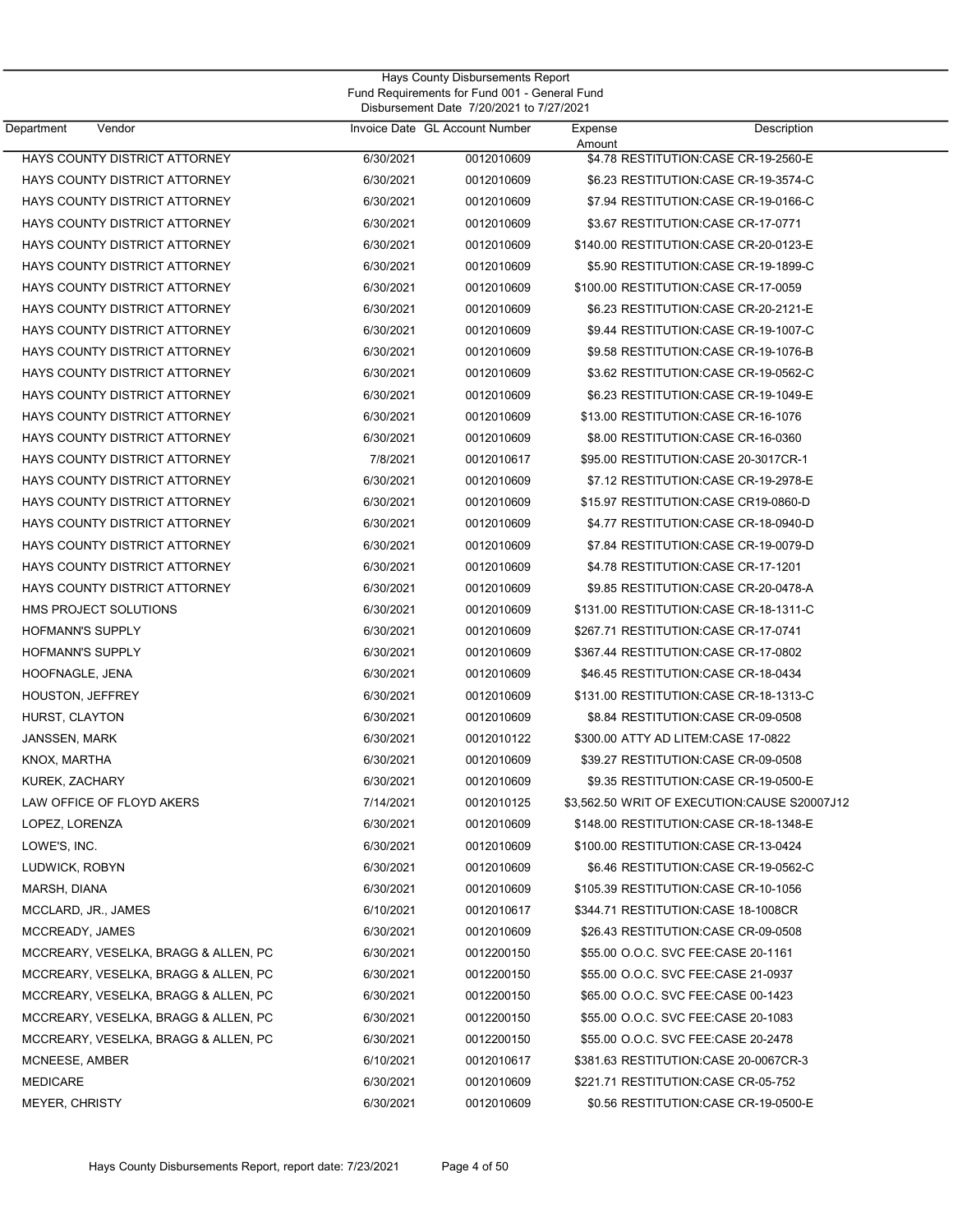| Department<br>Vendor                               |           | Invoice Date GL Account Number | Expense      | Description                                   |
|----------------------------------------------------|-----------|--------------------------------|--------------|-----------------------------------------------|
| OLVERA, JR., DOMINGO                               | 6/30/2021 | 0012010609                     | Amount       | \$45.06 RESTITUTION: CASE CR-17-0244          |
| PATEL, KAUSHALBHAI                                 | 6/30/2021 | 0012010609                     |              | \$249.03 RESTITUTION: CASE CR-19-2821-A       |
| PETERSON, JAYME                                    | 6/30/2021 | 0012010609                     |              | \$28.70 RESTITUTION: CASE CR-18-1019-D        |
| POWER HAUS EQUIPMENT                               | 6/30/2021 | 0012010609                     |              | \$307.52 RESTITUTION:CASE CR-17-0802          |
| REGIONAL FINANCE CORPORATION                       | 6/30/2021 | 0012010609                     |              | \$46.63 RESTITUTION: CASE CR-16-0480          |
| ROACH, JACKIE                                      | 6/30/2021 | 0012010609                     |              | \$68.61 RESTITUTION: CASE CR-10-1056          |
| SAN MARCOS POLICE DEPARTMENT                       | 6/30/2021 | 0012010609                     |              | \$286.93 RESTITUTION: CASE CR-19-0659-B       |
| SAUCEDO, STEPHANIE                                 | 6/30/2021 | 0012010609                     |              | \$3.60 RESTITUTION: CASE CR-17-0244           |
| SMITH, SHIRLEY                                     | 6/30/2021 | 0012010609                     |              | \$5.52 RESTITUTION: CASE CR-09-0508           |
| SMITH, CLAY                                        | 6/30/2021 | 0012010609                     |              | \$500.00 RESTITUTION: CASE CR-15-0211         |
| SONIC                                              | 6/30/2021 | 0012010609                     |              | \$8.12 RESTITUTION: CASE CR-15-0261           |
| SONIC                                              | 6/30/2021 | 0012010609                     |              | \$8.12 RESTITUTION: CASE CR-15-0262           |
| STRIPES SAC-N-PAC                                  | 6/10/2021 | 0012010617                     |              | \$163.00 RESTITUTION: CASE 17-3420CR          |
| TASB RISK MANAGEMENT FUND                          | 6/30/2021 | 0012010609                     |              | \$1,898.81 RESTITUTION:CASE CR-18-1253        |
| TEEPLE, CAROL                                      | 6/30/2021 | 0012010609                     |              | \$13.27 RESTITUTION: CASE CR-17-0762-A        |
| <b>TEXAN WINDOWS</b>                               | 6/30/2021 | 0012010609                     |              | \$316.00 RESTITUTION: CASE CR-19-0812-D       |
| TEXAS DEPARTMENT OF HEALTH DSHS-VS-CAR<br>(MC1966) | 6/30/2021 | 0012200155                     |              | \$15.00 C.A.R. FUND:CASE 21-1486              |
| TEXAS DEPARTMENT OF HEALTH DSHS-VS-CAR<br>(MC1966) | 6/30/2021 | 0012200155                     |              | \$15.00 C.A.R. FUND:CASE 21-1448              |
| TEXAS DEPARTMENT OF HEALTH DSHS-VS-CAR<br>(MC1966) | 6/30/2021 | 0012200155                     |              | \$15.00 C.A.R. FUND:CASE 21-1543              |
| TEXAS DEPARTMENT OF PUBLIC SAFETY                  | 6/10/2021 | 0012010617                     |              | \$60.00 RESTITUTION: CASE 20-1105CR-2         |
| TEXAS DEPARTMENT OF PUBLIC SAFETY                  | 6/10/2021 | 0012010617                     |              | \$60.00 RESTITUTION: CASE 20-0016 CR-2        |
| <b>TEXAS DEPARTMENT OF PUBLIC SAFETY</b>           | 6/10/2021 | 0012010617                     |              | \$30.00 RESTITUTION: CASE 19-5446CR-2         |
| <b>TEXAS DEPARTMENT OF PUBLIC SAFETY</b>           | 6/30/2021 | 0012010609                     |              | \$2.27 RESTITUTION: CASE CR-20-0148-A         |
| TEXAS DEPARTMENT OF PUBLIC SAFETY                  | 6/30/2021 | 0012010609                     |              | \$1.31 RESTITUTION: CASE CR-19-4564-C         |
| <b>TEXAS DEPARTMENT OF PUBLIC SAFETY</b>           | 7/8/2021  | 0012010617                     |              | \$60.00 RESTITUTION: CASE 20-2031 CR-1        |
| TEXAS HEALTH AND HUMAN SERVICES                    | 6/30/2021 | 0012010609                     |              | \$420.00 RESTITUTION: CASE CR-17-0624         |
| TEXAS HEALTH AND HUMAN SERVICES                    | 6/30/2021 | 0012010609                     |              | \$508.00 RESTITUTION: CASE CR-15-0246         |
| <b>TEXAS MUNICIPAL LEAGUE - IRP</b>                | 6/30/2021 | 0012010609                     |              | \$3.00 RESTITUTION: CASE CR-18-0384           |
| THE DEPT OF HEALTH AND HUMAN SERVICES              | 6/30/2021 | 0012010609                     |              | \$498.00 RESTITUTION: CASE CR-16-0524         |
| THE DEPT OF HEALTH AND HUMAN SERVICES              | 6/30/2021 | 0012010609                     |              | \$998.00 RESTITUTION: CASE CR-16-1141         |
| TML INTERGOVERNMENTAL RISK POOL                    | 6/30/2021 | 0012010609                     |              | \$56.85 RESTITUTION:CASE CR-18-0466-C         |
| TRAVIS COUNTY CONSTABLE, PCT. 5                    | 6/30/2021 | 0012200150                     |              | \$80.00 O.O.C. SVC FEE:CASE 20-1083           |
| TRAVIS COUNTY CONSTABLE, PCT. 5                    | 6/30/2021 | 0012200150                     |              | \$80.00 O.O.C. SVC FEE:CASE 20-2108           |
| TRAVIS COUNTY CONSTABLE, PCT. 5                    | 6/30/2021 | 0012200150                     |              | \$160.00 O.O.C. SVC FEE:CASE 20-2478          |
| TRAVIS COUNTY CONSTABLE, PCT. 5                    | 6/30/2021 | 0012200150                     |              | \$140.00 O.O.C. SVC FEE:CASE 13-1574          |
| TRAVIS COUNTY CONSTABLE, PCT. 5                    | 6/30/2021 | 0012200150                     |              | \$160.00 O.O.C. SVC FEE:CASE 21-0937          |
| TRAVIS COUNTY CONSTABLE, PCT. 5                    | 6/30/2021 | 0012200150                     |              | \$70.00 O.O.C. SVC FEE:CASE 11-1293           |
| VELTE, IV, PAUL                                    | 6/30/2021 | 0012010125                     |              | \$10,094.09 WRIT OF EXECUTION:CAUSE 20-0054-C |
| WAGNER, JOSEPH                                     | 7/6/2021  | 0012010617                     |              | \$350.00 RESTITUTION: CASE 19-5341 CR-3       |
| WAGNER, JOSEPH                                     | 6/10/2021 | 0012010617                     |              | \$175.00 RESTITUTION: CASE 19-5341 CR-3       |
| <b>WEBKING, CATHERINE</b>                          | 6/30/2021 | 0012010609                     |              | \$791.00 RESTITUTION:CASE CR-19-2205-C        |
| WILLIAMSON COUNTY CONSTABLE, PCT 3                 | 6/30/2021 | 0012200150                     |              | \$70.00 O.O.C. SVC FEE:CASE 20-2106           |
| Total -                                            |           |                                | \$247,080.02 |                                               |

000 - Non-Departmental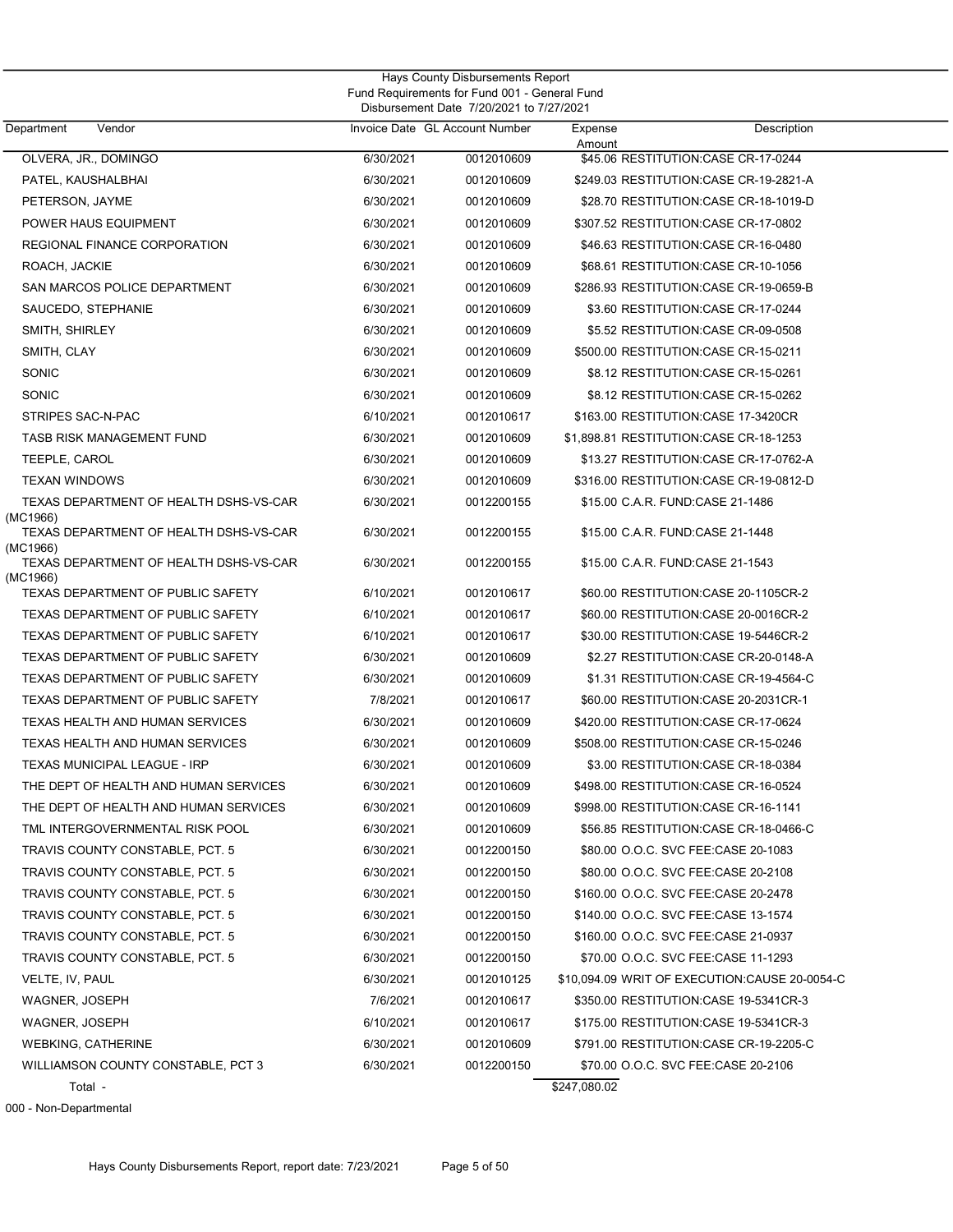| Hays County Disbursements Report<br>Fund Requirements for Fund 001 - General Fund<br>Disbursement Date 7/20/2021 to 7/27/2021 |           |                                |                                                  |  |  |  |
|-------------------------------------------------------------------------------------------------------------------------------|-----------|--------------------------------|--------------------------------------------------|--|--|--|
| Vendor<br>Department                                                                                                          |           | Invoice Date GL Account Number | Description<br>Expense<br>Amount                 |  |  |  |
| MCCOY'S BUILDING SUPPLY                                                                                                       | 1/23/2019 | 001000004630                   | (\$26.69) RETURNED ITEMS:MTC                     |  |  |  |
| Total 000 - Non-Departmental                                                                                                  |           |                                | (\$26.69)                                        |  |  |  |
| 600 - County Judge                                                                                                            |           |                                |                                                  |  |  |  |
| <b>GRANDE COMMUNICATIONS</b>                                                                                                  | 6/17/2021 | 001600005489                   | \$106.11 INTERNET SVC/LONG DIST                  |  |  |  |
| LOWER COLORADO RIVER AUTHORITY                                                                                                | 7/12/2021 | 001600005471                   | \$24.95 JUN 21 RADIO SVC:CO JUDGE                |  |  |  |
| <b>TEXAS ASSOCIATION OF COUNTIES</b>                                                                                          | 9/3/2021  | 001600005551                   | \$155.00 REG FEE: RUBEN BECERRA                  |  |  |  |
| Total 600 - County Judge                                                                                                      |           |                                | \$286.06                                         |  |  |  |
| 601 - Commissioner Pct 1                                                                                                      |           |                                |                                                  |  |  |  |
| <b>GRANDE COMMUNICATIONS</b>                                                                                                  | 6/17/2021 | 001601005489                   | \$70.74 INTERNET SVC/LONG DIST                   |  |  |  |
| SAMARITAN'S FEET INTERNATIONAL                                                                                                | 7/31/2021 | 001601005353                   | \$500.00 SPONSORSHIP APP IN COURT 6/15/21:COMM 1 |  |  |  |
| Total 601 - Commissioner Pct 1                                                                                                |           |                                | \$570.74                                         |  |  |  |
| 602 - Commissioner Pct 2                                                                                                      |           |                                |                                                  |  |  |  |
| <b>GRANDE COMMUNICATIONS</b>                                                                                                  | 6/17/2021 | 001602005489                   | \$104.15 INTERNET SVC/LONG DIST                  |  |  |  |
| <b>GRANDE COMMUNICATIONS</b>                                                                                                  | 6/17/2021 | 001602005489                   | \$113.73 INTERNET SVC/LONG DIST                  |  |  |  |
| PERRY OFFICE PLUS                                                                                                             | 7/13/2021 | 001602005211                   | \$200.34 TONER CARTRIDGE:COMM 2                  |  |  |  |
| Total 602 - Commissioner Pct 2                                                                                                |           |                                | \$418.22                                         |  |  |  |
| 603 - Commissioner Pct 3                                                                                                      |           |                                |                                                  |  |  |  |
| <b>FRONTIER COMMUNICATIONS</b>                                                                                                | 7/10/2021 | 001603005489                   | \$196.75 TELEPHONE/LONG DISTANCE:COMM 3          |  |  |  |
| <b>GRANDE COMMUNICATIONS</b>                                                                                                  | 6/17/2021 | 001603005489                   | \$127.19 INTERNET SVC/LONG DIST                  |  |  |  |
| <b>GRANDE COMMUNICATIONS</b>                                                                                                  | 6/17/2021 | 001603005489                   | \$70.74 INTERNET SVC/LONG DIST                   |  |  |  |
| Total 603 - Commissioner Pct 3                                                                                                |           |                                | \$394.68                                         |  |  |  |
| 604 - Commissioner Pct 4                                                                                                      |           |                                |                                                  |  |  |  |
| <b>FRONTIER COMMUNICATIONS</b>                                                                                                | 7/7/2021  | 001604005489                   | \$270.33 TELEPHONE/LONG DISTANCE:COMM 4          |  |  |  |
| <b>GRANDE COMMUNICATIONS</b>                                                                                                  | 6/17/2021 | 001604005489                   | \$149.38 INTERNET SVC/LONG DIST                  |  |  |  |
| Total 604 - Commissioner Pct 4                                                                                                |           |                                | \$419.71                                         |  |  |  |
| 606 - Auditor                                                                                                                 |           |                                |                                                  |  |  |  |
| <b>GRANDE COMMUNICATIONS</b>                                                                                                  | 6/17/2021 | 001606005489                   | \$267.97 INTERNET SVC/LONG DIST                  |  |  |  |
| OFFICE DEPOT, INC.                                                                                                            | 7/6/2021  | 001606005211                   | \$74.88 COPY PAPER/HIGHLIGHTERS/TAPE:AUD         |  |  |  |
| OFFICE DEPOT, INC.                                                                                                            | 7/6/2021  | 001606005211                   | \$9.18 COPY PAPER/HIGHLIGHTERS/TAPE:AUD          |  |  |  |
| OFFICE DEPOT, INC.                                                                                                            | 7/6/2021  | 001606005211                   | \$15.98 COPY PAPER/HIGHLIGHTERS/TAPE:AUD         |  |  |  |
| Total 606 - Auditor                                                                                                           |           |                                | \$368.01                                         |  |  |  |
| 607 - District Attorney                                                                                                       |           |                                |                                                  |  |  |  |
| AMAZON CAPITAL SERVICES                                                                                                       | 7/5/2021  | 001607005211                   | \$26.94 CHAIR SEAT COVERS:DA                     |  |  |  |
| AMAZON CAPITAL SERVICES                                                                                                       | 7/15/2021 | 001607005211                   | \$5.99 BINDING COMB SPINES:DA                    |  |  |  |
| AMAZON CAPITAL SERVICES                                                                                                       | 7/15/2021 | 001607005211                   | \$19.99 BINDING COMB SPINES:DA                   |  |  |  |
| <b>CAPITAL ONE</b>                                                                                                            | 6/29/2021 | 001607005202                   | \$17.88 USB'S:DA                                 |  |  |  |
| <b>CARD SERVICE CENTER</b>                                                                                                    | 7/9/2021  | 001607005435                   | \$183.98 AIRFARE FOR WITNESS: DEBRA BODNER       |  |  |  |
| <b>FEDEX OFFICE</b>                                                                                                           | 6/24/2021 | 001607005212                   | \$38.44 SHIPPING CHGS:DA                         |  |  |  |
| <b>GRANDE COMMUNICATIONS</b>                                                                                                  | 6/17/2021 | 001607005489                   | \$1,304.13 INTERNET SVC/LONG DIST                |  |  |  |
| LINDER, SHERI                                                                                                                 | 3/31/2021 | 001607005445                   | \$319.50 REPORTER'S RECORD:DA                    |  |  |  |
| LOWER COLORADO RIVER AUTHORITY                                                                                                | 7/12/2021 | 001607005471                   | \$234.35 JUN 21 RADIO SVC:DA                     |  |  |  |
| MAY, GINA                                                                                                                     | 6/17/2021 | 001607005445                   | \$76.50 TRANSCRIPT:211457CR1                     |  |  |  |
| OFFICE DEPOT, INC.                                                                                                            | 7/8/2021  | 001607005211                   | \$9.99 KEYBOARD:DA                               |  |  |  |
| OFFICE DEPOT, INC.                                                                                                            | 7/7/2021  | 001607005202                   | \$8.49 MOUSE:DA                                  |  |  |  |
| OFFICE DEPOT, INC.                                                                                                            | 7/7/2021  | 001607005211                   | \$374.40 COPY PAPER:DA                           |  |  |  |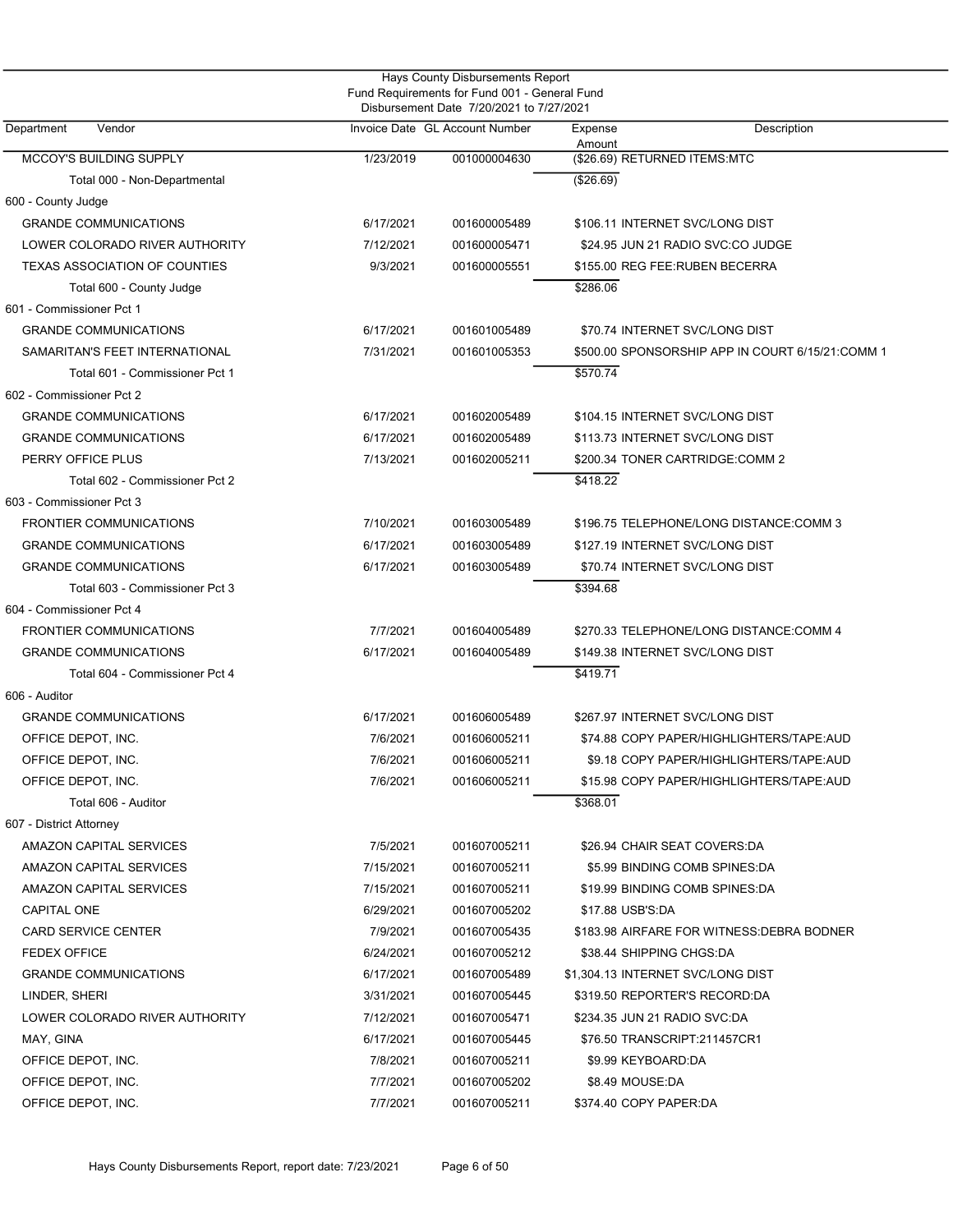|                                      |           | <b>Hays County Disbursements Report</b><br>Fund Requirements for Fund 001 - General Fund<br>Disbursement Date 7/20/2021 to 7/27/2021 |            |                                      |  |
|--------------------------------------|-----------|--------------------------------------------------------------------------------------------------------------------------------------|------------|--------------------------------------|--|
| Department<br>Vendor                 |           | Invoice Date GL Account Number                                                                                                       | Expense    | Description                          |  |
| TRANSUNION RISK AND ALTERNATIVE DATA | 7/1/2021  | 001607005448                                                                                                                         | Amount     | \$210.80 JUN 21 SEARCHES/REPORTS:DA  |  |
| SOLUTIONS<br><b>TXTAG CSC</b>        | 7/7/2021  | 001607005501                                                                                                                         |            | \$3.40 TOLL CHGS:DA                  |  |
| <b>TXTAG CSC</b>                     | 7/7/2021  | 001607005501                                                                                                                         |            | \$1.55 MAILING FEE FOR TOLL CHGS:DA  |  |
| <b>WEST PUBLISHING</b>               | 7/1/2021  | 001607005448                                                                                                                         |            | \$1,800.70 JUN 21 INFO CHGS:DA       |  |
| <b>WEST PUBLISHING</b>               | 7/4/2021  | 001607005213                                                                                                                         |            | \$115.92 JUL 21 LIBRARY PLAN CHGS:DA |  |
| <b>WINGATE BY WYNDHAM</b>            | 7/2/2021  | 001607005435                                                                                                                         |            | \$307.05 LODGING FOR WITNESS:DA      |  |
| WINGATE BY WYNDHAM                   | 7/7/2021  | 001607005435                                                                                                                         |            | \$102.35 LODGING FOR WITNESS:DA      |  |
| WINGATE BY WYNDHAM                   | 6/29/2021 | 001607005435                                                                                                                         |            | \$102.35 LODGING FOR WITNESS:DA      |  |
| WINGATE BY WYNDHAM                   | 7/1/2021  | 001607005435                                                                                                                         |            | \$102.35 LODGING FOR WITNESS:DA      |  |
| Total 607 - District Attorney        |           |                                                                                                                                      | \$5,367.05 |                                      |  |
| 608 - District Court                 |           |                                                                                                                                      |            |                                      |  |
| AZ LAW FIRM                          | 5/18/2021 | 001608005440122                                                                                                                      |            | \$965.00 FEL:CR194569A               |  |
| CAMPBELL, ATTORNEY, PHIL             | 7/1/2021  | 001608005440128                                                                                                                      |            | \$550.00 FEL:CR160341D               |  |
| <b>CARD SERVICE CENTER</b>           | 7/9/2021  | 001608005306                                                                                                                         |            | \$118.13 FOOD FOR JURORS:DIST CT     |  |
| GARCIA, ROLAND                       | 5/5/2021  | 001608005440128                                                                                                                      |            | \$750.00 FEL:CR193556D               |  |
| <b>GRANDE COMMUNICATIONS</b>         | 6/17/2021 | 001608175489                                                                                                                         |            | \$35.73 INTERNET SVC/LONG DIST       |  |
| <b>GRANDE COMMUNICATIONS</b>         | 6/17/2021 | 001608005489                                                                                                                         |            | \$482.34 INTERNET SVC/LONG DIST      |  |
| <b>JANSSEN, MARK</b>                 | 6/30/2021 | 001608005440474                                                                                                                      |            | \$810.00 CPS:CAUSE 201608            |  |
| LATHAM, ROSE                         | 6/30/2021 | 001608005440422                                                                                                                      |            | \$390.00 CPS:CAUSE 20202698          |  |
| LATHAM, ROSE                         | 6/30/2021 | 001608005440428                                                                                                                      |            | \$242.00 CPS:CAUSE 202458            |  |
| LATHAM, ROSE                         | 6/30/2021 | 001608005440453                                                                                                                      |            | \$236.00 CPS:CAUSE 20202508          |  |
| LATHAM, ROSE                         | 6/30/2021 | 001608005440207                                                                                                                      |            | \$890.00 CPS:CAUSE 192926            |  |
| LAW OFFICE OF PHIANG ALDRICH, PLLC   | 7/1/2021  | 001608005440453                                                                                                                      |            | \$200.00 CPS:CAUSE 200969            |  |
| LAW OFFICE OF PHIANG ALDRICH, PLLC   | 7/1/2021  | 001608005440453                                                                                                                      |            | \$144.00 CPS:CAUSE 210343            |  |
| LAW OFFICE OF PHIANG ALDRICH, PLLC   | 7/1/2021  | 001608005440428                                                                                                                      |            | \$244.00 CPS:CAUSE 192318            |  |
| LAW OFFICE OF PHIANG ALDRICH, PLLC   | 7/1/2021  | 001608005440474                                                                                                                      |            | \$182.00 CPS:CAUSE 202128            |  |
| LAW OFFICE OF PHIANG ALDRICH, PLLC   | 7/1/2021  | 001608005440428                                                                                                                      |            | \$792.00 CPS:CAUSE 210914            |  |
| LAW OFFICE OF PHIANG ALDRICH, PLLC   | 7/1/2021  | 001608005440453                                                                                                                      |            | \$152.00 CPS:CAUSE 201881            |  |
| LAW OFFICE OF PHIANG ALDRICH, PLLC   | 7/1/2021  | 001608005440422                                                                                                                      |            | \$234.00 CPS:CAUSE 210189            |  |
| LAW OFFICE OF PHIANG ALDRICH, PLLC   | 7/1/2021  | 001608005440474                                                                                                                      |            | \$150.00 CPS:CAUSE 201555            |  |
| LAW OFFICE OF PHIANG ALDRICH. PLLC   | 7/1/2021  | 001608005440407                                                                                                                      |            | \$186.00 CPS:CAUSE 180730            |  |
| LAW OFFICE OF PHIANG ALDRICH, PLLC   | 6/29/2021 | 001608005440422                                                                                                                      |            | \$531.00 CPS:CAUSE 200445            |  |
| LAW OFFICE OF PHIANG ALDRICH, PLLC   | 7/1/2021  | 001608005440428                                                                                                                      |            | \$496.00 CPS:CAUSE 202642            |  |
| LAW OFFICE OF PHIANG ALDRICH, PLLC   | 7/1/2021  | 001608005440428                                                                                                                      |            | \$378.00 CPS:CAUSE 211284            |  |
| LAW OFFICE OF PHIANG ALDRICH, PLLC   | 7/1/2021  | 001608005440407                                                                                                                      |            | \$240.00 CPS:CAUSE 200790            |  |
| LAW OFFICE OF PHIANG ALDRICH, PLLC   | 7/1/2021  | 001608005440407                                                                                                                      |            | \$642.00 CPS:CAUSE 201022            |  |
| LAW OFFICE OF PHIANG ALDRICH, PLLC   | 7/1/2021  | 001608005440453                                                                                                                      |            | \$935.00 CPS:CAUSE 210954            |  |
| LAW OFFICE OF PHIANG ALDRICH, PLLC   | 7/1/2021  | 001608005440422                                                                                                                      |            | \$460.00 CPS:CAUSE 201054            |  |
| LAW OFFICE OF PHIANG ALDRICH, PLLC   | 7/1/2021  | 001608005440474                                                                                                                      |            | \$944.00 CPS:CAUSE 210506            |  |
| LAW OFFICE OF PHIANG ALDRICH, PLLC   | 7/1/2021  | 001608005440453                                                                                                                      |            | \$653.00 CPS:CAUSE 210339            |  |
| MCCORMACK, CLIFF                     | 6/28/2021 | 001608005440474                                                                                                                      |            | \$150.00 CPS:CAUSE 202053            |  |
| MCCORMACK, CLIFF                     | 6/28/2021 | 001608005440422                                                                                                                      |            | \$40.00 CPS:CAUSE 202661             |  |
| MCCORMACK, CLIFF                     | 6/28/2021 | 001608005440407                                                                                                                      |            | \$190.00 CPS:CAUSE 211124            |  |
| MCCORMACK, CLIFF                     | 6/28/2021 | 001608005440453                                                                                                                      |            | \$150.00 CPS:CAUSE 172402            |  |
| MCCORMACK, CLIFF                     | 6/28/2021 | 001608005440422                                                                                                                      |            | \$150.00 CPS:CAUSE 210962            |  |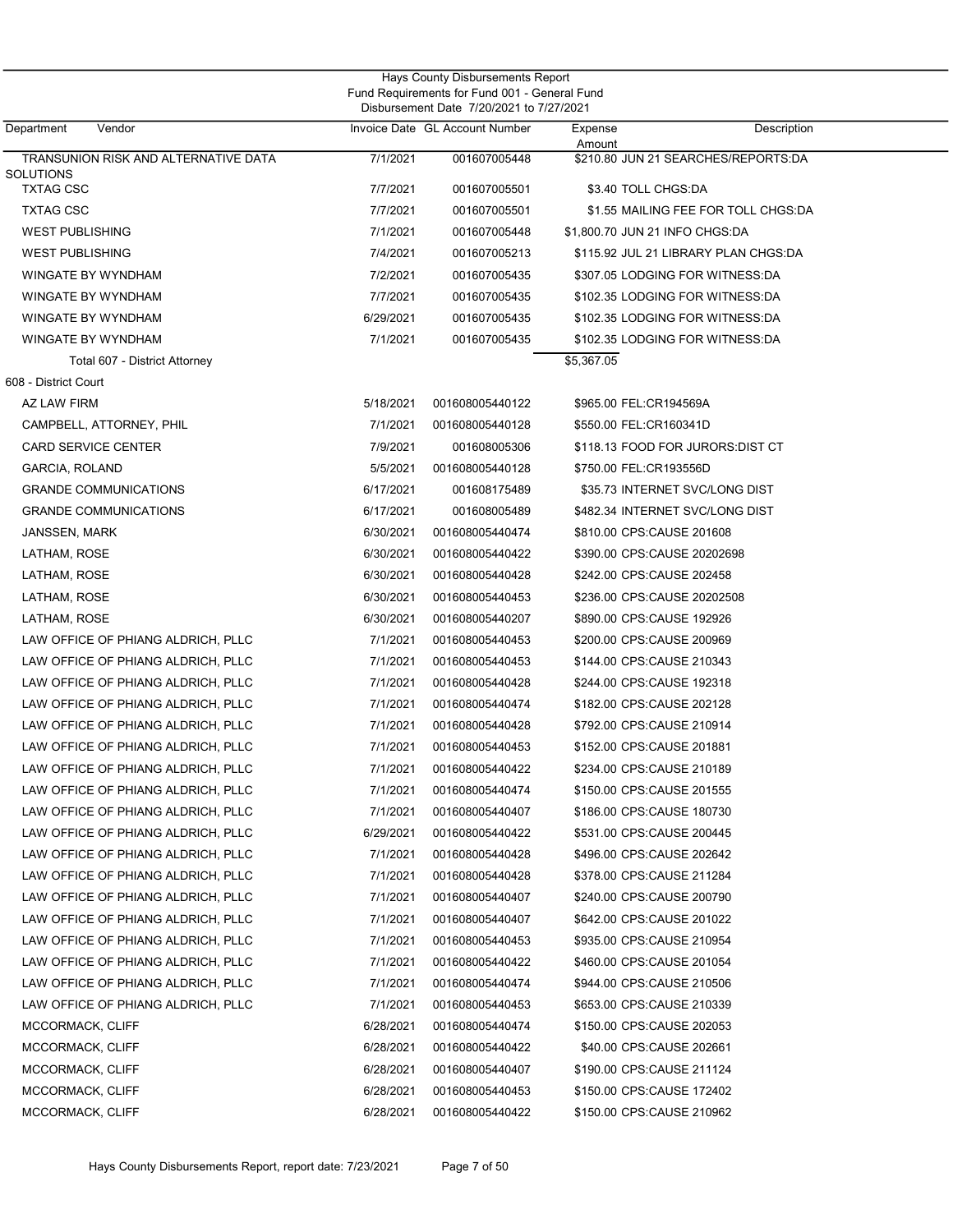| Hays County Disbursements Report<br>Fund Requirements for Fund 001 - General Fund<br>Disbursement Date 7/20/2021 to 7/27/2021 |           |                                |                                                                          |  |  |  |
|-------------------------------------------------------------------------------------------------------------------------------|-----------|--------------------------------|--------------------------------------------------------------------------|--|--|--|
| Department<br>Vendor                                                                                                          |           | Invoice Date GL Account Number | Expense<br>Description<br>Amount                                         |  |  |  |
| MCCORMACK, CLIFF                                                                                                              | 6/28/2021 | 001608005440474                | \$80.00 CPS:CAUSE 202723                                                 |  |  |  |
| MCCORMACK, CLIFF                                                                                                              | 6/28/2021 | 001608005440474                | \$180.00 CPS:CAUSE 202898                                                |  |  |  |
| MCCORMACK, CLIFF                                                                                                              | 6/28/2021 | 001608005440428                | \$650.00 CPS:CAUSE 191526                                                |  |  |  |
| MCCORMACK, CLIFF                                                                                                              | 6/28/2021 | 001608005440207                | \$202.00 CPS:CAUSE 201388                                                |  |  |  |
| SCHOON LAW FIRM, PC                                                                                                           | 6/16/2021 | 001608005307428                | \$1.10 FEL:CR210144D                                                     |  |  |  |
| SCHOON LAW FIRM, PC                                                                                                           | 6/16/2021 | 001608005440128                | \$352.00 FEL:CR210144D                                                   |  |  |  |
| SHULMAN, MICHAEL                                                                                                              | 6/30/2021 | 001608005440128                | \$1,400.00 FEL:CR202013A                                                 |  |  |  |
| YBARRA, JULISSA                                                                                                               | 7/1/2021  | 001608005440128                | \$550.00 FEL:CR140867D                                                   |  |  |  |
| Total 608 - District Court                                                                                                    |           |                                | \$17,127.30                                                              |  |  |  |
| 609 - District Clerk                                                                                                          |           |                                |                                                                          |  |  |  |
| <b>GRANDE COMMUNICATIONS</b>                                                                                                  | 6/17/2021 | 001609005489                   | \$357.30 INTERNET SVC/LONG DIST                                          |  |  |  |
| OFFICE DEPOT, INC.                                                                                                            | 7/2/2021  | 001609005211                   | \$34.35 COPY PAPER/ENVELOPES/SCOTCH TAPE/STICKY<br>NOTES/DOORSTOPS:D CLK |  |  |  |
| OFFICE DEPOT, INC.                                                                                                            | 7/2/2021  | 001609005211                   | \$28.19 FILE JACKETS: DIST CLK                                           |  |  |  |
| OFFICE DEPOT, INC.                                                                                                            | 7/2/2021  | 001609005211                   | \$18.44 COPY PAPER/ENVELOPES/SCOTCH TAPE/STICKY<br>NOTES/DOORSTOPS:D CLK |  |  |  |
| OFFICE DEPOT, INC.                                                                                                            | 7/2/2021  | 001609005211                   | \$13.52 COPY PAPER/ENVELOPES/SCOTCH TAPE/STICKY<br>NOTES/DOORSTOPS:D CLK |  |  |  |
| OFFICE DEPOT, INC.                                                                                                            | 7/2/2021  | 001609005211                   | \$74.88 COPY PAPER/LABELS/ENVELOPES:DIST CLK                             |  |  |  |
| OFFICE DEPOT, INC.                                                                                                            | 7/2/2021  | 001609005211                   | \$87.88 COPY PAPER/LABELS/ENVELOPES:DIST CLK                             |  |  |  |
| OFFICE DEPOT, INC.                                                                                                            | 7/2/2021  | 001609005211                   | \$132.39 COPY PAPER/LABELS/ENVELOPES:DIST CLK                            |  |  |  |
| Total 609 - District Clerk                                                                                                    |           |                                | \$746.95                                                                 |  |  |  |
| 612 - County Courts at Law                                                                                                    |           |                                |                                                                          |  |  |  |
| ADAMS, LAURA                                                                                                                  | 7/1/2021  | 001612990975448                | \$900.00 PROF SVCS:VETERANS COURT                                        |  |  |  |
| AZ LAW FIRM                                                                                                                   | 5/24/2021 | 001612005440202                | \$435.00 MIS:183659CR2/183660CR2/183661CR2                               |  |  |  |
| <b>BAKER, BRIAN</b>                                                                                                           | 7/2/2021  | 001612005440203                | \$1,300.00 MIS:202964CR3/203675CR2/PREF203674CR1/203676CR3/<br>203677CR1 |  |  |  |
| CALDWELL CSCD OPERATING ACCT.                                                                                                 | 6/21/2021 | 001612990975448                | \$4,187.07 MAY 21 PROF SVCS: VETERANS COURT                              |  |  |  |
| CALDWELL CSCD OPERATING ACCT.                                                                                                 | 6/21/2021 | 001612990975448                | \$167.26 MAY 21 PROF SVCS: VETERANS COURT                                |  |  |  |
| CAMPBELL, ATTORNEY, PHIL                                                                                                      | 7/1/2021  | 001612005440202                | \$660.00 MIS:202823CR2                                                   |  |  |  |
| COUNSELINK, INC.                                                                                                              | 7/2/2021  | 001612990975448                | \$360.00 COUNSELING TREATMENT SVCS:VET CT                                |  |  |  |
| FRIEDMAN, IVAN                                                                                                                | 7/8/2021  | 001612005440202                | \$700.00 MIS:202924CR3/191721CR2                                         |  |  |  |
| <b>GRANDE COMMUNICATIONS</b>                                                                                                  | 6/17/2021 | 001612005489                   | \$321.57 INTERNET SVC/LONG DIST                                          |  |  |  |
| <b>GRANDE COMMUNICATIONS</b>                                                                                                  | 6/17/2021 | 001612990975489                | \$35.73 INTERNET SVC/LONG DIST                                           |  |  |  |
| HAEDGE, ROBERT                                                                                                                | 3/13/2021 | 001612005440202                | \$550.00 MIS:192345CR                                                    |  |  |  |
| HAEDGE, ROBERT                                                                                                                | 3/26/2021 | 001612005440202                | \$580.00 MIS:195518CR2                                                   |  |  |  |
| JANSSEN, MARK                                                                                                                 | 6/30/2021 | 001612005440202                | \$506.00 MIS:162300CR2                                                   |  |  |  |
| JANSSEN, MARK                                                                                                                 | 7/1/2021  | 001612005440203                | \$500.00 MIS:201619CR3                                                   |  |  |  |
| LAKE INKS PROFESSIONAL SERVICES                                                                                               | 7/2/2021  | 001612990975448                | \$900.00 PROF SVCS:VETERANS COURT                                        |  |  |  |
| LAKE INKS PROFESSIONAL SERVICES                                                                                               | 7/2/2021  | 001612990975448                | \$900.00 PROF SVCS:VETERANS COURT                                        |  |  |  |
| LAKE INKS PROFESSIONAL SERVICES                                                                                               | 7/2/2021  | 001612990975448                | \$870.00 PROF SVCS:VETERANS COURT                                        |  |  |  |
| LAW OFFICE OF CASE J. DARWIN, INC.                                                                                            | 6/29/2021 | 001612005440202                | \$900.00 MIS:201764CR2                                                   |  |  |  |
| LAW OFFICE OF CASE J. DARWIN, INC.                                                                                            | 6/22/2021 | 001612005440202                | \$500.00 MIS:194807CR2                                                   |  |  |  |
| LAW OFFICE OF JENNIFER BARRY                                                                                                  | 7/1/2021  | 001612005440202                | \$500.00 MIS:201947CR2                                                   |  |  |  |
| LAW OFFICE OF JENNIFER BARRY                                                                                                  | 7/6/2021  | 001612005440203                | \$500.00 MIS:201530CR3                                                   |  |  |  |
| LAW OFFICE OF JENNIFER BARRY                                                                                                  | 7/1/2021  | 001612005440202                | \$500.00 MIS:195358CR2                                                   |  |  |  |
| LOPEZ, SANDRA                                                                                                                 | 7/19/2021 | 001612005551                   | \$65.00 REIMB FOR REG FEE: JOSE VELA                                     |  |  |  |
| MATIAS, EDWIN                                                                                                                 | 7/5/2021  | 001612005440202                | \$1,100.00 MIS:192638CR2/195258CR2/196184CR2/200474CR2                   |  |  |  |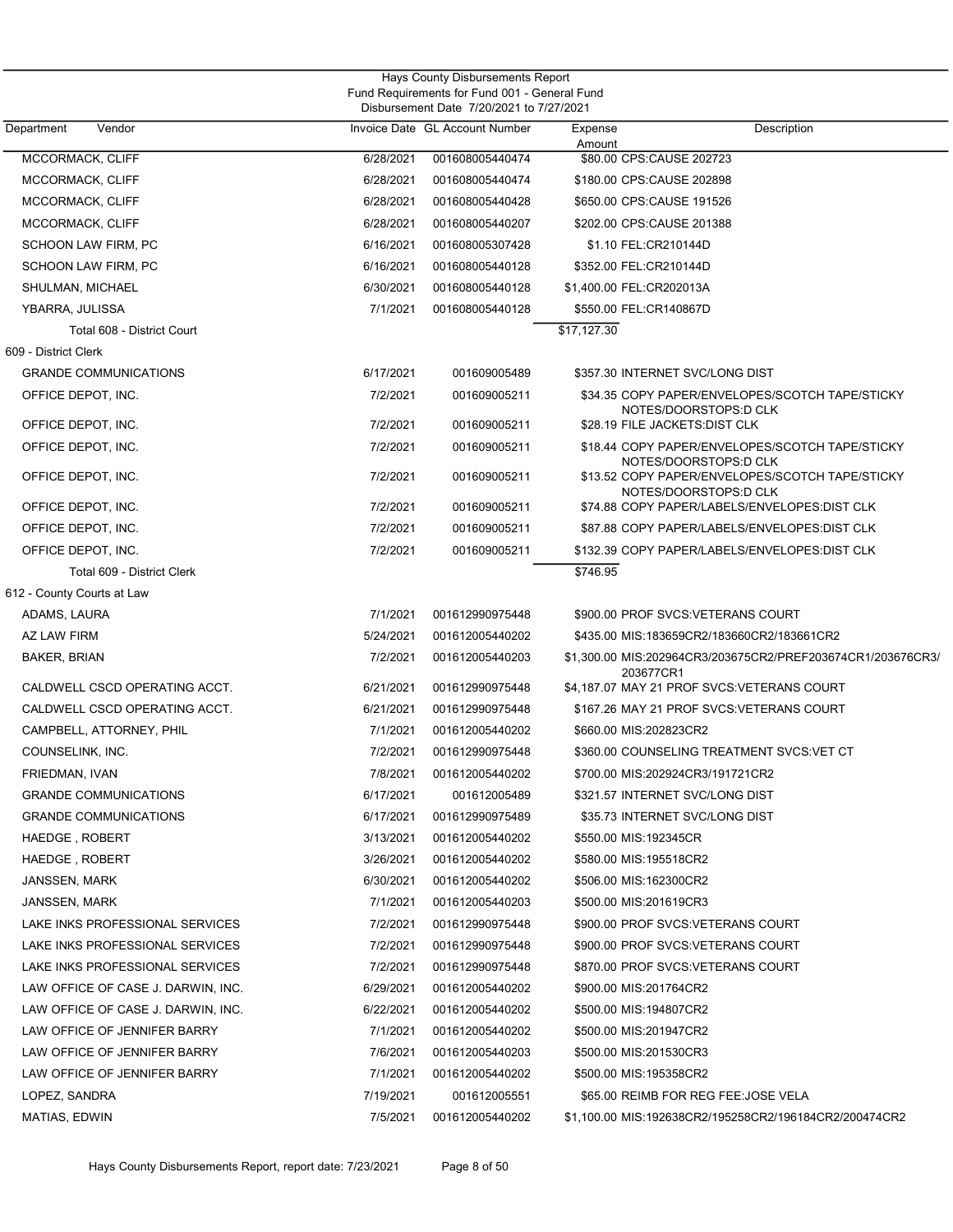| Hays County Disbursements Report<br>Fund Requirements for Fund 001 - General Fund<br>Disbursement Date 7/20/2021 to 7/27/2021 |           |                                |                   |                                                   |  |  |
|-------------------------------------------------------------------------------------------------------------------------------|-----------|--------------------------------|-------------------|---------------------------------------------------|--|--|
| Department<br>Vendor                                                                                                          |           | Invoice Date GL Account Number | Expense<br>Amount | Description                                       |  |  |
| MENDOZA LAW OFFICES PLLC                                                                                                      | 6/30/2021 | 001612005440203                |                   | \$700.00 MIS:195322CR3/204108CR3                  |  |  |
| MONTGOMERY, DOUGLAS                                                                                                           | 6/30/2021 | 001612005440402                |                   | \$350.00 MENTAL HEALTH:210023M                    |  |  |
| MONTGOMERY, DOUGLAS                                                                                                           | 6/30/2021 | 001612005440402                |                   | \$350.00 MENTAL HEALTH:210003M                    |  |  |
| MONTGOMERY, DOUGLAS                                                                                                           | 6/30/2021 | 001612005440402                |                   | \$350.00 MENTAL HEALTH:210020M                    |  |  |
| MONTGOMERY, DOUGLAS                                                                                                           | 6/30/2021 | 001612005440402                |                   | \$350.00 MENTAL HEALTH:210026M                    |  |  |
| MONTGOMERY, DOUGLAS                                                                                                           | 6/30/2021 | 001612005440402                |                   | \$350.00 MENTAL HEALTH:210019M                    |  |  |
| MONTGOMERY, DOUGLAS                                                                                                           | 6/30/2021 | 001612005440402                |                   | \$350.00 MENTAL HEALTH:210029M                    |  |  |
| MONTGOMERY, DOUGLAS                                                                                                           | 6/30/2021 | 001612005440402                |                   | \$350.00 MENTAL HEALTH:210002M                    |  |  |
| MONTGOMERY, DOUGLAS                                                                                                           | 6/30/2021 | 001612005440402                |                   | \$350.00 MENTAL HEALTH:210009M                    |  |  |
| MONTGOMERY, DOUGLAS                                                                                                           | 6/30/2021 | 001612005440402                |                   | \$350.00 MENTAL HEALTH:210014M                    |  |  |
| MONTGOMERY, DOUGLAS                                                                                                           | 6/30/2021 | 001612005440402                |                   | \$350.00 MENTAL HEALTH:210022M                    |  |  |
| MONTGOMERY, DOUGLAS                                                                                                           | 6/30/2021 | 001612005440402                |                   | \$350.00 MENTAL HEALTH:210025M                    |  |  |
| MONTGOMERY, DOUGLAS                                                                                                           | 6/30/2021 | 001612005440402                |                   | \$350.00 MENTAL HEALTH:210017M                    |  |  |
| RABAGO, ANTHONY                                                                                                               | 6/24/2021 | 001612005440202                |                   | \$770.00 MIS:180053CR                             |  |  |
| RECOVERY HEALTHCARE CORP.                                                                                                     | 6/30/2021 | 001612990975448                |                   | \$738.00 JUN 21 SCRAM SVCS: VETERANS COURT        |  |  |
| RECOVERY HEALTHCARE CORP.                                                                                                     | 6/30/2021 | 001612990975448                |                   | \$366.00 JUN 21 REMOTE BREATH SVCS:VETERANS COURT |  |  |
| RECOVERY HEALTHCARE CORP.                                                                                                     | 6/30/2021 | 001612990975448                |                   | \$120.00 JUN 21 DRUG PATCHES: VETERANS COURT      |  |  |
| RESTORATIVE PATHWAYS PLLC                                                                                                     | 6/30/2021 | 001612990975448                |                   | \$450.00 PROF SVCS: VETERANS COURT                |  |  |
| RESTORATIVE PATHWAYS PLLC                                                                                                     | 6/30/2021 | 001612990975448                |                   | \$180.00 PROF SVCS: VETERANS COURT                |  |  |
| RESTORATIVE PATHWAYS PLLC                                                                                                     | 7/2/2021  | 001612990975448                |                   | \$495.00 PROF SVCS: VETERANS COURT                |  |  |
| RESTORATIVE PATHWAYS PLLC                                                                                                     | 6/30/2021 | 001612990975448                |                   | \$225.00 PROF SVCS:VETERANS COURT                 |  |  |
| RESTORATIVE PATHWAYS PLLC                                                                                                     | 6/30/2021 | 001612990975448                |                   | \$270.00 PROF SVCS:VETERANS COURT                 |  |  |
| RESTORATIVE PATHWAYS PLLC                                                                                                     | 6/30/2021 | 001612990975448                |                   | \$540.00 PROF SVCS: VETERANS COURT                |  |  |
| RESTORATIVE PATHWAYS PLLC                                                                                                     | 6/30/2021 | 001612990975448                |                   | \$525.00 PROF SVCS: VETERANS COURT                |  |  |
| RESTORATIVE PATHWAYS PLLC                                                                                                     | 7/2/2021  | 001612990975448                |                   | \$225.00 PROF SVCS:VETERANS COURT                 |  |  |
| <b>RESTORATIVE PATHWAYS PLLC</b>                                                                                              | 7/2/2021  | 001612990975448                |                   | \$765.00 PROF SVCS: VETERANS COURT                |  |  |
| RESTORATIVE PATHWAYS PLLC                                                                                                     | 6/30/2021 | 001612990975448                |                   | \$270.00 PROF SVCS:VETERANS COURT                 |  |  |
| <b>RESTORATIVE PATHWAYS PLLC</b>                                                                                              | 7/2/2021  | 001612990975448                |                   | \$270.00 PROF SVCS:VETERANS COURT                 |  |  |
| RESTORATIVE PATHWAYS PLLC                                                                                                     | 6/30/2021 | 001612990975448                |                   | \$450.00 PROF SVCS:VETERANS COURT                 |  |  |
| RESTORATIVE PATHWAYS PLLC                                                                                                     | 6/30/2021 | 001612990975448                |                   | \$270.00 PROF SVCS:VETERANS COURT                 |  |  |
| RESTORATIVE PATHWAYS PLLC                                                                                                     | 6/30/2021 | 001612990975448                |                   | \$225.00 PROF SVCS:VETERANS COURT                 |  |  |
| RESTORATIVE PATHWAYS PLLC                                                                                                     | 6/30/2021 | 001612990975448                |                   | \$675.00 PROF SVCS:VETERANS COURT                 |  |  |
| RESTORATIVE PATHWAYS PLLC                                                                                                     | 6/30/2021 | 001612990975448                |                   | \$450.00 PROF SVCS:VETERANS COURT                 |  |  |
| SEYMOUR, AARON                                                                                                                | 7/6/2021  | 001612005440203                |                   | \$500.00 MIS:201402CR3                            |  |  |
| SEYMOUR, AARON                                                                                                                | 7/8/2021  | 001612005440202                |                   | \$500.00 MIS:194034CR2                            |  |  |
| SMART START, INC.                                                                                                             | 6/30/2021 | 001612990975448                |                   | \$143.00 PROF SVCS:VETERANS COURT                 |  |  |
| <b>TOBIAS STOUT LAW FIRM</b>                                                                                                  | 7/2/2021  | 001612005440203                |                   | \$500.00 MIS:193706CR3                            |  |  |
| TOBIAS STOUT LAW FIRM                                                                                                         | 7/2/2021  | 001612005440203                |                   | \$700.00 MIS:193205CR3                            |  |  |
| TRAVIS COUNTY CLERK MENTAL HEALTH DIVISION                                                                                    | 7/6/2021  | 001612005493                   |                   | \$463.00 J.J.-C-1-MH-001391                       |  |  |
| TRAVIS COUNTY CLERK MENTAL HEALTH DIVISION                                                                                    | 7/6/2021  | 001612005493                   |                   | \$463.00 J.J.-C-1-MH-21-001360                    |  |  |
| Total 612 - County Courts at Law                                                                                              |           |                                | \$34,385.63       |                                                   |  |  |
| 614 - General Counsel                                                                                                         |           |                                |                   |                                                   |  |  |
| <b>CENTURYLINK</b>                                                                                                            | 7/13/2021 | 001614005489                   |                   | \$37.02 FAX LINE: GEN COUN                        |  |  |
| <b>GRANDE COMMUNICATIONS</b>                                                                                                  | 6/17/2021 | 001614005489                   |                   | \$176.84 INTERNET SVC/LONG DIST                   |  |  |
| RICOH USA, INC.                                                                                                               | 7/7/2021  | 001614005473                   |                   | \$184.55 AUG 21 LEASE:3697519                     |  |  |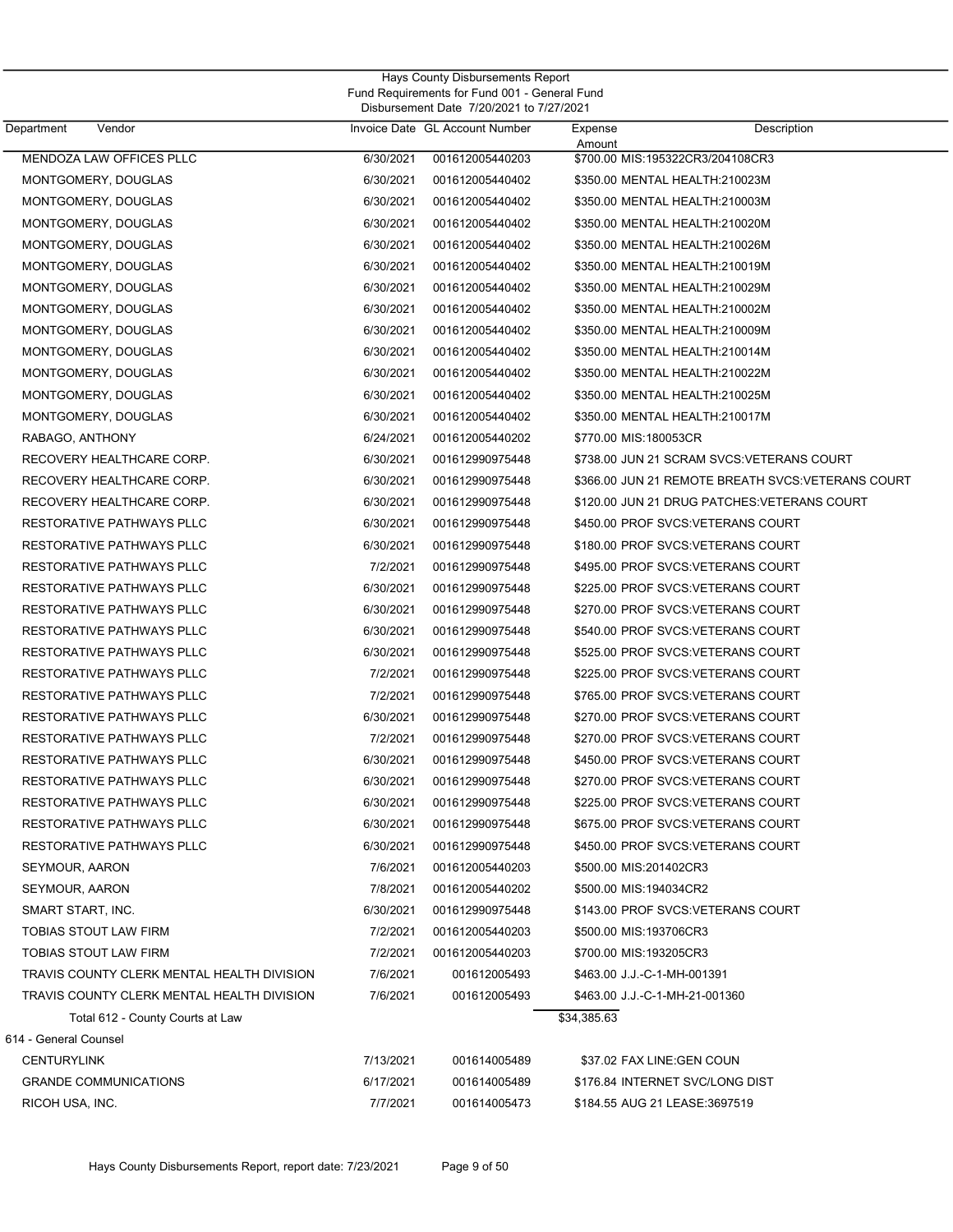|                               |           | Disbursement Date 7/20/2021 to 7/27/2021 |                                 |                                                                               |  |  |
|-------------------------------|-----------|------------------------------------------|---------------------------------|-------------------------------------------------------------------------------|--|--|
| Department<br>Vendor          |           | Invoice Date GL Account Number           | Expense<br>Amount               | Description                                                                   |  |  |
| RICOH USA, INC.               | 7/7/2021  | 001614005473                             |                                 | \$55.50 AUG 21 MTC W/TONER:3697519                                            |  |  |
| <b>WEST PUBLISHING</b>        | 7/1/2021  | 001614005448                             |                                 | \$178.00 JUN 21 INFO CHGS:GEN COUNS                                           |  |  |
| Total 614 - General Counsel   |           |                                          | \$631.91                        |                                                                               |  |  |
| 617 - County Clerk            |           |                                          |                                 |                                                                               |  |  |
| DURAN, LINDA                  | 6/15/2021 | 001617005551                             |                                 | \$52.00 N/T MEALS/MILEAGE:CO CLK                                              |  |  |
| DURAN, LINDA                  | 6/15/2021 | 001617005551                             |                                 | \$28.00 N/T MEALS/MILEAGE:CO CLK                                              |  |  |
| DURAN, LINDA                  | 6/15/2021 | 001617005551                             |                                 | \$16.00 N/T MEALS/MILEAGE:CO CLK                                              |  |  |
| DURAN, LINDA                  | 6/15/2021 | 001617005551                             |                                 | \$563.36 N/T MEALS/MILEAGE:CO CLK                                             |  |  |
| <b>GRANDE COMMUNICATIONS</b>  | 6/17/2021 | 001617005489                             | \$482.35 INTERNET SVC/LONG DIST |                                                                               |  |  |
| <b>GRANDE COMMUNICATIONS</b>  | 6/17/2021 | 001617005489                             |                                 | \$74.69 INTERNET SVC/LONG DIST                                                |  |  |
| <b>GRANDE COMMUNICATIONS</b>  | 6/17/2021 | 001617005489                             |                                 | \$56.87 INTERNET SVC/LONG DIST                                                |  |  |
| <b>GRANDE COMMUNICATIONS</b>  | 6/17/2021 | 001617005489                             | \$127.19 INTERNET SVC/LONG DIST |                                                                               |  |  |
| LLERENA, COURTNEY             | 7/7/2021  | 001617004401617                          |                                 | \$42.65 OVERPAYMENT: CASE 18-1679CR                                           |  |  |
| OFFICE DEPOT, INC.            | 7/9/2021  | 001617005211                             |                                 | (\$47.32) RETURN ENVELOPES:CO CLK                                             |  |  |
| OFFICE DEPOT, INC.            | 6/25/2021 | 001617005211                             | \$50.38 ENVELOPES:CO CLK        |                                                                               |  |  |
| TEXAS ASSOCIATION OF COUNTIES | 9/3/2021  | 001617005551                             |                                 | \$175.00 REG FEE: ELAINE CARDENAS                                             |  |  |
| Total 617 - County Clerk      |           |                                          | \$1,621.17                      |                                                                               |  |  |
| 618 - Sheriff                 |           |                                          |                                 |                                                                               |  |  |
| 1-800-RADIATOR & A/C          | 6/30/2021 | 001618005413                             | \$510.00 A/C KIT:SHER           |                                                                               |  |  |
| 1-800-RADIATOR & A/C          | 6/30/2021 | 001618005413                             |                                 | (\$25.00) DISCOUNT ON A/C KIT:SHER                                            |  |  |
| A & E SIGNS AND GRAPHICS      | 7/6/2021  | 001618005413                             |                                 | \$450.00 PRINT/CUT/INSTALL REFLECTIVE DECALS:SHER                             |  |  |
| ADAIR, HERMAN                 | 8/13/2021 | 001618005551                             |                                 | \$49.00 N/T MEALS ADVANCE:SHER                                                |  |  |
| ADAIR, HERMAN                 | 8/13/2021 | 001618005551                             |                                 | \$91.00 N/T MEALS ADVANCE:SHER                                                |  |  |
| ADAIR, HERMAN                 | 8/13/2021 | 001618005551                             |                                 | \$128.00 N/T MEALS ADVANCE:SHER                                               |  |  |
| ADVANCE AUTO PARTS            | 6/30/2021 | 001618005413                             | \$78.29 BLOWER MOTOR:SHER       |                                                                               |  |  |
| ADVANCE AUTO PARTS            | 6/29/2021 | 001618005413                             |                                 | \$31.44 A/C EXPANSION VALVE:SHER                                              |  |  |
| ADVANCE AUTO PARTS            | 6/28/2021 | 001618005413                             |                                 | \$68.62 BELT TENSIONER/SERP BELT:SHER                                         |  |  |
| ADVANCE AUTO PARTS            | 7/9/2021  | 001618005413                             |                                 | \$128.47 HUB BEARING ASSEMBLY: SHER                                           |  |  |
| ADVANCE AUTO PARTS            | 6/30/2021 | 001618005413                             |                                 | \$18.72 THERMOSTAT/GASKET:SHER                                                |  |  |
| ADVANCE AUTO PARTS            | 7/2/2021  | 001618005413                             |                                 | \$14.76 QUICK CONNECTORS: SHER                                                |  |  |
| AGENCY 405                    | 6/25/2021 | 001618005448                             |                                 | \$5,977.70 FORENSIC ANALYSIS SVCS:SHER                                        |  |  |
| ALPHAGRAPHICS                 | 6/30/2021 | 001618005461                             | \$35.50 BUSINESS                | CARDS:DORING/TREAT/HAYLES/RODGERS/MARSHALL                                    |  |  |
| <b>ALPHAGRAPHICS</b>          | 6/30/2021 | 001618005461                             | \$35.50 BUSINESS                | CARDS:DORING/TREAT/HAYLES/RODGERS/MARSHALL                                    |  |  |
| <b>ALPHAGRAPHICS</b>          | 6/30/2021 | 001618005461                             | \$35.50 BUSINESS                | CARDS:DORING/TREAT/HAYLES/RODGERS/MARSHALL                                    |  |  |
| <b>ALPHAGRAPHICS</b>          | 6/30/2021 | 001618005461                             | \$35.50 BUSINESS                | CARDS:DORING/TREAT/HAYLES/RODGERS/MARSHALL                                    |  |  |
| <b>ALPHAGRAPHICS</b>          | 6/30/2021 | 001618005461                             | \$35.50 BUSINESS                | CARDS:DORING/TREAT/HAYLES/RODGERS/MARSHALL                                    |  |  |
| AMAZON CAPITAL SERVICES       | 6/10/2021 | 001618035391                             | \$125.34 PAPER BAGS: JAIL       |                                                                               |  |  |
| AMAZON CAPITAL SERVICES       | 6/24/2021 | 001618035202                             | (\$1.71) RETURN SHIPPING: SHER  |                                                                               |  |  |
| AMAZON CAPITAL SERVICES       | 6/24/2021 | 001618005211                             |                                 | \$39.40 CHARGING CABLE/SCREEN CLEANING WIPES/SWIVEL<br><b>WALL MOUNT:SHER</b> |  |  |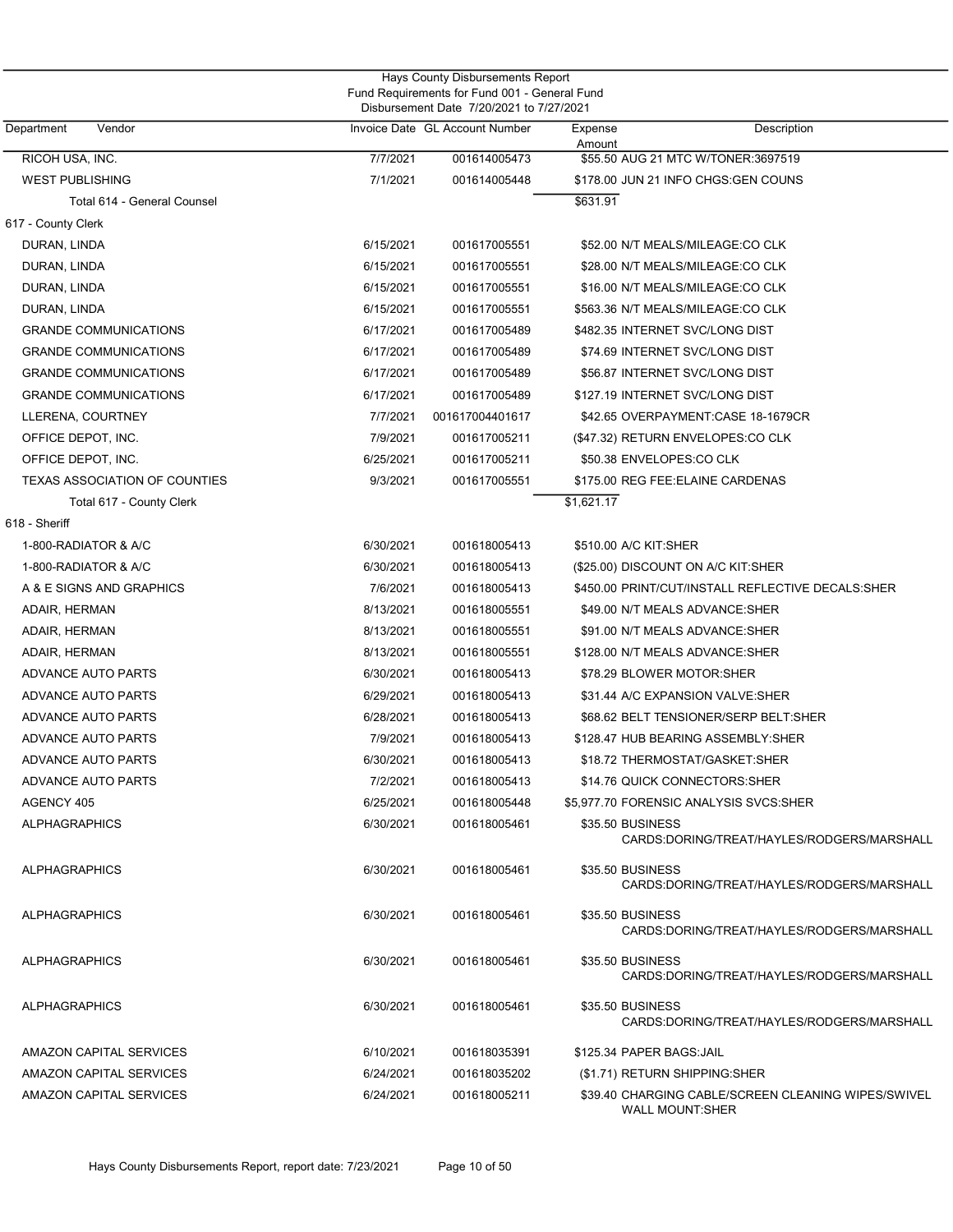| Department<br>Vendor               |           | Invoice Date GL Account Number | Expense | Description                                                                                            |
|------------------------------------|-----------|--------------------------------|---------|--------------------------------------------------------------------------------------------------------|
| AMAZON CAPITAL SERVICES            | 6/24/2021 | 001618005211                   | Amount  | \$2.00 CHARGING CABLE/SCREEN CLEANING WIPES/SWIVEL                                                     |
|                                    |           |                                |         | <b>WALL MOUNT:SHER</b>                                                                                 |
| AMAZON CAPITAL SERVICES            | 6/24/2021 | 001618005211                   |         | (\$1.71) RETURN SHIPPING:SHER                                                                          |
| AMAZON CAPITAL SERVICES            | 6/24/2021 | 001618005202                   |         | \$122.12 CHARGING CABLE/SCREEN CLEANING WIPES/SWIVEL                                                   |
| AMAZON CAPITAL SERVICES            | 6/24/2021 | 001618005202                   |         | <b>WALL MOUNT:SHER</b><br>\$2.00 CHARGING CABLE/SCREEN CLEANING WIPES/SWIVEL<br><b>WALL MOUNT:SHER</b> |
| AMAZON CAPITAL SERVICES            | 6/24/2021 | 001618005202                   |         | (\$1.71) RETURN SHIPPING:SHER                                                                          |
| AMAZON CAPITAL SERVICES            | 6/24/2021 | 001618035202                   |         | \$20.99 CHARGING CABLE/SCREEN CLEANING WIPES/SWIVEL                                                    |
| AMAZON CAPITAL SERVICES            | 6/24/2021 | 001618035202                   |         | <b>WALL MOUNT:SHER</b><br>\$1.99 CHARGING CABLE/SCREEN CLEANING WIPES/SWIVEL<br><b>WALL MOUNT:SHER</b> |
| AMAZON CAPITAL SERVICES            | 6/22/2021 | 001618035391                   |         | \$157.98 OFFICE CHAIRS: JAIL                                                                           |
| AMAZON CAPITAL SERVICES            | 6/22/2021 | 001618035391                   |         | \$19.99 OFFICE CHAIRS: JAIL                                                                            |
| <b>ASCENSION SETON HAYS</b>        | 7/2/2021  | 001618005362                   |         | \$75.00 R.W.-8079367991                                                                                |
| <b>ASCENSION SETON HAYS</b>        | 7/5/2021  | 001618005362                   |         | \$75.00 D.L.-8079392031                                                                                |
| <b>ASCENSION SETON HAYS</b>        | 7/5/2021  | 001618005362                   |         | \$75.00 E.L., JR.-8079392457                                                                           |
| <b>BLUEBONNET CHRYSLER DODGE</b>   | 7/6/2021  | 001618005413                   |         | \$326.28 2010 DODGE CHARGER REPAIRS: SHER                                                              |
| <b>BLUEBONNET CHRYSLER DODGE</b>   | 7/6/2021  | 001618005413                   |         | \$725.76 2010 DODGE CHARGER REPAIRS: SHER                                                              |
| <b>BLUEBONNET CHRYSLER DODGE</b>   | 7/7/2021  | 001618005413                   |         | \$72.71 HVAC AIR INLET HOUSING: SHER                                                                   |
| <b>BLUEBONNET CHRYSLER DODGE</b>   | 7/9/2021  | 001618005413                   |         | \$436.50 TRANSMISSION SHIFTER:SHER                                                                     |
| BLUEBONNET MOTORS, INC.            | 6/28/2021 | 001618005413                   |         | \$63.94 SENSORS: SHER                                                                                  |
| BLUEBONNET MOTORS, INC.            | 7/8/2021  | 001618005413                   |         | \$535.83 HEADLAMP:SHER                                                                                 |
| <b>CARD SERVICE CENTER</b>         | 7/9/2021  | 001618035335                   |         | \$11.00 FINGERPRINTING: BRANDON J SWINSON                                                              |
| <b>CARD SERVICE CENTER</b>         | 7/9/2021  | 001618005271                   |         | \$23.81 FUEL:SHER                                                                                      |
| <b>CARD SERVICE CENTER</b>         | 7/9/2021  | 001618035551                   |         | \$25.00 REG FEE:TANNER DIECHMANN                                                                       |
| CENTERPOINT ENERGY RESOURCES CORP. | 7/7/2021  | 001618005480020                |         | \$38.86 GAS SVC:SHER                                                                                   |
| CENTERPOINT ENERGY RESOURCES CORP. | 7/7/2021  | 001618035480030                |         | \$627.58 GAS SVC:JAIL                                                                                  |
| CENTERPOINT ENERGY RESOURCES CORP. | 7/7/2021  | 001618035480030                |         | \$3,295.43 GAS SVC:JAIL                                                                                |
| CHUCK NASH CHEVROLET               | 7/2/2021  | 001618005413                   |         | \$31.74 CABLE:SHER                                                                                     |
| CHUCK NASH CHEVROLET               | 7/2/2021  | 001618005413                   |         | \$31.74 CABLE:SHER                                                                                     |
| CITY OF SAN MARCOS                 | 7/8/2021  | 001618005480020                |         | \$6,487.83 UTILITIES:0079688495                                                                        |
| CITY OF SAN MARCOS                 | 7/8/2021  | 001618005480020                |         | \$5,379.22 UTILITIES:0079688495                                                                        |
| CITY OF SAN MARCOS                 | 7/8/2021  | 001618005480020                |         | \$1,003.33 UTILITIES:0079688495                                                                        |
| CITY OF SAN MARCOS                 | 7/8/2021  | 001618035480030                |         | \$25.54 UTILITIES:0087300214                                                                           |
| CITY OF SAN MARCOS                 | 7/8/2021  | 001618035480030                |         | \$27.07 UTILITIES:0087300214                                                                           |
| CITY OF SAN MARCOS                 | 7/8/2021  | 001618035480030                |         | \$32.79 UTILITIES:0087300214                                                                           |
| CITY OF SAN MARCOS                 | 7/8/2021  | 001618035480030                |         | \$4,720.54 UTILITIES:0000900162/0076280296                                                             |
| CITY OF SAN MARCOS                 | 7/8/2021  | 001618035480030                |         | \$3,909.62 UTILITIES:0000900162/0076280296                                                             |
| CITY OF SAN MARCOS                 | 7/8/2021  | 001618035480030                |         | \$90.59 UTILITIES:0000900162/0076280296                                                                |
| CITY OF SAN MARCOS                 | 7/8/2021  | 001618035480030                |         | \$723.94 UTILITIES:0000900570/0074870016                                                               |
| CITY OF SAN MARCOS                 | 7/8/2021  | 001618035480030                |         | \$392.77 UTILITIES:0000900570/0074870016                                                               |
| CITY OF SAN MARCOS                 | 7/8/2021  | 001618035480030                |         | \$310.83 UTILITIES:0000900570/0074870016                                                               |
| CITY OF SAN MARCOS                 | 7/8/2021  | 001618035480030                |         | \$594.49 UTILITIES:0000900570/0074870016                                                               |
| CITY OF SAN MARCOS                 | 7/8/2021  | 001618035480030                |         | \$30,519.02 ELEC SVC:0000901002                                                                        |
| CITY OF SAN MARCOS                 | 7/8/2021  | 001618035480030                |         | \$10,361.84 UTILITIES:0000900162/0076280296                                                            |
| DRIPPIN' TOWIN' SERVICE, INC.      | 6/17/2021 | 001618005362                   |         | \$125.00 TOWING: CASE 2021-38602                                                                       |
| DRIPPIN' TOWIN' SERVICE, INC.      | 6/29/2021 | 001618005413                   |         | \$135.00 TOWING:SHER                                                                                   |
|                                    |           |                                |         |                                                                                                        |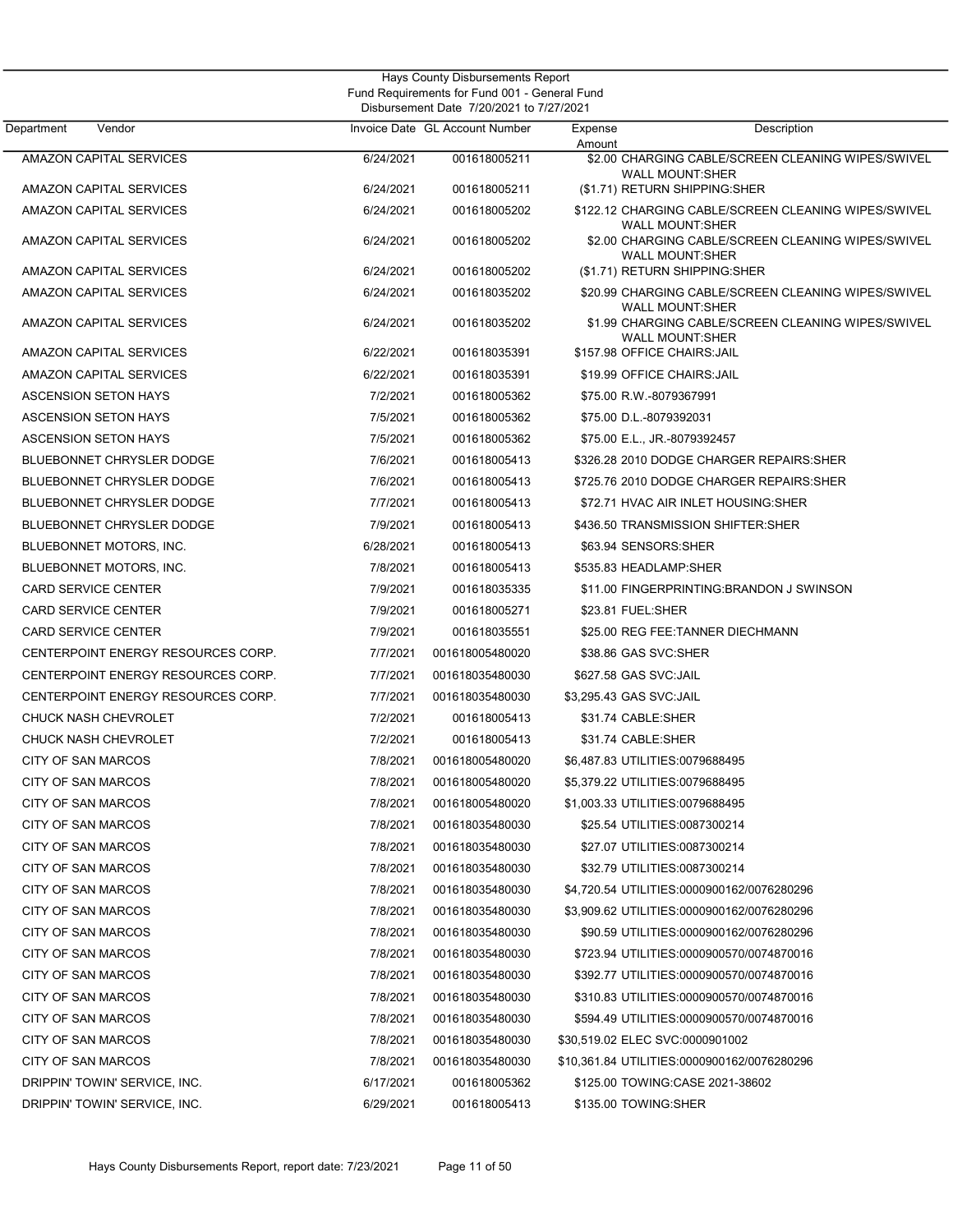| Department<br>Vendor                         |           | Invoice Date GL Account Number | Expense<br>Amount         | Description                                                                                          |
|----------------------------------------------|-----------|--------------------------------|---------------------------|------------------------------------------------------------------------------------------------------|
| ESQUIVEL GLASS CO.                           | 6/29/2021 | 001618005413                   |                           | \$320.00 URETHANE KIT/LABOR/WINDSHIELD:SHER                                                          |
| EVANGELINE SPECIALTIES, INC.                 | 4/9/2021  | 001618005207                   |                           | \$101.34 PARKING SIGNS:TRAINING ACADEMY                                                              |
| EVANGELINE SPECIALTIES, INC.                 | 4/9/2021  | 001618005207                   |                           | \$144.96 PARKING SIGNS:TRAINING ACADEMY                                                              |
| EVANGELINE SPECIALTIES, INC.                 | 4/9/2021  | 001618005207                   |                           | \$32.40 PARKING SIGNS: TRAINING ACADEMY                                                              |
| EVANGELINE SPECIALTIES, INC.                 | 4/9/2021  | 001618005207                   |                           | \$27.18 PARKING SIGNS:TRAINING ACADEMY                                                               |
| EVANGELINE SPECIALTIES, INC.                 | 4/9/2021  | 001618005207                   |                           | \$124.54 PARKING SIGNS:TRAINING ACADEMY                                                              |
| FLOWERS BAKING CO. OF SAN ANTONIO, LLC       | 6/28/2021 | 001618035232                   | \$413.08 BUNS/BREAD: JAIL |                                                                                                      |
| FLOWERS BAKING CO. OF SAN ANTONIO, LLC       | 7/5/2021  | 001618035232                   |                           | \$413.08 TORTILLAS/BREAD:JAIL                                                                        |
| FORT BEND COUNTY TREASURER                   | 7/6/2021  | 001618035361                   |                           | \$38,445.00 JUN 21 INMATE HOUSING:JAIL                                                               |
| <b>FRONTIER COMMUNICATIONS</b>               | 7/7/2021  | 001618005489                   |                           | \$80.61 TELEPHONE/LONG DISTANCE:SHER                                                                 |
| <b>FRONTIER COMMUNICATIONS</b>               | 7/7/2021  | 001618005489                   |                           | \$227.46 TELEPHONE/LONG DISTANCE:SHER                                                                |
| GALLS, LLC                                   | 6/22/2021 | 001618035474                   |                           | \$3.13 REMOVE PATCH/EMBROIDERABLE BLANK<br>RECTANGLE/EMBLEMS:J. LOPEZ                                |
| <b>GALLS, LLC</b>                            | 6/22/2021 | 001618035474                   |                           | \$6.55 REMOVE PATCH/EMBROIDERABLE BLANK<br>RECTANGLE/EMBLEMS:J. LOPEZ                                |
| GALLS, LLC                                   | 6/23/2021 | 001618035474                   |                           | \$57.00 UNIFORM PANTS: GREGORY MITCHUM                                                               |
| GALLS, LLC                                   | 6/23/2021 | 001618035474                   |                           | \$5.00 UNIFORM PANTS: GREGORY MITCHUM                                                                |
| GALLS, LLC                                   | 6/21/2021 | 001618035474                   |                           | \$9.00 UNIFORM CORPORAL PATCH: JONATHAN LOPEZ                                                        |
| GALLS, LLC                                   | 6/24/2021 | 001618035474                   |                           | \$83.98 UNIFORM SHIRTS: ROBERT HARGERS                                                               |
| GALLS, LLC                                   | 6/24/2021 | 001618035474                   |                           | (\$83.98) RETURN UNIFORM SHIRTS: ROBERT HARGERS                                                      |
| GALLS, LLC                                   | 6/25/2021 | 001618035474                   |                           | \$57.00 UNIFORM PANTS: ALEXIS CABRERA                                                                |
| GALLS, LLC                                   | 6/25/2021 | 001618035474                   |                           | \$5.00 UNIFORM PANTS: ALEXIS CABRERA                                                                 |
| GALLS, LLC                                   | 6/22/2021 | 001618035474                   |                           | \$5.00 REMOVE PATCH/EMBROIDERABLE BLANK                                                              |
| GALLS, LLC                                   | 6/22/2021 | 001618035474                   |                           | RECTANGLE/EMBLEMS:J. LOPEZ<br>\$2.50 REMOVE PATCH/EMBROIDERABLE BLANK<br>RECTANGLE/EMBLEMS: J. LOPEZ |
| GALLS, LLC                                   | 6/17/2021 | 001618035474                   |                           | \$28.50 UNIFORM PANTS:MARY BRITO                                                                     |
| GALLS, LLC                                   | 6/17/2021 | 001618035474                   |                           | \$2.50 UNIFORM PANTS:MARY BRITO                                                                      |
| GALLS, LLC                                   | 6/30/2021 | 001618035474                   |                           | \$85.50 UNIFORM PANTS:REBECCA TROJCAK                                                                |
| GALLS, LLC                                   | 6/30/2021 | 001618035474                   |                           | \$5.00 UNIFORM PANTS: REBECCA TROJCAK                                                                |
| GALLS, LLC                                   | 6/22/2021 | 001618035474                   |                           | (\$47.29) RETURN UNIFORM SHIRT: ROBERT HARGERS                                                       |
| GALLS, LLC                                   | 6/18/2021 | 001618035474                   |                           | \$131.27 UNIFORM SHIRTS: ROBERT HARGERS                                                              |
| GALLS, LLC                                   | 6/21/2021 | 001618005474                   |                           | \$16.14 UNIFORM REMOVE PATCH/EMBROIDERABLE BLK<br>RECTANGLE:EDWARD MARTELL                           |
| GALLS, LLC                                   | 6/21/2021 | 001618005474                   |                           | \$39.30 UNIFORM REMOVE PATCH/EMBROIDERABLE BLK<br>RECTANGLE:EDWARD MARTELL                           |
| GOODYEAR AUTO SERVICE CENTER                 | 6/30/2021 | 001618005413                   |                           | \$105.51 P245/70R17 TIRE:SHER                                                                        |
| GOODYEAR AUTO SERVICE CENTER                 | 6/30/2021 | 001618005413                   |                           | \$105.51 P245/70R17 TIRE:SHER                                                                        |
| <b>GRANDE COMMUNICATIONS</b>                 | 6/17/2021 | 001618005489                   |                           | \$1,385.75 INTERNET SVC/LONG DIST                                                                    |
| <b>GRANDE COMMUNICATIONS</b>                 | 6/17/2021 | 001618035489                   |                           | \$3,680.44 INTERNET SVC/LONG DIST                                                                    |
| <b>GRANDE COMMUNICATIONS</b>                 | 6/17/2021 | 001618005489                   |                           | \$89.32 INTERNET SVC/LONG DIST                                                                       |
| <b>GUADALUPE COUNTY SHERIFF'S DEPARTMENT</b> | 7/1/2021  | 001618035361                   |                           | \$17,650.00 JUN 21 INMATE HOUSING:JAIL                                                               |
| GULF COAST PAPER COMPANY, INC.               | 7/1/2021  | 001618035208                   |                           | \$517.08 JANITORIAL SUPPLIES: JAIL                                                                   |
| GULF COAST PAPER COMPANY, INC.               | 7/1/2021  | 001618035208                   |                           | \$488.67 JANITORIAL SUPPLIES:JAIL                                                                    |
| GULF COAST PAPER COMPANY, INC.               | 7/1/2021  | 001618035208                   |                           | \$190.98 JANITORIAL SUPPLIES: JAIL                                                                   |
| GULF COAST PAPER COMPANY, INC.               | 7/8/2021  | 001618035208                   |                           | \$118.44 JANITORIAL SUPPLIES:JAIL                                                                    |
| GULF COAST PAPER COMPANY, INC.               | 7/8/2021  | 001618035208                   |                           | \$98.97 JANITORIAL SUPPLIES:JAIL                                                                     |
| GULF COAST PAPER COMPANY, INC.               | 7/8/2021  | 001618035208                   |                           | \$249.58 JANITORIAL SUPPLIES:JAIL                                                                    |
| GULF COAST PAPER COMPANY, INC.               | 7/8/2021  | 001618035208                   |                           | \$129.48 JANITORIAL SUPPLIES: JAIL                                                                   |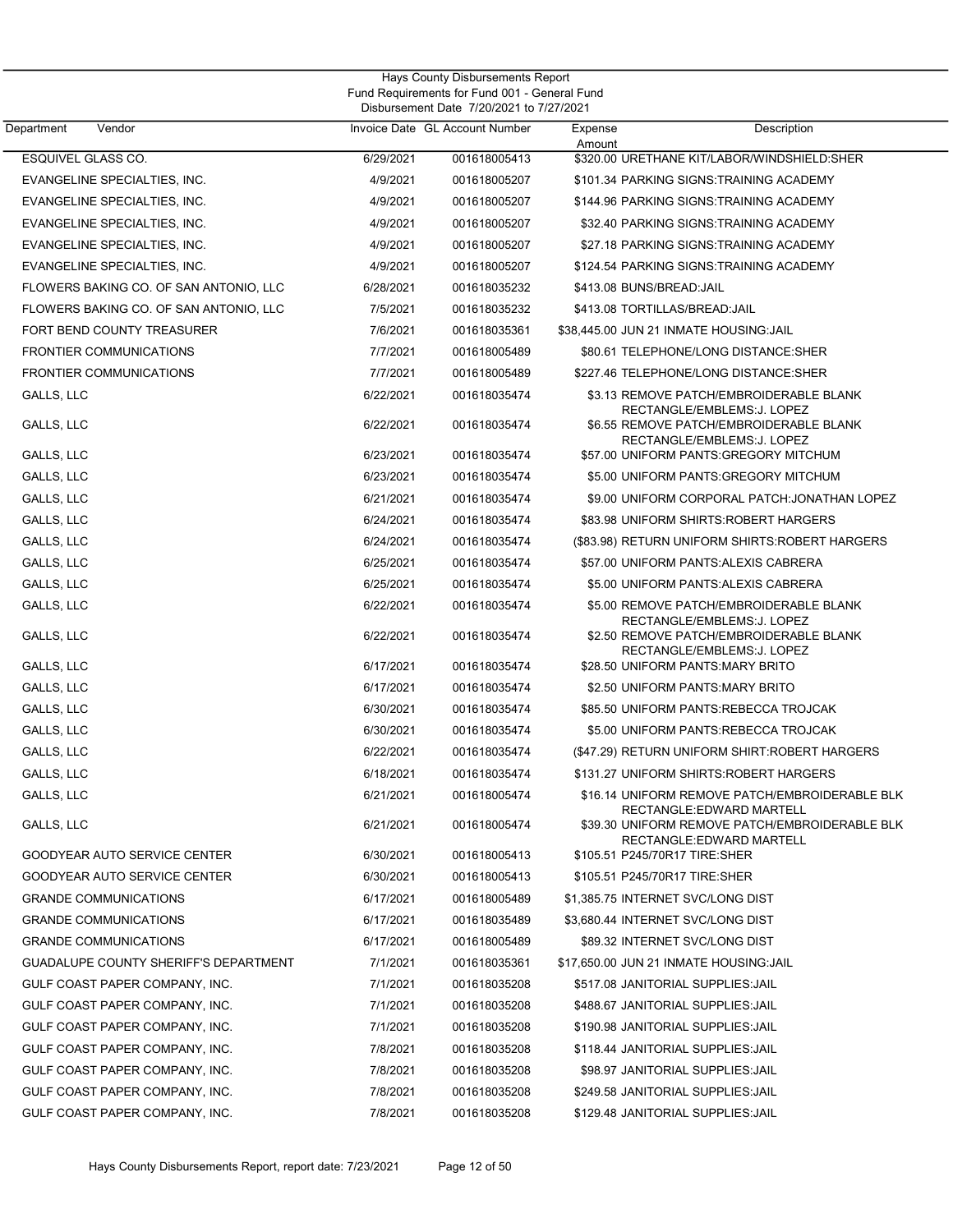| Department<br>Vendor               |           | Invoice Date GL Account Number | Expense                      | Description                                            |
|------------------------------------|-----------|--------------------------------|------------------------------|--------------------------------------------------------|
| GULF COAST PAPER COMPANY, INC.     | 7/8/2021  | 001618035208                   | Amount                       | \$517.08 JANITORIAL SUPPLIES: JAIL                     |
| GULF COAST PAPER COMPANY, INC.     | 7/8/2021  | 001618035208                   |                              | \$162.89 JANITORIAL SUPPLIES: JAIL                     |
| GULF COAST PAPER COMPANY, INC.     | 7/8/2021  | 001618035208                   |                              | \$190.98 JANITORIAL SUPPLIES: JAIL                     |
| GULF COAST PAPER COMPANY, INC.     | 7/8/2021  | 001618035208                   |                              | \$65.60 JANITORIAL SUPPLIES: JAIL                      |
| GULF COAST PAPER COMPANY, INC.     | 7/8/2021  | 001618035208                   |                              | \$388.44 JANITORIAL SUPPLIES: JAIL                     |
| GULF COAST PAPER COMPANY, INC.     | 3/18/2021 | 001618035208                   |                              | \$139.62 JANITORIAL SUPPLIES: JAIL                     |
| GULF COAST PAPER COMPANY, INC.     | 3/18/2021 | 001618035208                   |                              | \$49.88 JANITORIAL SUPPLIES: JAIL                      |
| GULF COAST PAPER COMPANY, INC.     | 3/18/2021 | 001618035208                   |                              | \$177.66 JANITORIAL SUPPLIES: JAIL                     |
| GULF COAST PAPER COMPANY, INC.     | 3/18/2021 | 001618035208                   |                              | \$65.98 JANITORIAL SUPPLIES: JAIL                      |
| GULF COAST PAPER COMPANY, INC.     | 3/18/2021 | 001618035208                   |                              | \$430.90 JANITORIAL SUPPLIES: JAIL                     |
| HAYS COUNTY TAX ASSESSOR COLLECTOR | 7/31/2021 | 001618005413                   |                              | \$7.50 STATE INSPECTION FEE:SHER                       |
| HAYS COUNTY TAX ASSESSOR COLLECTOR | 7/31/2021 | 001618005413                   |                              | \$7.50 STATE INSPECTION FEE:SHER                       |
| HOME DEPOT CREDIT SERVICES         | 7/14/2021 | 001618005207                   |                              | \$70.20 MISC SUPPLIES:SHER                             |
| INTAPOL INDUSTRIES, INC.           | 6/22/2021 | 001618005474                   |                              | \$237.98 MOTORCYCLE BREECHES: DAVID GAMBLE             |
| JARAMIO, MELODY                    | 8/19/2021 | 001618005551                   |                              | \$39.00 N/T MEALS ADVANCE:SHER                         |
| JARAMIO, MELODY                    | 8/19/2021 | 001618005551                   |                              | \$48.00 N/T MEALS ADVANCE:SHER                         |
| <b>JM ENGINEERING, LLC</b>         | 4/30/2021 | 001618035451                   |                              | \$1,728.80 HVAC MAINT/REPAIR:JAIL                      |
| <b>JM ENGINEERING, LLC</b>         | 4/30/2021 | 001618035451                   |                              | \$75.00 HVAC MAINT/REPAIR: JAIL                        |
| <b>JM ENGINEERING, LLC</b>         | 4/30/2021 | 001618035451                   |                              | \$600.00 HVAC MAINT/REPAIR: JAIL                       |
| <b>JMAC SUPPLY CORP.</b>           | 6/30/2021 | 001618035207                   | \$399.59 DOOR LOCK: JAIL     |                                                        |
| <b>JMAC SUPPLY CORP.</b>           | 6/30/2021 | 001618035207                   | \$13.95 DOOR LOCK:JAIL       |                                                        |
| <b>K&amp;S TOWING</b>              | 7/8/2021  | 001618005413                   | \$125.00 TOWING:SHER         |                                                        |
| LABATT FOOD SERVICE, LLC           | 6/29/2021 | 001618035232                   | \$2,091.83 FOOD:JAIL         |                                                        |
| LABATT FOOD SERVICE, LLC           | 6/29/2021 | 001618035201                   | \$66.21 TRAYS: JAIL          |                                                        |
| LABATT FOOD SERVICE, LLC           | 6/10/2021 | 001618035232                   | \$603.75 FOOD: JAIL          |                                                        |
| LABATT FOOD SERVICE, LLC           | 7/6/2021  | 001618035232                   | \$2,462.46 FOOD: JAIL        |                                                        |
| LABATT FOOD SERVICE, LLC           | 7/6/2021  | 001618035201                   | \$66.21 TRAYS: JAIL          |                                                        |
| LABATT FOOD SERVICE, LLC           | 7/6/2021  | 001618035232                   | \$597.75 FOOD: JAIL          |                                                        |
| LABATT FOOD SERVICE, LLC           | 6/29/2021 | 001618035232                   | \$400.00 FOOD: JAIL          |                                                        |
| LASER SERVICE USA, INC.            | 7/2/2021  | 001618035211                   |                              | \$49.00 TONER CARTRIDGE: JAIL                          |
| LEXISNEXIS ACCURINT                | 6/30/2021 | 001618005362                   |                              | \$132.75 JUN 21 SEARCHES/REPORTS: SHER                 |
| LOW PRICE AUTO GLASS               | 7/2/2021  | 001618005413                   | \$45.00 WINDSHIELD:SHER      |                                                        |
| LOWE'S, INC.                       | 7/1/2021  | 001618035207                   | \$218.69 MISC SUPPLIES: JAIL |                                                        |
| LOWE'S, INC.                       | 7/1/2021  | 001618035207                   |                              | \$94.85 MISC SUPPLIES: JAIL                            |
| LOWER COLORADO RIVER AUTHORITY     | 7/12/2021 | 001618005411                   |                              | \$200.00 JUN 21 RADIO SVC/UPS MTC AGMT:SHER            |
| LOWER COLORADO RIVER AUTHORITY     | 7/12/2021 | 001618005471                   |                              | \$10,275.30 JUN 21 RADIO SVC/UPS MTC AGMT:SHER         |
| MANCINI-MICHELL, PSY.D, ANITA      | 7/9/2021  | 001618005335                   |                              | \$350.00 PSYCH EVALS: VICTOR GUAJARDO/CORBIN CASEY     |
| MARSHALL, DAVID                    | 8/12/2021 | 001618005551                   |                              | \$14.00 N/T MEALS ADVANCE:SHER                         |
| MARSHALL, DAVID                    | 8/12/2021 | 001618005551                   |                              | \$13.00 N/T MEALS ADVANCE:SHER                         |
| MARSHALL, DAVID                    | 8/12/2021 | 001618005551                   |                              | \$32.00 N/T MEALS ADVANCE:SHER                         |
| MAYFIELD, BUZZ                     | 6/2/2021  | 001618045394                   |                              | \$394.00 CATCH DONKEY/BOARDING FEES: ANIMAL CONTROL    |
| MAYFIELD, BUZZ                     | 7/2/2021  | 001618045394                   |                              | \$456.00 CATCH COLTS/BOARDING FEES:ANIMAL CONTROL      |
| MITCHUM, GREGORY                   | 8/12/2021 | 001618035551                   |                              | \$52.00 N/T MEAL ADVANCE: JAIL                         |
| MUNICIPAL EMERGENCY SERVICES, INC. | 6/25/2021 | 001618035207                   |                              | \$816.00 FIRE EXTINGUISHERS: JAIL                      |
| NARDIS PUBLIC SAFETY               | 7/9/2020  | 001618035474                   |                              | \$408.18 UNIFORM NAMETAPE/SHIRTS/PANTS: EDGAR BASALUDA |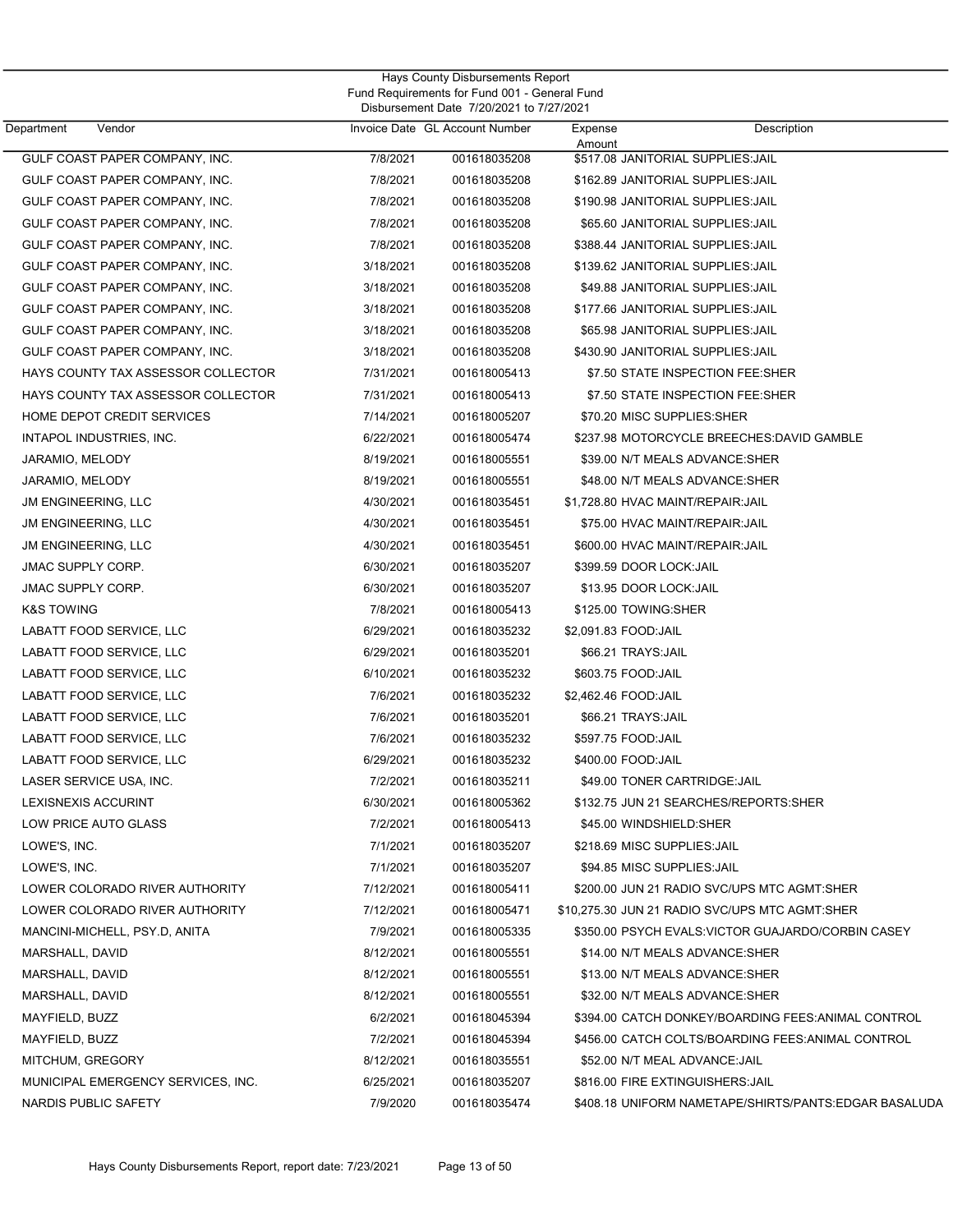| Hays County Disbursements Report<br>Fund Requirements for Fund 001 - General Fund<br>Disbursement Date 7/20/2021 to 7/27/2021 |           |                                |                   |                                                        |
|-------------------------------------------------------------------------------------------------------------------------------|-----------|--------------------------------|-------------------|--------------------------------------------------------|
| Vendor<br>Department                                                                                                          |           | Invoice Date GL Account Number | Expense<br>Amount | Description                                            |
| NARDIS PUBLIC SAFETY                                                                                                          | 3/3/2021  | 001618035474                   |                   | \$21.00 UNIFORM NAMETAPE/ALTERATIONS: ADRIAN MARTINEZ  |
| NARDIS PUBLIC SAFETY                                                                                                          | 7/17/2020 | 001618035474                   |                   | \$459.17 UNIFORM NAMETAPE/SHIRTS/PANTS: ALAN JACO      |
| <b>NARDIS PUBLIC SAFETY</b>                                                                                                   | 8/4/2020  | 001618005474                   |                   | \$203.21 UNIFORM NAMETAPE/SHIRTS: GERALD RAINES        |
| <b>NARDIS PUBLIC SAFETY</b>                                                                                                   | 6/30/2021 | 001618005474                   |                   | \$50.99 UNIFORM SHIRT:KORYN JANKORD                    |
| <b>NARDIS PUBLIC SAFETY</b>                                                                                                   | 4/5/2021  | 001618035474                   |                   | \$55.24 UNIFORM SHIRT: ALEXANDER RIVERA                |
| NARDIS PUBLIC SAFETY                                                                                                          | 2/26/2021 | 001618035474                   |                   | \$56.99 UNIFORM NAMETAPE/SHIRT: BRIAN THOMAS           |
| <b>NARDIS PUBLIC SAFETY</b>                                                                                                   | 4/5/2021  | 001618035474                   |                   | \$110.48 UNIFORM SHIRTS: VERONICA GONZALES             |
| <b>NARDIS PUBLIC SAFETY</b>                                                                                                   | 7/8/2021  | 001618005474                   |                   | \$431.94 UNIFORM NAMETAPE/PANTS/SHIRTS: JOHN SYLVESTER |
| NARDIS PUBLIC SAFETY                                                                                                          | 4/5/2021  | 001618005474                   |                   | \$152.97 UNIFORM SHIRTS: ANTHONY SCHAFER               |
| <b>NARDIS PUBLIC SAFETY</b>                                                                                                   | 2/26/2021 | 001618005474                   |                   | \$50.99 UNIFORM SHIRT:NATHAN BAILEY                    |
| <b>NARDIS PUBLIC SAFETY</b>                                                                                                   | 2/26/2021 | 001618035474                   |                   | \$50.99 UNIFORM SHIRT:ROY SANTOS                       |
| NARDIS PUBLIC SAFETY                                                                                                          | 2/26/2021 | 001618035474                   |                   | \$56.99 UNIFORM NAMETAPE/SHIRT:TODD DUGUID             |
| NARDIS PUBLIC SAFETY                                                                                                          | 3/22/2021 | 001618035474                   |                   | \$165.72 UNIFORM PANTS: ANNA LISKA                     |
| <b>NARDIS PUBLIC SAFETY</b>                                                                                                   | 7/8/2021  | 001618045474                   |                   | \$55.24 UNIFORM SHIRT:KAEDIE RIGGINS                   |
| <b>NARDIS PUBLIC SAFETY</b>                                                                                                   | 7/2/2021  | 001618005474                   |                   | \$122.48 UNIFORM NAMETAPE/SHIRTS:ROBERTO DELEON        |
| <b>NARDIS PUBLIC SAFETY</b>                                                                                                   | 5/11/2021 | 001618005474                   |                   | \$84.98 UNIFORM SHIRTS: RONNIE TORRES                  |
| NARDIS PUBLIC SAFETY                                                                                                          | 7/8/2021  | 001618005474                   |                   | \$275.46 UNIFORM NAMETAPE/SHIRTS/PANTS: JEFF MCKINNEY  |
| <b>NARDIS PUBLIC SAFETY</b>                                                                                                   | 7/12/2021 | 001618005474                   |                   | \$84.98 UNIFORM SHIRTS/PANTS: TYLER MAYNARD            |
| NARDIS PUBLIC SAFETY                                                                                                          | 7/12/2021 | 001618005474                   |                   | \$42.49 UNIFORM SHIRTS/PANTS: TYLER MAYNARD            |
| <b>NARDIS PUBLIC SAFETY</b>                                                                                                   | 4/5/2021  | 001618035474                   |                   | \$314.44 UNIFORM PANTS/SHIRTS: SHELBY SYLVESTER        |
| <b>NARDIS PUBLIC SAFETY</b>                                                                                                   | 5/20/2021 | 001618035474                   |                   | \$110.48 UNIFORM PANTS: JESSICA SCHUELKE               |
| NARDIS PUBLIC SAFETY                                                                                                          | 6/24/2021 | 001618005474                   |                   | \$67.99 UNIFORM PANTS: ABRAHAM PALOMO                  |
| <b>NARDIS PUBLIC SAFETY</b>                                                                                                   | 4/5/2021  | 001618005474                   |                   | \$62.99 UNIFORM NAMETAPE/SHIRT:KORYN JANKORD           |
| NARDIS PUBLIC SAFETY                                                                                                          | 5/11/2021 | 001618005474                   | SAENZ             | \$208.47 UNIFORM NAMETAPE/SHIRTS/ALTERATIONS:ERICA     |
| <b>NARDIS PUBLIC SAFETY</b>                                                                                                   | 7/9/2020  | 001618035474                   |                   | \$55.24 UNIFORM SHIRT:MATTHEW SOLIZ                    |
| <b>NARDIS PUBLIC SAFETY</b>                                                                                                   | 4/5/2021  | 001618035474                   | <b>EASTMAN</b>    | \$98.74 UNIFORM NAMETAPE/SHIRT/ALTERATIONS:RYAN        |
| NARDIS PUBLIC SAFETY                                                                                                          | 5/17/2021 | 001618035474                   |                   | \$182.97 UNIFORM NAMETAPE/SHIRTS: JACOB WRIGHT         |
| NARDIS PUBLIC SAFETY                                                                                                          | 4/7/2021  | 001618005474                   |                   | \$413.19 UNIFORM NAMETAPE/SHIRTS/PANTS/PIN:SHANE SMITH |
| NARDIS PUBLIC SAFETY                                                                                                          | 2/12/2021 | 001618005474                   |                   | \$50.99 UNIFORM SHIRT:NATHAN BAILEY                    |
| NARDIS PUBLIC SAFETY                                                                                                          | 5/20/2021 | 001618005474                   |                   | \$135.98 UNIFORM PANTS:RYAN HAYDEN                     |
| NARDIS PUBLIC SAFETY                                                                                                          | 3/12/2021 | 001618035474                   | \$284.21 UNIFORM  | NAMETAPE/SHIRTS/PANTS/ALTERATIONS:ALEXANDER            |
| NARDIS PUBLIC SAFETY                                                                                                          | 4/26/2021 | 001618035474                   | <b>RIVERA</b>     | \$175.22 UNIFORM NAMETAPE/SHIRTS: JOSEPH BAIRD         |
| NARDIS PUBLIC SAFETY                                                                                                          | 6/28/2021 | 001618005474                   |                   | \$76.50 UNIFORM EMBROIDERY:TRAE HOWARD                 |
| NARDIS PUBLIC SAFETY                                                                                                          | 3/12/2021 | 001618035474                   | <b>GONZALES</b>   | \$122.48 UNIFORM NAMETAPE/SHIRTS/PANTS:VERONICA        |
| NARDIS PUBLIC SAFETY                                                                                                          | 7/13/2020 | 001618035474                   |                   | \$50.99 UNIFORM SHIRT:EDGAR BASALUDA                   |
| NARDIS PUBLIC SAFETY                                                                                                          | 4/29/2021 | 001618005474                   |                   | \$135.98 UNIFORM PANTS: PATRICK BRADY                  |
| NARDIS PUBLIC SAFETY                                                                                                          | 6/24/2021 | 001618035474                   |                   | \$85.24 UNIFORM NAMETAPE/SHIRT: JASON KIRCHNER         |
| NARDIS PUBLIC SAFETY                                                                                                          | 4/5/2021  | 001618035474                   |                   | \$70.99 UNIFORM SHIRT/ALTERATIONS:REGINALD WILLIAMS    |
| NARDIS PUBLIC SAFETY                                                                                                          | 7/16/2020 | 001618035474                   |                   | \$55.24 UNIFORM PANTS: THOMAS ANCTIL                   |
| NARDIS PUBLIC SAFETY                                                                                                          | 2/26/2021 | 001618035474                   | <b>MCDONALD</b>   | \$459.17 UNIFORM NAMETAPE/SHIRTS/PANTS:BRADLEY         |
| NARDIS PUBLIC SAFETY                                                                                                          | 7/13/2020 | 001618035474                   |                   | \$139.98 UNIFORM SHIRTS: JOSEPH DELGADO                |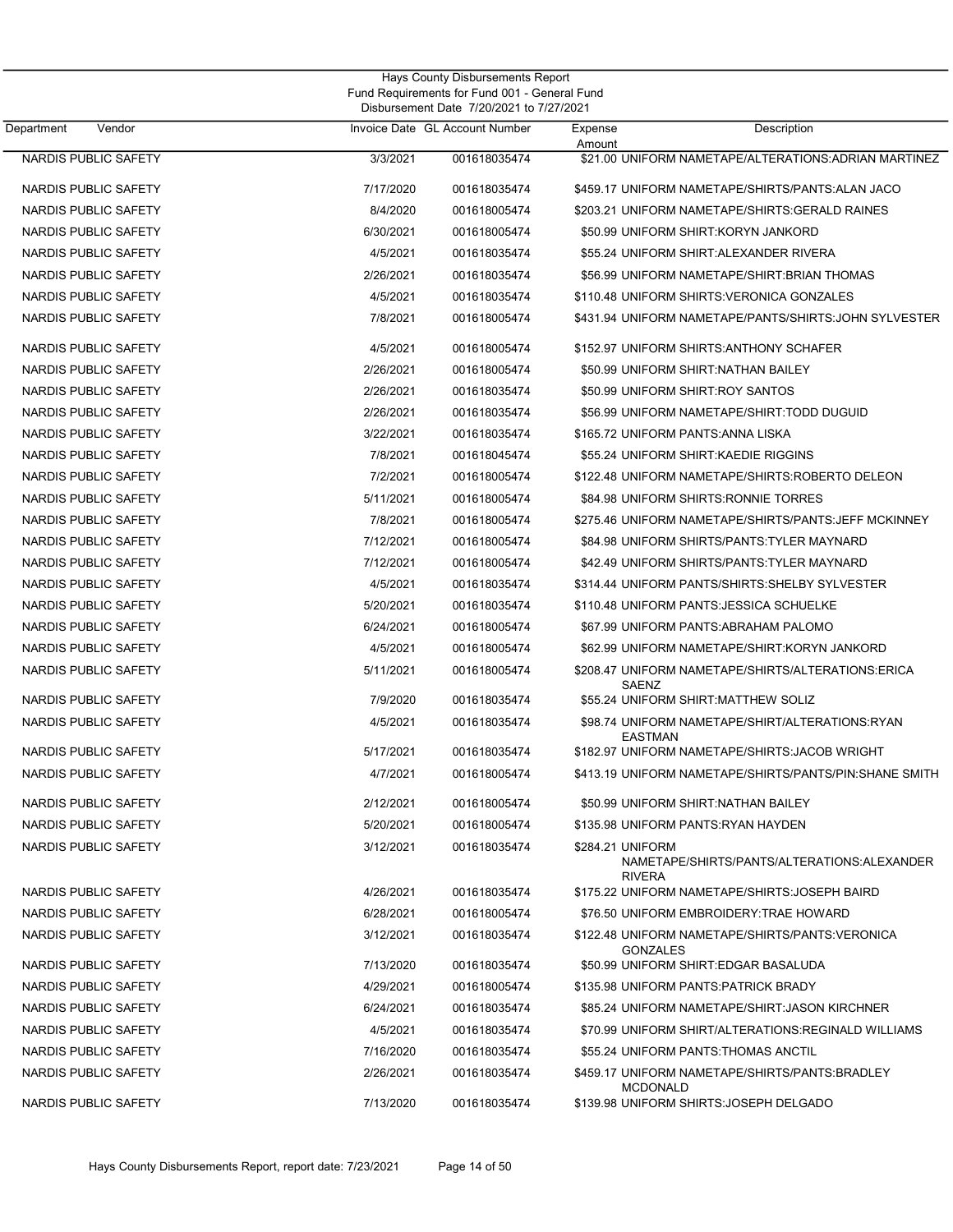|                             |           | Hays County Disbursements Report<br>Fund Requirements for Fund 001 - General Fund<br>Disbursement Date 7/20/2021 to 7/27/2021 |                                 |                                                        |  |  |
|-----------------------------|-----------|-------------------------------------------------------------------------------------------------------------------------------|---------------------------------|--------------------------------------------------------|--|--|
| Department<br>Vendor        |           | Invoice Date GL Account Number                                                                                                | Expense                         | Description                                            |  |  |
| NARDIS PUBLIC SAFETY        | 2/26/2021 | 001618035474                                                                                                                  | Amount                          | \$113.98 UNIFORM NAMETAPE/SHIRTS: ERIC BATCH           |  |  |
| NARDIS PUBLIC SAFETY        | 3/12/2021 | 001618035474                                                                                                                  | <b>SYLVESTER</b>                | \$140.48 UNIFORM NAMETAPE/PANTS/SHIRTS:SHELBY          |  |  |
| NARDIS PUBLIC SAFETY        | 7/2/2021  | 001618005474                                                                                                                  |                                 | \$135.98 UNIFORM PANTS: JESSICA BARKLEY                |  |  |
| NARDIS PUBLIC SAFETY        | 2/26/2021 | 001618005474                                                                                                                  |                                 | \$27.00 UNIFORM ALTERATIONS: ERIC ZEDIKER              |  |  |
| NARDIS PUBLIC SAFETY        | 4/5/2021  | 001618005474                                                                                                                  |                                 | \$56.99 UNIFORM NAMETAPE/SHIRT: JUAN VILLARREAL        |  |  |
| <b>NARDIS PUBLIC SAFETY</b> | 4/5/2021  | 001618005474                                                                                                                  |                                 | \$110.48 UNIFORM PANTS: JASON SMITH                    |  |  |
| NARDIS PUBLIC SAFETY        | 6/28/2021 | 001618035474                                                                                                                  |                                 | \$263.45 UNIFORM SHIRTS: JASON KIRCHNER                |  |  |
| NARDIS PUBLIC SAFETY        | 4/26/2021 | 001618005474                                                                                                                  |                                 | \$84.98 UNIFORM SHIRTS: ZACH MILLER                    |  |  |
| NARDIS PUBLIC SAFETY        | 4/6/2021  | 001618035474                                                                                                                  |                                 | \$113.98 UNIFORM NAMETAPE/SHIRTS:CHEYNNE RAQUET        |  |  |
| NARDIS PUBLIC SAFETY        | 7/2/2021  | 001618005474                                                                                                                  |                                 | \$67.99 UNIFORM PANTS: JESUS RIVERA                    |  |  |
| NARDIS PUBLIC SAFETY        | 3/11/2021 | 001618005474                                                                                                                  |                                 | \$55.24 UNIFORM SHIRT: BRANDON DICKE                   |  |  |
| NARDIS PUBLIC SAFETY        | 5/20/2021 | 001618005474                                                                                                                  |                                 | \$97.73 UNIFORM PANTS/SHIRT: BRANDON DICKE             |  |  |
| NARDIS PUBLIC SAFETY        | 3/3/2021  | 001618035474                                                                                                                  |                                 | \$15.50 UNIFORM ALTERATIONS: ADRIAN MARTINEZ           |  |  |
| NARDIS PUBLIC SAFETY        | 9/4/2020  | 001618005474                                                                                                                  |                                 | (\$111.00) RETURN UNIFORM EMBROIDERY: ROBERTO DELEON   |  |  |
| NARDIS PUBLIC SAFETY        | 4/29/2021 | 001618035474                                                                                                                  |                                 | \$467.39 UNIFORM SHIRTS/PANTS: JAIL                    |  |  |
| NARDIS PUBLIC SAFETY        | 4/5/2021  | 001618035474                                                                                                                  | <b>CULLEN</b>                   | \$109.24 UNIFORM NAMETAPE/SHIRT/EMBROIDERY:DAYTON      |  |  |
| NARDIS PUBLIC SAFETY        | 3/30/2020 | 001618005474                                                                                                                  | \$147.50 UNIFORM PATCHES: SHER  |                                                        |  |  |
| NARDIS PUBLIC SAFETY        | 2/26/2021 | 001618035474                                                                                                                  |                                 | \$165.72 UNIFORM PANTS: SAMANTHA SUTTER                |  |  |
| NARDIS PUBLIC SAFETY        | 1/11/2021 | 001618005474                                                                                                                  |                                 | \$403.93 UNIFORM NAMETAPE/SHIRTS/PANTS:CAITLYN ALVAREZ |  |  |
| NARDIS PUBLIC SAFETY        | 4/29/2021 | 001618005474                                                                                                                  |                                 | \$127.47 UNIFORM SHIRTS: KOREY SMITH                   |  |  |
| NARDIS PUBLIC SAFETY        | 2/26/2021 | 001618005474                                                                                                                  |                                 | \$55.24 UNIFORM PANTS: ADAM KRUEGER                    |  |  |
| NARDIS PUBLIC SAFETY        | 5/20/2021 | 001618035474                                                                                                                  | \$165.72 UNIFORM SHIRTS: JAIL   |                                                        |  |  |
| NARDIS PUBLIC SAFETY        | 6/28/2021 | 001618005474                                                                                                                  |                                 | \$203.97 UNIFORM PANTS:MATT ABBOTT                     |  |  |
| <b>NARDIS PUBLIC SAFETY</b> | 7/13/2020 | 001618005474                                                                                                                  |                                 | \$42.49 UNIFORM SHIRT: ADAM MCLEOD                     |  |  |
| NARDIS PUBLIC SAFETY        | 6/28/2021 | 001618005474                                                                                                                  |                                 | \$67.99 UNIFORM PANTS:DANNY LOMBARDO                   |  |  |
| NARDIS PUBLIC SAFETY        | 4/29/2021 | 001618035474                                                                                                                  |                                 | \$441.92 UNIFORM SHIRTS/PANTS: JAIL                    |  |  |
| NARDIS PUBLIC SAFETY        | 3/4/2021  | 001618005474                                                                                                                  |                                 | \$55.24 UNIFORM SHIRT:NATHAN BAILEY                    |  |  |
| O'REILLY AUTO PARTS         | 6/28/2021 | 001618005413                                                                                                                  | \$324.54 HUB ASSEMBLIES: SHER   |                                                        |  |  |
| O'REILLY AUTO PARTS         | 7/2/2021  | 001618005413                                                                                                                  | \$416.20 BRAKE ROTORS/PADS:SHER |                                                        |  |  |
| O'REILLY AUTO PARTS         | 6/30/2021 | 001618005413                                                                                                                  |                                 | \$120.15 EVAPORATOR CORE/EXPANSION VALVE:SHER          |  |  |
| O'REILLY AUTO PARTS         | 7/2/2021  | 001618005413                                                                                                                  |                                 | \$91.19 A/C HOSE ASSEMBLY:SHER                         |  |  |
| O'REILLY AUTO PARTS         | 7/1/2021  | 001618005413                                                                                                                  | \$138.58 BATTERY: SHER          |                                                        |  |  |
| <b>O'REILLY AUTO PARTS</b>  | 7/9/2021  | 001618005413                                                                                                                  |                                 | \$649.56 ROTORS/DISC PAD SETS:SHER                     |  |  |
| OFFICE DEPOT, INC.          | 7/6/2021  | 001618005211                                                                                                                  |                                 | \$112.32 COPY PAPER/CLASP ENVELOPES:SHER               |  |  |
| OFFICE DEPOT, INC.          | 7/6/2021  | 001618005211                                                                                                                  |                                 | \$6.76 COPY PAPER/CLASP ENVELOPES:SHER                 |  |  |
| OFFICE DEPOT, INC.          | 7/2/2021  | 001618035211                                                                                                                  | \$94.06 OFFICE SUPPLIES: JAIL   |                                                        |  |  |
| OFFICE DEPOT, INC.          | 7/2/2021  | 001618035211                                                                                                                  | \$8.98 OFFICE SUPPLIES: JAIL    |                                                        |  |  |
| OFFICE DEPOT, INC.          | 7/2/2021  | 001618035211                                                                                                                  | \$51.08 OFFICE SUPPLIES: JAIL   |                                                        |  |  |
| OFFICE DEPOT, INC.          | 7/2/2021  | 001618035211                                                                                                                  | \$271.92 OFFICE SUPPLIES: JAIL  |                                                        |  |  |
| OFFICE DEPOT, INC.          | 7/2/2021  | 001618035211                                                                                                                  | \$30.08 OFFICE SUPPLIES: JAIL   |                                                        |  |  |
| OFFICE DEPOT, INC.          | 7/2/2021  | 001618035211                                                                                                                  | \$17.78 OFFICE SUPPLIES: JAIL   |                                                        |  |  |
| OFFICE DEPOT, INC.          | 6/29/2021 | 001618005211                                                                                                                  | FOLDERS:SHER                    | \$80.38 DOCUMENT COVERS/COPY PAPER/MANILA              |  |  |
| OFFICE DEPOT, INC.          | 6/29/2021 | 001618005211                                                                                                                  | FOLDERS:SHER                    | \$4.49 DOCUMENT COVERS/COPY PAPER/MANILA               |  |  |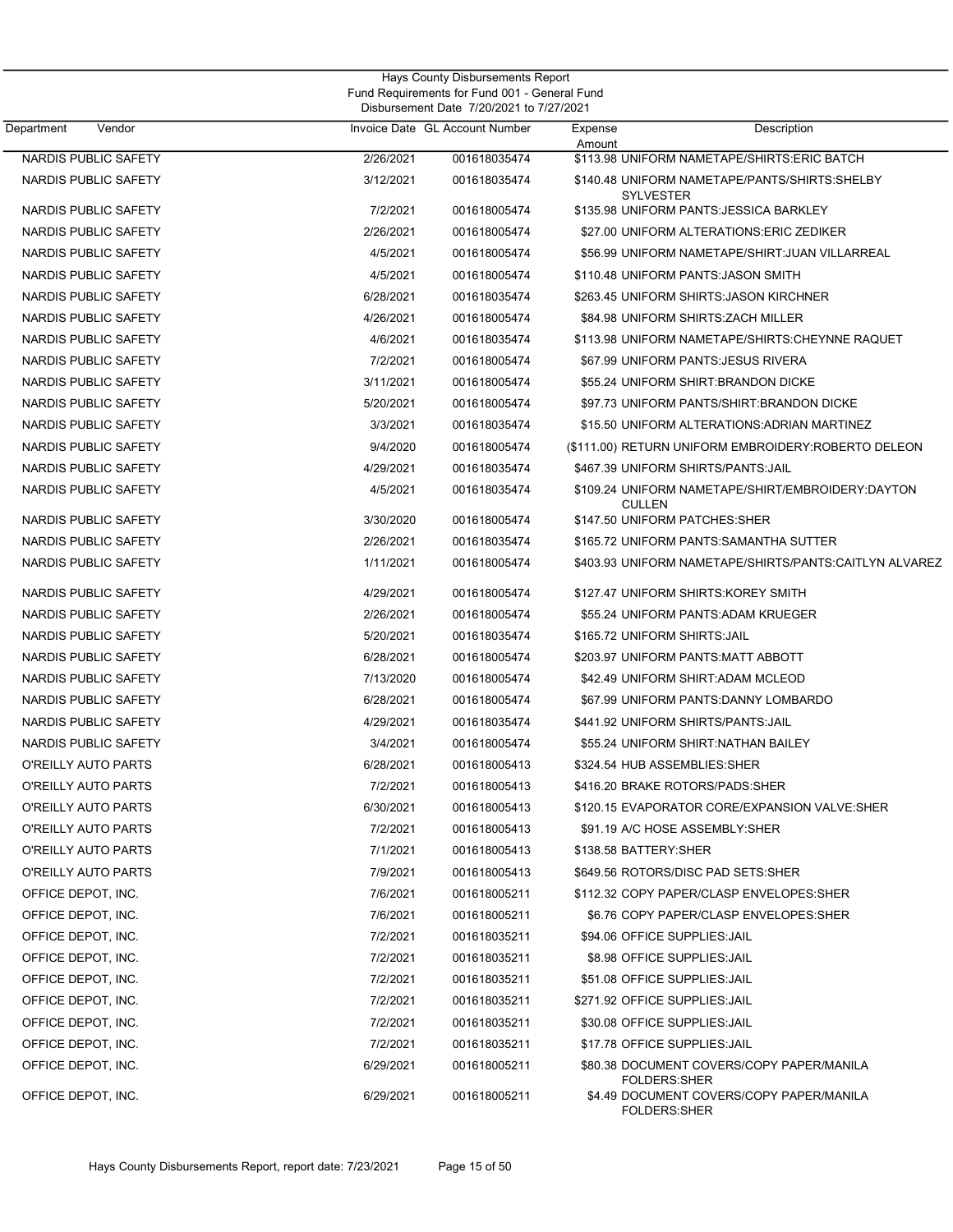| Department           | Vendor                          |           | Invoice Date GL Account Number | Expense             | Description                                           |
|----------------------|---------------------------------|-----------|--------------------------------|---------------------|-------------------------------------------------------|
| OFFICE DEPOT, INC.   |                                 | 6/29/2021 | 001618005211                   | Amount              | \$4.31 DOCUMENT COVERS/COPY PAPER/MANILA              |
|                      |                                 |           |                                |                     | <b>FOLDERS:SHER</b>                                   |
|                      | POWER HAUS EQUIPMENT            | 7/13/2021 | 001618035201                   |                     | \$39.88 PROPANE: JAIL                                 |
|                      | PRECISION LADDERS, LLC          | 6/29/2021 | 001618035719400                |                     | \$3.863.00 SAFETY CAGE LADDER: JAIL                   |
|                      | REDHEAD AUTO PARTS, INC.        | 6/23/2021 | 001618005413                   |                     | (\$70.18) RETURN CORE:SHER                            |
|                      | REDHEAD AUTO PARTS, INC.        | 6/29/2021 | 001618005413                   |                     | \$65.09 OXYGEN SENSOR:SHER                            |
|                      | REDHEAD AUTO PARTS, INC.        | 6/30/2021 | 001618005413                   |                     | \$104.55 RADIATOR HOSE/HEATER CORE:SHER               |
|                      | REDHEAD AUTO PARTS, INC.        | 7/8/2021  | 001618005413                   |                     | \$12.52 AIR FILTER:SHER                               |
|                      | REDHEAD AUTO PARTS, INC.        | 6/28/2021 | 001618005413                   |                     | \$13.96 OIL FILTERS: SHER                             |
|                      | REDHEAD AUTO PARTS, INC.        | 7/2/2021  | 001618005413                   |                     | \$10.55 HOSE CONNECTOR:SHER                           |
|                      | REDHEAD AUTO PARTS, INC.        | 7/7/2021  | 001618005413                   |                     | \$133.11 OIL FILTERS:SHER                             |
|                      | REDHEAD AUTO PARTS, INC.        | 7/1/2021  | 001618005413                   |                     | \$44.63 SUSPENSION KIT:SHER                           |
|                      | REDHEAD AUTO PARTS, INC.        | 6/30/2021 | 001618005413                   |                     | \$48.13 HOSE ASSEMBLY:SHER                            |
|                      | REDHEAD AUTO PARTS, INC.        | 6/23/2021 | 001618005413                   |                     | (\$18.00) RETURN CORE:SHER                            |
|                      | REDHEAD AUTO PARTS, INC.        | 6/29/2021 | 001618005413                   |                     | \$57.48 5W30 MOTOR OIL:SHER                           |
|                      | REDHEAD AUTO PARTS, INC.        | 6/28/2021 | 001618005413                   |                     | \$458.97 BATTERY/CORE DEPOSIT/ENVIRONMENTAL FEE:SHER  |
|                      | RICHARD COWELL TACTICAL LLC     | 5/11/2021 | 001618005206                   |                     | \$498.50 ARMOR CARRIER WITH POCKETS:DAVID GAMBLE      |
|                      | RICK'S LOCK & KEY SERVICE, INC. | 5/21/2021 | 001618005206006                |                     | \$141.00 FILING CABINET/AMBULANCE DUPLICATE KEYS:SHER |
|                      | RICK'S LOCK & KEY SERVICE, INC. | 6/18/2021 | 001618005206006                |                     | \$18.95 AMBULANCE KEY/VELCRO KEY HOLDER:SHER          |
| RICOH USA, INC.      |                                 | 7/1/2021  | 001618035473                   |                     | \$33.00 JUL 21 LEASE/MTC W/TONER:MP3055PF             |
| RICOH USA, INC.      |                                 | 7/7/2021  | 001618035473                   |                     | \$44.89 JUL 21 LEASE:3660490                          |
| SAFARILAND, LLC      |                                 | 8/6/2021  | 001618005551                   |                     | \$895.00 REG FEE:RODRIGO DELEON                       |
| SAFARILAND, LLC      |                                 | 8/6/2021  | 001618035551                   |                     | \$895.00 REG FEE:SAMMY ORTIZ                          |
| SAFARILAND, LLC      |                                 | 8/6/2021  | 001618035551                   |                     | \$895.00 REG FEE:PETE CHANEY                          |
| SAFARILAND, LLC      |                                 | 8/6/2021  | 001618005551                   |                     | \$895.00 REG FEE: ABRAHAM PALOMO                      |
| SAFARILAND, LLC      |                                 | 8/6/2021  | 001618005551                   |                     | \$895.00 REG FEE:ADAM KRUEGER                         |
|                      | SAN MARCOS FAMILY MEDICINE      | 7/1/2021  | 001618035335                   |                     | \$115.00 PHYSICAL:20214140A8042                       |
|                      | SHERWIN-WILLIAMS CO.            | 7/7/2021  | 001618035207                   | \$409.10 PAINT:JAIL |                                                       |
|                      | SHERWIN-WILLIAMS CO.            | 7/9/2021  | 001618035207                   | \$391.05 PAINT:JAIL |                                                       |
|                      | SHERWIN-WILLIAMS CO.            | 7/6/2021  | 001618035207                   |                     | \$143.44 PAINT/THINNER:JAIL                           |
| SI MECHANICAL, LLC   |                                 | 3/31/2021 | 001618035451                   |                     | \$950.00 REBUILD BACKFLOWS: JAIL                      |
| SI MECHANICAL, LLC   |                                 | 3/31/2021 | 001618035451                   |                     | \$2,371.28 REBUILD BACKFLOWS: JAIL                    |
| SOUTHERN TIRE MART   |                                 | 7/8/2021  | 001618005413                   |                     | \$762.00 FLEET TIRES:SHER                             |
| SOUTHERN TIRE MART   |                                 | 7/8/2021  | 001618005413                   |                     | \$456.00 FLEET TIRES:SHER                             |
| SOUTHERN TIRE MART   |                                 | 6/22/2021 | 001618005413                   |                     | \$682.20 LT245/75R17 TIRES:SHER                       |
| <b>TAC 1 SYSTEMS</b> |                                 | 7/9/2021  | 001618005206                   |                     | \$330.00 BATTERIES/MICROPHONE JACK:SHER               |
| <b>TAC 1 SYSTEMS</b> |                                 | 7/9/2021  | 001618005206                   |                     | \$44.00 BATTERIES/MICROPHONE JACK:SHER                |
| <b>TAC 1 SYSTEMS</b> |                                 | 7/9/2021  | 001618005206                   |                     | \$107.95 BATTERIES/MICROPHONE JACK:SHER               |
| <b>TAC 1 SYSTEMS</b> |                                 | 7/9/2021  | 001618005206                   |                     | \$28.00 BATTERIES/MICROPHONE JACK:SHER                |
|                      | TEXAS DISPOSAL SYSTEMS, INC.    | 6/30/2021 | 001618035452                   |                     | \$155.00 JUN 21 TRASH SVC:JAIL                        |
|                      | TEXAS DISPOSAL SYSTEMS, INC.    | 6/30/2021 | 001618035452                   |                     | \$1,229.00 JUN 21 TRASH SVC:JAIL                      |
|                      | TEXAS DISPOSAL SYSTEMS, INC.    | 6/30/2021 | 001618005452                   |                     | \$214.42 JUN 21 TRASH SVC:SHER                        |
| TIME WARNER CABLE    |                                 | 7/13/2021 | 001618005489                   |                     | \$146.55 CABLE TV:SHER                                |
|                      | TRAVIS MILLWORK, INC.           | 7/8/2021  | 001618005451                   |                     | \$1,144.00 CUT OUT/INSTALL FULL DOOR LITES:SHER       |
| U.S. FOODSERVICE     |                                 | 6/29/2021 | 001618035232                   |                     | (\$88.05) RETURN LETTUCE/BISCUITS:JAIL                |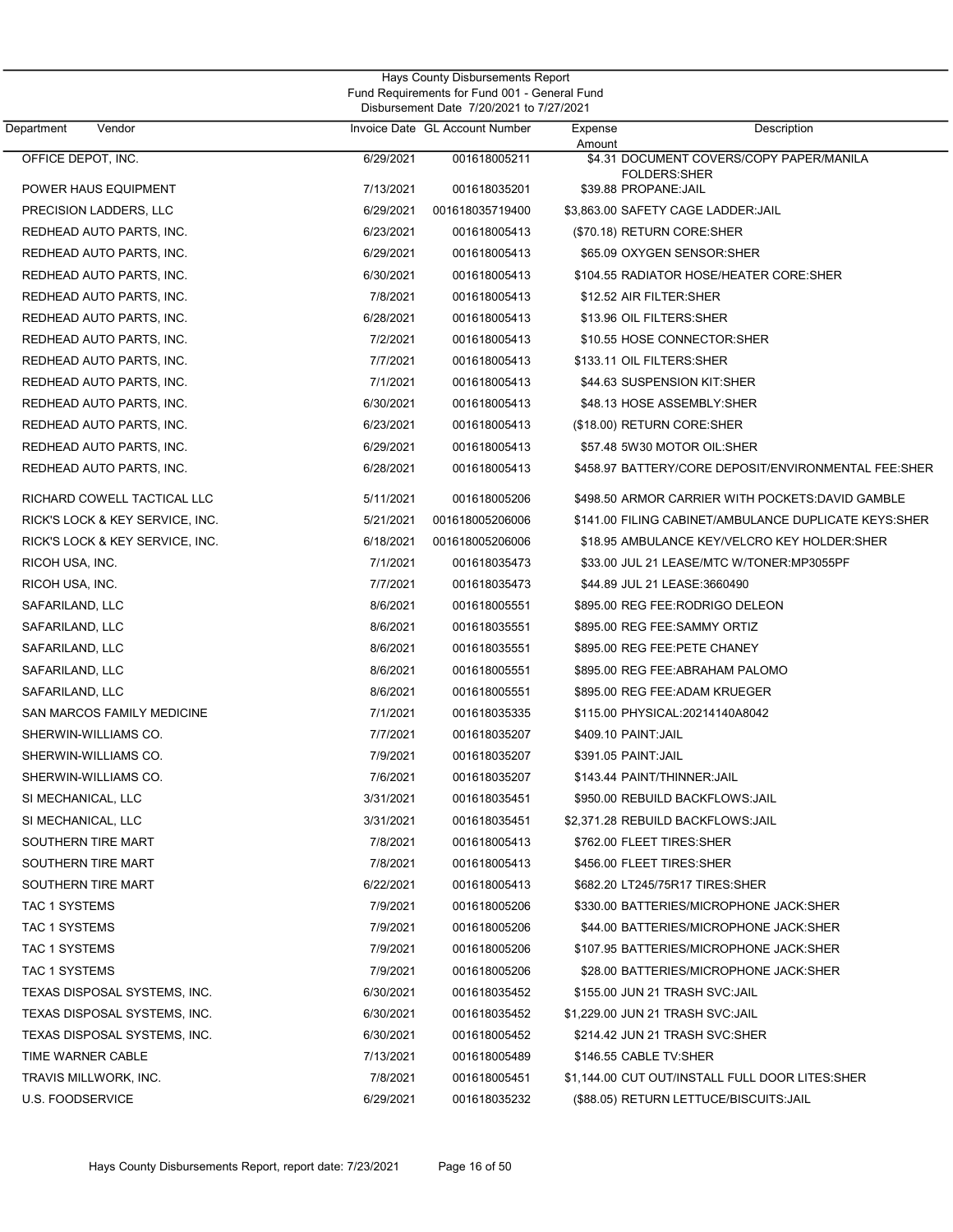| Hays County Disbursements Report<br>Fund Requirements for Fund 001 - General Fund<br>Disbursement Date 7/20/2021 to 7/27/2021 |           |                                |                             |                                              |  |
|-------------------------------------------------------------------------------------------------------------------------------|-----------|--------------------------------|-----------------------------|----------------------------------------------|--|
| Vendor<br>Department                                                                                                          |           | Invoice Date GL Account Number | Expense<br>Amount           | Description                                  |  |
| <b>U.S. FOODSERVICE</b>                                                                                                       | 6/29/2021 | 001618035201                   | \$67.84 PAN LINERS: JAIL    |                                              |  |
| <b>U.S. FOODSERVICE</b>                                                                                                       | 6/29/2021 | 001618035232                   | \$3,964.35 FOOD:JAIL        |                                              |  |
| <b>U.S. FOODSERVICE</b>                                                                                                       | 6/29/2021 | 001618035208                   |                             | \$258.85 POT/PAN CLEANER/DETERGENT: JAIL     |  |
| UNIFIRST CORPORATION                                                                                                          | 7/7/2021  | 001618005474                   |                             | \$52.31 UNIFORMS: SHER-VEH MTC               |  |
| UNIFIRST CORPORATION                                                                                                          | 7/7/2021  | 001618035474                   |                             | \$32.95 UNIFORMS: JAIL-KITCHEN               |  |
| UNIFIRST CORPORATION                                                                                                          | 6/30/2021 | 001618035474                   |                             | \$32.95 UNIFORMS: JAIL-KITCHEN               |  |
| UNIFIRST CORPORATION                                                                                                          | 7/7/2021  | 001618035474                   | \$20.85 UNIFORMS: JAIL-MTC  |                                              |  |
| UNIFIRST CORPORATION                                                                                                          | 6/30/2021 | 001618005474                   |                             | \$52.31 UNIFORMS: SHER-VEH MTC               |  |
| UNIFIRST CORPORATION                                                                                                          | 6/30/2021 | 001618035474                   | \$20.85 UNIFORMS: JAIL-MTC  |                                              |  |
| <b>WAHLERT, BRIAN</b>                                                                                                         | 8/12/2021 | 001618005551                   |                             | \$14.00 N/T MEALS ADVANCE:SHER               |  |
| <b>WAHLERT, BRIAN</b>                                                                                                         | 8/12/2021 | 001618005551                   |                             | \$13.00 N/T MEALS ADVANCE:SHER               |  |
| <b>WAHLERT, BRIAN</b>                                                                                                         | 8/12/2021 | 001618005551                   |                             | \$32.00 N/T MEALS ADVANCE: SHER              |  |
| Total 618 - Sheriff                                                                                                           |           |                                | \$206,493.79                |                                              |  |
| 619 - Tax Assessor Collector                                                                                                  |           |                                |                             |                                              |  |
| <b>FRONTIER COMMUNICATIONS</b>                                                                                                | 7/1/2021  | 001619005489                   |                             | \$62.79 TELEPHONE/LONG DISTANCE:TAX          |  |
| <b>FRONTIER COMMUNICATIONS</b>                                                                                                | 7/4/2021  | 001619005489                   |                             | \$327.38 TELEPHONE/LONG DISTANCE:TAX         |  |
| <b>FRONTIER COMMUNICATIONS</b>                                                                                                | 7/7/2021  | 001619005489                   |                             | \$340.92 TELEPHONE/LONG DISTANCE:TAX         |  |
| <b>GRANDE COMMUNICATIONS</b>                                                                                                  | 6/17/2021 | 001619005489                   |                             | \$321.57 INTERNET SVC/LONG DIST              |  |
| <b>GRANDE COMMUNICATIONS</b>                                                                                                  | 6/17/2021 | 001619005489                   |                             | \$341.19 INTERNET SVC/LONG DIST              |  |
| <b>GRANDE COMMUNICATIONS</b>                                                                                                  | 6/17/2021 | 001619005489                   |                             | \$224.07 INTERNET SVC/LONG DIST              |  |
| <b>GRANDE COMMUNICATIONS</b>                                                                                                  | 6/17/2021 | 001619005489                   |                             | \$254.38 INTERNET SVC/LONG DIST              |  |
| LASER SERVICE USA, INC.                                                                                                       | 7/9/2021  | 001619005211                   |                             | \$494.00 TONER CARTRIDGES:TAX                |  |
| RICOH USA, INC.                                                                                                               | 7/7/2021  | 001619005473                   | \$142.91 JUL 21 LEASE:TAX   |                                              |  |
| RICOH USA, INC.                                                                                                               | 7/7/2021  | 001619005473                   |                             | \$20.70 JUL 21 MTC W/ TONER:TAX              |  |
| RICOH USA, INC.                                                                                                               | 7/7/2021  | 001619005473                   |                             | \$158.07 AUG 21 LEASE:3698605                |  |
| Total 619 - Tax Assessor Collector                                                                                            |           |                                | \$2,687.98                  |                                              |  |
| 620 - Treasurer                                                                                                               |           |                                |                             |                                              |  |
| AMG PRINTING & MAILING LLC                                                                                                    | 5/24/2021 | 001620005461                   |                             | \$465.00 RECEIPT BOOKS: TRANS STA            |  |
| AMG PRINTING & MAILING LLC                                                                                                    | 5/24/2021 | 001620005461                   |                             | \$15.00 SHIPPING OF RECEIPT BOOKS: TRANS STA |  |
| <b>GRANDE COMMUNICATIONS</b>                                                                                                  | 6/17/2021 | 001620005489                   |                             | \$35.73 INTERNET SVC/LONG DIST               |  |
| <b>GRANDE COMMUNICATIONS</b>                                                                                                  | 6/17/2021 | 001620005489                   |                             | \$160.78 INTERNET SVC/LONG DIST              |  |
| TEXAS ASSOCIATION OF COUNTIES                                                                                                 | 9/16/2021 | 001620005551                   | \$150.00 REG FEE:LAURA NAVA |                                              |  |
| <b>TEXAS ASSOCIATION OF COUNTIES</b>                                                                                          | 9/16/2021 | 001620005551                   |                             | \$150.00 REG FEE: BRITNEY RICHEY             |  |
| Total 620 - Treasurer                                                                                                         |           |                                | \$976.51                    |                                              |  |
| 625 - Justice of the Peace Pct 1, 1                                                                                           |           |                                |                             |                                              |  |
| <b>CENTURYLINK</b>                                                                                                            | 6/25/2021 | 001625005489                   | \$51.48 FAX LINES: JP 1-1   |                                              |  |
| <b>GRANDE COMMUNICATIONS</b>                                                                                                  | 6/17/2021 | 001625005489                   |                             | \$89.32 INTERNET SVC/LONG DIST               |  |
| OFFICE DEPOT, INC.                                                                                                            | 7/9/2021  | 001625005211                   |                             | \$48.76 REPLACEMENT INK PADS: JP 1-1         |  |
| OFFICE DEPOT, INC.                                                                                                            | 7/9/2021  | 001625005211                   | \$29.42 ENVELOPES: JP 1-1   |                                              |  |
| OFFICE DEPOT, INC.                                                                                                            | 6/30/2021 | 001625005211                   | \$12.74 COPY HOLDER:JP 1-1  |                                              |  |
| Total 625 - Justice of the Peace Pct 1, 1                                                                                     |           |                                | \$231.72                    |                                              |  |
| 626 - Justice of the Peace Pct 1, 2                                                                                           |           |                                |                             |                                              |  |
| <b>GRANDE COMMUNICATIONS</b>                                                                                                  | 6/17/2021 | 001626005489                   |                             | \$89.32 INTERNET SVC/LONG DIST               |  |
| Total 626 - Justice of the Peace Pct 1, 2                                                                                     |           |                                | \$89.32                     |                                              |  |
| 627 - Justice of the Peace Pct 2                                                                                              |           |                                |                             |                                              |  |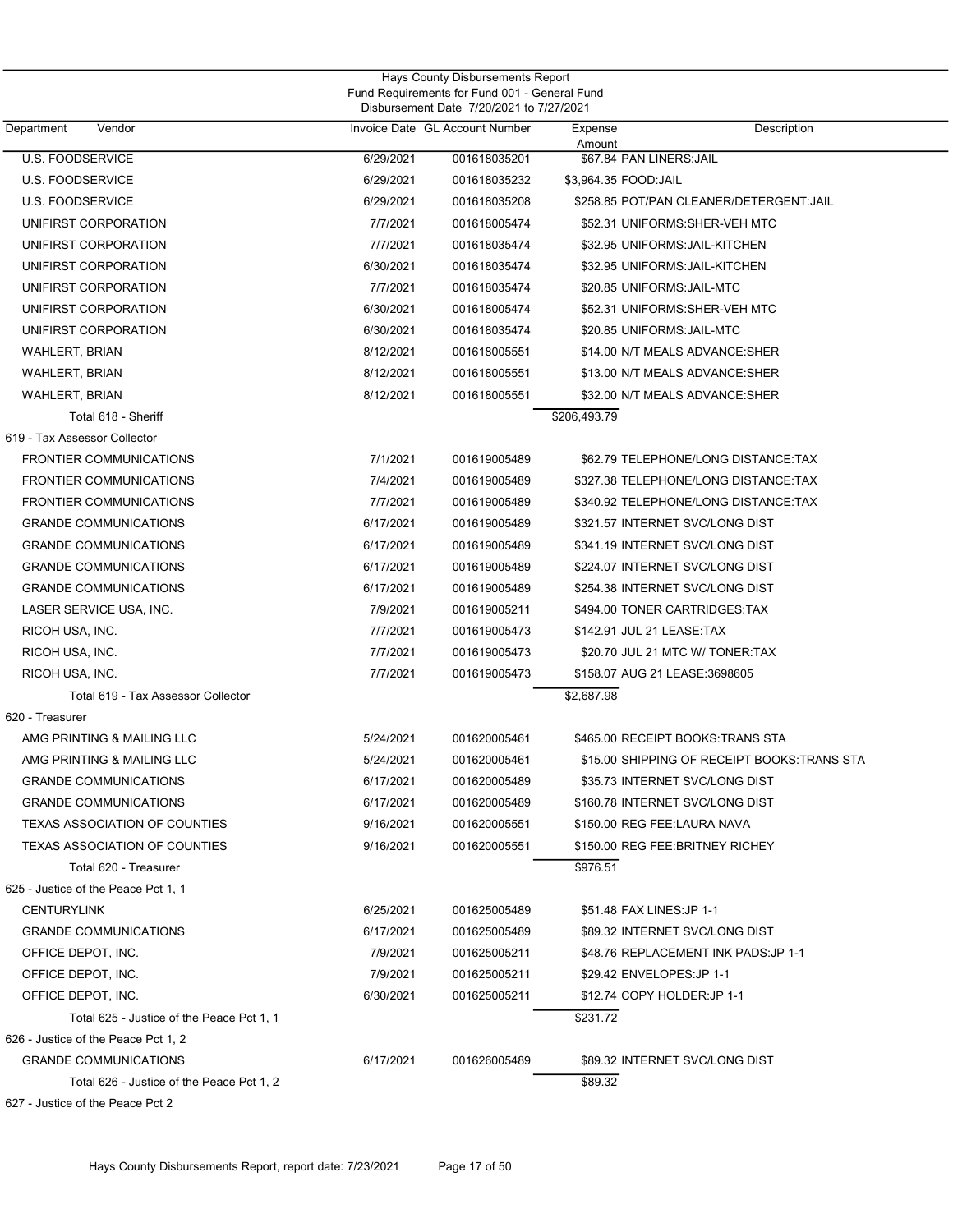| Hays County Disbursements Report<br>Fund Requirements for Fund 001 - General Fund<br>Disbursement Date 7/20/2021 to 7/27/2021 |           |                                |                                                |  |  |  |
|-------------------------------------------------------------------------------------------------------------------------------|-----------|--------------------------------|------------------------------------------------|--|--|--|
| Department<br>Vendor                                                                                                          |           | Invoice Date GL Account Number | Description<br>Expense<br>Amount               |  |  |  |
| <b>AMAZON CAPITAL SERVICES</b>                                                                                                | 7/3/2021  | 001627005211                   | \$67.98 HDMI CABLES: JP 2                      |  |  |  |
| <b>GRANDE COMMUNICATIONS</b>                                                                                                  | 6/17/2021 | 001627005489                   | \$284.33 INTERNET SVC/LONG DIST                |  |  |  |
| LASER SERVICE USA, INC.                                                                                                       | 7/7/2021  | 001627005211                   | \$49.00 TONER CARTRIDGE: JP 2                  |  |  |  |
| <b>TEXAS STATE UNIVERSITY</b>                                                                                                 | 7/6/2021  | 001627005551                   | \$25.00 REG FEE:LISA RODRIGUEZ                 |  |  |  |
| <b>TEXAS STATE UNIVERSITY</b>                                                                                                 | 7/6/2021  | 001627005551                   | \$25.00 OVERHEAD ASSESSMENT:LISA RODRIGUEZ     |  |  |  |
| Total 627 - Justice of the Peace Pct 2                                                                                        |           |                                | \$451.31                                       |  |  |  |
| 628 - Justice of the Peace Pct 3                                                                                              |           |                                |                                                |  |  |  |
| <b>FRONTIER COMMUNICATIONS</b>                                                                                                | 7/10/2021 | 001628005489                   | \$202.47 TELEPHONE/LONG DISTANCE: JP 3         |  |  |  |
| <b>GRANDE COMMUNICATIONS</b>                                                                                                  | 6/17/2021 | 001628005489                   | \$508.76 INTERNET SVC/LONG DIST                |  |  |  |
| Total 628 - Justice of the Peace Pct 3                                                                                        |           |                                | \$711.23                                       |  |  |  |
| 629 - Justice of the Peace Pct 4                                                                                              |           |                                |                                                |  |  |  |
| <b>FRONTIER COMMUNICATIONS</b>                                                                                                | 7/7/2021  | 001629005489                   | \$361.17 TELEPHONE/LONG DISTANCE: JP 4         |  |  |  |
| <b>GRANDE COMMUNICATIONS</b>                                                                                                  | 6/17/2021 | 001629005489                   | \$298.76 INTERNET SVC/LONG DIST                |  |  |  |
| OFFICE DEPOT, INC.                                                                                                            | 7/1/2021  | 001629005211                   | \$51.99 DATE STAMP:JP 4                        |  |  |  |
| OFFICE DEPOT, INC.                                                                                                            | 7/1/2021  | 001629005211                   | \$21.24 MONITOR/PRINTER STAND/WALL CLOCK: JP 4 |  |  |  |
| OFFICE DEPOT, INC.                                                                                                            | 7/1/2021  | 001629005211                   | \$17.09 MONITOR/PRINTER STAND/WALL CLOCK: JP 4 |  |  |  |
| Total 629 - Justice of the Peace Pct 4                                                                                        |           |                                | \$750.25                                       |  |  |  |
| 630 - Justice of the Peace Pct 5                                                                                              |           |                                |                                                |  |  |  |
| <b>FRONTIER COMMUNICATIONS</b>                                                                                                | 7/7/2021  | 001630005489                   | \$125.80 TELEPHONE/LONG DISTANCE: JP 5         |  |  |  |
| <b>GRANDE COMMUNICATIONS</b>                                                                                                  | 6/17/2021 | 001630005489                   | \$520.77 INTERNET SVC/LONG DIST                |  |  |  |
| OFFICE DEPOT, INC.                                                                                                            | 7/7/2021  | 001630005211                   | \$15.29 FOLDERS/VINYL LETTERS: JP 5            |  |  |  |
| OFFICE DEPOT, INC.                                                                                                            | 7/7/2021  | 001630005211                   | \$34.09 FOLDERS/VINYL LETTERS: JP 5            |  |  |  |
| OFFICE DEPOT, INC.                                                                                                            | 7/6/2021  | 001630005211                   | \$10.31 FOLDERS: JP 5                          |  |  |  |
| RICOH USA, INC.                                                                                                               | 7/7/2021  | 001630005473                   | \$130.58 JUL 21 LEASE:3623807                  |  |  |  |
| RICOH USA, INC.                                                                                                               | 7/7/2021  | 001630005473                   | \$13.80 ADD'L IMAGES:3623807                   |  |  |  |
| RICOH USA, INC.                                                                                                               | 7/7/2021  | 001630005473                   | \$30.00 JUL 21 MTC W/ TONER:3623807            |  |  |  |
| Total 630 - Justice of the Peace Pct 5                                                                                        |           |                                | \$880.64                                       |  |  |  |
| 635 - Constable Pct 1                                                                                                         |           |                                |                                                |  |  |  |
| GALLS, LLC                                                                                                                    | 4/16/2021 | 001635005474                   | \$347.50 PATCHES:CONST 1                       |  |  |  |
| <b>GALLS, LLC</b>                                                                                                             | 4/16/2021 | 001635005474                   | \$109.00 PATCHES:CONST 1                       |  |  |  |
| <b>GRANDE COMMUNICATIONS</b>                                                                                                  | 6/17/2021 | 001635005489                   | \$35.37 INTERNET SVC/LONG DIST                 |  |  |  |
| <b>GRANDE COMMUNICATIONS</b>                                                                                                  | 6/17/2021 | 001635005489                   | \$178.65 INTERNET SVC/LONG DIST                |  |  |  |
| GT DISTRIBUTORS, INC.                                                                                                         | 7/9/2021  | 001635005717400                | \$724.27 RIFLE:CONST 1                         |  |  |  |
| GT DISTRIBUTORS, INC.                                                                                                         | 7/9/2021  | 001635005717400                | \$459.45 PISTOL:CONST 1                        |  |  |  |
| LOWER COLORADO RIVER AUTHORITY                                                                                                | 7/12/2021 | 001635005471                   | \$438.70 JUN 21 RADIO SVC:CONST 1              |  |  |  |
| TRANSUNION RISK AND ALTERNATIVE DATA<br><b>SOLUTIONS</b>                                                                      | 7/1/2021  | 001635005448                   | \$34.82 JUN 21 SEARCHES/REPORTS:CONST 1        |  |  |  |
| Total 635 - Constable Pct 1                                                                                                   |           |                                | \$2,327.76                                     |  |  |  |
| 636 - Constable Pct 2                                                                                                         |           |                                |                                                |  |  |  |
| 4-WAY AUTO REPAIR                                                                                                             | 7/12/2021 | 001636005413                   | \$7.00 STATE INSPECTION FEE:CONST 2            |  |  |  |
| 4-WAY AUTO REPAIR                                                                                                             | 7/14/2021 | 001636005413                   | \$7.00 STATE INSPECTION FEE:CONST 2            |  |  |  |
| <b>GRANDE COMMUNICATIONS</b>                                                                                                  | 6/17/2021 | 001636005489                   | \$398.06 INTERNET SVC/LONG DIST                |  |  |  |
| HAYS COUNTY TAX ASSESSOR COLLECTOR                                                                                            | 7/31/2021 | 001636005413                   | \$7.50 STATE INSPECTION FEE:RD                 |  |  |  |
| HAYS COUNTY TAX ASSESSOR COLLECTOR                                                                                            | 7/31/2021 | 001636005413                   | \$7.50 STATE INSPECTION FEE:CONST 2            |  |  |  |
| HAYS COUNTY TAX ASSESSOR COLLECTOR                                                                                            | 7/31/2021 | 001636005413                   | \$7.50 STATE INSPECTION FEE:CONST 2            |  |  |  |
| LOWER COLORADO RIVER AUTHORITY                                                                                                | 7/12/2021 | 001636005471                   | \$299.15 JUN 21 RADIO SVC:CONST 2              |  |  |  |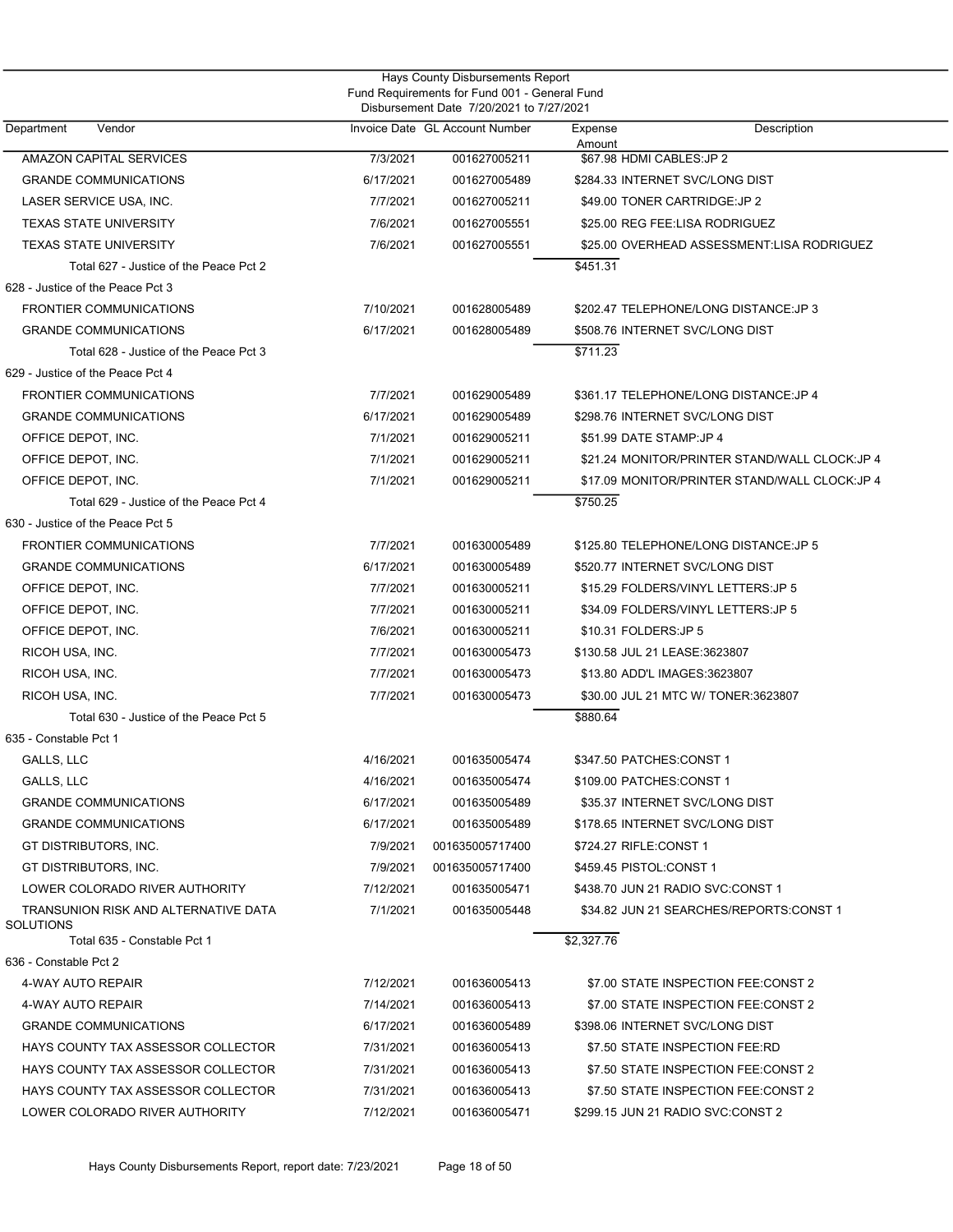| Disbursement Date 7/20/2021 to 7/27/2021<br>Invoice Date GL Account Number<br>Department<br>Vendor<br>Description<br>Expense<br>Amount<br>TRANSUNION RISK AND ALTERNATIVE DATA<br>7/1/2021<br>001636005448<br>\$34.82 JUN 21 SEARCHES/REPORTS:CONST 2<br><b>SOLUTIONS</b><br>\$768.53<br>Total 636 - Constable Pct 2<br>637 - Constable Pct 3<br><b>FRONTIER COMMUNICATIONS</b><br>7/10/2021<br>001637005489<br>\$135.38 TELEPHONE/LONG DISTANCE:CONST 3<br><b>FRONTIER COMMUNICATIONS</b><br>7/2/2021<br>001637005489<br>\$62.79 TELEPHONE/LONG DISTANCE:CONST 3<br><b>GRANDE COMMUNICATIONS</b><br>6/17/2021<br>001637005489<br>\$763.14 INTERNET SVC/LONG DIST<br>HAYS COUNTY TAX ASSESSOR COLLECTOR<br>7/31/2021<br>001637005413<br>\$7.50 STATE INSPECTION FEE:CONST 3<br>LOWER COLORADO RIVER AUTHORITY<br>7/12/2021<br>001637005471<br>\$333.95 JUN 21 RADIO SVC:CONST 3<br>RICOH USA, INC.<br>7/7/2021<br>001637005473<br>\$56.54 JUL 21 LEASE:3654385<br>RICOH USA, INC.<br>7/7/2021<br>\$22.00 JUL 21 MTC W/TONER:3654385<br>001637005473<br>TRANSUNION RISK AND ALTERNATIVE DATA<br>7/1/2021<br>001637005448<br>\$34.82 JUN 21 SEARCHES/REPORTS:CONST 3<br><b>SOLUTIONS</b><br>\$1,416.12<br>Total 637 - Constable Pct 3<br>638 - Constable Pct 4<br>777X LLC<br>7/12/2021<br>001638005717400<br>\$3,400.00 SILENCER DEAD AIRS:CONST 4<br><b>777X LLC</b><br>7/12/2021<br>001638005717400<br>\$300.00 SILENCER DEAD AIRS:CONST 4<br>BROWNELLS, INC.<br>6/30/2021<br>001638005206<br>\$419.97 HANDGUARDS:CONST 4<br>BROWNELLS, INC.<br>6/30/2021<br>001638005206<br>\$9.95 SHIPPING OF HANDGUARDS: CONST 4<br>7/7/2021<br><b>FRONTIER COMMUNICATIONS</b><br>001638005489<br>\$287.57 TELEPHONE/LONG DISTANCE:CONST 4<br>GALLS, LLC<br>5/17/2021<br>001638005474<br>(\$46.75) RETURN UNIFORM SHIRT:RON HOOD<br><b>GRANDE COMMUNICATIONS</b><br>6/17/2021<br>001638005489<br>\$373.45 INTERNET SVC/LONG DIST<br><b>GRAVES DOUGHERTY HEARON &amp; MOODY PC</b><br>5/13/2021<br>001638004401638<br>\$175.00 REFUND SERVICE FEE: 210613C<br>GT DISTRIBUTORS, INC.<br>7/9/2021<br>001638005206<br>\$21.99 BELT:CONST 4<br>6/29/2021<br>\$125.00 TOWING: CONST 4<br><b>JVS WRECKER, LLC</b><br>001638005413<br>LOWER COLORADO RIVER AUTHORITY<br>7/12/2021<br>001638005471<br>\$274.20 JUN 21 RADIO SVC:CONST 4<br>OFFICE DEPOT, INC.<br>7/1/2021<br>001638005211<br>\$152.07 INK CARTRIDGES/WASTE BASKET/TAPE/POST-IT NOTE<br>DISPENSER:CONST 4<br>OFFICE DEPOT, INC.<br>7/1/2021<br>001638005211<br>\$24.95 INK CARTRIDGES/WASTE BASKET/TAPE/POST-IT NOTE<br>DISPENSER:CONST 4<br><b>PVP COMMUNICATIONS</b><br>7/2/2021<br>001638005715400<br>\$729.00 FREEDOM HELMET KIT W/WIRELESS SYSTEM<br>CONTROL:CONST 4<br>PVP COMMUNICATIONS<br>\$479.00 FREEDOM HELMET KIT W/WIRELESS SYSTEM<br>7/2/2021<br>001638005715400<br>CONTROL:CONST 4<br><b>PVP COMMUNICATIONS</b><br>7/2/2021<br>001638005715400<br>\$779.00 FREEDOM HELMET KIT W/WIRELESS SYSTEM<br>CONTROL:CONST 4<br><b>PVP COMMUNICATIONS</b><br>7/2/2021<br>001638005715400<br>\$45.00 FREEDOM HELMET KIT W/WIRELESS SYSTEM<br>CONTROL: CONST 4<br>7/1/2021<br>\$34.82 JUN 21 SEARCHES/REPORTS:CONST 4<br>TRANSUNION RISK AND ALTERNATIVE DATA<br>001638005448<br><b>SOLUTIONS</b><br>\$7,584.22<br>Total 638 - Constable Pct 4<br>639 - Constable Pct 5<br>LIMITLESS MOBILE DETAILING<br>3/23/2021<br>001639005413<br>\$179.99 AUTO DETAILING:CONST 5<br><b>SPREADFIRE ARMS</b><br>\$495.00 DEAD AIR SILENCER: CONST 5<br>5/10/2021<br>001639005206<br>5/27/2021<br>TEXAS FACILITIES COMMISSION<br>001639005206<br>\$333.00 LAW ENFORCEMENT SUPPLIES:CONST 5<br>TIME WARNER CABLE<br>6/11/2021<br>\$149.97 LONG DISTANCE:CONST 5<br>001639005489<br>TIME WARNER CABLE<br>7/11/2021<br>001639005489<br>\$149.97 LONG DISTANCE:CONST 5<br>TRANSUNION RISK AND ALTERNATIVE DATA<br>7/1/2021<br>001639005448<br>\$34.82 JUN 21 SEARCHES/REPORTS:CONST 5<br><b>SOLUTIONS</b><br>\$1,342.75<br>Total 639 - Constable Pct 5<br>645 - Countywide |  | Hays County Disbursements Report<br>Fund Requirements for Fund 001 - General Fund |  |
|--------------------------------------------------------------------------------------------------------------------------------------------------------------------------------------------------------------------------------------------------------------------------------------------------------------------------------------------------------------------------------------------------------------------------------------------------------------------------------------------------------------------------------------------------------------------------------------------------------------------------------------------------------------------------------------------------------------------------------------------------------------------------------------------------------------------------------------------------------------------------------------------------------------------------------------------------------------------------------------------------------------------------------------------------------------------------------------------------------------------------------------------------------------------------------------------------------------------------------------------------------------------------------------------------------------------------------------------------------------------------------------------------------------------------------------------------------------------------------------------------------------------------------------------------------------------------------------------------------------------------------------------------------------------------------------------------------------------------------------------------------------------------------------------------------------------------------------------------------------------------------------------------------------------------------------------------------------------------------------------------------------------------------------------------------------------------------------------------------------------------------------------------------------------------------------------------------------------------------------------------------------------------------------------------------------------------------------------------------------------------------------------------------------------------------------------------------------------------------------------------------------------------------------------------------------------------------------------------------------------------------------------------------------------------------------------------------------------------------------------------------------------------------------------------------------------------------------------------------------------------------------------------------------------------------------------------------------------------------------------------------------------------------------------------------------------------------------------------------------------------------------------------------------------------------------------------------------------------------------------------------------------------------------------------------------------------------------------------------------------------------------------------------------------------------------------------------------------------------------------------------------------------------------------------------------------------------------------------------------------------------------------------------------------------------------------------------------------------------------------------------------------------------------------------------------------------------------------------------------------------------------------------------------------------------------------------------------------------------------------------------|--|-----------------------------------------------------------------------------------|--|
|                                                                                                                                                                                                                                                                                                                                                                                                                                                                                                                                                                                                                                                                                                                                                                                                                                                                                                                                                                                                                                                                                                                                                                                                                                                                                                                                                                                                                                                                                                                                                                                                                                                                                                                                                                                                                                                                                                                                                                                                                                                                                                                                                                                                                                                                                                                                                                                                                                                                                                                                                                                                                                                                                                                                                                                                                                                                                                                                                                                                                                                                                                                                                                                                                                                                                                                                                                                                                                                                                                                                                                                                                                                                                                                                                                                                                                                                                                                                                                                                        |  |                                                                                   |  |
|                                                                                                                                                                                                                                                                                                                                                                                                                                                                                                                                                                                                                                                                                                                                                                                                                                                                                                                                                                                                                                                                                                                                                                                                                                                                                                                                                                                                                                                                                                                                                                                                                                                                                                                                                                                                                                                                                                                                                                                                                                                                                                                                                                                                                                                                                                                                                                                                                                                                                                                                                                                                                                                                                                                                                                                                                                                                                                                                                                                                                                                                                                                                                                                                                                                                                                                                                                                                                                                                                                                                                                                                                                                                                                                                                                                                                                                                                                                                                                                                        |  |                                                                                   |  |
|                                                                                                                                                                                                                                                                                                                                                                                                                                                                                                                                                                                                                                                                                                                                                                                                                                                                                                                                                                                                                                                                                                                                                                                                                                                                                                                                                                                                                                                                                                                                                                                                                                                                                                                                                                                                                                                                                                                                                                                                                                                                                                                                                                                                                                                                                                                                                                                                                                                                                                                                                                                                                                                                                                                                                                                                                                                                                                                                                                                                                                                                                                                                                                                                                                                                                                                                                                                                                                                                                                                                                                                                                                                                                                                                                                                                                                                                                                                                                                                                        |  |                                                                                   |  |
|                                                                                                                                                                                                                                                                                                                                                                                                                                                                                                                                                                                                                                                                                                                                                                                                                                                                                                                                                                                                                                                                                                                                                                                                                                                                                                                                                                                                                                                                                                                                                                                                                                                                                                                                                                                                                                                                                                                                                                                                                                                                                                                                                                                                                                                                                                                                                                                                                                                                                                                                                                                                                                                                                                                                                                                                                                                                                                                                                                                                                                                                                                                                                                                                                                                                                                                                                                                                                                                                                                                                                                                                                                                                                                                                                                                                                                                                                                                                                                                                        |  |                                                                                   |  |
|                                                                                                                                                                                                                                                                                                                                                                                                                                                                                                                                                                                                                                                                                                                                                                                                                                                                                                                                                                                                                                                                                                                                                                                                                                                                                                                                                                                                                                                                                                                                                                                                                                                                                                                                                                                                                                                                                                                                                                                                                                                                                                                                                                                                                                                                                                                                                                                                                                                                                                                                                                                                                                                                                                                                                                                                                                                                                                                                                                                                                                                                                                                                                                                                                                                                                                                                                                                                                                                                                                                                                                                                                                                                                                                                                                                                                                                                                                                                                                                                        |  |                                                                                   |  |
|                                                                                                                                                                                                                                                                                                                                                                                                                                                                                                                                                                                                                                                                                                                                                                                                                                                                                                                                                                                                                                                                                                                                                                                                                                                                                                                                                                                                                                                                                                                                                                                                                                                                                                                                                                                                                                                                                                                                                                                                                                                                                                                                                                                                                                                                                                                                                                                                                                                                                                                                                                                                                                                                                                                                                                                                                                                                                                                                                                                                                                                                                                                                                                                                                                                                                                                                                                                                                                                                                                                                                                                                                                                                                                                                                                                                                                                                                                                                                                                                        |  |                                                                                   |  |
|                                                                                                                                                                                                                                                                                                                                                                                                                                                                                                                                                                                                                                                                                                                                                                                                                                                                                                                                                                                                                                                                                                                                                                                                                                                                                                                                                                                                                                                                                                                                                                                                                                                                                                                                                                                                                                                                                                                                                                                                                                                                                                                                                                                                                                                                                                                                                                                                                                                                                                                                                                                                                                                                                                                                                                                                                                                                                                                                                                                                                                                                                                                                                                                                                                                                                                                                                                                                                                                                                                                                                                                                                                                                                                                                                                                                                                                                                                                                                                                                        |  |                                                                                   |  |
|                                                                                                                                                                                                                                                                                                                                                                                                                                                                                                                                                                                                                                                                                                                                                                                                                                                                                                                                                                                                                                                                                                                                                                                                                                                                                                                                                                                                                                                                                                                                                                                                                                                                                                                                                                                                                                                                                                                                                                                                                                                                                                                                                                                                                                                                                                                                                                                                                                                                                                                                                                                                                                                                                                                                                                                                                                                                                                                                                                                                                                                                                                                                                                                                                                                                                                                                                                                                                                                                                                                                                                                                                                                                                                                                                                                                                                                                                                                                                                                                        |  |                                                                                   |  |
|                                                                                                                                                                                                                                                                                                                                                                                                                                                                                                                                                                                                                                                                                                                                                                                                                                                                                                                                                                                                                                                                                                                                                                                                                                                                                                                                                                                                                                                                                                                                                                                                                                                                                                                                                                                                                                                                                                                                                                                                                                                                                                                                                                                                                                                                                                                                                                                                                                                                                                                                                                                                                                                                                                                                                                                                                                                                                                                                                                                                                                                                                                                                                                                                                                                                                                                                                                                                                                                                                                                                                                                                                                                                                                                                                                                                                                                                                                                                                                                                        |  |                                                                                   |  |
|                                                                                                                                                                                                                                                                                                                                                                                                                                                                                                                                                                                                                                                                                                                                                                                                                                                                                                                                                                                                                                                                                                                                                                                                                                                                                                                                                                                                                                                                                                                                                                                                                                                                                                                                                                                                                                                                                                                                                                                                                                                                                                                                                                                                                                                                                                                                                                                                                                                                                                                                                                                                                                                                                                                                                                                                                                                                                                                                                                                                                                                                                                                                                                                                                                                                                                                                                                                                                                                                                                                                                                                                                                                                                                                                                                                                                                                                                                                                                                                                        |  |                                                                                   |  |
|                                                                                                                                                                                                                                                                                                                                                                                                                                                                                                                                                                                                                                                                                                                                                                                                                                                                                                                                                                                                                                                                                                                                                                                                                                                                                                                                                                                                                                                                                                                                                                                                                                                                                                                                                                                                                                                                                                                                                                                                                                                                                                                                                                                                                                                                                                                                                                                                                                                                                                                                                                                                                                                                                                                                                                                                                                                                                                                                                                                                                                                                                                                                                                                                                                                                                                                                                                                                                                                                                                                                                                                                                                                                                                                                                                                                                                                                                                                                                                                                        |  |                                                                                   |  |
|                                                                                                                                                                                                                                                                                                                                                                                                                                                                                                                                                                                                                                                                                                                                                                                                                                                                                                                                                                                                                                                                                                                                                                                                                                                                                                                                                                                                                                                                                                                                                                                                                                                                                                                                                                                                                                                                                                                                                                                                                                                                                                                                                                                                                                                                                                                                                                                                                                                                                                                                                                                                                                                                                                                                                                                                                                                                                                                                                                                                                                                                                                                                                                                                                                                                                                                                                                                                                                                                                                                                                                                                                                                                                                                                                                                                                                                                                                                                                                                                        |  |                                                                                   |  |
|                                                                                                                                                                                                                                                                                                                                                                                                                                                                                                                                                                                                                                                                                                                                                                                                                                                                                                                                                                                                                                                                                                                                                                                                                                                                                                                                                                                                                                                                                                                                                                                                                                                                                                                                                                                                                                                                                                                                                                                                                                                                                                                                                                                                                                                                                                                                                                                                                                                                                                                                                                                                                                                                                                                                                                                                                                                                                                                                                                                                                                                                                                                                                                                                                                                                                                                                                                                                                                                                                                                                                                                                                                                                                                                                                                                                                                                                                                                                                                                                        |  |                                                                                   |  |
|                                                                                                                                                                                                                                                                                                                                                                                                                                                                                                                                                                                                                                                                                                                                                                                                                                                                                                                                                                                                                                                                                                                                                                                                                                                                                                                                                                                                                                                                                                                                                                                                                                                                                                                                                                                                                                                                                                                                                                                                                                                                                                                                                                                                                                                                                                                                                                                                                                                                                                                                                                                                                                                                                                                                                                                                                                                                                                                                                                                                                                                                                                                                                                                                                                                                                                                                                                                                                                                                                                                                                                                                                                                                                                                                                                                                                                                                                                                                                                                                        |  |                                                                                   |  |
|                                                                                                                                                                                                                                                                                                                                                                                                                                                                                                                                                                                                                                                                                                                                                                                                                                                                                                                                                                                                                                                                                                                                                                                                                                                                                                                                                                                                                                                                                                                                                                                                                                                                                                                                                                                                                                                                                                                                                                                                                                                                                                                                                                                                                                                                                                                                                                                                                                                                                                                                                                                                                                                                                                                                                                                                                                                                                                                                                                                                                                                                                                                                                                                                                                                                                                                                                                                                                                                                                                                                                                                                                                                                                                                                                                                                                                                                                                                                                                                                        |  |                                                                                   |  |
|                                                                                                                                                                                                                                                                                                                                                                                                                                                                                                                                                                                                                                                                                                                                                                                                                                                                                                                                                                                                                                                                                                                                                                                                                                                                                                                                                                                                                                                                                                                                                                                                                                                                                                                                                                                                                                                                                                                                                                                                                                                                                                                                                                                                                                                                                                                                                                                                                                                                                                                                                                                                                                                                                                                                                                                                                                                                                                                                                                                                                                                                                                                                                                                                                                                                                                                                                                                                                                                                                                                                                                                                                                                                                                                                                                                                                                                                                                                                                                                                        |  |                                                                                   |  |
|                                                                                                                                                                                                                                                                                                                                                                                                                                                                                                                                                                                                                                                                                                                                                                                                                                                                                                                                                                                                                                                                                                                                                                                                                                                                                                                                                                                                                                                                                                                                                                                                                                                                                                                                                                                                                                                                                                                                                                                                                                                                                                                                                                                                                                                                                                                                                                                                                                                                                                                                                                                                                                                                                                                                                                                                                                                                                                                                                                                                                                                                                                                                                                                                                                                                                                                                                                                                                                                                                                                                                                                                                                                                                                                                                                                                                                                                                                                                                                                                        |  |                                                                                   |  |
|                                                                                                                                                                                                                                                                                                                                                                                                                                                                                                                                                                                                                                                                                                                                                                                                                                                                                                                                                                                                                                                                                                                                                                                                                                                                                                                                                                                                                                                                                                                                                                                                                                                                                                                                                                                                                                                                                                                                                                                                                                                                                                                                                                                                                                                                                                                                                                                                                                                                                                                                                                                                                                                                                                                                                                                                                                                                                                                                                                                                                                                                                                                                                                                                                                                                                                                                                                                                                                                                                                                                                                                                                                                                                                                                                                                                                                                                                                                                                                                                        |  |                                                                                   |  |
|                                                                                                                                                                                                                                                                                                                                                                                                                                                                                                                                                                                                                                                                                                                                                                                                                                                                                                                                                                                                                                                                                                                                                                                                                                                                                                                                                                                                                                                                                                                                                                                                                                                                                                                                                                                                                                                                                                                                                                                                                                                                                                                                                                                                                                                                                                                                                                                                                                                                                                                                                                                                                                                                                                                                                                                                                                                                                                                                                                                                                                                                                                                                                                                                                                                                                                                                                                                                                                                                                                                                                                                                                                                                                                                                                                                                                                                                                                                                                                                                        |  |                                                                                   |  |
|                                                                                                                                                                                                                                                                                                                                                                                                                                                                                                                                                                                                                                                                                                                                                                                                                                                                                                                                                                                                                                                                                                                                                                                                                                                                                                                                                                                                                                                                                                                                                                                                                                                                                                                                                                                                                                                                                                                                                                                                                                                                                                                                                                                                                                                                                                                                                                                                                                                                                                                                                                                                                                                                                                                                                                                                                                                                                                                                                                                                                                                                                                                                                                                                                                                                                                                                                                                                                                                                                                                                                                                                                                                                                                                                                                                                                                                                                                                                                                                                        |  |                                                                                   |  |
|                                                                                                                                                                                                                                                                                                                                                                                                                                                                                                                                                                                                                                                                                                                                                                                                                                                                                                                                                                                                                                                                                                                                                                                                                                                                                                                                                                                                                                                                                                                                                                                                                                                                                                                                                                                                                                                                                                                                                                                                                                                                                                                                                                                                                                                                                                                                                                                                                                                                                                                                                                                                                                                                                                                                                                                                                                                                                                                                                                                                                                                                                                                                                                                                                                                                                                                                                                                                                                                                                                                                                                                                                                                                                                                                                                                                                                                                                                                                                                                                        |  |                                                                                   |  |
|                                                                                                                                                                                                                                                                                                                                                                                                                                                                                                                                                                                                                                                                                                                                                                                                                                                                                                                                                                                                                                                                                                                                                                                                                                                                                                                                                                                                                                                                                                                                                                                                                                                                                                                                                                                                                                                                                                                                                                                                                                                                                                                                                                                                                                                                                                                                                                                                                                                                                                                                                                                                                                                                                                                                                                                                                                                                                                                                                                                                                                                                                                                                                                                                                                                                                                                                                                                                                                                                                                                                                                                                                                                                                                                                                                                                                                                                                                                                                                                                        |  |                                                                                   |  |
|                                                                                                                                                                                                                                                                                                                                                                                                                                                                                                                                                                                                                                                                                                                                                                                                                                                                                                                                                                                                                                                                                                                                                                                                                                                                                                                                                                                                                                                                                                                                                                                                                                                                                                                                                                                                                                                                                                                                                                                                                                                                                                                                                                                                                                                                                                                                                                                                                                                                                                                                                                                                                                                                                                                                                                                                                                                                                                                                                                                                                                                                                                                                                                                                                                                                                                                                                                                                                                                                                                                                                                                                                                                                                                                                                                                                                                                                                                                                                                                                        |  |                                                                                   |  |
|                                                                                                                                                                                                                                                                                                                                                                                                                                                                                                                                                                                                                                                                                                                                                                                                                                                                                                                                                                                                                                                                                                                                                                                                                                                                                                                                                                                                                                                                                                                                                                                                                                                                                                                                                                                                                                                                                                                                                                                                                                                                                                                                                                                                                                                                                                                                                                                                                                                                                                                                                                                                                                                                                                                                                                                                                                                                                                                                                                                                                                                                                                                                                                                                                                                                                                                                                                                                                                                                                                                                                                                                                                                                                                                                                                                                                                                                                                                                                                                                        |  |                                                                                   |  |
|                                                                                                                                                                                                                                                                                                                                                                                                                                                                                                                                                                                                                                                                                                                                                                                                                                                                                                                                                                                                                                                                                                                                                                                                                                                                                                                                                                                                                                                                                                                                                                                                                                                                                                                                                                                                                                                                                                                                                                                                                                                                                                                                                                                                                                                                                                                                                                                                                                                                                                                                                                                                                                                                                                                                                                                                                                                                                                                                                                                                                                                                                                                                                                                                                                                                                                                                                                                                                                                                                                                                                                                                                                                                                                                                                                                                                                                                                                                                                                                                        |  |                                                                                   |  |
|                                                                                                                                                                                                                                                                                                                                                                                                                                                                                                                                                                                                                                                                                                                                                                                                                                                                                                                                                                                                                                                                                                                                                                                                                                                                                                                                                                                                                                                                                                                                                                                                                                                                                                                                                                                                                                                                                                                                                                                                                                                                                                                                                                                                                                                                                                                                                                                                                                                                                                                                                                                                                                                                                                                                                                                                                                                                                                                                                                                                                                                                                                                                                                                                                                                                                                                                                                                                                                                                                                                                                                                                                                                                                                                                                                                                                                                                                                                                                                                                        |  |                                                                                   |  |
|                                                                                                                                                                                                                                                                                                                                                                                                                                                                                                                                                                                                                                                                                                                                                                                                                                                                                                                                                                                                                                                                                                                                                                                                                                                                                                                                                                                                                                                                                                                                                                                                                                                                                                                                                                                                                                                                                                                                                                                                                                                                                                                                                                                                                                                                                                                                                                                                                                                                                                                                                                                                                                                                                                                                                                                                                                                                                                                                                                                                                                                                                                                                                                                                                                                                                                                                                                                                                                                                                                                                                                                                                                                                                                                                                                                                                                                                                                                                                                                                        |  |                                                                                   |  |
|                                                                                                                                                                                                                                                                                                                                                                                                                                                                                                                                                                                                                                                                                                                                                                                                                                                                                                                                                                                                                                                                                                                                                                                                                                                                                                                                                                                                                                                                                                                                                                                                                                                                                                                                                                                                                                                                                                                                                                                                                                                                                                                                                                                                                                                                                                                                                                                                                                                                                                                                                                                                                                                                                                                                                                                                                                                                                                                                                                                                                                                                                                                                                                                                                                                                                                                                                                                                                                                                                                                                                                                                                                                                                                                                                                                                                                                                                                                                                                                                        |  |                                                                                   |  |
|                                                                                                                                                                                                                                                                                                                                                                                                                                                                                                                                                                                                                                                                                                                                                                                                                                                                                                                                                                                                                                                                                                                                                                                                                                                                                                                                                                                                                                                                                                                                                                                                                                                                                                                                                                                                                                                                                                                                                                                                                                                                                                                                                                                                                                                                                                                                                                                                                                                                                                                                                                                                                                                                                                                                                                                                                                                                                                                                                                                                                                                                                                                                                                                                                                                                                                                                                                                                                                                                                                                                                                                                                                                                                                                                                                                                                                                                                                                                                                                                        |  |                                                                                   |  |
|                                                                                                                                                                                                                                                                                                                                                                                                                                                                                                                                                                                                                                                                                                                                                                                                                                                                                                                                                                                                                                                                                                                                                                                                                                                                                                                                                                                                                                                                                                                                                                                                                                                                                                                                                                                                                                                                                                                                                                                                                                                                                                                                                                                                                                                                                                                                                                                                                                                                                                                                                                                                                                                                                                                                                                                                                                                                                                                                                                                                                                                                                                                                                                                                                                                                                                                                                                                                                                                                                                                                                                                                                                                                                                                                                                                                                                                                                                                                                                                                        |  |                                                                                   |  |
|                                                                                                                                                                                                                                                                                                                                                                                                                                                                                                                                                                                                                                                                                                                                                                                                                                                                                                                                                                                                                                                                                                                                                                                                                                                                                                                                                                                                                                                                                                                                                                                                                                                                                                                                                                                                                                                                                                                                                                                                                                                                                                                                                                                                                                                                                                                                                                                                                                                                                                                                                                                                                                                                                                                                                                                                                                                                                                                                                                                                                                                                                                                                                                                                                                                                                                                                                                                                                                                                                                                                                                                                                                                                                                                                                                                                                                                                                                                                                                                                        |  |                                                                                   |  |
|                                                                                                                                                                                                                                                                                                                                                                                                                                                                                                                                                                                                                                                                                                                                                                                                                                                                                                                                                                                                                                                                                                                                                                                                                                                                                                                                                                                                                                                                                                                                                                                                                                                                                                                                                                                                                                                                                                                                                                                                                                                                                                                                                                                                                                                                                                                                                                                                                                                                                                                                                                                                                                                                                                                                                                                                                                                                                                                                                                                                                                                                                                                                                                                                                                                                                                                                                                                                                                                                                                                                                                                                                                                                                                                                                                                                                                                                                                                                                                                                        |  |                                                                                   |  |
|                                                                                                                                                                                                                                                                                                                                                                                                                                                                                                                                                                                                                                                                                                                                                                                                                                                                                                                                                                                                                                                                                                                                                                                                                                                                                                                                                                                                                                                                                                                                                                                                                                                                                                                                                                                                                                                                                                                                                                                                                                                                                                                                                                                                                                                                                                                                                                                                                                                                                                                                                                                                                                                                                                                                                                                                                                                                                                                                                                                                                                                                                                                                                                                                                                                                                                                                                                                                                                                                                                                                                                                                                                                                                                                                                                                                                                                                                                                                                                                                        |  |                                                                                   |  |
|                                                                                                                                                                                                                                                                                                                                                                                                                                                                                                                                                                                                                                                                                                                                                                                                                                                                                                                                                                                                                                                                                                                                                                                                                                                                                                                                                                                                                                                                                                                                                                                                                                                                                                                                                                                                                                                                                                                                                                                                                                                                                                                                                                                                                                                                                                                                                                                                                                                                                                                                                                                                                                                                                                                                                                                                                                                                                                                                                                                                                                                                                                                                                                                                                                                                                                                                                                                                                                                                                                                                                                                                                                                                                                                                                                                                                                                                                                                                                                                                        |  |                                                                                   |  |
|                                                                                                                                                                                                                                                                                                                                                                                                                                                                                                                                                                                                                                                                                                                                                                                                                                                                                                                                                                                                                                                                                                                                                                                                                                                                                                                                                                                                                                                                                                                                                                                                                                                                                                                                                                                                                                                                                                                                                                                                                                                                                                                                                                                                                                                                                                                                                                                                                                                                                                                                                                                                                                                                                                                                                                                                                                                                                                                                                                                                                                                                                                                                                                                                                                                                                                                                                                                                                                                                                                                                                                                                                                                                                                                                                                                                                                                                                                                                                                                                        |  |                                                                                   |  |
|                                                                                                                                                                                                                                                                                                                                                                                                                                                                                                                                                                                                                                                                                                                                                                                                                                                                                                                                                                                                                                                                                                                                                                                                                                                                                                                                                                                                                                                                                                                                                                                                                                                                                                                                                                                                                                                                                                                                                                                                                                                                                                                                                                                                                                                                                                                                                                                                                                                                                                                                                                                                                                                                                                                                                                                                                                                                                                                                                                                                                                                                                                                                                                                                                                                                                                                                                                                                                                                                                                                                                                                                                                                                                                                                                                                                                                                                                                                                                                                                        |  |                                                                                   |  |
|                                                                                                                                                                                                                                                                                                                                                                                                                                                                                                                                                                                                                                                                                                                                                                                                                                                                                                                                                                                                                                                                                                                                                                                                                                                                                                                                                                                                                                                                                                                                                                                                                                                                                                                                                                                                                                                                                                                                                                                                                                                                                                                                                                                                                                                                                                                                                                                                                                                                                                                                                                                                                                                                                                                                                                                                                                                                                                                                                                                                                                                                                                                                                                                                                                                                                                                                                                                                                                                                                                                                                                                                                                                                                                                                                                                                                                                                                                                                                                                                        |  |                                                                                   |  |
|                                                                                                                                                                                                                                                                                                                                                                                                                                                                                                                                                                                                                                                                                                                                                                                                                                                                                                                                                                                                                                                                                                                                                                                                                                                                                                                                                                                                                                                                                                                                                                                                                                                                                                                                                                                                                                                                                                                                                                                                                                                                                                                                                                                                                                                                                                                                                                                                                                                                                                                                                                                                                                                                                                                                                                                                                                                                                                                                                                                                                                                                                                                                                                                                                                                                                                                                                                                                                                                                                                                                                                                                                                                                                                                                                                                                                                                                                                                                                                                                        |  |                                                                                   |  |
|                                                                                                                                                                                                                                                                                                                                                                                                                                                                                                                                                                                                                                                                                                                                                                                                                                                                                                                                                                                                                                                                                                                                                                                                                                                                                                                                                                                                                                                                                                                                                                                                                                                                                                                                                                                                                                                                                                                                                                                                                                                                                                                                                                                                                                                                                                                                                                                                                                                                                                                                                                                                                                                                                                                                                                                                                                                                                                                                                                                                                                                                                                                                                                                                                                                                                                                                                                                                                                                                                                                                                                                                                                                                                                                                                                                                                                                                                                                                                                                                        |  |                                                                                   |  |
|                                                                                                                                                                                                                                                                                                                                                                                                                                                                                                                                                                                                                                                                                                                                                                                                                                                                                                                                                                                                                                                                                                                                                                                                                                                                                                                                                                                                                                                                                                                                                                                                                                                                                                                                                                                                                                                                                                                                                                                                                                                                                                                                                                                                                                                                                                                                                                                                                                                                                                                                                                                                                                                                                                                                                                                                                                                                                                                                                                                                                                                                                                                                                                                                                                                                                                                                                                                                                                                                                                                                                                                                                                                                                                                                                                                                                                                                                                                                                                                                        |  |                                                                                   |  |
|                                                                                                                                                                                                                                                                                                                                                                                                                                                                                                                                                                                                                                                                                                                                                                                                                                                                                                                                                                                                                                                                                                                                                                                                                                                                                                                                                                                                                                                                                                                                                                                                                                                                                                                                                                                                                                                                                                                                                                                                                                                                                                                                                                                                                                                                                                                                                                                                                                                                                                                                                                                                                                                                                                                                                                                                                                                                                                                                                                                                                                                                                                                                                                                                                                                                                                                                                                                                                                                                                                                                                                                                                                                                                                                                                                                                                                                                                                                                                                                                        |  |                                                                                   |  |
|                                                                                                                                                                                                                                                                                                                                                                                                                                                                                                                                                                                                                                                                                                                                                                                                                                                                                                                                                                                                                                                                                                                                                                                                                                                                                                                                                                                                                                                                                                                                                                                                                                                                                                                                                                                                                                                                                                                                                                                                                                                                                                                                                                                                                                                                                                                                                                                                                                                                                                                                                                                                                                                                                                                                                                                                                                                                                                                                                                                                                                                                                                                                                                                                                                                                                                                                                                                                                                                                                                                                                                                                                                                                                                                                                                                                                                                                                                                                                                                                        |  |                                                                                   |  |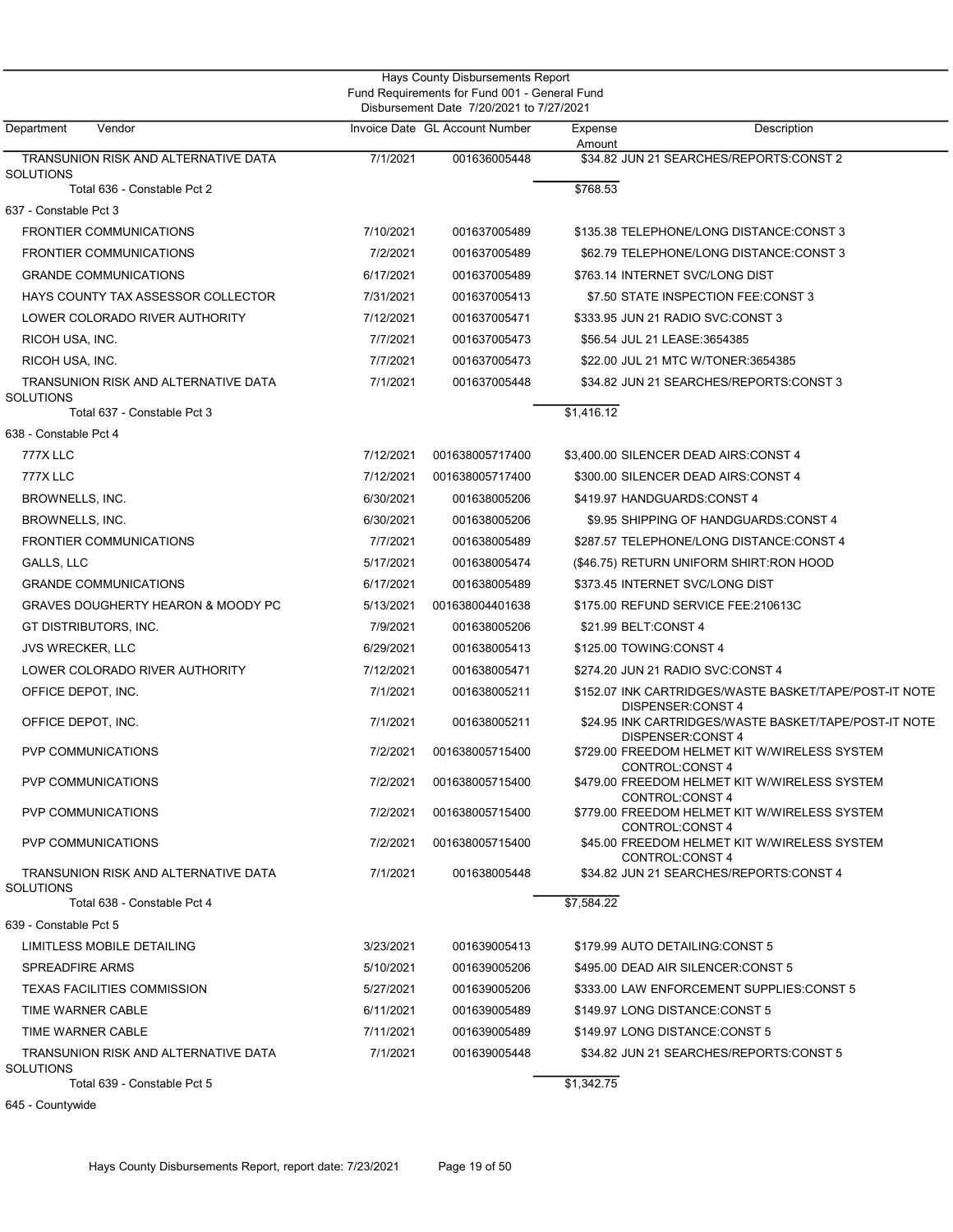|                                                                                           |           | Hays County Disbursements Report |             |                                                                                       |  |  |
|-------------------------------------------------------------------------------------------|-----------|----------------------------------|-------------|---------------------------------------------------------------------------------------|--|--|
| Fund Requirements for Fund 001 - General Fund<br>Disbursement Date 7/20/2021 to 7/27/2021 |           |                                  |             |                                                                                       |  |  |
| Department<br>Vendor                                                                      |           | Invoice Date GL Account Number   | Expense     | Description                                                                           |  |  |
|                                                                                           |           |                                  | Amount      |                                                                                       |  |  |
| PITNEY BOWES, INC.                                                                        | 7/6/2021  | 001645005212                     |             | \$218.39 RED INK CARTRIDGE/ADHESIVE TAPE:TREAS                                        |  |  |
| PITNEY BOWES, INC.                                                                        | 7/6/2021  | 001645005212                     |             | \$107.09 RED INK CARTRIDGE/ADHESIVE TAPE:TREAS                                        |  |  |
| PITNEY BOWES, INC.                                                                        | 7/6/2021  | 001645005212                     |             | (\$16.27) DISCOUNT ON RED INK CARTRIDGE/ADHESIVE<br>TAPE:TREAS                        |  |  |
| PITNEY BOWES, INC.                                                                        | 7/20/2021 | 001645005212                     |             | \$15,000.00 AUG 21 MAIL METER:TREAS                                                   |  |  |
| <b>TEXAS ASSOCIATION OF COUNTIES</b>                                                      | 6/11/2021 | 001645005340                     |             | \$1,065.00 CLAIM DEDUCTIBLE:LE20208729-1                                              |  |  |
| Total 645 - Countywide                                                                    |           |                                  | \$16,374.21 |                                                                                       |  |  |
| 650 - Dept of Public Safety                                                               |           |                                  |             |                                                                                       |  |  |
| APPLIED CONCEPTS, INC.                                                                    | 7/27/2021 | 001650005473                     |             | \$670.85 AUG 21 MONTHLY LEASE:DPS-THP                                                 |  |  |
| Total 650 - Dept of Public Safety                                                         |           |                                  | \$670.85    |                                                                                       |  |  |
| 651 - Dept of Public Safety - L&W                                                         |           |                                  |             |                                                                                       |  |  |
| <b>CENTURYLINK</b>                                                                        | 7/7/2021  | 001651005489                     |             | \$82.46 TELEPHONE/FAX LINES:DPS-L&W                                                   |  |  |
| Total 651 - Dept of Public Safety - L&W                                                   |           |                                  | \$82.46     |                                                                                       |  |  |
| 655 - Election Administration                                                             |           |                                  |             |                                                                                       |  |  |
| AMG PRINTING & MAILING LLC                                                                | 6/29/2021 | 001655005461                     |             | \$1,500.00 VOTER REGISTRATION DEPUTY APPLICATIONS:ELEC                                |  |  |
| ANDERSON, JENNIFER                                                                        | 7/16/2021 | 001655005211                     |             | \$107.92 REIMB FOR NAME TAGS/BUSINESS CARD LABELS:ELEC                                |  |  |
| <b>GRANDE COMMUNICATIONS</b>                                                              | 6/17/2021 | 001655005489                     |             | \$125.05 INTERNET SVC/LONG DIST                                                       |  |  |
| RICOH USA, INC.                                                                           | 7/7/2021  | 001655005473                     |             | \$100.00 JUL 21 LEASE:1009769A36                                                      |  |  |
| RICOH USA, INC.                                                                           | 7/7/2021  | 001655005473                     |             | \$50.00 JUL 21 LEASE:1009769A36                                                       |  |  |
| Total 655 - Election Administration                                                       |           |                                  | \$1,882.97  |                                                                                       |  |  |
| 656 - Office of Emergency Services                                                        |           |                                  |             |                                                                                       |  |  |
| AMAZON CAPITAL SERVICES                                                                   | 7/12/2021 | 001656005211                     |             | \$54.90 BROCHURE HOLDERS: EMER SVCS                                                   |  |  |
| AMAZON CAPITAL SERVICES                                                                   | 7/11/2021 | 001656005211                     |             | \$14.95 SELF INKING DATE STAMP:EMER SVCS                                              |  |  |
| AMAZON CAPITAL SERVICES                                                                   | 7/11/2021 | 001656005211                     |             | \$5.99 SHIPPING: EMER SVCS                                                            |  |  |
| AMAZON CAPITAL SERVICES                                                                   | 7/11/2021 | 001656005211                     |             | (\$5.99) RETURN SHIPPING: EMER SVCS                                                   |  |  |
| AMAZON CAPITAL SERVICES                                                                   | 7/11/2021 | 001656005202                     |             | \$58.17 WATERPROOF PORTABLE CHARGER/CLICKER W/RED<br><b>LASER:EMER SVCS</b>           |  |  |
| AMAZON CAPITAL SERVICES                                                                   | 7/11/2021 | 001656005202                     |             | \$8.65 SHIPPING: EMER SVCS                                                            |  |  |
| AMAZON CAPITAL SERVICES                                                                   | 7/11/2021 | 001656005202                     |             | (\$8.65) RETURN SHIPPING:EMER SVCS                                                    |  |  |
| CARD SERVICE CENTER                                                                       | 7/7/2021  | 001656983135301                  |             | \$24.00 JUN 21 GOOGLE G SUITE BASIC:CERT                                              |  |  |
| EXECUTIVE SIGNS ENTERPRISES, INC.                                                         | 6/30/2021 | 001656005461                     |             | \$440.00 COVID TESTING SIGNS:EMER SVCS                                                |  |  |
| <b>GRANDE COMMUNICATIONS</b>                                                              | 6/17/2021 | 001656005489                     |             | \$53.46 INTERNET SVC/LONG DIST                                                        |  |  |
| <b>GRANITE DEFENSE TECHNOLOGIES</b>                                                       | 7/2/2021  | 001656005429                     |             | \$4,840.30 DRONE MAPPING: EMER SVCS                                                   |  |  |
| <b>GRANITE DEFENSE TECHNOLOGIES</b>                                                       | 7/2/2021  | 001656005429                     |             | \$960.30 DRONE MAPPING: EMER SVCS                                                     |  |  |
| LOWER COLORADO RIVER AUTHORITY                                                            | 7/12/2021 | 001656005471                     |             | \$184.50 JUN 21 RADIO SVC: EMER SVCS                                                  |  |  |
| LOWER COLORADO RIVER AUTHORITY                                                            | 7/12/2021 | 001656005471                     |             | \$359.00 JUN 21 RADIO SVC:EMER SVCS                                                   |  |  |
| SULLIVAN CONTRACTING SERVICES                                                             | 4/30/2021 | 001656991495741                  |             | \$51,997.42 REPAIRS TO THE KYLE WIC BUILDING DUE TO WINTER<br><b>STORM DAMAGE:MTC</b> |  |  |
| TCS MECHANICAL, LLC                                                                       | 3/25/2021 | 001656991495741                  |             | \$12,342.90 WATER LINE REPAIRS: WINTER STORM                                          |  |  |
| Total 656 - Office of Emergency Services                                                  |           |                                  | \$71,329.90 |                                                                                       |  |  |
| 657 - Development Services                                                                |           |                                  |             |                                                                                       |  |  |
| AMAZON CAPITAL SERVICES                                                                   | 7/7/2021  | 001657005211                     |             | \$3.00 ADAPTER CABLE/WRIST REST PAD:DEV SVCS                                          |  |  |
| AMAZON CAPITAL SERVICES                                                                   | 7/7/2021  | 001657005202                     |             | \$7.87 ADAPTER CABLE/WRIST REST PAD:DEV SVCS                                          |  |  |
| AMAZON CAPITAL SERVICES                                                                   | 7/7/2021  | 001657005202                     |             | \$2.99 ADAPTER CABLE/WRIST REST PAD:DEV SVCS                                          |  |  |
| AMAZON CAPITAL SERVICES                                                                   | 7/7/2021  | 001657005211                     |             | \$15.39 ADAPTER CABLE/WRIST REST PAD:DEV SVCS                                         |  |  |
| <b>CARD SERVICE CENTER</b>                                                                | 7/7/2021  | 001657005429                     |             | \$90.00 DROPBOX:DEV SVCS                                                              |  |  |
| <b>GRANDE COMMUNICATIONS</b>                                                              | 6/17/2021 | 001657005489                     |             | \$971.89 INTERNET SVC/LONG DIST                                                       |  |  |
|                                                                                           |           |                                  |             |                                                                                       |  |  |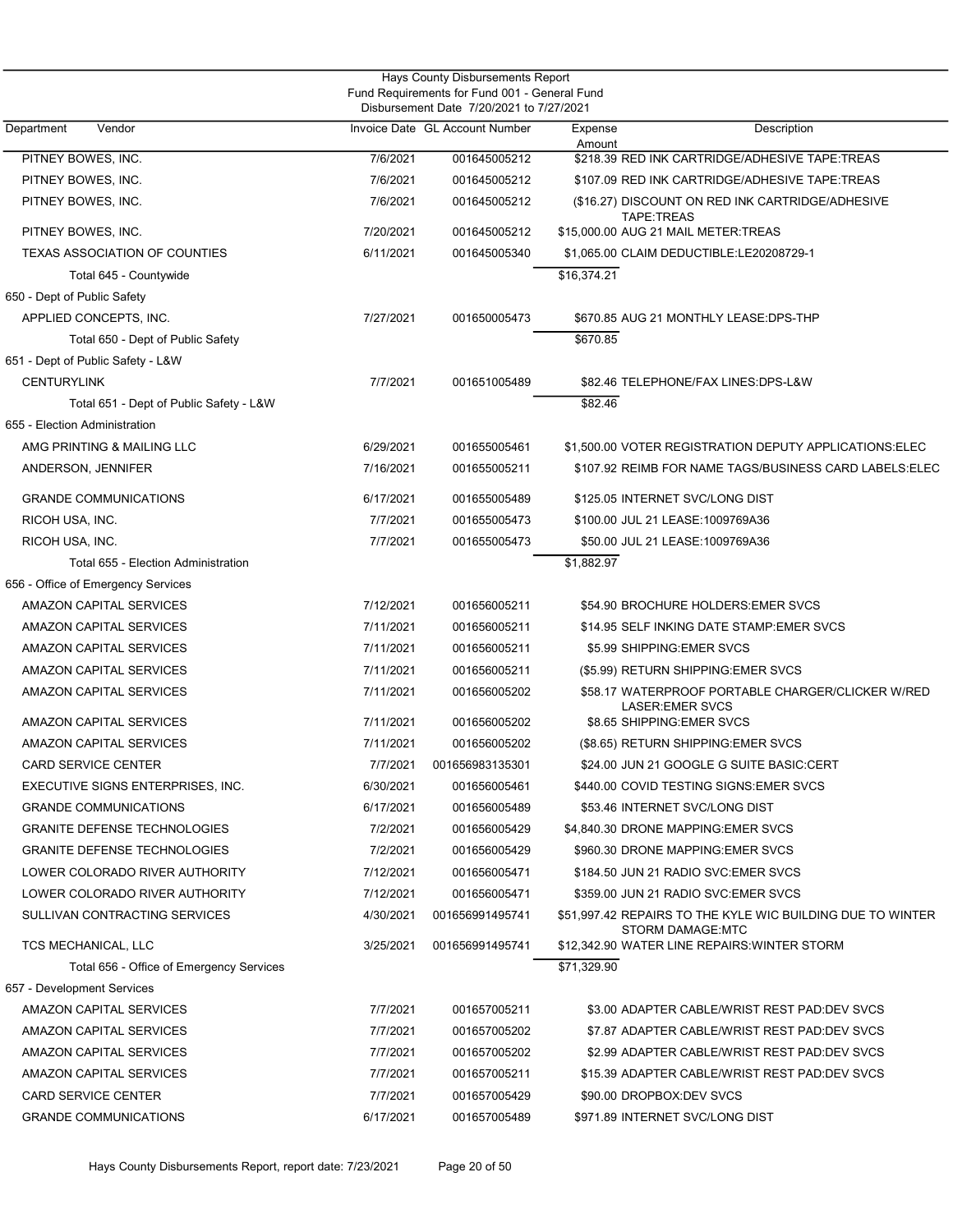| Hays County Disbursements Report<br>Fund Requirements for Fund 001 - General Fund<br>Disbursement Date 7/20/2021 to 7/27/2021 |           |                                |                                 |                                                                           |  |
|-------------------------------------------------------------------------------------------------------------------------------|-----------|--------------------------------|---------------------------------|---------------------------------------------------------------------------|--|
| Department<br>Vendor                                                                                                          |           | Invoice Date GL Account Number | Expense<br>Amount               | Description                                                               |  |
| <b>GRANDE COMMUNICATIONS</b>                                                                                                  | 6/17/2021 | 001657990375489                | \$185.12 INTERNET SVC/LONG DIST |                                                                           |  |
| HAYS COUNTY ROAD & BRIDGE GENERAL FUND                                                                                        | 5/31/2021 | 001657005271                   | \$665.89 MAY 21 FUEL:DEV SVCS   |                                                                           |  |
| HAYS COUNTY ROAD & BRIDGE GENERAL FUND                                                                                        | 6/30/2021 | 001657005271                   | \$928.32 JUN 21 FUEL:DEV SVCS   |                                                                           |  |
| HAYS COUNTY ROAD & BRIDGE GENERAL FUND                                                                                        | 4/30/2021 | 001657005271                   | \$654.76 APR 21 FUEL:DEV SVCS   |                                                                           |  |
| HAYS COUNTY TAX ASSESSOR COLLECTOR                                                                                            | 6/30/2021 | 001657005413                   |                                 | \$7.50 STATE INSPECTION FEE:DEV SVCS                                      |  |
| OFFICE DEPOT, INC.                                                                                                            | 6/22/2021 | 001657990375202                | \$35.18 INK CARTRIDGE:DEV SVCS  |                                                                           |  |
| ORCINE, VICTORIA                                                                                                              | 7/9/2021  | 001657005551                   |                                 | \$350.00 REIMB FOR REG FEE:DEV SVCS                                       |  |
| PACHECO, MARCUS                                                                                                               | 6/30/2021 | 001657005302                   |                                 | \$119.00 REIMB FOR MBR DUES:DEV SVCS                                      |  |
| SOUTH CENTRAL PLANNING AND DEVELOPMENT<br><b>COMMISSION</b><br>Total 657 - Development Services                               | 6/25/2021 | 001657005429                   | \$5,177.91                      | \$1,141.00 JUN 21 SOFTWARE PERMITTING FEE/GPS<br><b>TRACKING:DEV SVCS</b> |  |
| 660 - Extension                                                                                                               |           |                                |                                 |                                                                           |  |
| <b>BLANKENSHIP, KATE</b>                                                                                                      | 7/9/2021  | 001660005501                   |                                 | \$14.00 N/T MEALS/LODGING/MILEAGE:EXT OFC                                 |  |
| <b>BLANKENSHIP, KATE</b>                                                                                                      | 7/9/2021  | 001660005501                   |                                 | \$32.00 N/T MEALS/LODGING/MILEAGE:EXT OFC                                 |  |
| <b>BLANKENSHIP, KATE</b>                                                                                                      | 7/9/2021  | 001660005501                   |                                 | \$216.96 N/T MEALS/LODGING/MILEAGE:EXT OFC                                |  |
| <b>BLANKENSHIP, KATE</b>                                                                                                      | 7/9/2021  | 001660005501                   |                                 | \$63.39 N/T MEALS/LODGING/MILEAGE:EXT OFC                                 |  |
| <b>GRANDE COMMUNICATIONS</b>                                                                                                  | 6/17/2021 | 001660005489                   | \$508.76 INTERNET SVC/LONG DIST |                                                                           |  |
| MANGOLD, JASON                                                                                                                | 7/12/2021 | 001660005201                   | <b>OFC</b>                      | \$45.84 REIMB FOR FOOD FOR SUMMER YOUTH PROGRAM: EXT                      |  |
| MANGOLD, JASON                                                                                                                | 7/9/2021  | 001660005501                   |                                 | \$14.00 N/T MEALS/LODGING/MILEAGE:EXT OFC                                 |  |
| MANGOLD, JASON                                                                                                                | 7/9/2021  | 001660005501                   |                                 | \$32.00 N/T MEALS/LODGING/MILEAGE:EXT OFC                                 |  |
| MANGOLD, JASON                                                                                                                | 7/9/2021  | 001660005501                   |                                 | \$216.96 N/T MEALS/LODGING/MILEAGE:EXT OFC                                |  |
| MANGOLD, JASON                                                                                                                | 7/9/2021  | 001660005501                   |                                 | \$63.39 N/T MEALS/LODGING/MILEAGE:EXT OFC                                 |  |
| Total 660 - Extension                                                                                                         |           |                                | \$1,207.30                      |                                                                           |  |
| 675 - Personal Health                                                                                                         |           |                                |                                 |                                                                           |  |
| CENTRAL TEXAS AUTOPSY, PLLC                                                                                                   | 7/6/2021  | 001675185432                   | \$2,800.00 L.B.P.-01-07-21      |                                                                           |  |
| LEGENDS TRI-COUNTY FUNERAL SERVICES                                                                                           | 6/30/2021 | 001675185432                   | \$440.00 S.A.K.-06-08-21        |                                                                           |  |
| LEGENDS TRI-COUNTY FUNERAL SERVICES                                                                                           | 6/30/2021 | 001675185432                   | \$490.00 G.H.-06-30-21          |                                                                           |  |
| LEGENDS TRI-COUNTY FUNERAL SERVICES                                                                                           | 6/30/2021 | 001675185432                   | \$395.00 T.H.-06-22-21          |                                                                           |  |
| LEGENDS TRI-COUNTY FUNERAL SERVICES                                                                                           | 6/30/2021 | 001675185432                   | \$440.00 S.G.-05-31-21          |                                                                           |  |
| LEGENDS TRI-COUNTY FUNERAL SERVICES                                                                                           | 6/30/2021 | 001675185432                   | \$440.00 W.S.W.-06-21-21        |                                                                           |  |
| LEGENDS TRI-COUNTY FUNERAL SERVICES                                                                                           | 6/30/2021 | 001675185432                   | \$440.00 C.O.M.-06-04-21        |                                                                           |  |
| LEGENDS TRI-COUNTY FUNERAL SERVICES                                                                                           | 4/30/2021 | 001675185432                   | \$490.00 UNKNOWN-04-10-21       |                                                                           |  |
| LEGENDS TRI-COUNTY FUNERAL SERVICES                                                                                           | 6/30/2021 | 001675185432                   | \$490.00 A.J.C.-07-14-21        |                                                                           |  |
| LEGENDS TRI-COUNTY FUNERAL SERVICES                                                                                           | 6/30/2021 | 001675185432                   | \$490.00 E.V.-06-14-21          |                                                                           |  |
| Total 675 - Personal Health                                                                                                   |           |                                | \$6,915.00                      |                                                                           |  |
| 676 - Historical Commission                                                                                                   |           |                                |                                 |                                                                           |  |
| <b>FRONTIER COMMUNICATIONS</b>                                                                                                | 7/2/2021  | 001676005489                   |                                 | \$215.28 TELEPHONE/LONG DISTANCE: HIST COMM                               |  |
| Total 676 - Historical Commission                                                                                             |           |                                | \$215.28                        |                                                                           |  |
| 677 - Human Resources                                                                                                         |           |                                |                                 |                                                                           |  |
| <b>CARD SERVICE CENTER</b>                                                                                                    | 7/9/2021  | 001677005213                   |                                 | \$10.99 DIGITAL NEWSPAPER SUBSC:HR                                        |  |
| <b>CARD SERVICE CENTER</b>                                                                                                    | 7/9/2021  | 001677005551                   | \$35.00 REG FEE: ISACC RAMIREZ  |                                                                           |  |
| <b>CARD SERVICE CENTER</b>                                                                                                    | 7/9/2021  | 001677005551                   | \$35.00 REG FEE:MELANIE MUNOZ   |                                                                           |  |
| <b>CARD SERVICE CENTER</b>                                                                                                    | 7/9/2021  | 001677005551                   | \$35.00 REG FEE:AMANDA COWAN    |                                                                           |  |
| <b>CARD SERVICE CENTER</b>                                                                                                    | 7/7/2021  | 001677005213                   | \$39.00 NEWSPAPER SUBSC:HR      |                                                                           |  |
| <b>GRANDE COMMUNICATIONS</b>                                                                                                  | 6/17/2021 | 001677005489                   | \$160.78 INTERNET SVC/LONG DIST |                                                                           |  |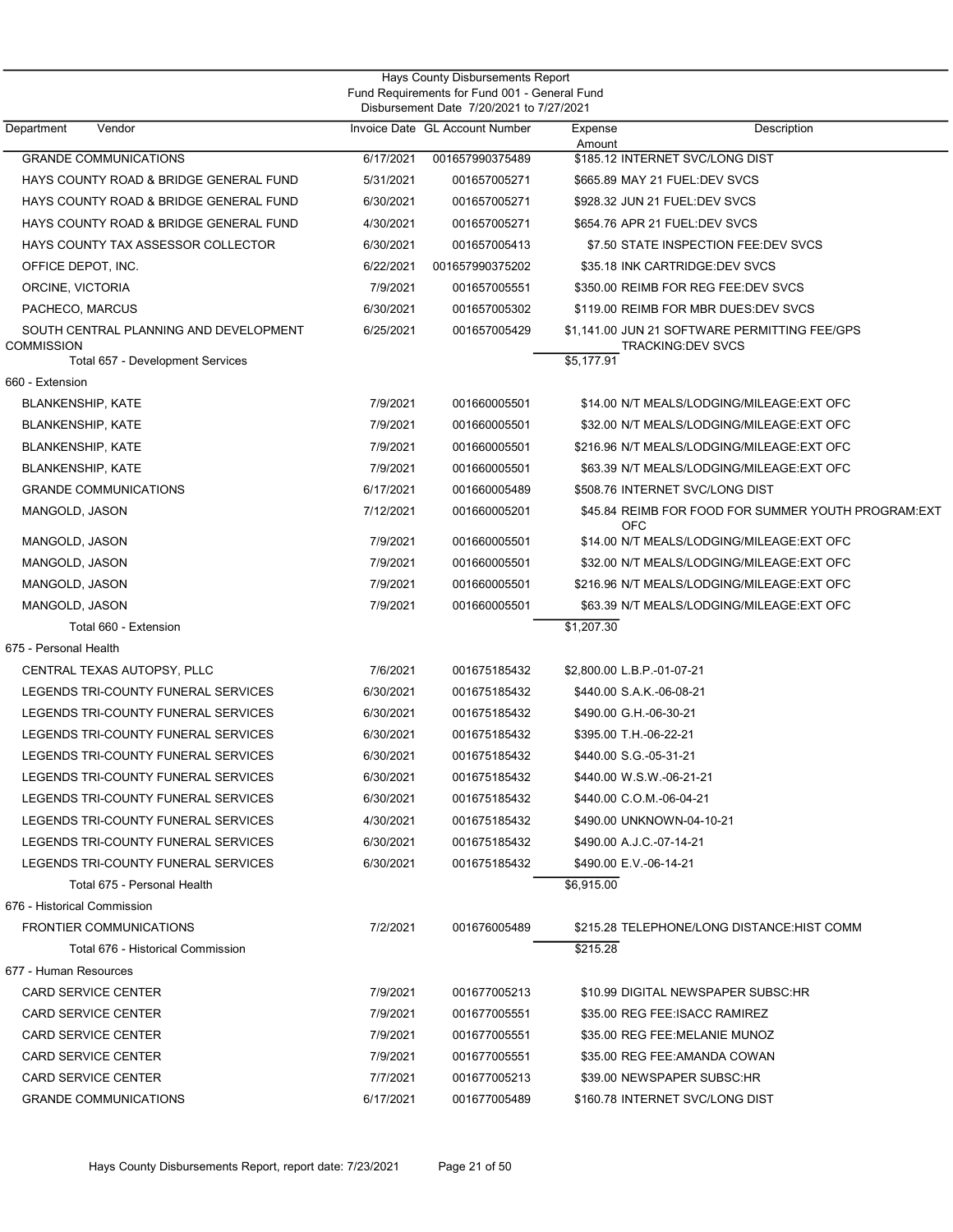| Hays County Disbursements Report<br>Fund Requirements for Fund 001 - General Fund |           |                                          |                                                                             |  |  |
|-----------------------------------------------------------------------------------|-----------|------------------------------------------|-----------------------------------------------------------------------------|--|--|
|                                                                                   |           | Disbursement Date 7/20/2021 to 7/27/2021 |                                                                             |  |  |
| Department<br>Vendor                                                              |           | Invoice Date GL Account Number           | Description<br>Expense<br>Amount                                            |  |  |
| OFFICE DEPOT, INC.                                                                | 7/2/2021  | 001677005211                             | \$486.72 COPY PAPER:HR                                                      |  |  |
| Total 677 - Human Resources                                                       |           |                                          | \$802.49                                                                    |  |  |
| 680 - Information Technology                                                      |           |                                          |                                                                             |  |  |
| AMAZON CAPITAL SERVICES                                                           | 7/5/2021  | 001680005202                             | \$206.64 POWER SUPPLIES:INFO TECH                                           |  |  |
| AMAZON CAPITAL SERVICES                                                           | 7/5/2021  | 001680005202                             | \$18.08 SHIPPING OF POWER SUPPLIES:INFO TECH                                |  |  |
| AMAZON CAPITAL SERVICES                                                           | 7/5/2021  | 001680005202                             | (\$18.08) RETURN SHIPPING ON POWER SUPPLIES: INFO TECH                      |  |  |
| AMAZON CAPITAL SERVICES                                                           | 7/3/2021  | 001680005202                             | \$99.78 USB SPEAKERS:INFO TECH                                              |  |  |
| AMAZON CAPITAL SERVICES                                                           | 7/3/2021  | 001680005202                             | \$7.75 SHIPPING OF USB SPEAKERS:INFO TECH                                   |  |  |
| AMAZON CAPITAL SERVICES                                                           | 7/3/2021  | 001680005202                             | (\$7.75) RETURN SHIPPING ON USB SPEAKERS: INFO TECH                         |  |  |
| AMAZON CAPITAL SERVICES                                                           | 7/3/2021  | 001680005202                             | \$5.99 SHIPPING OF LAPTOP BACKPACK: INFO TECH                               |  |  |
| AMAZON CAPITAL SERVICES                                                           | 7/3/2021  | 001680005202                             | (\$5.99) RETURN SHIPPING ON LAPTOP BACKPACK: INFO TECH                      |  |  |
| AMAZON CAPITAL SERVICES                                                           | 7/7/2021  | 001680005202                             | \$10.98 LITHIUM COIN CELL BATTERIES:INFO TECH                               |  |  |
| AMAZON CAPITAL SERVICES                                                           | 7/7/2021  | 001680005202                             | \$5.99 LITHIUM COIN CELL BATTERIES: INFO TECH                               |  |  |
| AMAZON CAPITAL SERVICES                                                           | 7/5/2021  | 001680005202                             | \$8.60 ALKALINE BUTTON CELL BATTERY/MICRO COMPUTER<br><b>PC:INFO TECH</b>   |  |  |
| AMAZON CAPITAL SERVICES                                                           | 7/5/2021  | 001680005202                             | \$298.89 ALKALINE BUTTON CELL BATTERY/MICRO COMPUTER<br><b>PC:INFO TECH</b> |  |  |
| AMAZON CAPITAL SERVICES                                                           | 7/5/2021  | 001680005202                             | \$5.99 SHIPPING:INFO TECH                                                   |  |  |
| AMAZON CAPITAL SERVICES                                                           | 7/5/2021  | 001680005202                             | (\$5.99) RETURN SHIPPING:INFO TECH                                          |  |  |
| AMAZON CAPITAL SERVICES                                                           | 7/3/2021  | 001680005202                             | \$23.79 LAPTOP BACKPACK:INFO TECH                                           |  |  |
| <b>AT&amp;T MOBILITY</b>                                                          | 6/19/2021 | 001680005489                             | \$5,979.28 AIR CARDS:287282220913X06272021                                  |  |  |
| AT&T MOBILITY                                                                     | 5/19/2021 | 001680005489                             | \$5,985.44 AIR CARDS:287282220913X05272021                                  |  |  |
| <b>AT&amp;T MOBILITY</b>                                                          | 7/2/2021  | 001680005489                             | \$4,093.55 AIR CARDS:994840089X07102021                                     |  |  |
| <b>GRANDE COMMUNICATIONS</b>                                                      | 6/17/2021 | 001680005489                             | \$232.24 INTERNET SVC/LONG DIST                                             |  |  |
| TIME WARNER CABLE                                                                 | 7/10/2021 | 001680005489                             | \$553.31 WIRELESS SVC:INFO TECH                                             |  |  |
| TYLER TECHNOLOGIES, INC.                                                          | 6/1/2021  | 001680005429                             | \$68,741.61 ODYSSEY MTC:INFO TECH                                           |  |  |
| Total 680 - Information Technology                                                |           |                                          | \$86,240.10                                                                 |  |  |
| 686 - Juvenile Probation                                                          |           |                                          |                                                                             |  |  |
| BEST BUY BUSINESS ADVANTAGE ACCOUNT                                               | 7/14/2021 | 001686005391                             | \$399.98 CBPG DUAL VIEW DASHCAMS: JUV PROB                                  |  |  |
| CAPITAL ONE                                                                       | 7/15/2021 | 001686990275391                          | \$4.88 CPCBPG SCREEN PROTECTOR:JUV PROB                                     |  |  |
| <b>CAPITAL ONE</b>                                                                | 7/2/2021  | 001686990275391                          | \$22.82 CPCBPG SCREEN PROTECTOR/CASE FOR IPHONE<br><b>XR:JUV PROB</b>       |  |  |
| <b>CAPITAL ONE</b>                                                                | 7/15/2021 | 001686005211                             | \$14.99 CI PENCIL SHARPENER: JUV PROB                                       |  |  |
| EDUCATIONAL TESTING SERVICE                                                       | 7/15/2021 | 001686990275448                          | \$166.75 CPCBPG GED EXAMS: JUV PROB                                         |  |  |
| <b>FUELMAN</b>                                                                    | 6/28/2021 | 001686005271                             | \$692.66 DS FUEL:JUV PROB                                                   |  |  |
| GALLS, LLC                                                                        | 6/21/2021 | 001686005391                             | \$129.12 CBPG OVERSIZED LEG RESTRAINTS: JUV PROB                            |  |  |
| GALLS, LLC                                                                        | 6/21/2021 | 001686005391                             | \$4.99 CBPG OVERSIZED LEG RESTRAINTS: JUV PROB                              |  |  |
| <b>GRANDE COMMUNICATIONS</b>                                                      | 6/17/2021 | 001686005489                             | \$339.43 CI INTERNET SVC/LONG DIST                                          |  |  |
| <b>GREATER SAN MARCOS YOUTH COUNCIL</b>                                           | 6/30/2021 | 001686005361                             | \$549.20 PANS PID 10028                                                     |  |  |
| GREATER SAN MARCOS YOUTH COUNCIL                                                  | 6/30/2021 | 001686005361                             | \$3,295.20 PANS PID 10028                                                   |  |  |
| HAYS COUNTY JUVENILE CENTER                                                       | 7/1/2021  | 001686990275448                          | \$11,048.00 MHSRMHP JUN 21 MENTAL HEALTH SVCS:JUV PROB                      |  |  |
| HAYS COUNTY JUVENILE CENTER                                                       | 7/1/2021  | 001686990275360                          | \$2,708.00 CPYS JUN 21 TRANS COORD: JUV PROB                                |  |  |
| HAYS COUNTY TAX ASSESSOR COLLECTOR                                                | 7/31/2021 | 001686005413                             | \$7.50 DS STATE INSPECTION FEE: JUV PROB                                    |  |  |
| HAYS COUNTY TAX ASSESSOR COLLECTOR                                                | 7/31/2021 | 001686005413                             | \$7.50 DS STATE INSPECTION FEE: JUV PROB                                    |  |  |
| HAYS COUNTY TAX ASSESSOR COLLECTOR                                                | 7/31/2021 | 001686005413                             | \$7.50 DS STATE INSPECTION FEE: JUV PROB                                    |  |  |
| <b>HAYS COUNTY TREASURER</b>                                                      | 6/30/2021 | 001686005361                             | \$29,400.00 DPA JUN 21 JUV DET:JUV PROB                                     |  |  |
| LASER SERVICE USA, INC.                                                           | 6/21/2021 | 001686005211                             | \$49.00 CI TONER CARTRIDGE: JUV PROB                                        |  |  |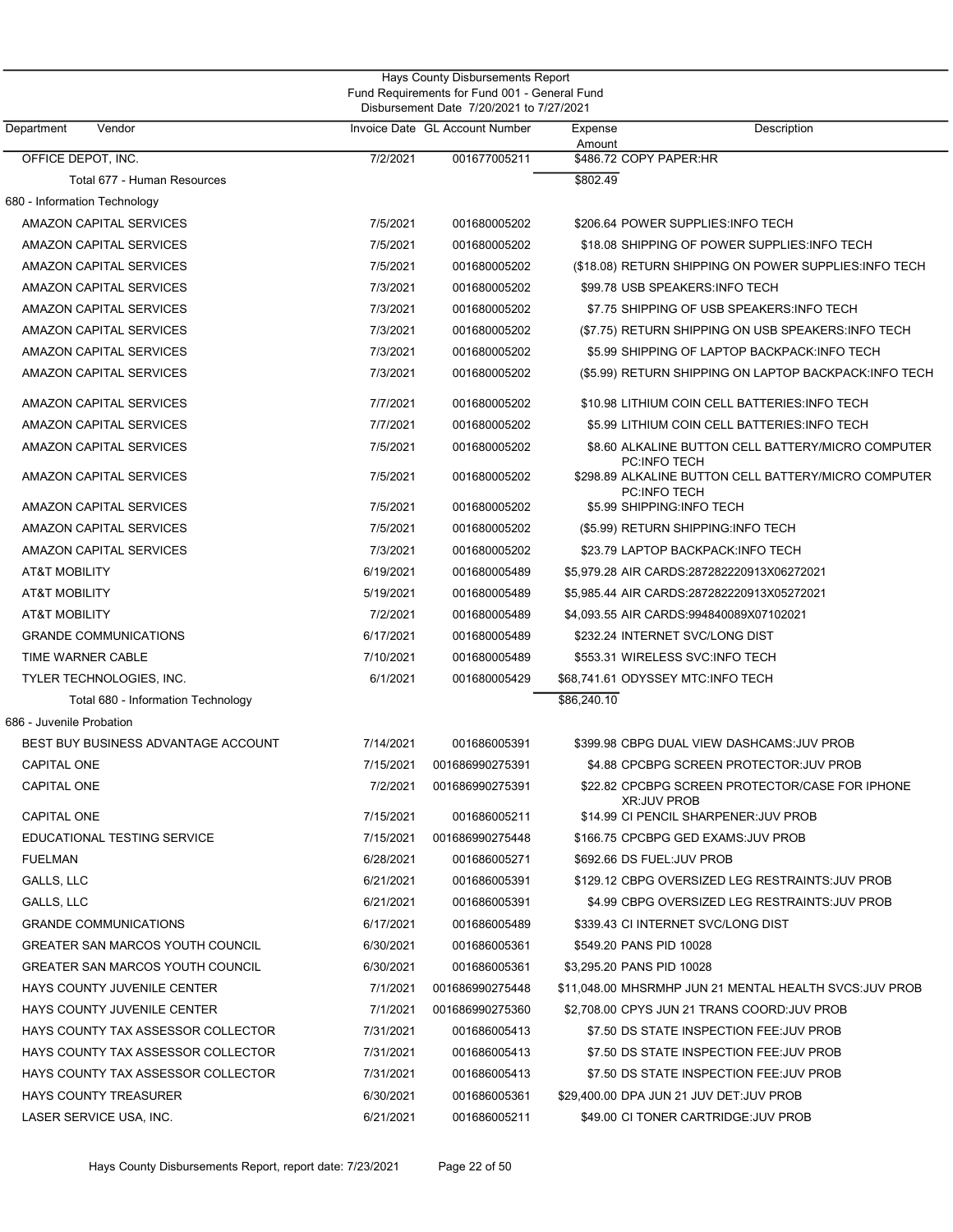|                                                                  |                        | Hays County Disbursements Report                                                          |                   |                                                                                                               |
|------------------------------------------------------------------|------------------------|-------------------------------------------------------------------------------------------|-------------------|---------------------------------------------------------------------------------------------------------------|
|                                                                  |                        | Fund Requirements for Fund 001 - General Fund<br>Disbursement Date 7/20/2021 to 7/27/2021 |                   |                                                                                                               |
| Vendor<br>Department                                             |                        | Invoice Date GL Account Number                                                            | Expense<br>Amount | Description                                                                                                   |
| LOWE'S, INC.                                                     | 7/6/2021               | 001686005391                                                                              |                   | \$7.30 CBPG GLUE: JUV PROB                                                                                    |
| NATIONAL ONLINE TRAINING                                         | 7/1/2021               | 001686990275448                                                                           |                   | \$29.95 CPCBPG REG FEE:LISA DAY                                                                               |
| NOBLE SOFTWARE GROUP LLC                                         | 7/8/2021               | 001686991005448                                                                           |                   | \$5,044.94 RPS-DS ANNUAL HOSTING FOR NOBLE ASSESSMENT<br>PLATFORM: JUV PROB                                   |
| OFFICE DEPOT, INC.                                               | 6/28/2021              | 001686990275391                                                                           |                   | \$219.98 CPCBPG OFFICE CHAIRS: JUV PROB                                                                       |
| RECOVERY HEALTHCARE CORP.                                        | 6/30/2021              | 001686990275448                                                                           |                   | \$492.00 CPCBPG JUN 21 TRACKING/INSURANCE: JUV PROB                                                           |
| RECOVERY HEALTHCARE CORP.                                        | 6/17/2021              | 001686990275448                                                                           |                   | (\$27.50) CPCBPG RETURN TRACKING: JUV PROB                                                                    |
| RITE OF PASSAGE, INC.                                            | 6/30/2021              | 001686990275361                                                                           |                   | \$3,360.73 PPAPAS JUN 21 JUV DET:PID 9864                                                                     |
| RITE OF PASSAGE, INC.                                            | 6/30/2021              | 001686005431                                                                              |                   | \$186.88 YS JUN 21 JUV DET: PID 9864                                                                          |
| RITE OF PASSAGE, INC.                                            | 6/30/2021              | 001686005431                                                                              |                   | \$190.95 YS JUN 21 JUV DET:PID 9316                                                                           |
| RITE OF PASSAGE, INC.                                            | 6/30/2021              | 001686990275361                                                                           |                   | \$5,930.70 PPAPAS JUN 21 JUV DET:PID 9316                                                                     |
| <b>VOYLES, BRENDA</b>                                            | 7/16/2021              | 001686991005448                                                                           |                   | \$560.00 RPS-PAS GED TUTORING:JUV PROB                                                                        |
| <b>VOYLES, BRENDA</b>                                            | 7/2/2021               | 001686991005448                                                                           |                   | \$640.00 RPS-PAS GED TUTORING: JUV PROB                                                                       |
| <b>WARREN, ROBERT</b>                                            | 7/1/2021               | 001686005391                                                                              |                   | \$80.00 CBPG JUL 21 STORAGE: JUV PROB                                                                         |
| Total 686 - Juvenile Probation                                   |                        |                                                                                           | \$65,563.45       |                                                                                                               |
| 695 - Building Maintenance                                       |                        |                                                                                           |                   |                                                                                                               |
| A & E SIGNS AND GRAPHICS                                         | 7/9/2021               | 001695005201                                                                              |                   | \$246.00 CEMETERY RULES SIGNS/ART WORK:MTC                                                                    |
| AAMS, LLC                                                        | 7/1/2021               | 001695005451                                                                              |                   | \$425.00 PUMPED TANK:PCT 4                                                                                    |
| AAMS, LLC                                                        | 7/1/2021               | 001695005451                                                                              |                   | \$425.00 PUMPED TANK:PCT 3                                                                                    |
| AAMS, LLC                                                        | 7/1/2021               | 001695005451                                                                              |                   | \$350.00 PUMPED TANK:TRANS STA                                                                                |
| AAMS, LLC                                                        | 6/29/2021              | 001695005451                                                                              |                   | \$900.00 PUMPED TANK:YARR                                                                                     |
| AAMS, LLC                                                        | 7/1/2021               | 001695005451                                                                              |                   | \$900.00 PUMPED TANK:PCT 4                                                                                    |
| <b>AED SUPERSTORE</b>                                            | 6/23/2021              | 001695005201                                                                              |                   | \$404.00 PEDIATRIC ELECTRODE PADS:MTC                                                                         |
| <b>CT ELECTRIC</b>                                               | 7/1/2021               | 001695005451                                                                              |                   | \$660.00 REMOVE OLD GENERATOR AND TAKE POWER BACK TO<br>LOC PROVIDE:CTHS                                      |
| <b>CT ELECTRIC</b>                                               | 7/1/2021               | 001695005451                                                                              |                   | \$420.00 REMOVE OLD GENERATOR AND TAKE POWER BACK TO<br>LOC PROVIDE:CTHS                                      |
| <b>CT ELECTRIC</b>                                               | 7/1/2021               | 001695005451                                                                              |                   | \$250.00 REMOVE OLD GENERATOR AND TAKE POWER BACK TO<br>LOC PROVIDE:CTHS                                      |
| <b>CT ELECTRIC</b>                                               | 7/15/2021              | 001695005451                                                                              |                   | \$440.00 REMOVE/INSTALL TOP OF WATERFALL INCLUDING<br>LIGHT:CTHS                                              |
| <b>CT ELECTRIC</b><br>ENVIROMATIC SYSTEMS OF CENTRAL TEXAS, INC. | 7/15/2021<br>6/30/2021 | 001695005451<br>001695005451                                                              |                   | \$420.00 REMOVE/INSTALL TOP OF WATERFALL INCLUDING<br>LIGHT:CTHS<br>\$660.00 REPLACE TWO REMOTE SENSORS:PCT 3 |
| ENVIROMATIC SYSTEMS OF CENTRAL TEXAS. INC.                       | 6/30/2021              | 001695005451                                                                              |                   | \$42.00 REPLACE TWO REMOTE SENSORS: PCT 3                                                                     |
| <b>FRONTIER COMMUNICATIONS</b>                                   | 7/4/2021               | 001695005480120                                                                           |                   | \$189.42 ALARM LINES:PCT 2                                                                                    |
|                                                                  | 6/17/2021              |                                                                                           |                   |                                                                                                               |
| <b>GRANDE COMMUNICATIONS</b>                                     |                        | 001695005489                                                                              |                   | \$53.59 INTERNET SVC/LONG DIST                                                                                |
| <b>GREEN GUY RECYCLING</b>                                       | 7/8/2021               | 001695005452                                                                              |                   | \$140.83 JUN 21 HAULING FEE:MTC                                                                               |
| GULF COAST PAPER COMPANY, INC.                                   | 7/2/2021               | 001695005208                                                                              |                   | \$181.76 JANITORIAL SUPPLIES:MTC                                                                              |
| GULF COAST PAPER COMPANY, INC.                                   | 7/2/2021               | 001695005208                                                                              |                   | \$102.54 JANITORIAL SUPPLIES:MTC                                                                              |
| GULF COAST PAPER COMPANY, INC.                                   | 7/2/2021               | 001695005208                                                                              |                   | \$29.08 JANITORIAL SUPPLIES:MTC                                                                               |
| GULF COAST PAPER COMPANY, INC.                                   | 7/8/2021               | 001695005208                                                                              |                   | \$42.22 AIR FRESHNERS:MTC                                                                                     |
| GULF COAST PAPER COMPANY, INC.                                   | 7/2/2021               | 001695005208                                                                              |                   | \$2,342.50 JANITORIAL SUPPLIES:MTC                                                                            |
| GULF COAST PAPER COMPANY, INC.                                   | 7/2/2021               | 001695005208                                                                              |                   | \$1,436.75 JANITORIAL SUPPLIES:MTC                                                                            |
| GULF COAST PAPER COMPANY, INC.                                   | 7/2/2021               | 001695005208                                                                              |                   | \$340.30 JANITORIAL SUPPLIES:MTC                                                                              |
| GULF COAST PAPER COMPANY, INC.                                   | 7/2/2021               | 001695005208                                                                              |                   | \$84.44 JANITORIAL SUPPLIES:MTC                                                                               |
| GULF COAST PAPER COMPANY, INC.                                   | 7/2/2021               | 001695005208                                                                              |                   | \$92.13 JANITORIAL SUPPLIES:MTC                                                                               |
| HOME DEPOT CREDIT SERVICES                                       | 6/14/2021              | 001695005207                                                                              |                   | \$12.96 MARKING SPRAY PAINT:MTC                                                                               |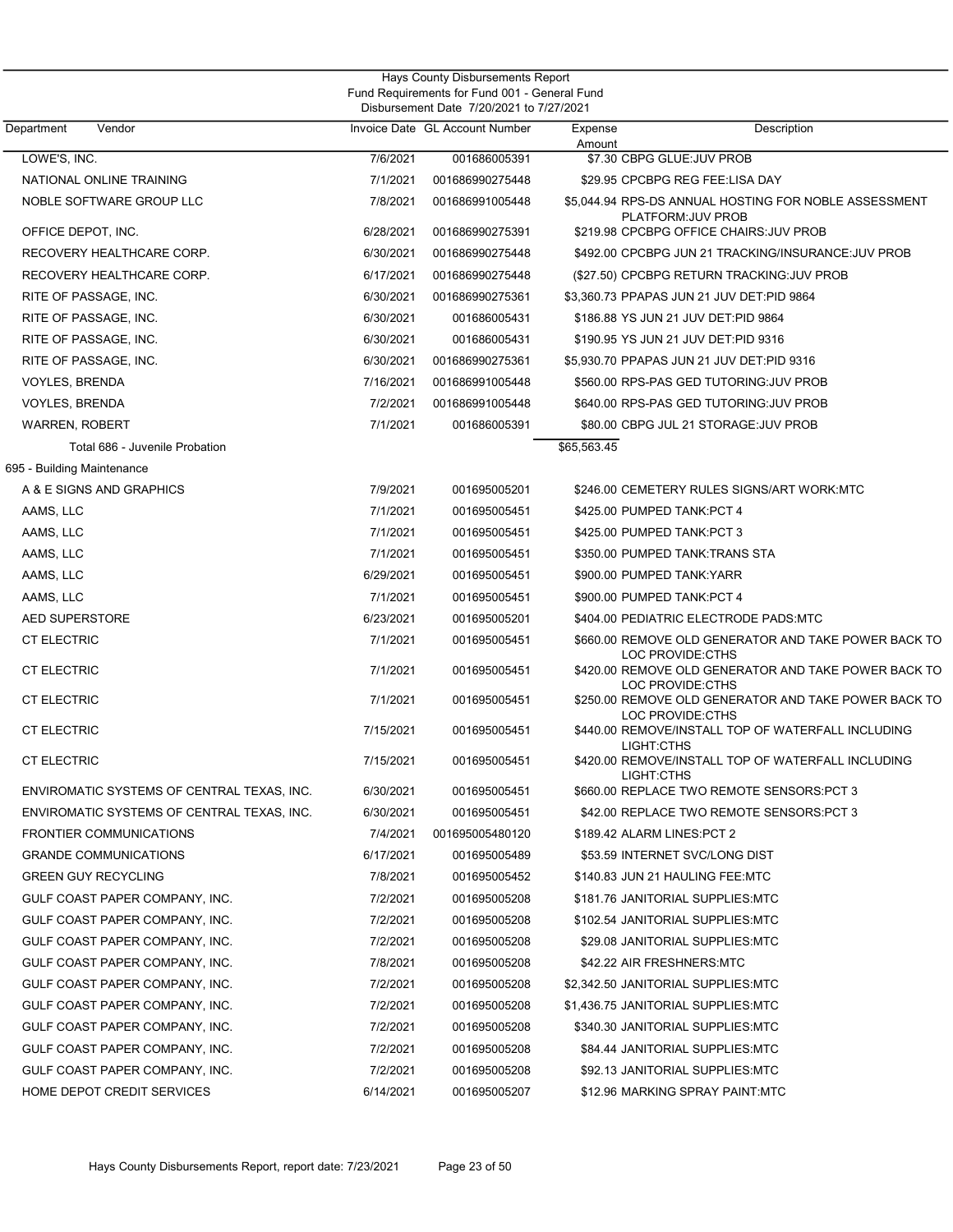| Department<br>Vendor                                 |                        | Invoice Date GL Account Number     | Description<br>Expense<br>Amount                                                                                              |  |
|------------------------------------------------------|------------------------|------------------------------------|-------------------------------------------------------------------------------------------------------------------------------|--|
| HOME DEPOT CREDIT SERVICES                           | 6/14/2021              | 001695005207                       | \$31.41 CHALK/MARKER BOARD/PAINT/WALL PLATE/2X4<br>STUDS:MTC                                                                  |  |
| HOME DEPOT CREDIT SERVICES                           | 6/24/2021              | 001695005207                       | \$209.91 CEILING FAN:MTC                                                                                                      |  |
| HOME DEPOT CREDIT SERVICES                           | 7/6/2021               | 001695005207                       | \$99.90 LANDSCAPE EDGING:MTC                                                                                                  |  |
| HOME DEPOT CREDIT SERVICES                           | 6/18/2021              | 001695005207                       | \$54.97 WRAP LIGHT:MTC                                                                                                        |  |
| HOME DEPOT CREDIT SERVICES                           | 7/6/2021               | 001695005207                       | \$239.68 LANDSCAPE EDGING/STAKES:MTC                                                                                          |  |
| <b>HOME DEPOT CREDIT SERVICES</b>                    | 6/17/2021              | 001695005207                       | \$24.96 STAKE FLAGS/AA BATTERIES:MTC                                                                                          |  |
| <b>HOME DEPOT CREDIT SERVICES</b>                    | 6/15/2021              | 001695005207                       | \$79.96 FANS:MTC                                                                                                              |  |
| HOME DEPOT CREDIT SERVICES                           | 6/1/2021               | 001695005207                       | \$72.60 MINI BLINDS:MTC                                                                                                       |  |
| HOME DEPOT CREDIT SERVICES                           | 6/1/2021               | 001695005207                       | \$5.99 MINI BLINDS:MTC                                                                                                        |  |
| HOME DEPOT CREDIT SERVICES                           | 6/1/2021               | 001695005207                       | (\$5.99) RETURN MINI BLINDS:MTC                                                                                               |  |
| <b>HOME DEPOT CREDIT SERVICES</b>                    | 4/12/2021              | 001695005207                       | \$16.41 WASP SPRAY:GOVT CTR                                                                                                   |  |
| JOHNSON CONTROLS, INC.                               | 7/2/2021               | 001695005448                       | \$2,263.75 PLANNED SERVICE AGREEMENT:GOVT CTR                                                                                 |  |
| <b>KEMCO SYSTEMS</b>                                 | 7/8/2021               | 001695005451                       | \$370.00 JUL 21 MONTHLY WATER TREATMENT SERVICES:GOVT<br><b>CTR</b>                                                           |  |
| LOWE'S, INC.                                         | 6/30/2021              | 001695005207                       | \$31.79 POCKET KNIFE/DOOR MAT:YARR                                                                                            |  |
| LOWE'S, INC.                                         | 7/1/2021               | 001695005207                       | \$19.42 GAP FILLER/PENETRATING<br>CATALYST/SCREWS/NUTS/PIPE STRAPS:MTC<br>\$20.09 POWER MIXER/KNIT RAGS/FLY TRAP/ROLL         |  |
| <b>MCCOY'S BUILDING SUPPLY</b><br>OFFICE DEPOT, INC. | 6/17/2021<br>6/29/2021 | 001695005207<br>001695005211       | <b>COVERS:MTC</b><br>\$27.99 MONTHLY PLANNER:MTC                                                                              |  |
| OFFICE DEPOT, INC.                                   | 6/29/2021              | 001695005211                       | \$35.59 LASER POINTER:MTC                                                                                                     |  |
| PEDERNALES ELECTRIC COOPERATIVE, INC.                | 7/14/2021              | 001695005480240                    | \$52.92 ELEC SVC:454179                                                                                                       |  |
| PEDERNALES ELECTRIC COOPERATIVE, INC.                | 7/16/2021              | 001695005480240                    | \$22.84 ELEC SVC:709080                                                                                                       |  |
| PEDERNALES ELECTRIC COOPERATIVE, INC.                | 7/10/2021              | 001695005480240                    | \$58.69 ELEC SVC:556533                                                                                                       |  |
| PEDERNALES ELECTRIC COOPERATIVE, INC.                | 7/7/2021               | 001695005480240                    | \$189.05 AREA LIGHTS:3000279318                                                                                               |  |
| PEDERNALES ELECTRIC COOPERATIVE, INC.                | 7/9/2021               | 001695005480190                    | \$1,027.46 ELEC SVC:405600                                                                                                    |  |
| POWER HAUS EQUIPMENT                                 | 7/12/2021              | 001695005209                       | \$95.96 TRIMMER HEADS/GOGGLES:MTC                                                                                             |  |
| POWER HAUS EQUIPMENT                                 | 7/12/2021              | 001695005231                       | \$16.00 TRIMMER HEADS/GOGGLES:MTC                                                                                             |  |
| REXEL                                                | 7/12/2021              | 001695005207                       | \$49.25 BALLAST:MTC                                                                                                           |  |
| RICK'S LOCK & KEY SERVICE, INC.                      | 6/30/2021              | 001695005207                       | \$60.00 ORIGINAL KEYS:CTHS                                                                                                    |  |
| RICK'S LOCK & KEY SERVICE, INC.                      | 7/6/2021               | 001695005207                       | \$385.00 CLASSROOM MORTISE BODY LOCK/SERVICE<br>CALL:TREAS                                                                    |  |
| RICK'S LOCK & KEY SERVICE, INC.                      | 6/30/2021              | 001695005207                       | \$50.00 DUPLICATE KEYS:GOVT CTR                                                                                               |  |
| SECURITY ONE, INC.                                   | 8/1/2021               | 001695005480190                    | \$15.00 AUG 21 MONTHLY FIRE/SECURITY ALARM MONITORING<br>SVC:CO WIDE                                                          |  |
| SECURITY ONE, INC.                                   | 8/1/2021               | 001695005480190                    | \$12.50 AUG 21 MONTHLY FIRE/SECURITY ALARM MONITORING<br>SVC:CO WIDE                                                          |  |
| SECURITY ONE, INC.<br>SECURITY ONE, INC.             | 8/1/2021<br>8/1/2021   | 001695005480160<br>001695005480160 | \$30.00 AUG 21 MONTHLY FIRE/SECURITY ALARM MONITORING<br>SVC:CO WIDE<br>\$25.00 AUG 21 MONTHLY FIRE/SECURITY ALARM MONITORING |  |
| SECURITY ONE, INC.                                   | 8/1/2021               | 001695005480100                    | SVC:CO WIDE<br>\$30.00 AUG 21 MONTHLY FIRE/SECURITY ALARM MONITORING                                                          |  |
|                                                      |                        |                                    | SVC:CO WIDE                                                                                                                   |  |
| SECURITY ONE, INC.<br>SECURITY ONE, INC.             | 8/1/2021<br>6/22/2021  | 001695005480260                    | \$30.00 AUG 21 MONTHLY FIRE/SECURITY ALARM MONITORING<br>SVC:CO WIDE<br>\$50.00 REMOVE CODES/TEST ALARM SYSTEM:YARR           |  |
|                                                      |                        | 001695005411                       |                                                                                                                               |  |
| SECURITY ONE, INC.                                   | 8/1/2021               | 001695005480120                    | \$30.00 AUG 21 MONTHLY FIRE/SECURITY ALARM MONITORING<br>SVC:CO WIDE                                                          |  |
| SECURITY ONE, INC.                                   | 8/1/2021               | 001695005480120                    | \$25.00 AUG 21 MONTHLY FIRE/SECURITY ALARM MONITORING<br>SVC:CO WIDE                                                          |  |
| SECURITY ONE, INC.                                   | 8/1/2021               | 001695005480110                    | \$50.00 AUG 21 MONTHLY FIRE/SECURITY ALARM MONITORING<br>SVC:CO WIDE                                                          |  |
| SULLIVAN, DAVID                                      | 6/23/2021              | 001695005451                       | \$195.00 MOVE PANIC BUTTON:DA                                                                                                 |  |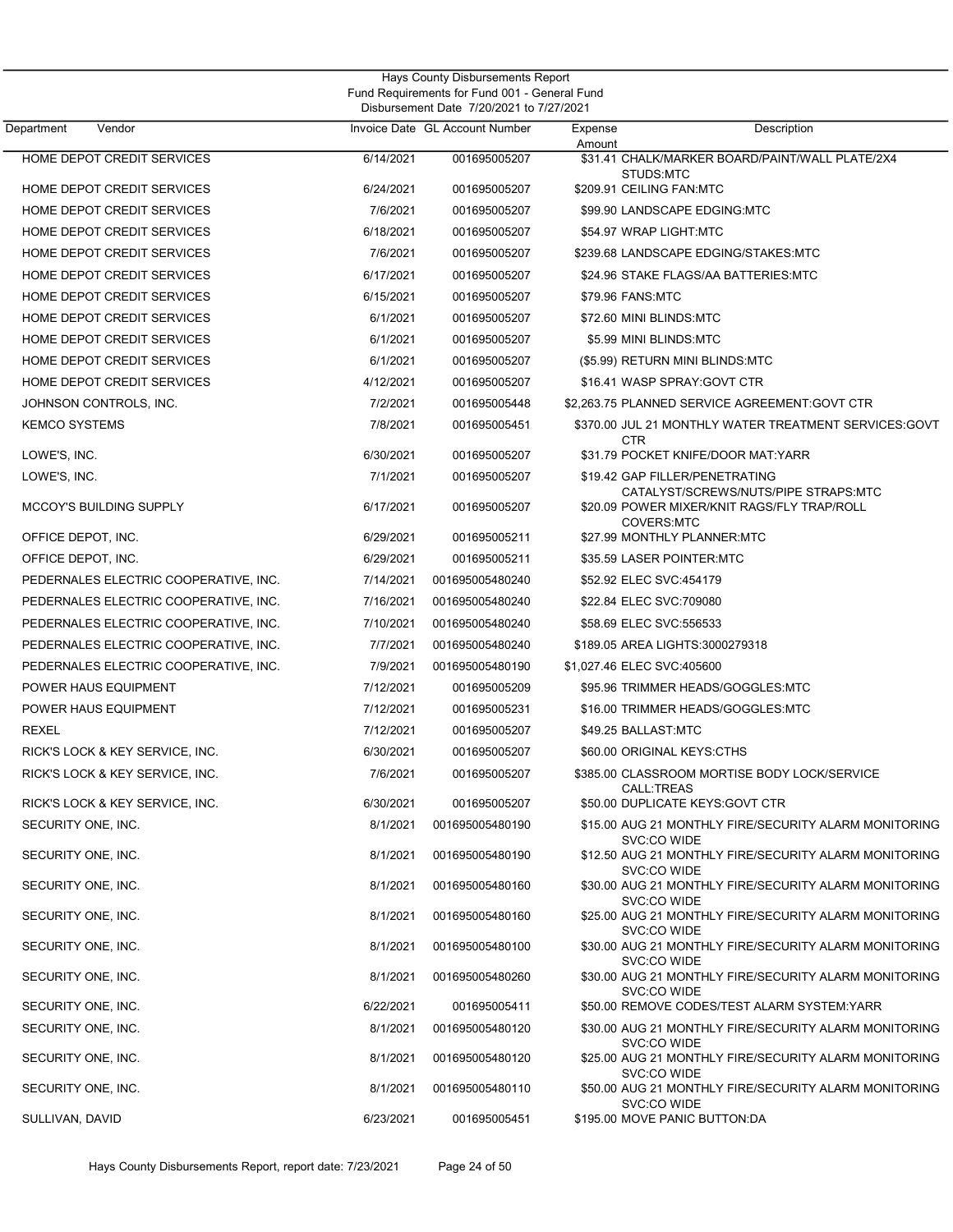| Hays County Disbursements Report<br>Fund Requirements for Fund 001 - General Fund |           |                                                                            |             |                                                           |  |
|-----------------------------------------------------------------------------------|-----------|----------------------------------------------------------------------------|-------------|-----------------------------------------------------------|--|
| Department<br>Vendor                                                              |           | Disbursement Date 7/20/2021 to 7/27/2021<br>Invoice Date GL Account Number | Expense     | Description                                               |  |
|                                                                                   |           |                                                                            | Amount      |                                                           |  |
| SULLIVAN CONTRACTING SERVICES                                                     | 7/6/2021  | 001695005451                                                               |             | \$7.301.70 REPLACE DAMAGED GRANITE:CTHS FOUNTAIN          |  |
| TEXAS DISPOSAL SYSTEMS, INC.                                                      | 6/30/2021 | 001695005452                                                               |             | \$112.49 JUN 21 TRASH SVC:PCT 2                           |  |
| TEXAS DISPOSAL SYSTEMS, INC.                                                      | 6/30/2021 | 001695005452                                                               |             | \$340.00 JUN 21 TRASH SVC:GOVT CTR                        |  |
| THYSSENKRUPP ELEVATOR CORPORATION                                                 | 7/1/2021  | 001695005448                                                               |             | \$520.05 ELEVATOR MTC:CTHS                                |  |
| UNIFIRST CORPORATION                                                              | 7/2/2021  | 001695005207                                                               |             | \$117.61 CARPETS:MTC                                      |  |
| UNIFIRST CORPORATION                                                              | 6/25/2021 | 001695005207                                                               |             | \$117.61 CARPETS:MTC                                      |  |
| UNIFIRST CORPORATION                                                              | 7/9/2021  | 001695005207                                                               |             | \$117.61 CARPETS:MTC                                      |  |
| UNIFIRST CORPORATION                                                              | 6/18/2021 | 001695005207                                                               |             | \$161.33 CARPETS:MTC                                      |  |
| WIMBERLEY ACE HARDWARE                                                            | 6/16/2021 | 001695005207                                                               |             | \$12.21 REDUCING BUSHING/PVC ELBOW/HOSE BIBB:MTC          |  |
| Total 695 - Building Maintenance                                                  |           |                                                                            | \$26,489.23 |                                                           |  |
| 700 - Parks Administration                                                        |           |                                                                            |             |                                                           |  |
| AMAZON CAPITAL SERVICES                                                           | 7/11/2021 | 001700005202                                                               |             | \$467.74 MEMORY CARD/CAMCORDER/TRIPOD:PARKS               |  |
| COLORMIX GRAPHICS & PRINTING, LLC                                                 | 6/30/2021 | 001700005474                                                               |             | \$279.60 UNIFORM CAPS/NAME TAGS:PARKS                     |  |
| COLORMIX GRAPHICS & PRINTING, LLC                                                 | 6/30/2021 | 001700005474                                                               |             | \$45.00 UNIFORM CAPS/NAME TAGS:PARKS                      |  |
| COLORMIX GRAPHICS & PRINTING, LLC                                                 | 6/30/2021 | 001700005474                                                               |             | \$28.27 UNIFORM CAPS/NAME TAGS:PARKS                      |  |
| COLORMIX GRAPHICS & PRINTING, LLC                                                 | 6/30/2021 | 001700005474                                                               |             | \$25.00 UNIFORM CAPS/NAME TAGS:PARKS                      |  |
| <b>COLORMIX GRAPHICS &amp; PRINTING, LLC</b>                                      | 6/30/2021 | 001700005474                                                               |             | (\$13.23) DISCOUNT ON CAPS/NAME TAGS:PARKS                |  |
| LOWER COLORADO RIVER AUTHORITY                                                    | 7/12/2021 | 001700005471                                                               |             | \$294.30 JUN 21 RADIO SVC:PARKS                           |  |
| MATERA PAPER CO., LTD                                                             | 7/8/2021  | 001700005201                                                               |             | \$443.30 CAN LINERS/TOILET TISSUE/PAPER TOWELS:PARKS      |  |
| <b>RMA TOLL PROCESSING</b>                                                        | 7/3/2021  | 001700005391                                                               |             | \$6.08 TOLL CHGS:PARKS                                    |  |
| <b>RMA TOLL PROCESSING</b>                                                        | 7/3/2021  | 001700005391                                                               |             | \$1.00 TOLL CHGS:PARKS                                    |  |
| TEXAS DISPOSAL SYSTEMS, INC.                                                      | 6/30/2021 | 001700005452                                                               |             | \$104.92 JUN 21 TRASH SVC:JWNA                            |  |
| TEXAS DISPOSAL SYSTEMS, INC.                                                      | 6/30/2021 | 001700005448                                                               |             | \$162.00 JUN 21 PORTA POT/HANDWASH STAND SVC:JWNA         |  |
| TEXAS DISPOSAL SYSTEMS, INC.                                                      | 6/30/2021 | 001700005448                                                               |             | \$136.00 JUN 21 PORTA POT/HANDWASH STAND SVC:JWNA         |  |
| TEXAS DISPOSAL SYSTEMS, INC.                                                      | 6/30/2021 | 001700005448                                                               |             | \$158.00 JUN 21 PORTA POT/HANDWASH STAND SVC:5 MILE DAM   |  |
| TEXAS DISPOSAL SYSTEMS, INC.                                                      | 6/30/2021 | 001700005448                                                               |             | \$206.00 JUN 21 PORTA POT/HANDWASH STAND SVC:5 MILE DAM   |  |
| TEXAS DISPOSAL SYSTEMS, INC.                                                      | 6/30/2021 | 001700005448                                                               |             | \$678.00 JUN 21 PORTA POT/HANDWASH STAND SVC:5 MILE DAM   |  |
| TEXAS DISPOSAL SYSTEMS, INC.                                                      | 6/30/2021 | 001700005452                                                               |             | \$462.10 JUN 21 TRASH SVC:5 MILE DAM                      |  |
| TEXAS DISPOSAL SYSTEMS, INC.                                                      | 6/30/2021 | 001700005448                                                               |             | \$152.00 JUN 21 PORTA POT/HANDWASH STAND<br>SVC:DAHLSTROM |  |
| TEXAS DISPOSAL SYSTEMS, INC.                                                      | 6/30/2021 | 001700005448                                                               |             | \$282.00 JUN 21 PORTA POT/HANDWASH STAND<br>SVC:DAHLSTROM |  |
| TEXAS DISPOSAL SYSTEMS, INC.                                                      | 6/30/2021 | 001700005448                                                               |             | \$342.00 JUN 21 PORTA POT/HANDWASH STAND SVC: JWNA        |  |
| TEXAS WILDLIFE DAMAGE MANAGEMENT FUND                                             | 7/27/2021 | 001700005448                                                               |             | \$3,200,00 AUG 21 MONTHLY TRAPPING FEE/AGREEMENT #92-177  |  |
| TIME WARNER CABLE                                                                 | 7/12/2021 | 001700005489                                                               |             | \$123.62 INTERNET SVC:JWNA                                |  |
| <b>WIMBERLEY ACE HARDWARE</b>                                                     | 6/26/2021 | 001700005201                                                               |             | \$8.29 LANDSCAPE TIMBER: PARKS                            |  |
| Total 700 - Parks Administration                                                  |           |                                                                            | \$7,591.99  |                                                           |  |
| 712 - Co Wide Operations                                                          |           |                                                                            |             |                                                           |  |
| <b>CARD SERVICE CENTER</b>                                                        | 7/9/2021  | 001712005551                                                               |             | \$299.00 REG FEE:SIMONE CORPREW                           |  |
| <b>GRANDE COMMUNICATIONS</b>                                                      | 6/17/2021 | 001712005489                                                               |             | \$142.92 INTERNET SVC/LONG DIST                           |  |
| TEXAS DISPOSAL SYSTEMS, INC.                                                      | 6/29/2021 | 001712005448                                                               |             | \$250.00 PORTA POT/HANDWASH STAND SVC:VACCINE CLINIC      |  |
| TEXAS DISPOSAL SYSTEMS, INC.                                                      | 6/29/2021 | 001712005448                                                               |             | \$255.00 PORTA POT/HANDWASH STAND SVC:VACCINE CLINIC      |  |
| TEXAS DISPOSAL SYSTEMS, INC.                                                      | 6/29/2021 | 001712005448                                                               |             | \$570.00 PORTA POT/HANDWASH STAND SVC:VACCINE CLINIC      |  |
| Total 712 - Co Wide Operations                                                    |           |                                                                            | \$1,516.92  |                                                           |  |

715 - TABC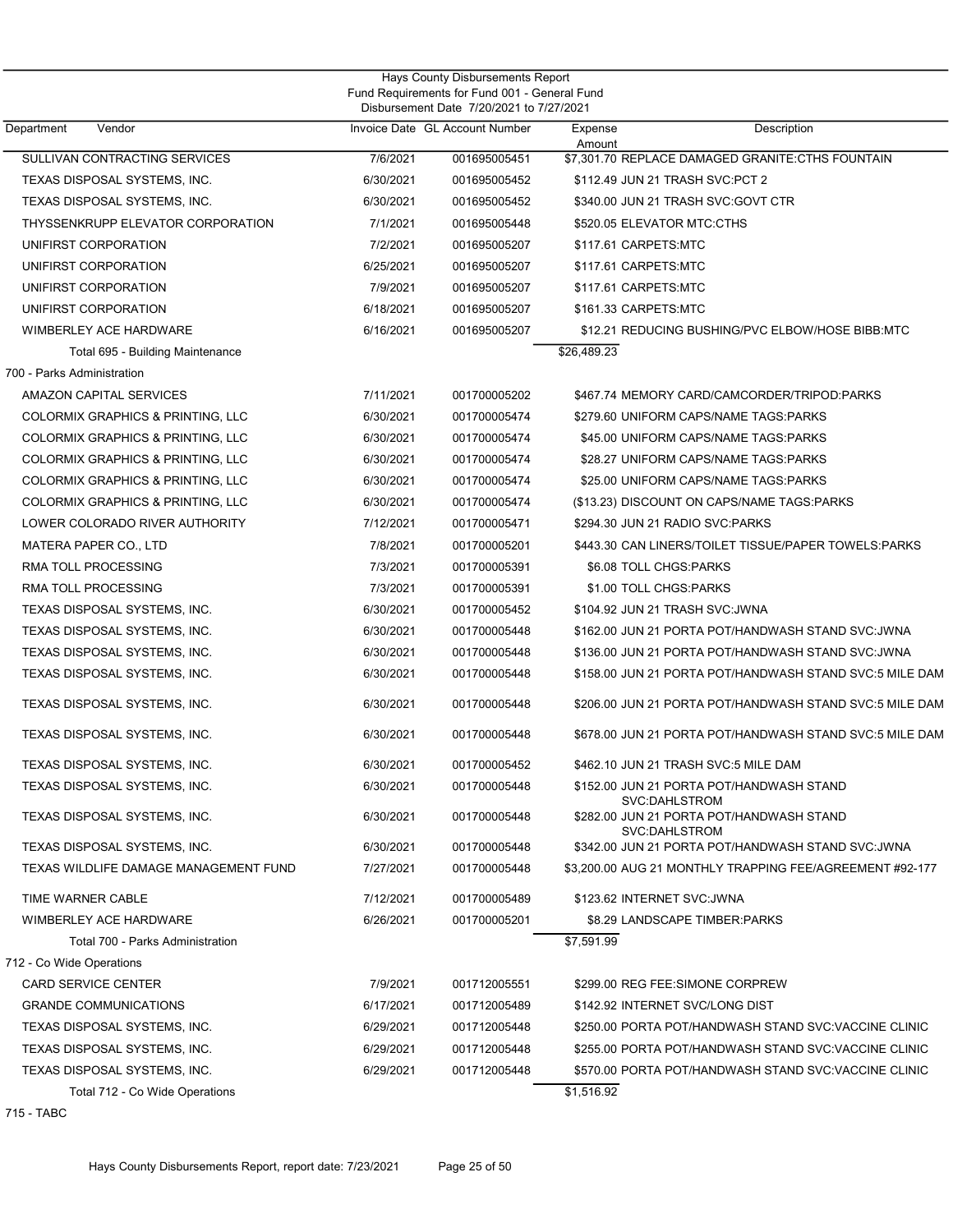|                                                       |           | Fund Requirements for Fund 001 - General Fund<br>Disbursement Date 7/20/2021 to 7/27/2021 |                             |                                                   |  |
|-------------------------------------------------------|-----------|-------------------------------------------------------------------------------------------|-----------------------------|---------------------------------------------------|--|
| Department<br>Vendor                                  |           | Invoice Date GL Account Number                                                            | Expense<br>Amount           | Description                                       |  |
| <b>CENTURYLINK</b>                                    | 6/25/2021 | 001715005489                                                                              |                             | \$140.45 TELEPHONE/FAX LINES:TABC                 |  |
| Total 715 - TABC                                      |           |                                                                                           | \$140.45                    |                                                   |  |
| 716 - Transfer Stations                               |           |                                                                                           |                             |                                                   |  |
| COLORMIX GRAPHICS & PRINTING, LLC                     | 6/21/2021 | 001716005474                                                                              |                             | \$62.86 UNIFORM T-SHIRTS: TRANS STA               |  |
| COLORMIX GRAPHICS & PRINTING, LLC                     | 6/21/2021 | 001716005474                                                                              |                             | \$62.86 UNIFORM T-SHIRTS: TRANS STA               |  |
| COLORMIX GRAPHICS & PRINTING, LLC                     | 6/21/2021 | 001716005474                                                                              |                             | \$62.86 UNIFORM T-SHIRTS: TRANS STA               |  |
| COLORMIX GRAPHICS & PRINTING, LLC                     | 6/21/2021 | 001716005474                                                                              |                             | \$62.86 UNIFORM T-SHIRTS: TRANS STA               |  |
| COLORMIX GRAPHICS & PRINTING, LLC                     | 6/21/2021 | 001716005474                                                                              |                             | \$94.85 UNIFORM T-SHIRTS: TRANS STA               |  |
| COLORMIX GRAPHICS & PRINTING, LLC                     | 6/21/2021 | 001716005474                                                                              |                             | \$29.50 UNIFORM T-SHIRTS: TRANS STA               |  |
| COMPASS PAPER RECYCLING LLC                           | 7/1/2021  | 001716005452                                                                              |                             | \$100.00 JUL 1 BALER RENTAL: TRANS STA            |  |
| RELIABLE TIRE DISPOSAL                                | 7/13/2021 | 001716005301                                                                              |                             | \$100.45 TIRE DISPOSAL:TRANS STA                  |  |
| RELIABLE TIRE DISPOSAL                                | 7/13/2021 | 001716005301                                                                              |                             | \$22.05 TIRE DISPOSAL: TRANS STA                  |  |
| RELIABLE TIRE DISPOSAL                                | 7/13/2021 | 001716005301                                                                              |                             | \$8.50 TIRE DISPOSAL: TRANS STA                   |  |
| RELIABLE TIRE DISPOSAL                                | 7/13/2021 | 001716005301                                                                              |                             | \$26.00 TIRE DISPOSAL:TRANS STA                   |  |
| <b>RELIABLE TIRE DISPOSAL</b>                         | 7/13/2021 | 001716005301                                                                              |                             | \$60.00 TIRE DISPOSAL: TRANS STA                  |  |
| TEXAS DISPOSAL SYSTEMS, INC.                          | 6/30/2021 | 001716005452                                                                              |                             | \$1,380.00 JUN 21 TRASH SVC:CCS-DRIFTWOOD         |  |
| TEXAS DISPOSAL SYSTEMS, INC.                          | 6/30/2021 | 001716005452                                                                              |                             | \$8,605.00 JUN 21 TRASH SVC:CCS-DRIFTWOOD         |  |
| TEXAS DISPOSAL SYSTEMS, INC.                          | 6/30/2021 | 001716005452                                                                              |                             | \$10,544.50 JUN 21 TRASH SVC:TRANS STA            |  |
| TEXAS DISPOSAL SYSTEMS, INC.                          | 6/30/2021 | 001716005452                                                                              |                             | \$2,676.00 JUN 21 TRASH SVC:TRANS STA             |  |
| <b>TRACTOR SUPPLY COMPANY</b>                         | 6/29/2021 | 001716005413                                                                              |                             | \$127.96 UTILITY TRACTOR FLUID:TRANS STA          |  |
| Total 716 - Transfer Stations                         |           |                                                                                           | \$24,026.25                 |                                                   |  |
| 720 - Veteran's Administration                        |           |                                                                                           |                             |                                                   |  |
| AMAZON CAPITAL SERVICES                               | 7/12/2021 | 001720005211                                                                              |                             | \$25.99 TABLECLOTH FOR EVENTS:VA                  |  |
| <b>CENTURYLINK</b>                                    | 7/13/2021 | 001720005489                                                                              | \$31.18 FAX LINE:VA         |                                                   |  |
| <b>GRANDE COMMUNICATIONS</b>                          | 6/17/2021 | 001720005489                                                                              |                             | \$141.48 INTERNET SVC/LONG DIST                   |  |
| <b>GRIFFITH FORD SAN MARCOS</b>                       | 5/15/2021 | 001720005413                                                                              |                             | \$7.00 STATE INSPECTION FEE/OIL/FILTER CHANGE:VA  |  |
| <b>GRIFFITH FORD SAN MARCOS</b>                       | 5/15/2021 | 001720005413                                                                              |                             | \$75.85 STATE INSPECTION FEE/OIL/FILTER CHANGE:VA |  |
| PEDERNALES ELECTRIC COOPERATIVE, INC.                 | 6/6/2021  | 001720991365805                                                                           |                             | \$203.73 HOPE4 HAYS COUNTY VETERANS:VA            |  |
| REGIONAL ACCEPTANCE CORPORATION                       | 7/21/2021 | 001720991365805                                                                           |                             | \$1,541.00 HOPE4 HAYS COUNTY VETERANS:VA          |  |
| Total 720 - Veteran's Administration                  |           |                                                                                           | \$2,026.23                  |                                                   |  |
| 895 - Community Services                              |           |                                                                                           |                             |                                                   |  |
| <b>CAPITAL IDEA</b>                                   | 7/27/2021 | 001895983855800                                                                           |                             | \$7,500.00 2021 QTR BUDGET ALLOTMENT              |  |
| <b>CARTS</b>                                          | 7/27/2021 | 001895983755800                                                                           |                             | \$5,000.00 2021 QTR BUDGET ALLOTMENT              |  |
| CASA OF CENTRAL TEXAS                                 | 7/27/2021 | 001895983525800                                                                           |                             | \$10,000.00 2021 QTR BUDGET ALLOTMENT             |  |
| CENTRAL TEXAS BIG BROTHERS BIG SISTERS                | 7/27/2021 | 001895983535800                                                                           |                             | \$1,312.50 2021 QTR BUDGET ALLOTMENT              |  |
| COMBINED COMMUNITY ACTION, INC.                       | 7/27/2021 | 001895983235800                                                                           |                             | \$3,250.00 2021 QTR BUDGET ALLOTMENT              |  |
| COMMUNITY ACTION, INC.                                | 7/27/2021 | 001895983175800                                                                           |                             | \$4,750.00 2021 QTR BUDGET ALLOTMENT              |  |
| DRIPPING SPRINGS COMMUNITY LIBRARY                    | 7/27/2021 | 001895983025800                                                                           |                             | \$8,750.00 2021 QTR BUDGET ALLOTMENT              |  |
| FRIENDS OF FAMILY JUSTICE CENTER                      | 7/27/2021 | 001895983845800                                                                           |                             | \$2,500.00 2021 QTR BUDGET ALLOTMENT              |  |
| GREATER SAN MARCOS AREA SENIORS<br><b>ASSOCIATION</b> | 7/27/2021 | 001895983195800                                                                           |                             | \$1,000.00 2021 QTR BUDGET ALLOTMENT              |  |
| GREATER SAN MARCOS YOUTH COUNCIL                      | 7/27/2021 | 001895983515800                                                                           |                             |                                                   |  |
| HAYS CO. CHILD WELFARE BOARD                          | 7/27/2021 | 001895983545800                                                                           |                             | \$15,000.00 2021 QTR BUDGET ALLOTMENT             |  |
| HAYS CO. SWCD #351                                    | 7/27/2021 | 001895983325800                                                                           |                             | \$1,125.00 2021 QTR BUDGET ALLOTMENT              |  |
| HAYS COUNTY AREA FOOD BANK                            | 7/27/2021 | 001895983265800                                                                           | \$4,583.33 AUG 21 ALLOTMENT |                                                   |  |
| HAYS COUNTY CRIME STOPPERS, INC.                      | 7/27/2021 | 001895983085800                                                                           |                             | \$1,250.00 2021 QTR BUDGET ALLOTMENT              |  |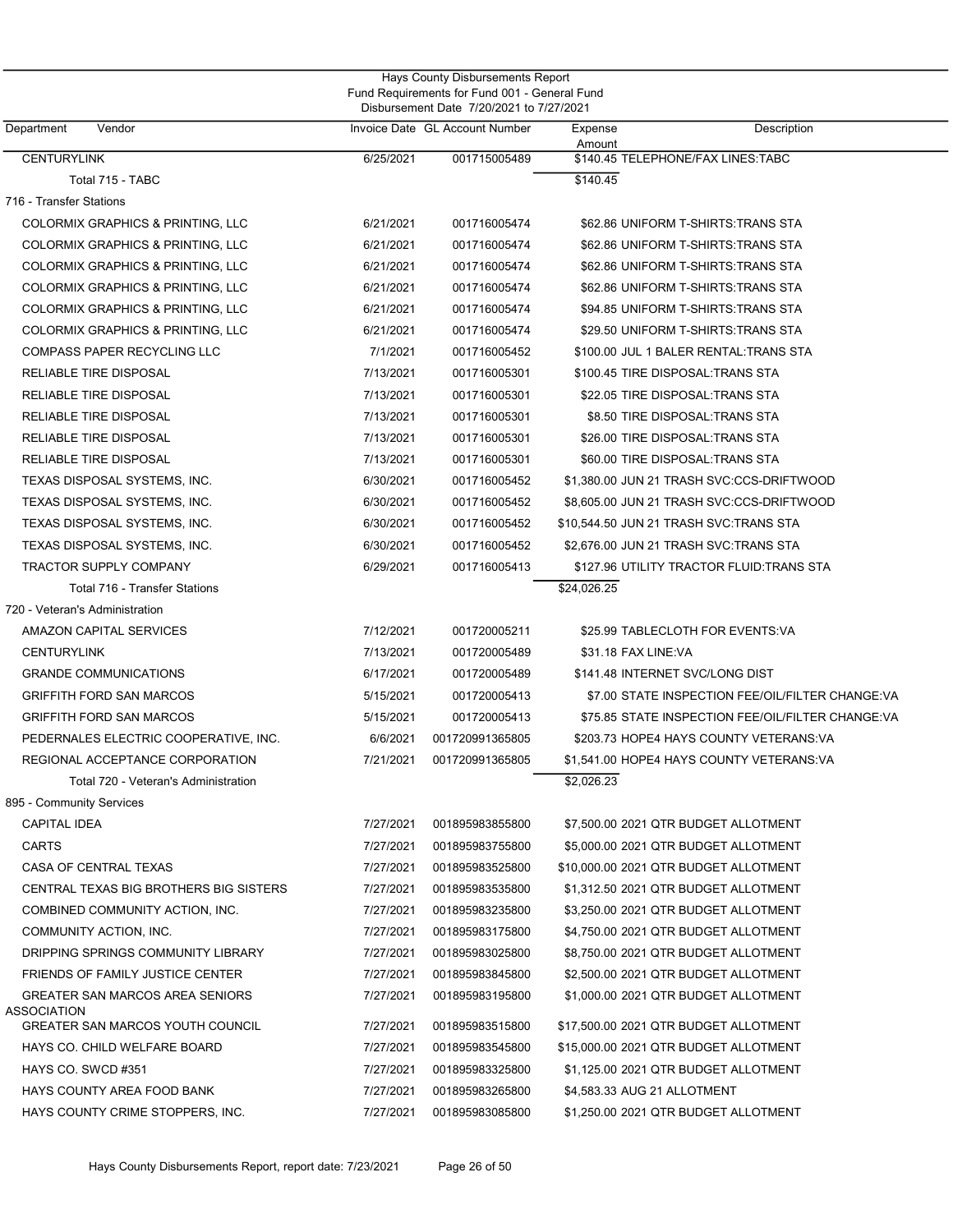| Vendor<br>Department                        |           | Invoice Date GL Account Number | Expense      | Description                                                           |
|---------------------------------------------|-----------|--------------------------------|--------------|-----------------------------------------------------------------------|
| HAYS-CALDWELL COUNCIL ON ALCOHOL & DRUG     | 7/27/2021 | 001895983385800                | Amount       | \$9,375.00 2021 QTR BUDGET ALLOTMENT                                  |
| <b>ABUSE</b>                                |           |                                |              |                                                                       |
| HAYS-CALDWELL WOMEN'S CENTER                | 7/27/2021 | 001895983395800                |              | \$20,000.00 2021 QTR BUDGET ALLOTMENT                                 |
| <b>HILL COUNTRY SENIOR CITIZENS</b>         | 7/27/2021 | 001895983215800                |              | \$5.625.00 2021 QTR BUDGET ALLOTMENT                                  |
| INDIGENOUS CULTURES INSTITUTE               | 7/27/2021 | 001895983685800                |              | \$375.00 2021 QTR BUDGET ALLOTMENT                                    |
| KYLE AREA SENIOR ZONE, INC.                 | 7/27/2021 | 001895983205800                |              | \$3,000.00 2021 QTR BUDGET ALLOTMENT                                  |
| <b>KYLE COMMUNITY LIBRARY</b>               | 7/27/2021 | 001895983035800                |              | \$8,750.00 2021 QTR BUDGET ALLOTMENT                                  |
| MOREAU MEMORIAL LIBRARY                     | 7/27/2021 | 001895983015800                |              | \$8,750.00 2021 QTR BUDGET ALLOTMENT                                  |
| NOSOTROS LA GENTE                           | 7/27/2021 | 001895983665800                |              | \$1,250.00 2021 QTR BUDGET ALLOTMENT                                  |
| ONION CREEK SENIOR CITIZENS, INC.           | 7/27/2021 | 001895983225800                |              | \$3,000.00 2021 QTR BUDGET ALLOTMENT                                  |
| PALS OF CENTRAL TEXAS                       | 7/27/2021 | 001895983605800                |              | \$5,156.25 2021 QTR BUDGET ALLOTMENT                                  |
| SAN MARCOS PUBLIC LIBRARY                   | 7/27/2021 | 001895983045800                |              | \$21,250.00 2021 QTR BUDGET ALLOTMENT                                 |
| SAN MARCOS YOUTH SERVICES BUREAU            | 7/27/2021 | 001895983505800                |              | \$3,375.00 2021 QTR BUDGET ALLOTMENT                                  |
| <b>SCHEIB OPPORTUNITY CENTER</b>            | 7/27/2021 | 001895983405800                |              | \$10,625.00 2021 QTR BUDGET ALLOTMENT                                 |
| SOUTHSIDE COMMUNITY CENTER                  | 7/27/2021 | 001895983415800                |              | \$6,250.00 2021 QTR BUDGET ALLOTMENT                                  |
| THE FRIENDS FOUNDATION                      | 7/27/2021 | 001895983245800                |              | \$1,000.00 2021 QTR BUDGET ALLOTMENT                                  |
| WIMBERLEY SENIOR CITIZENS ACTIVITIES, INC.  | 7/27/2021 | 001895983185800                |              | \$2,500.00 2021 QTR BUDGET ALLOTMENT                                  |
| WIMBERLEY VILLAGE LIBRARY                   | 7/27/2021 | 001895983055800                |              | \$8,750.00 2021 QTR BUDGET ALLOTMENT                                  |
| Total 895 - Community Services              |           |                                | \$202,552.08 |                                                                       |
| 899 - Misc/Countywide Grants/Projects       |           |                                |              |                                                                       |
| CAPITAL AREA PRIVATE DEFENDER SERVICE       | 6/23/2021 | 001899991245448                |              | \$8,924.28 MAY 21:REGIONAL PADILLA COMPLIANCE PILOT<br><b>PROJECT</b> |
| CHRISTINE FERRATO-ATTORNEY AT LAW           | 7/1/2021  | 001899991305448                |              | \$2,212.50 MAGISTRATION:DIST CT                                       |
| CHRISTINE FERRATO-ATTORNEY AT LAW           | 5/28/2021 | 001899991305448                |              | \$2,606.25 MAGISTRATION:DIST CT                                       |
| <b>GRANDE COMMUNICATIONS</b>                | 6/17/2021 | 001899991255489                |              | \$17.86 INTERNET SVC/LONG DIST                                        |
| JG LAW, PLLC                                | 5/31/2021 | 001899991305448                |              | \$2,606.25 MAGISTRATION:DIST CT                                       |
| <b>JONES, RICHARD</b>                       | 5/23/2021 | 001899991305448                |              | \$1,912.50 MAGISTRATION:DIST CT                                       |
| <b>JONES, RICHARD</b>                       | 7/7/2021  | 001899991305448                |              | \$300.00 MAGISTRATION:DIST CT                                         |
| LAW OFFICE OF MATTHEW R. MALDONADO          | 5/14/2021 | 001899991305448                |              | \$735.00 MAGISTRATION: DIST CT                                        |
| LAW OFFICE OF MATTHEW R. MALDONADO          | 5/13/2021 | 001899991305448                |              | \$1,132.50 MAGISTRATION:DIST CT                                       |
| LAW OFFICE OF MATTHEW R. MALDONADO          | 5/13/2021 | 001899991305448                |              | \$720.00 MAGISTRATION:DIST CT                                         |
| LAW OFFICE OF MATTHEW R. MALDONADO          | 1/26/2021 | 001899991305448                |              | \$1,117.50 MAGISTRATION:DIST CT                                       |
| LAW OFFICE OF RICK VESTAL                   | 6/1/2021  | 001899991305448                |              | \$3,787.50 MAGISTRATION:DIST CT                                       |
| LAW OFFICE OF RICK VESTAL                   | 7/5/2021  | 001899991305448                |              | \$1,815.00 MAGISTRATION:DIST CT                                       |
| MCCORMACK, CLIFF                            | 7/2/2021  | 001899991305448                |              | \$390.00 MAGISTRATION:DIST CT                                         |
| MOSLER, RYAN                                | 7/2/2021  | 001899991305448                |              | \$1,537.50 MAGISTRATION:DIST CT                                       |
| MOSLER, RYAN                                | 5/29/2021 | 001899991305448                |              | \$2,437.50 MAGISTRATION:DIST CT                                       |
| VILLARREAL, JOHN                            | 6/1/2021  | 001899991305448                |              | \$2,175.00 MAGISTRATION: DIST CT                                      |
| Total 899 - Misc/Countywide Grants/Projects |           |                                | \$34,427.14  |                                                                       |
|                                             |           |                                |              |                                                                       |

Cash Required 001 - General Fund

\$1,091,335.10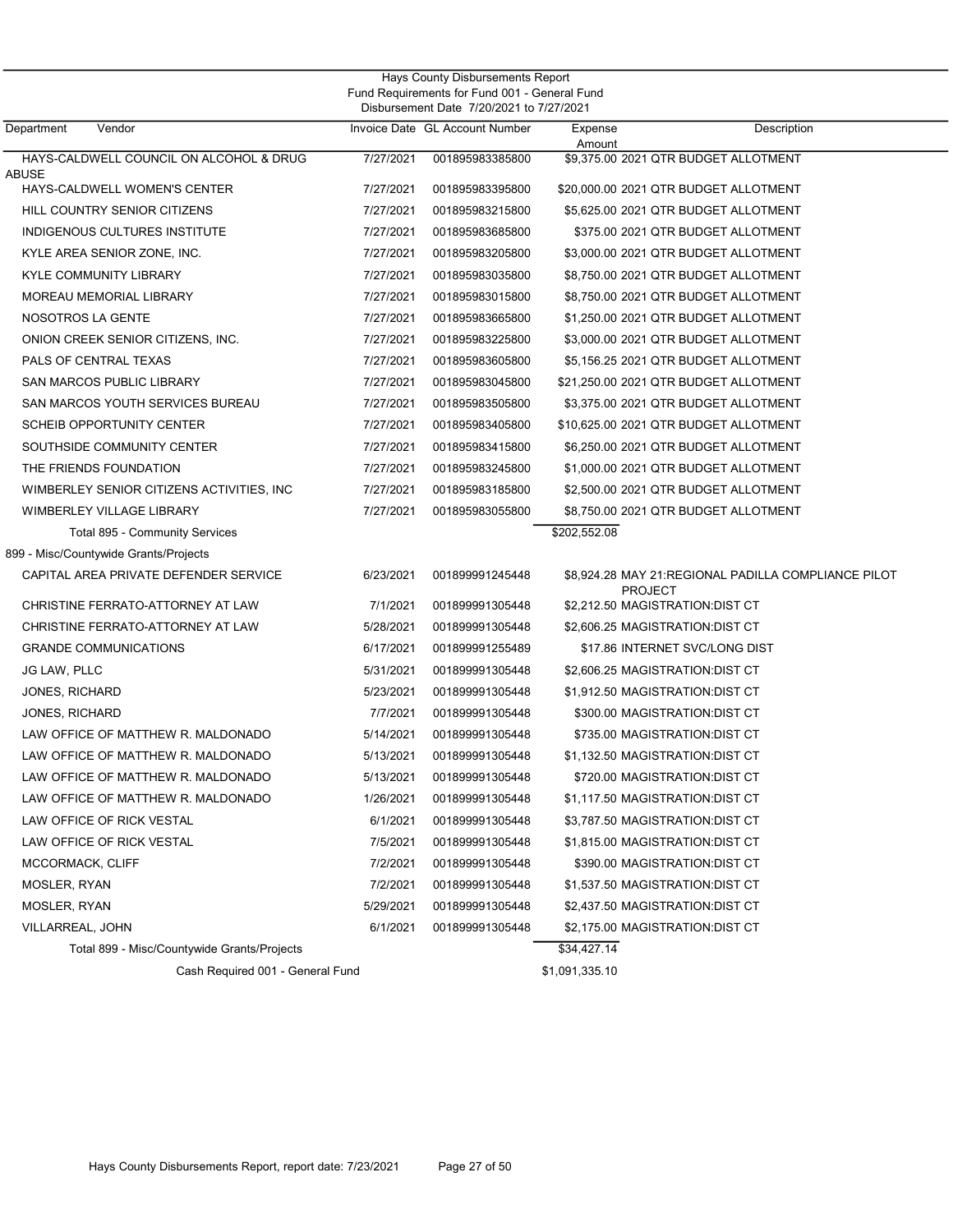#### Hays County Disbursements Report Fund Requirements for Fund 003 - Medical & Dental Insurance Fund Disbursement Date 7/20/2021 to 7/27/2021

| Department<br>Vendor                                |           | Invoice Date GL Account Number | Expense                         | Description                                  |
|-----------------------------------------------------|-----------|--------------------------------|---------------------------------|----------------------------------------------|
|                                                     |           |                                | Amount                          |                                              |
| 730 - Medical and Dental Insurance                  |           |                                |                                 |                                              |
| AFLAC                                               | 6/11/2021 | 003730005343                   | \$28,855.87 JUN 21 PREMIUMS:HR  |                                              |
| AFLAC GROUP                                         | 6/22/2021 | 003730005343                   | \$3,246.75 JUN 21 PREMIUMS:HR   |                                              |
| DEARBORN LIFE INSURANCE CO.                         | 7/1/2021  | 003730005343                   | \$7.377.06 JUN 21 PREMIUMS:HR   |                                              |
| METLIFE SMALL BUSINESS CENTER                       | 6/16/2021 | 003730005343                   | \$4,865.20 JUL 21 PREMIUMS:HR   |                                              |
| METLIFE SMALL BUSINESS CENTER                       | 6/16/2021 | 003730005343                   | \$14.96 JUN 21 ADJ:HR           |                                              |
| NGLIC                                               | 6/1/2021  | 003730005343                   | \$8,674.70 JUN 21 PREMIUMS:HR   |                                              |
| TEXAS LIFE INSURANCE COMPANY                        | 7/9/2021  | 003730005343                   |                                 | \$2,232.63 JUN 21 PREMIUMS:SM298520210630001 |
| TEXAS REPUBLIC LIFE INSURANCE COMPANY               | 7/1/2021  | 003730005343                   | \$980.23 JUN 21 PREMIUMS:HR     |                                              |
| UNITED HEALTHCARE                                   | 6/25/2021 | 003730005303                   | \$116,554.07 JUL 21 PREMIUMS:HR |                                              |
| YARBROUGH AGENCY                                    | 7/2/2021  | 003730005303                   |                                 | \$4,500,00 APR-JUN 21 PROF SVCS:HR           |
| Total 730 - Medical and Dental Insurance            |           |                                | \$177,301.47                    |                                              |
| Cash Required 003 - Medical & Dental Insurance Fund |           |                                | \$177,301.47                    |                                              |
|                                                     |           |                                |                                 |                                              |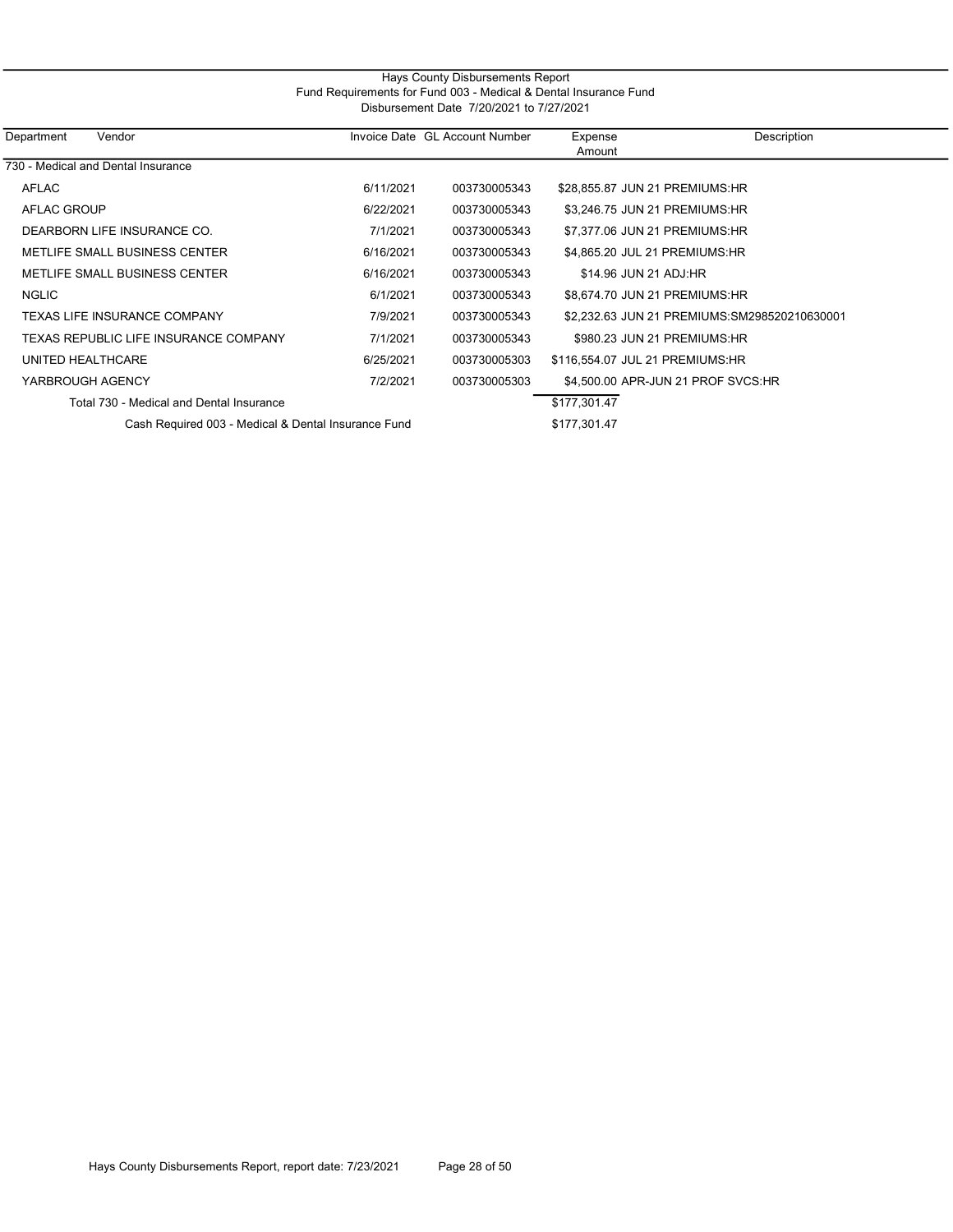| Hays County Disbursements Report<br>Fund Requirements for Fund 006 - Public Safety Bond 2017 Fund<br>Disbursement Date 7/20/2021 to 7/27/2021 |           |                                |                                        |                                                    |  |  |
|-----------------------------------------------------------------------------------------------------------------------------------------------|-----------|--------------------------------|----------------------------------------|----------------------------------------------------|--|--|
| Department<br>Vendor                                                                                                                          |           | Invoice Date GL Account Number | Expense<br>Amount                      | Description                                        |  |  |
| 852 - Jail-Public Safety Construction                                                                                                         |           |                                |                                        |                                                    |  |  |
| ECM INTERNATIONAL, INC.                                                                                                                       | 7/6/2021  | 0068529420156107<br>00         |                                        | \$9,405.07 PROF SVCS:PROJECT 16509.02              |  |  |
| ECM INTERNATIONAL, INC.                                                                                                                       | 7/6/2021  | 0068529420056107<br>$00\,$     | \$13,036.80 PROF SVCS:PROJECT 16509.01 |                                                    |  |  |
| <b>MISSION RESTAURANT SUPPLY</b>                                                                                                              | 1/29/2021 | 0068529420157197<br>00         |                                        | \$5,536.00 ICE MAKER/WATER DISPENSER:PSB           |  |  |
| <b>MISSION RESTAURANT SUPPLY</b>                                                                                                              | 1/29/2021 | 0068529420157197<br>00         |                                        | \$150.00 ICE MAKER/WATER DISPENSER:PSB             |  |  |
| <b>TURNER CONSTRUCTION</b>                                                                                                                    | 7/2/2021  | 0068529420056117<br>00         |                                        | \$193,514.43 PROF SVCS:RENOVATIONS TO JAIL FACILTY |  |  |
| <b>WORKPLACE RESOURCE</b>                                                                                                                     | 1/8/2021  | 0068529420157114<br>00         |                                        | \$55.04 FURNITURE: PUBLIC SAFETY BUILDING          |  |  |
| <b>WORKPLACE RESOURCE</b>                                                                                                                     | 1/8/2021  | 0068529420157114<br>00         |                                        | \$7.50 FURNITURE: PUBLIC SAFETY BUILDING           |  |  |
| <b>WORKPLACE RESOURCE</b>                                                                                                                     | 1/8/2021  | 0068529420157114<br>00         |                                        | \$17.50 FURNITURE: PUBLIC SAFETY BUILDING          |  |  |
| <b>WORKPLACE RESOURCE</b>                                                                                                                     | 1/8/2021  | 0068529420157114<br>00         |                                        | \$51.75 FURNITURE: PUBLIC SAFETY BUILDING          |  |  |
| <b>WORKPLACE RESOURCE</b>                                                                                                                     | 1/8/2021  | 0068529420157114<br>00         |                                        | \$14.00 FURNITURE: PUBLIC SAFETY BUILDING          |  |  |
| <b>WORKPLACE RESOURCE</b>                                                                                                                     | 1/8/2021  | 0068529420157114<br>00         |                                        | \$287.50 FURNITURE: PUBLIC SAFETY BUILDING         |  |  |
| <b>WORKPLACE RESOURCE</b>                                                                                                                     | 1/8/2021  | 0068529420157114<br>00         |                                        | \$125.00 FURNITURE: PUBLIC SAFETY BUILDING         |  |  |
| <b>WORKPLACE RESOURCE</b>                                                                                                                     | 1/8/2021  | 0068529420157114<br>$00\,$     |                                        | \$1,850.00 FURNITURE: PUBLIC SAFETY BUILDING       |  |  |
| Total 852 - Jail-Public Safety Construction                                                                                                   |           |                                | \$224,050.59                           |                                                    |  |  |
| Cash Required 006 - Public Safety Bond 2017 Fund                                                                                              |           |                                | \$224,050.59                           |                                                    |  |  |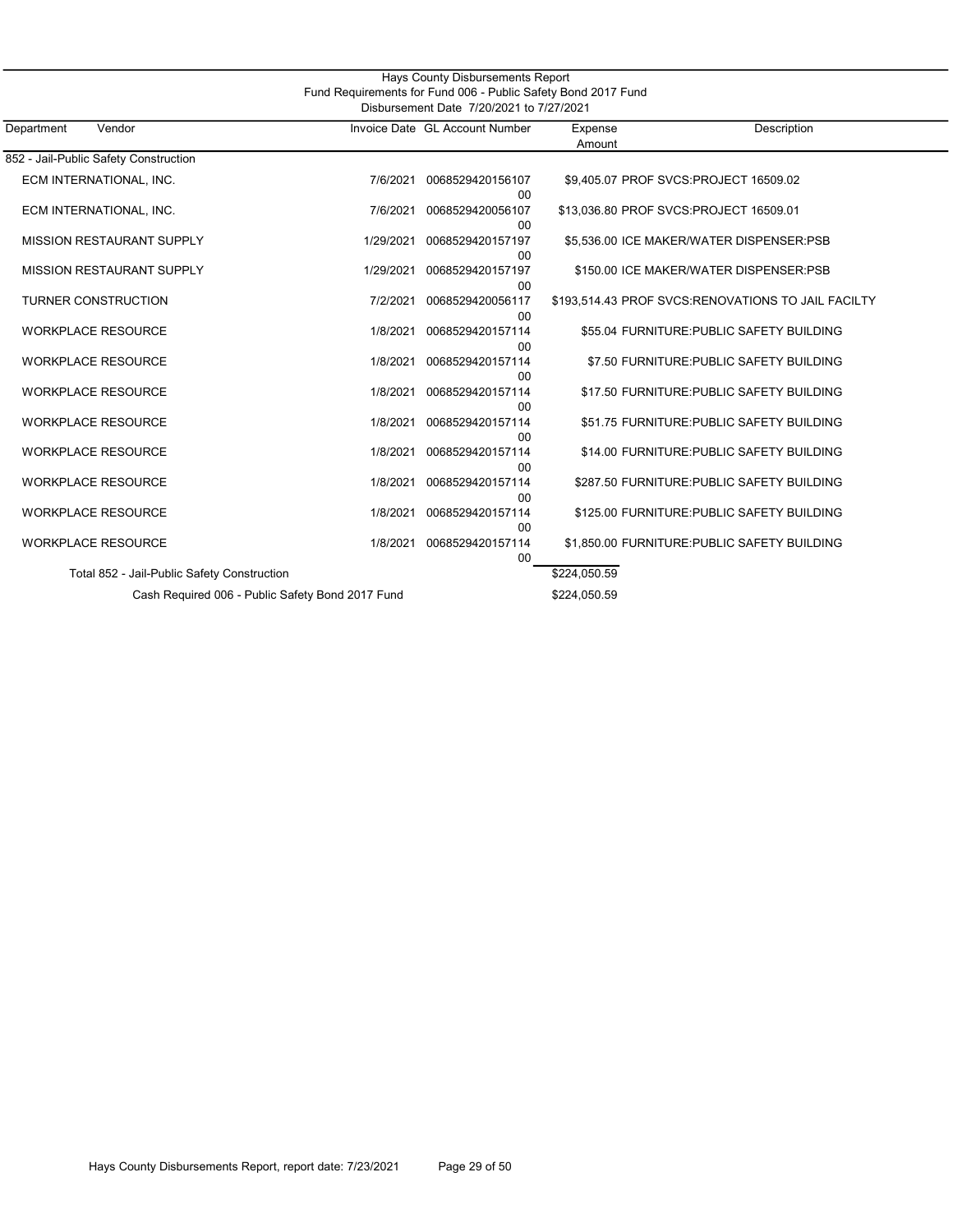#### Hays County Disbursements Report Fund Requirements for Fund 010 - Emergency Rental Assistance Fund Disbursement Date 7/20/2021 to 7/27/2021

| Department      | Vendor                                               |           | Invoice Date GL Account Number | Expense                   | <b>Description</b> |
|-----------------|------------------------------------------------------|-----------|--------------------------------|---------------------------|--------------------|
|                 |                                                      |           |                                | Amount                    |                    |
| 763 - CARES Act |                                                      |           |                                |                           |                    |
|                 | AMAZON CAPITAL SERVICES                              | 6/26/2021 | 010763991505202                | \$1,068.00 SCANNERS:CWOPS |                    |
|                 | Total 763 - CARES Act                                |           |                                | \$1.068.00                |                    |
|                 | Cash Required 010 - Emergency Rental Assistance Fund |           |                                | \$1,068.00                |                    |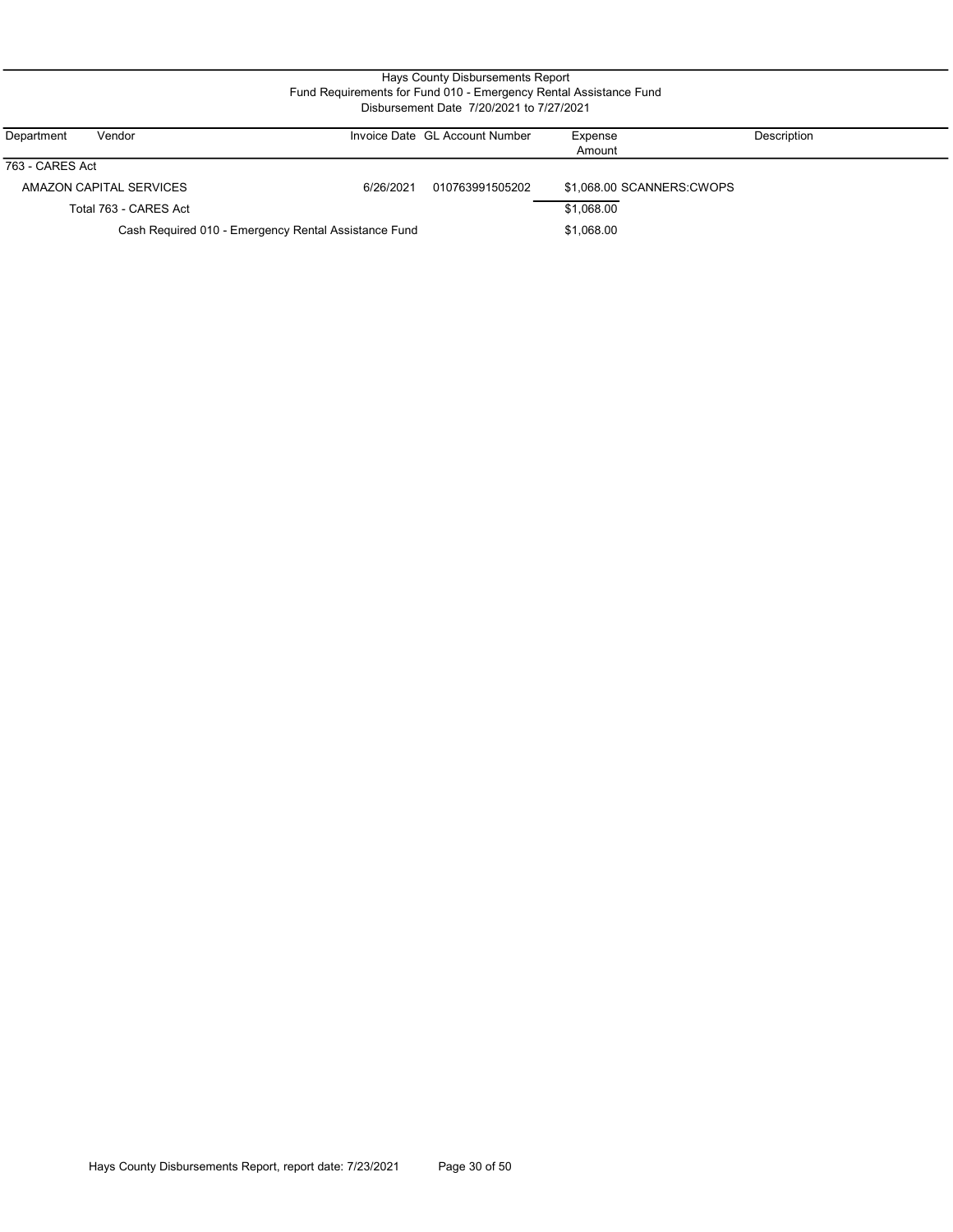| Hays County Disbursements Report<br>Fund Requirements for Fund 020 - Road and Bridge General Fund<br>Disbursement Date 7/20/2021 to 7/27/2021 |           |                                |                                                                                 |  |  |  |
|-----------------------------------------------------------------------------------------------------------------------------------------------|-----------|--------------------------------|---------------------------------------------------------------------------------|--|--|--|
| Department<br>Vendor                                                                                                                          |           | Invoice Date GL Account Number | Description<br>Expense<br>Amount                                                |  |  |  |
| CITY OF DRIPPING SPRINGS                                                                                                                      | 7/19/2021 | 0202200137                     | \$22,777.73 FY 21 TIRZ #1/TIRZ #2                                               |  |  |  |
| Total -                                                                                                                                       |           |                                | \$22,777.73                                                                     |  |  |  |
| 710 - RPTP                                                                                                                                    |           |                                |                                                                                 |  |  |  |
| A-LINE AUTO PARTS                                                                                                                             | 7/6/2021  | 020710005413                   | \$67.72 PAD KIT:VEH MTC                                                         |  |  |  |
| A-LINE AUTO PARTS                                                                                                                             | 1/22/2021 | 020710005413                   | (\$9.12) RETURN CONNECTOR: VEH MTC                                              |  |  |  |
| ADVANCE AUTO PARTS                                                                                                                            | 6/11/2021 | 020710005271                   | \$319.60 DIESEL EXHAUST FLUID:VEH MTC                                           |  |  |  |
| ADVANCE AUTO PARTS                                                                                                                            | 6/10/2021 | 020710005271                   | \$319.60 DIESEL EXHAUST FLUID:VEH MTC                                           |  |  |  |
| ADVANCE AUTO PARTS                                                                                                                            | 7/2/2021  | 020710005413                   | \$200.82 BRAKE PAD/PAINTED ROTORS:VEH MTC                                       |  |  |  |
| ALAMO SALES CORP.                                                                                                                             | 6/28/2021 | 020710005413                   | \$215.12 MATCHED BLADE SETS:VEH MTC                                             |  |  |  |
| ALAMO SALES CORP.                                                                                                                             | 6/28/2021 | 020710005413                   | \$23.80 MATCHED BLADE SETS: VEH MTC                                             |  |  |  |
| ALAMO SALES CORP.                                                                                                                             | 6/30/2021 | 020710005413                   | \$170.00 SUCTION BLADES: VEH MTC                                                |  |  |  |
| ALAMO SALES CORP.                                                                                                                             | 6/30/2021 | 020710005413                   | \$34.62 SUCTION BLADES: VEH MTC                                                 |  |  |  |
| ALAMO SALES CORP.                                                                                                                             | 6/30/2021 | 020710005413                   | \$0.02 SUCTION BLADES: VEH MTC                                                  |  |  |  |
| AMERICAN BOLT CO.                                                                                                                             | 7/1/2021  | 020710005413                   | \$27.96 CAP SCREWS:VEH MTC                                                      |  |  |  |
| AT&T                                                                                                                                          | 6/24/2021 | 020710005489                   | \$37.63 LONG DISTANCE:RD                                                        |  |  |  |
| ATLAS TECHNICAL CONSULTANTS, LLC                                                                                                              | 7/12/2021 | 020710005444                   | \$4,267.50 ROADWAY TESTING:RD                                                   |  |  |  |
| BOWMAN CONSULTING GROUP, LTD.                                                                                                                 | 6/30/2021 | 020710005448008                | \$45,855.00 PROF SVCS:COTTON GIN RD & PLUM CREEK RD<br>INTERSECTION PH 2 -WA #1 |  |  |  |
| BOWMAN CONSULTING GROUP, LTD.                                                                                                                 | 6/30/2021 | 020710005448008                | \$180.00 PROF SVCS:RM 150 CENTER TURN LANE GAP - WA #1                          |  |  |  |
| BOWMAN CONSULTING GROUP, LTD.                                                                                                                 | 6/30/2021 | 020710005448008                | \$2,595.80 PROF SVCS:COTTON GIN RD SCHEMATIC                                    |  |  |  |
| BOWMAN CONSULTING GROUP, LTD.                                                                                                                 | 6/30/2021 | 020710005448008                | \$1,815.00 PROF SVCS:COTTON GIN RD PHASE 2 - WA #1                              |  |  |  |
| BRAUNTEX MATERIALS, INC.                                                                                                                      | 7/9/2021  | 020710005351                   | \$381.50 CONCRETE PSI 3600 CLASS C:RD                                           |  |  |  |
| <b>CAPITOL BEARING SERVICE</b>                                                                                                                | 7/2/2021  | 020710005413                   | \$61.09 FEMALE SWIVEL HOSE FITTINGS/HOSE CRIMP:VEH MTC                          |  |  |  |
| <b>CAPITOL BEARING SERVICE</b>                                                                                                                | 7/8/2021  | 020710005413                   | \$245.28 SUCTION HOSES/SHANK COUPLERS/PUNCH<br>CLAMPS/FOG NOZZLE:VEH MTC        |  |  |  |
| CAVENDER'S BOOT CITY                                                                                                                          | 7/6/2021  | 020710005231                   | (\$130.00) RETURN SAFETY BOOTS: TRAVIS BROWN                                    |  |  |  |
| <b>CAVENDER'S BOOT CITY</b>                                                                                                                   | 7/2/2021  | 020710005231                   | \$130.00 SAFETY BOOTS:KENNY THAMES                                              |  |  |  |
| CAVENDER'S BOOT CITY                                                                                                                          | 7/6/2021  | 020710005231                   | \$130.00 SAFETY BOOTS:TRAVIS BROWN                                              |  |  |  |
| CAVENDER'S BOOT CITY                                                                                                                          | 7/2/2021  | 020710005231                   | \$116.99 SAFETY BOOTS:EDDIE O'DELL                                              |  |  |  |
| CENTURY ASPHALT, LTD.                                                                                                                         | 6/23/2021 | 020710005351                   | \$440.00 HOT MIX TYPE D:RD                                                      |  |  |  |
| <b>CENTURYLINK</b>                                                                                                                            | 6/25/2021 | 020710005480230                | \$34.83 ALARM LINES:RD                                                          |  |  |  |
| CHUCK NASH CHEVROLET                                                                                                                          | 7/13/2021 | 020710005413                   | \$53.49 SENSOR:VEH MTC                                                          |  |  |  |
| CHUCK NASH CHEVROLET                                                                                                                          | 7/8/2021  | 020710005413                   | \$46.48 FILTER:VEH MTC                                                          |  |  |  |
| COOPER EQUIPMENT CO.                                                                                                                          | 7/13/2021 | 020710005413                   | \$330.70 SPEED SENSOR:MTC                                                       |  |  |  |
| COOPER EQUIPMENT CO.                                                                                                                          | 7/13/2021 | 020710005413                   | \$487.57 SENSOR:MTC                                                             |  |  |  |
| COOPER EQUIPMENT CO.                                                                                                                          | 7/6/2021  | 020710005413                   | \$402.12 SWIVEL:VEH MTC                                                         |  |  |  |
| COOPER EQUIPMENT CO.                                                                                                                          | 7/13/2021 | 020710005413                   | (\$330.70) RETURN SPEED SENSOR:MTC                                              |  |  |  |
| COOPER EQUIPMENT CO.                                                                                                                          | 7/6/2021  | 020710005413                   | \$72.06 GASKETS:VEH MTC                                                         |  |  |  |
| <b>CORRIDOR TITLE, LLC</b>                                                                                                                    | 7/14/2021 | 020710005386                   | \$11,106.00 ROW SVCS:CREEK ROAD                                                 |  |  |  |
| DIXIE TOOL AND LUBRICANTS, LLC                                                                                                                | 7/13/2021 | 020710005271                   | \$493.85 FUEL TREATMENT:VEH MTC                                                 |  |  |  |
| DOBIE SUPPLY, LLC                                                                                                                             | 7/7/2021  | 020710005210                   | \$183.90 PAVEMENT MARKERS/HIGHWAY MARKERS/STATIC<br>MIXERS:RD                   |  |  |  |
| ERGON ASPHALT & EMULSIONS, INC.                                                                                                               | 7/1/2021  | 020710005351                   | \$15,805.19 HFRS-2 OIL:RD                                                       |  |  |  |
| ERGON ASPHALT & EMULSIONS, INC.                                                                                                               | 7/1/2021  | 020710005351                   | \$878.07 HFRS-2 OIL:RD                                                          |  |  |  |
| ERGON ASPHALT & EMULSIONS, INC.                                                                                                               | 7/1/2021  | 020710005351                   | \$8.78 HFRS-2 OIL:RD                                                            |  |  |  |
| ERGON ASPHALT & EMULSIONS, INC.                                                                                                               | 7/1/2021  | 020710005351                   | \$1.68 HFRS-2 OIL:RD                                                            |  |  |  |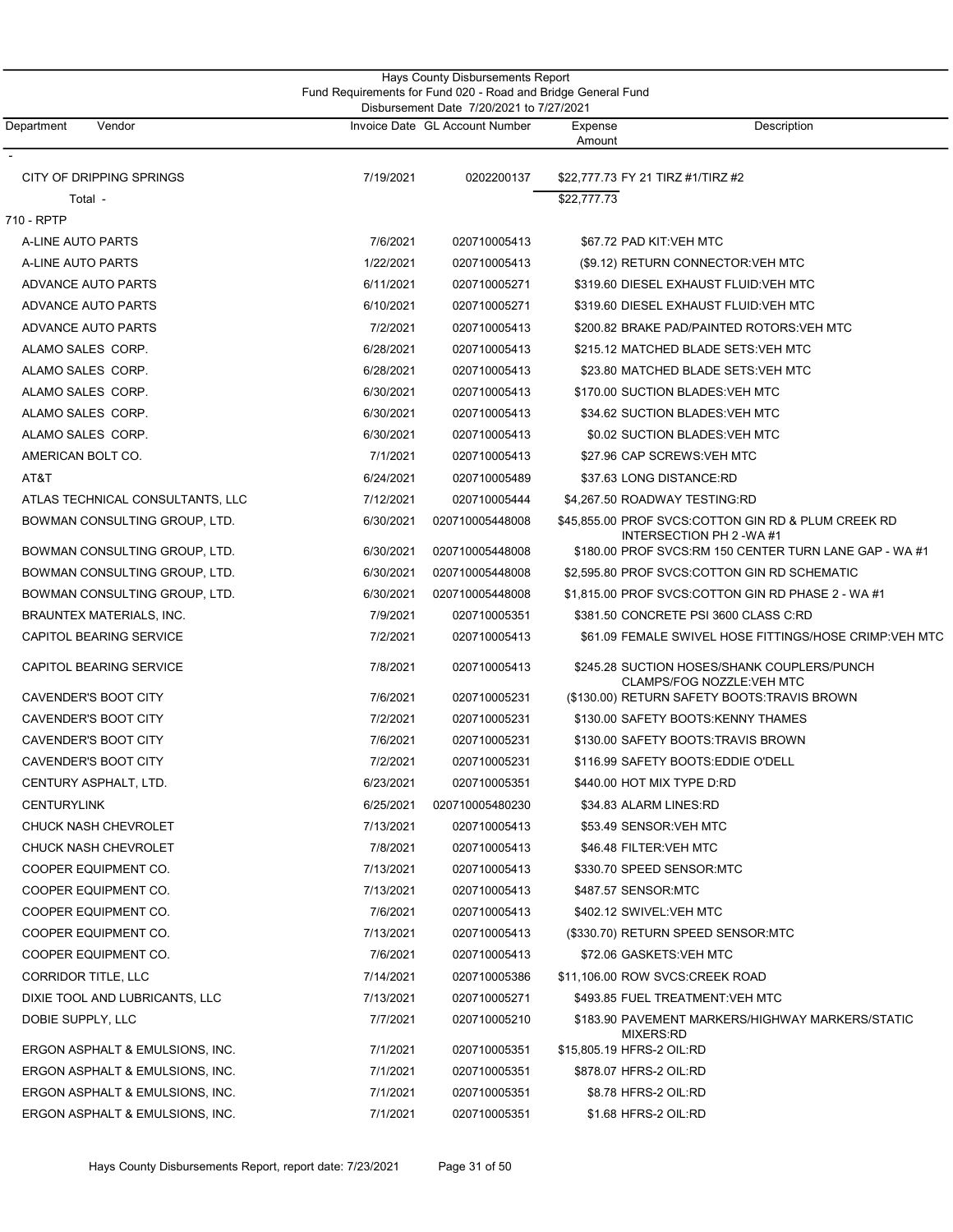| Hays County Disbursements Report<br>Fund Requirements for Fund 020 - Road and Bridge General Fund<br>Disbursement Date 7/20/2021 to 7/27/2021 |           |                                 |                                    |                                                                           |  |  |
|-----------------------------------------------------------------------------------------------------------------------------------------------|-----------|---------------------------------|------------------------------------|---------------------------------------------------------------------------|--|--|
| Department<br>Vendor                                                                                                                          |           | Invoice Date GL Account Number  | Expense<br>Amount                  | Description                                                               |  |  |
| ERGON ASPHALT & EMULSIONS, INC.                                                                                                               | 7/1/2021  | 020710005351                    | \$2,513.94 HFRS-2 OIL:RD           |                                                                           |  |  |
| ERGON ASPHALT & EMULSIONS, INC.                                                                                                               | 7/1/2021  | 020710005351                    | (\$15,805.19) RETURN HFRS-2 OIL:RD |                                                                           |  |  |
| ERGON ASPHALT & EMULSIONS, INC.                                                                                                               | 7/1/2021  | 020710005351                    | \$0.34 SS-1 EMULSION:RD            |                                                                           |  |  |
| ERGON ASPHALT & EMULSIONS, INC.                                                                                                               | 7/1/2021  | 020710005351                    | (\$878.07) RETURN HFRS-2 OIL:RD    |                                                                           |  |  |
| ERGON ASPHALT & EMULSIONS, INC.                                                                                                               | 7/1/2021  | 020710005351                    |                                    | (\$8.78) RETURN HFRS-2 OIL:RD                                             |  |  |
| ERGON ASPHALT & EMULSIONS, INC.                                                                                                               | 7/1/2021  | 020710005351                    | \$13.170.99 HFRS-2 OIL:RD          |                                                                           |  |  |
| ERGON ASPHALT & EMULSIONS, INC.                                                                                                               | 7/1/2021  | 020710005351                    | \$878.07 HFRS-2 OIL:RD             |                                                                           |  |  |
| ERGON ASPHALT & EMULSIONS, INC.                                                                                                               | 7/1/2021  | 020710005351                    | \$8.78 HFRS-2 OIL:RD               |                                                                           |  |  |
| ERGON ASPHALT & EMULSIONS, INC.                                                                                                               | 7/1/2021  | 020710005351                    | \$525.71 SS-1 EMULSION:RD          |                                                                           |  |  |
| <b>FREIGHTLINER OF AUSTIN</b>                                                                                                                 | 7/7/2021  | 020710005413                    |                                    | \$39.32 OIL SEAL/GASKET:VEH MTC                                           |  |  |
| <b>FRONTIER COMMUNICATIONS</b>                                                                                                                | 7/10/2021 | 020710005489                    |                                    | \$104.91 TELEPHONE/LONG DISTANCE:RD                                       |  |  |
| <b>FUELMAN</b>                                                                                                                                | 6/28/2021 | 020710005271                    | \$1,051.29 FUEL:RD                 |                                                                           |  |  |
| <b>GORDON'S EQUIPMENT</b>                                                                                                                     | 7/12/2021 | 020710005413                    | \$15.00 PLUG: VEH MTC              |                                                                           |  |  |
| <b>GRANDE COMMUNICATIONS</b>                                                                                                                  | 6/17/2021 | 020710005489                    |                                    | \$879.33 INTERNET SVC/LONG DIST                                           |  |  |
| <b>GRIFFITH FORD SAN MARCOS</b>                                                                                                               | 7/2/2021  | 020710005413                    |                                    | \$49.90 SCREEN ASSEMBLY/GASKET:VEH MTC                                    |  |  |
| GULF COAST PAPER COMPANY, INC.                                                                                                                | 7/8/2021  | 020710005351                    | \$298.62 KRAFT WRAP:RD             |                                                                           |  |  |
| GULF COAST PAPER COMPANY, INC.                                                                                                                | 7/8/2021  | 020710005351                    | \$5.00 KRAFT WRAP:RD               |                                                                           |  |  |
| HAYS COUNTY TAX ASSESSOR COLLECTOR                                                                                                            | 7/31/2021 | 020710005413                    |                                    | \$7.50 STATE INSPECTION FEE:RD                                            |  |  |
| HAYS COUNTY TAX ASSESSOR COLLECTOR                                                                                                            | 7/31/2021 | 020710005413                    |                                    | \$7.50 STATE INSPECTION FEE:RD                                            |  |  |
| HAYS COUNTY TAX ASSESSOR COLLECTOR                                                                                                            | 7/31/2021 | 020710005413                    |                                    | \$7.50 STATE INSPECTION FEE:RD                                            |  |  |
| HAYS COUNTY TAX ASSESSOR COLLECTOR                                                                                                            | 7/31/2021 | 020710005413                    |                                    | \$7.50 STATE INSPECTION FEE:RD                                            |  |  |
| HAYS COUNTY TAX ASSESSOR COLLECTOR                                                                                                            | 7/31/2021 | 020710005413                    |                                    | \$7.50 STATE INSPECTION FEE:RD                                            |  |  |
| <b>HESSELBEIN TIRE SOUTHWEST</b>                                                                                                              | 7/6/2021  | 020710005413                    |                                    | \$288.00 ST700-15 TIRES: VEH MTC                                          |  |  |
| <b>HESSELBEIN TIRE SOUTHWEST</b>                                                                                                              | 7/13/2021 | 020710005413                    |                                    | \$405.00 16.9-30 CROP MASTER TIRE: VEH MTC                                |  |  |
| <b>HESSELBEIN TIRE SOUTHWEST</b>                                                                                                              | 7/8/2021  | 020710005413                    |                                    | \$280.50 255/70R17 TIRES: VEH MTC                                         |  |  |
| HNTB CORPORATION                                                                                                                              | 7/6/2021  | 0207100087356104                |                                    | \$4,922.61 PROJ MGMT:RM 150 @ RM 12 INTERSECTION - WA #10                 |  |  |
| HNTB CORPORATION                                                                                                                              | 7/6/2021  | 00<br>0207100052156104<br>00    |                                    | \$6.487.65 PROJ MGMT:FM 621 SAFETY IMPROVEMENTS - WA #10                  |  |  |
| HNTB CORPORATION                                                                                                                              |           | 7/6/2021 0207100064856107<br>00 |                                    | \$2.242.76 PROJ MGMT:HILLSIDE TERRACE SAFETY<br>IMPROVEMENTS/ROW - WA #10 |  |  |
| HNTB CORPORATION                                                                                                                              |           | 7/6/2021 0207100087256104<br>00 | WA #10                             | \$6.045.51 PROF MGMT:US 290 WEST SAFETY IMPROVEMENTS -                    |  |  |
| <b>HOLT CAT</b>                                                                                                                               | 7/1/2021  | 020710005413                    |                                    | \$387.36 CUTTING EDGES: VEH MTC                                           |  |  |
| <b>HONEY BUCKET</b>                                                                                                                           | 7/6/2021  | 020710005448010                 | \$114.40 PORTA POT SVC:RD          |                                                                           |  |  |
| INTERSTATE BILLING SERVICE                                                                                                                    | 7/2/2021  | 020710005413                    |                                    | \$15.52 WIPER BLADES: VEH MTC                                             |  |  |
| INTERSTATE BILLING SERVICE                                                                                                                    | 7/12/2021 | 020710005413                    |                                    | \$451.80 CAST DRUMS:VEH MTC                                               |  |  |
| <b>INTERSTATE BILLING SERVICE</b>                                                                                                             | 7/7/2021  | 020710005413                    |                                    | \$471.20 BATTERIES/CORE DEPOSITS/DRUM/CAST:VEH MTC                        |  |  |
| J.L. ICE, LLC                                                                                                                                 | 7/12/2021 | 020710005201002                 | \$168.00 ICE:RD-DRIFTWOOD          |                                                                           |  |  |
| J.L. ICE, LLC                                                                                                                                 | 7/12/2021 | 020710005201002                 | (\$48.00) ICE:RD-DRIFTWOOD         |                                                                           |  |  |
| JAGUAR FUELING SERVICES, LLC                                                                                                                  | 7/6/2021  | 020710005271                    |                                    | \$5,080.00 RED DYED DIESEL/UNLD FUEL:VEH MTC                              |  |  |
| JAGUAR FUELING SERVICES, LLC                                                                                                                  | 7/6/2021  | 020710005271                    |                                    | \$517.44 RED DYED DIESEL/UNLD FUEL: VEH MTC                               |  |  |
| JAGUAR FUELING SERVICES, LLC                                                                                                                  | 7/6/2021  | 020710005271                    |                                    | \$3,266.56 RED DYED DIESEL/UNLD FUEL:VEH MTC                              |  |  |
| K FRIESE & ASSOCIATES, INC.                                                                                                                   | 7/8/2021  | 020710005448008                 |                                    | \$5,339.01 PROF SVCS:LONG RANGE TRANSPORTATION PLAN                       |  |  |
| KIMBALL MIDWEST                                                                                                                               | 7/6/2021  | 020710005201002                 |                                    | \$219.07 LUBRICANTS/NUTS/RINGS/METRIC CS'S/TERMINALS:RD                   |  |  |
| <b>KIMBALL MIDWEST</b>                                                                                                                        | 7/12/2021 | 020710005201002                 | NUTS:MTC                           | \$189.37 BLADES/NIPPLES/VALVES/TERMINALS/METRIC                           |  |  |
| KING FEED & HARDWARE                                                                                                                          | 7/14/2021 | 020710005201002                 |                                    | \$26.98 INSECTICIDE/TRIMMER LINE:RD                                       |  |  |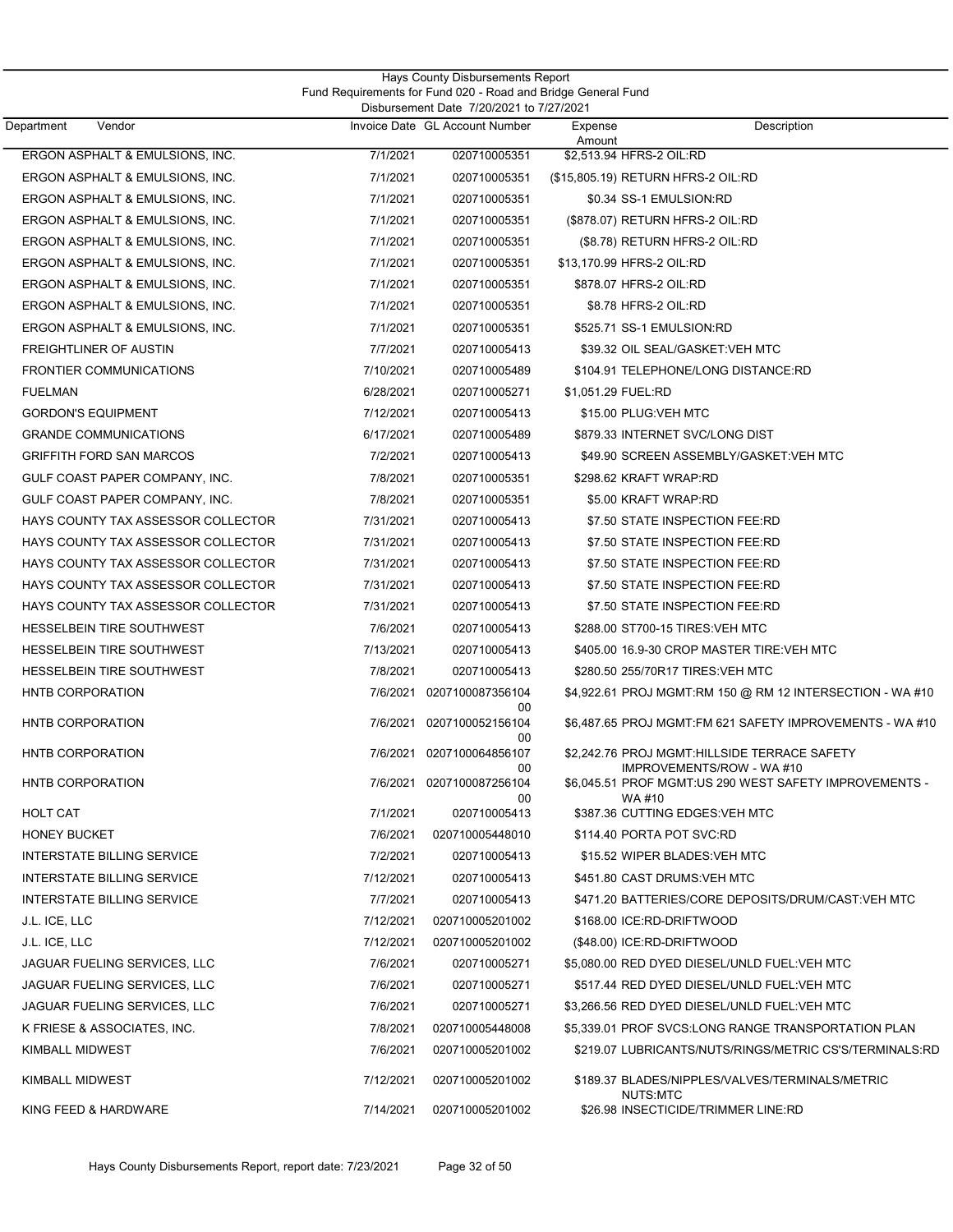| Vendor<br>Department                     |           | Invoice Date GL Account Number | Expense                      | Description                                           |
|------------------------------------------|-----------|--------------------------------|------------------------------|-------------------------------------------------------|
|                                          |           |                                | Amount                       |                                                       |
| LEO'S AUTOMOTIVE AND BODY SHOP           | 7/31/2021 | 020710005413                   |                              | \$7.00 STATE INSPECTION FEE:VEH MTC                   |
| LEO'S AUTOMOTIVE AND BODY SHOP           | 7/31/2021 | 020710005413                   |                              | \$7.00 STATE INSPECTION FEE:VEH MTC                   |
| LEO'S AUTOMOTIVE AND BODY SHOP           | 7/31/2021 | 020710005413                   |                              | \$7.00 STATE INSPECTION FEE:VEH MTC                   |
| LEO'S AUTOMOTIVE AND BODY SHOP           | 7/31/2021 | 020710005413                   |                              | \$7.00 STATE INSPECTION FEE:VEH MTC                   |
| LEO'S AUTOMOTIVE AND BODY SHOP           | 7/31/2021 | 020710005413                   |                              | \$7.00 STATE INSPECTION FEE:1G95T1324FM119113         |
| LJA ENGINEERING, INC.                    | 7/9/2021  | 020710005448008                |                              | \$586.11 PROF SVCS:DACY LANE-SHARED USE PATH          |
| LOWER COLORADO RIVER AUTHORITY           | 7/12/2021 | 020710005471                   | \$209.50 JUN 21 RADIO SVC:RD |                                                       |
| <b>MCCOY'S BUILDING SUPPLY</b>           | 7/8/2021  | 020710005201005                |                              | \$84.99 EPOXY TIE DISPENSING TOOL:RD                  |
| <b>MCCOY'S BUILDING SUPPLY</b>           | 7/7/2021  | 020710005351                   | \$179.70 REBAR:RD            |                                                       |
| PAPE-DAWSON ENGINEERS                    | 6/29/2021 | 020710005448008                |                              | \$7,463.25 ENG SVCS: FM 150 CENTER TURN LANE - WA #2  |
| PATHMARK TRAFFIC PRODUCTS OF TEXAS, INC. | 4/27/2021 | 020710005210                   | \$215.00 SIGNS:RD            |                                                       |
| PEDERNALES ELECTRIC COOPERATIVE, INC.    | 7/8/2021  | 020710005480230                | \$104.15 ELEC SVC:411080     |                                                       |
| PETE'S TIRE SERVICE                      | 6/21/2021 | 020710005413                   |                              | \$151.00 SERVICE CALL/FLAT TIRE/VALVE STEM:VEH MTC    |
| PETE'S TIRE SERVICE                      | 6/21/2021 | 020710005413                   | <b>STEM:VEH MTC</b>          | \$136.00 FLAT TIRE/SERVICE CALL/EXTRA MILES/VALVE     |
| POWER HAUS EQUIPMENT                     | 7/15/2021 | 020710005271                   | \$131.56 PROPANE:RD          |                                                       |
| SECURITY ONE, INC.                       | 8/1/2021  | 020710005480230                | SVC:RD                       | \$15.00 AUG 21 MONTHLY FIRE/SECURITY ALARM MONITORING |
| SECURITY ONE, INC.                       | 8/1/2021  | 020710005480230                | SVC:RD                       | \$12.50 AUG 21 MONTHLY FIRE/SECURITY ALARM MONITORING |
| SPARKLETTS & SIERRA SPRINGS              | 7/4/2021  | 020710005480230                |                              | \$335.68 WATER/COOLER RENTAL:RD                       |
| SPARKLETTS & SIERRA SPRINGS              | 7/4/2021  | 020710005480230                |                              | \$192.00 WATER/COOLER RENTAL:RD                       |
| SPARKLETTS & SIERRA SPRINGS              | 7/4/2021  | 020710005480230                | (\$192.00) BOTTLE RETURN:RD  |                                                       |
| SPARKLETTS & SIERRA SPRINGS              | 7/4/2021  | 020710005480230                |                              | \$6.95 WATER/COOLER RENTAL:RD                         |
| SPARKLETTS & SIERRA SPRINGS              | 7/4/2021  | 020710005480230                |                              | \$13.00 WATER/COOLER RENTAL:RD                        |
| T & W TIRE LLC                           | 7/7/2021  | 020710005413                   |                              | \$300.00 225/70R195 TIRE:VEH MTC                      |
| T & W TIRE LLC                           | 7/1/2021  | 020710005413                   |                              | \$300.00 225/70R195 TIRE:VEH MTC                      |
| T & W TIRE LLC                           | 7/6/2021  | 020710005413                   |                              | \$300.00 225/70R195 TIRE:VEH MTC                      |
| T & W TIRE LLC                           | 7/9/2021  | 020710005413                   |                              | \$300.00 225/70R195 TIRE:VEH MTC                      |
| TEXAS CORRUGATORS, INC.                  | 6/28/2021 | 020710005351                   | \$420.00 GUARDRAILS:RD       |                                                       |
| TEXAS CORRUGATORS, INC.                  | 6/30/2021 | 020710005351                   |                              | \$156.00 THRIE BEAM END SHOE:RD                       |
| TEXAS DISPOSAL SYSTEMS, INC.             | 7/12/2021 | 020710005452                   | \$55.00 ANIMAL DISPOSAL:RD   |                                                       |
| TEXAS DISPOSAL SYSTEMS, INC.             | 6/30/2021 | 020710005452                   | \$552.00 JUN 21 TRASH SVC:RD |                                                       |
| TEXAS DISPOSAL SYSTEMS, INC.             | 6/30/2021 | 020710005452                   | \$90.00 JUN 21 TRASH SVC:RD  |                                                       |
| TEXAS DISPOSAL SYSTEMS, INC.             | 6/30/2021 | 020710005452                   | \$90.00 JUN 21 TRASH SVC:RD  |                                                       |
| TRIPLE S FEED                            | 7/2/2021  | 020710005201002                |                              | \$383.70 GRASS/WEED KILLER:RD                         |
| TRIPLE S FEED                            | 6/17/2021 | 020710005201002                |                              | \$255.80 GRASS/WEED KILLER:RD                         |
| TRIPLE S FEED                            | 7/6/2021  | 020710005201002                | \$255.80 HERBICIDE:RD        |                                                       |
| UNIFIRST CORPORATION                     | 6/23/2021 | 020710005474                   | \$61.77 UNIFORMS:RD-SM       |                                                       |
| UNIFIRST CORPORATION                     | 6/30/2021 | 020710005474                   | \$61.77 UNIFORMS:RD-SM       |                                                       |
| UNIFIRST CORPORATION                     | 6/22/2021 | 020710005474                   | \$41.53 UNIFORMS:RD-WIMB     |                                                       |
| UNIFIRST CORPORATION                     | 7/6/2021  | 020710005474                   | \$41.53 UNIFORMS:RD-WIMB     |                                                       |
| UNIFIRST CORPORATION                     | 6/29/2021 | 020710005474                   | \$41.53 UNIFORMS:RD-WIMB     |                                                       |
| UNIFIRST CORPORATION                     | 7/7/2021  | 020710005474                   | \$63.17 UNIFORMS:RD-SM       |                                                       |
| UNIFIRST CORPORATION                     | 6/22/2021 | 020710005474                   |                              | \$54.73 UNIFORMS:RD-DRIFTWOOD                         |
| UNIFIRST CORPORATION                     | 6/16/2021 | 020710005474                   | \$61.77 UNIFORMS:RD-SM       |                                                       |
| UNIFIRST CORPORATION                     | 6/15/2021 | 020710005474                   |                              | \$54.73 UNIFORMS:RD-DRIFTWOOD                         |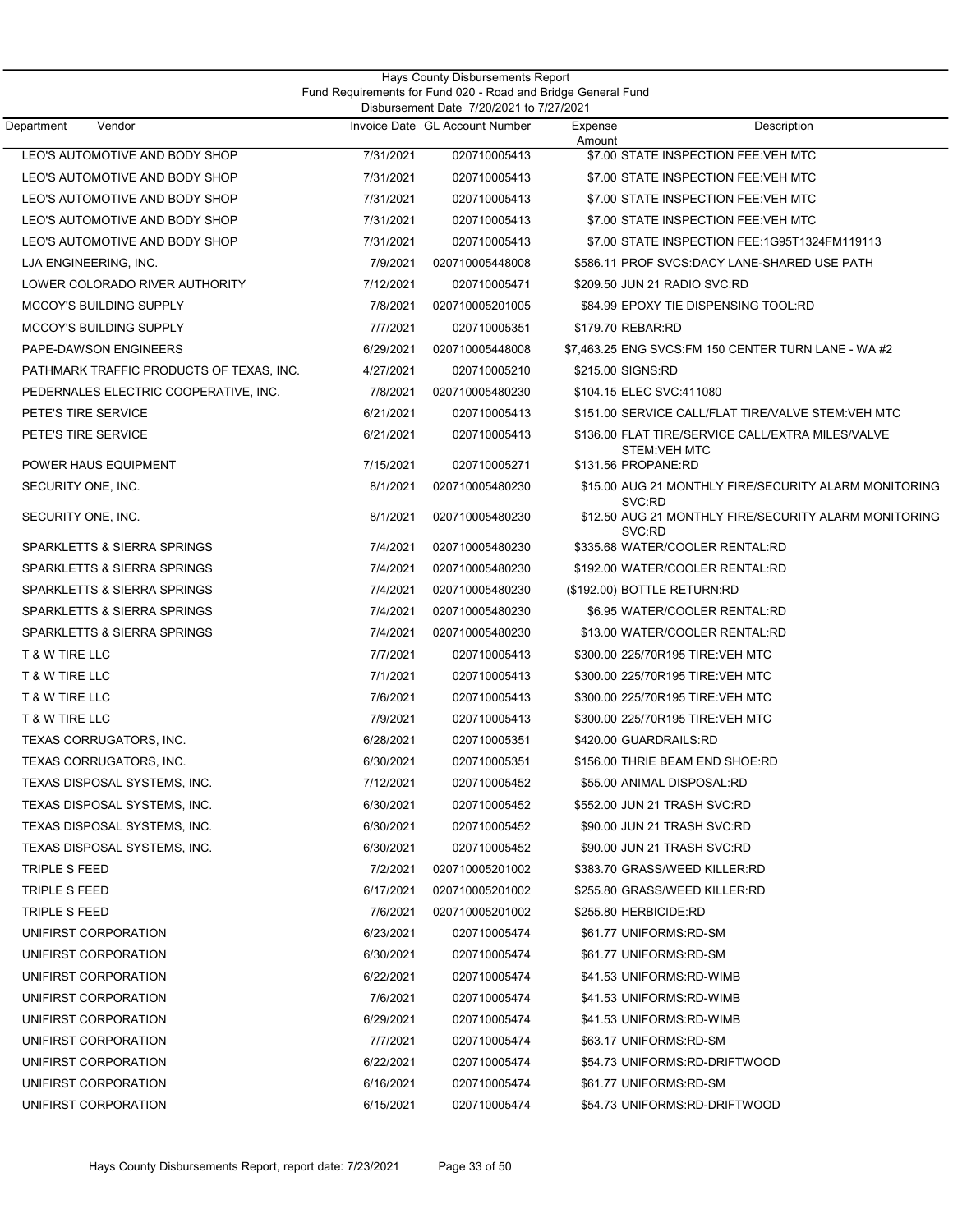|                                                               |                                          | Hays County Disbursements Report |                           |                                 |  |  |  |  |
|---------------------------------------------------------------|------------------------------------------|----------------------------------|---------------------------|---------------------------------|--|--|--|--|
| Fund Requirements for Fund 020 - Road and Bridge General Fund |                                          |                                  |                           |                                 |  |  |  |  |
|                                                               | Disbursement Date 7/20/2021 to 7/27/2021 |                                  |                           |                                 |  |  |  |  |
| Department<br>Vendor                                          |                                          | Invoice Date GL Account Number   | Expense<br>Amount         | Description                     |  |  |  |  |
| UNIFIRST CORPORATION                                          | 6/15/2021                                | 020710005474                     | \$41.53 UNIFORMS:RD-WIMB  |                                 |  |  |  |  |
| UNIFIRST CORPORATION                                          | 7/6/2021                                 | 020710005474                     |                           | \$54.73 UNIFORMS:RD-DRIFTWOOD   |  |  |  |  |
| UNIFIRST CORPORATION                                          | 6/29/2021                                | 020710005474                     |                           | \$54.73 UNIFORMS:RD-DRIFTWOOD   |  |  |  |  |
| UNIFIRST CORPORATION                                          | 6/23/2021                                | 020710005474                     | \$271.41 UNIFORMS:RD-KYLE |                                 |  |  |  |  |
| UNIFIRST CORPORATION                                          | 7/7/2021                                 | 020710005474                     | \$440.35 UNIFORMS:RD-KYLE |                                 |  |  |  |  |
| UNIFIRST CORPORATION                                          | 6/16/2021                                | 020710005474                     | \$261.41 UNIFORMS:RD-KYLE |                                 |  |  |  |  |
| UNIFIRST CORPORATION                                          | 6/30/2021                                | 020710005474                     | \$261.41 UNIFORMS:RD-KYLE |                                 |  |  |  |  |
| VERMEER EQUIPMENT OF TEXAS, INC.                              | 7/2/2021                                 | 020710005413                     |                           | \$302.12 KNIVES/SCREWS: VEH MTC |  |  |  |  |
| <b>VULCAN MATERIALS COMPANY</b>                               | 6/28/2021                                | 020710005351                     | \$14,090.46 COLD MIX:RD   |                                 |  |  |  |  |
| <b>VULCAN MATERIALS COMPANY</b>                               | 6/28/2021                                | 020710005351                     | \$0.03 COLD MIX:RD        |                                 |  |  |  |  |
| Total 710 - RPTP                                              |                                          |                                  | \$156,225.75              |                                 |  |  |  |  |
| Cash Required 020 - Road and Bridge General Fund              |                                          |                                  | \$179,003.48              |                                 |  |  |  |  |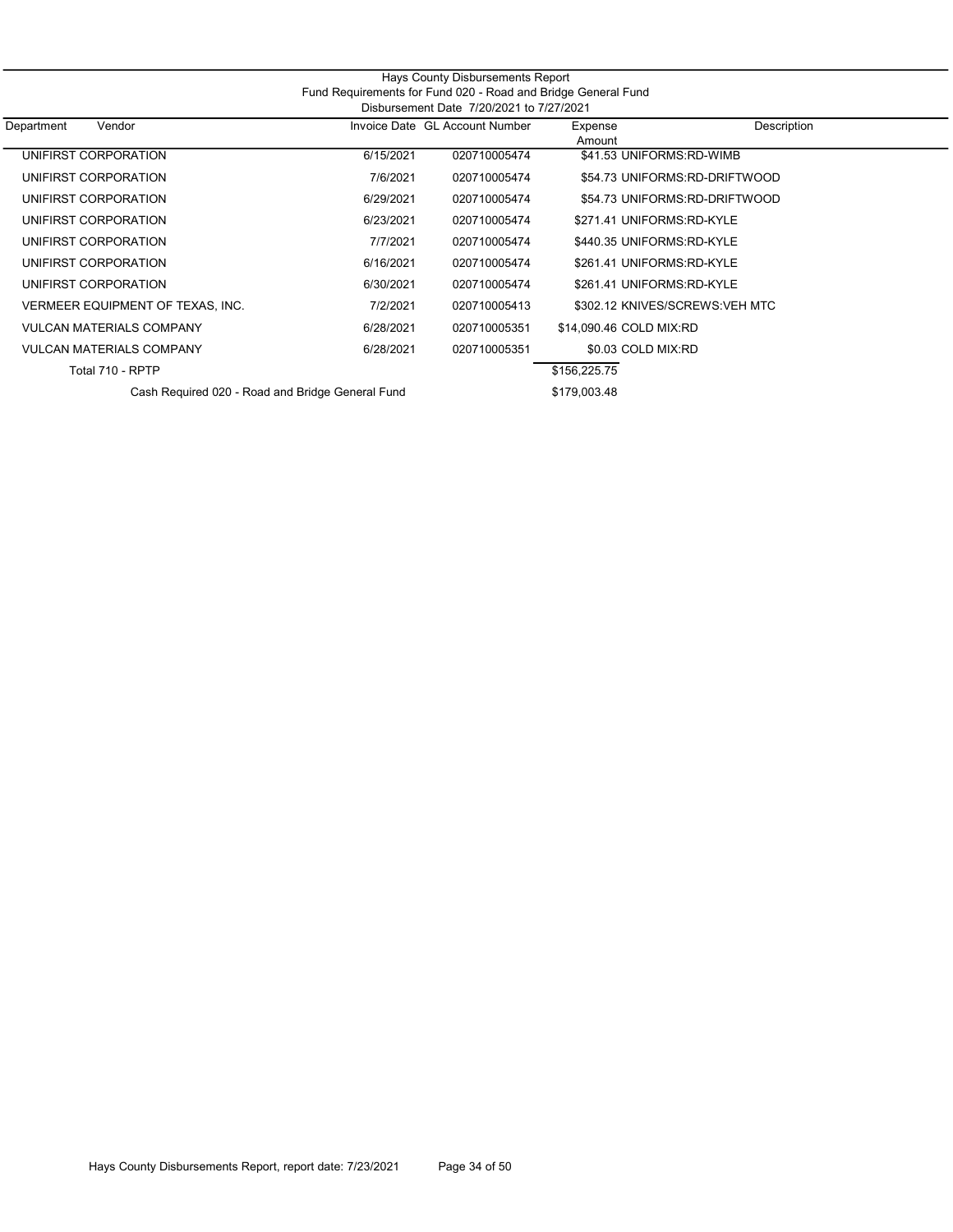|                                                   |           | Hays County Disbursements Report                               |                   |                                                                                      |  |  |
|---------------------------------------------------|-----------|----------------------------------------------------------------|-------------------|--------------------------------------------------------------------------------------|--|--|
|                                                   |           | Fund Requirements for Fund 033 - Pass Thru Road Bond 2016 Fund |                   |                                                                                      |  |  |
| Disbursement Date 7/20/2021 to 7/27/2021          |           |                                                                |                   |                                                                                      |  |  |
| Department<br>Vendor                              |           | Invoice Date GL Account Number                                 | Expense<br>Amount | Description                                                                          |  |  |
| 801 - Precinct 1 - Roads                          |           |                                                                |                   |                                                                                      |  |  |
| COBB, FENDLEY & ASSOCIATES                        | 6/23/2021 | 0338019651356234<br>$00\,$                                     |                   | \$325.00 UTL SVCS: FM 110 - NORTH - WA #3 - TXDOT<br><b>PARTNERSHIP</b>              |  |  |
| COX COMMERCIAL CONSTRUCTION                       | 5/31/2021 | 0338019651956114<br>00                                         |                   | \$283,778.58 PROF SVCS:RM 150 CENTER TURN LANE - WA #1 -<br><b>TXDOT PARTNERSHIP</b> |  |  |
| <b>HNTB CORPORATION</b>                           | 7/2/2021  | 0338019651456104<br>00                                         |                   | \$11,799.86 PROJ MGMT:FM 110 NORTH - WA #81 - TXDOT<br><b>PARTNERSHIP</b>            |  |  |
| <b>HNTB CORPORATION</b>                           | 7/2/2021  | 0338019651956104<br>$00\,$                                     |                   | \$6,366.60 PROJ MGMT:FM 150 CTL - WA #84 - TXDOT<br><b>PARTNERSHIP</b>               |  |  |
| <b>HNTB CORPORATION</b>                           | 7/2/2021  | 0338019651456104<br>$00\,$                                     |                   | \$302.00 PROJ MGMT:FM 110 MIDDLE - WA #83 - TXDOT<br><b>PARTNERSHIP</b>              |  |  |
| <b>HNTB CORPORATION</b>                           | 7/2/2021  | 0338019651956104<br>$00\,$                                     |                   | \$999.15 PROJ MGMT:FM 150 CTL - WA #83 - TXDOT<br><b>PARTNERSHIP</b>                 |  |  |
| Total 801 - Precinct 1 - Roads                    |           |                                                                | \$303,571.19      |                                                                                      |  |  |
| 802 - Precinct 2 - Roads                          |           |                                                                |                   |                                                                                      |  |  |
| <b>AT&amp;T MOBILITY</b>                          | 7/2/2021  | 0338029663156114<br>00                                         |                   | \$119.97 DATA LINES: CR 210 - WA #0 - 287246748690X071021                            |  |  |
| HDR ENGINEERING, INC.                             | 7/2/2021  | 0338029662556214<br>00                                         |                   | \$12,295.50 ENG SVCS: BUDA TRUCK BYPASS - WA #1 - TXDOT<br><b>PARTNERSHIP</b>        |  |  |
| <b>HNTB CORPORATION</b>                           | 7/2/2021  | 0338029663156104<br>00                                         |                   | \$1,033.70 PROJ MGMT: IH 35/CR 210 BRIDGE - WA #73                                   |  |  |
| <b>HNTB CORPORATION</b>                           | 7/2/2021  | 0338029662856104<br>00                                         |                   | \$5,201.63 PROJ MGMT:FM 1626B - WA #73                                               |  |  |
| <b>HNTB CORPORATION</b>                           | 7/2/2021  | 0338029662956104<br>00                                         |                   | \$1,033.70 PROJ MGMT:FM 1626A - WA #73                                               |  |  |
| <b>HNTB CORPORATION</b>                           | 7/2/2021  | 0338029664556104<br>00                                         |                   | \$6,347.99 PROJ MGMT:RM 967 MAINTENANCE - WA #82 - TXDOT<br><b>PARTNERSHIP</b>       |  |  |
| RS&H                                              | 6/28/2021 | 0338029662856214<br>00                                         |                   | \$7,176.90 ENG SVCS:FM 1626A - WA #6                                                 |  |  |
| Total 802 - Precinct 2 - Roads                    |           |                                                                | \$33,209.39       |                                                                                      |  |  |
| Cash Required 033 - Pass Thru Road Bond 2016 Fund |           |                                                                | \$336,780.58      |                                                                                      |  |  |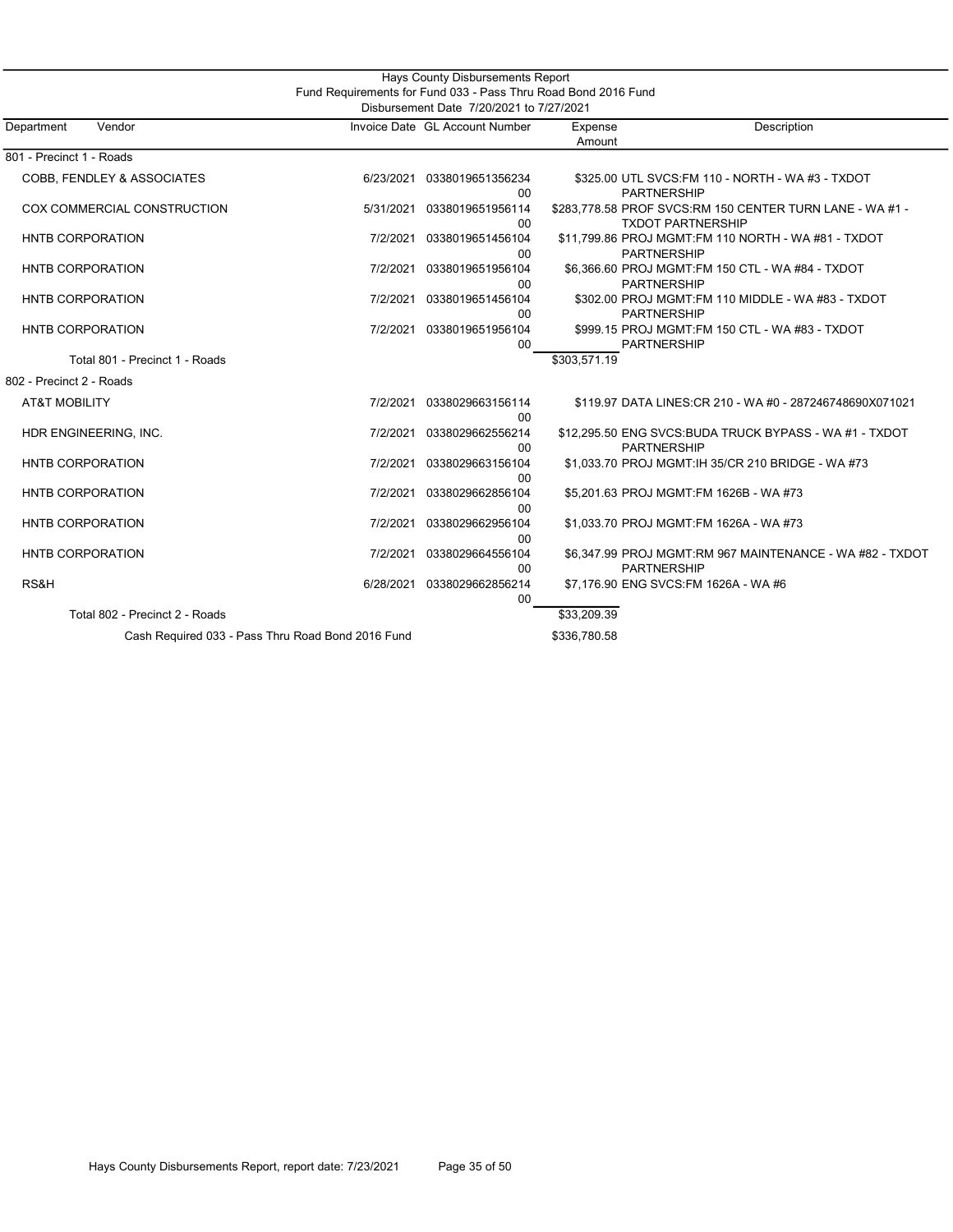| Hays County Disbursements Report<br>Fund Requirements for Fund 035 - Road Bond 2019 Fund<br>Disbursement Date 7/20/2021 to 7/27/2021 |           |                                  |                   |                                                                                                     |  |  |
|--------------------------------------------------------------------------------------------------------------------------------------|-----------|----------------------------------|-------------------|-----------------------------------------------------------------------------------------------------|--|--|
| Vendor<br>Department                                                                                                                 |           | Invoice Date GL Account Number   | Expense<br>Amount | Description                                                                                         |  |  |
| 801 - Precinct 1 - Roads                                                                                                             |           |                                  |                   |                                                                                                     |  |  |
| <b>CORRIDOR TITLE, LLC</b>                                                                                                           | 7/20/2021 | 0358019652256327<br>00           |                   | \$2,051.52 ROW SVCS:CR 266/OLD BASTROP HWY - PARCEL 15 -<br><b>WA#1</b>                             |  |  |
| <b>CORRIDOR TITLE, LLC</b>                                                                                                           | 7/23/2021 | 0358019652256327<br>00           |                   | \$312,411.68 ROW SVCS:CR 266/OLD BASTROP HWY - PARCEL 3/3E -<br>WA #1                               |  |  |
| DOUCET & ASSOCIATES, INC.                                                                                                            | 7/2/2021  | 0358019652256217<br>00           |                   | \$2,682.50 ENG SVCS:OLD BASTROP HWY - WA#1                                                          |  |  |
| HDR ENGINEERING, INC.                                                                                                                | 7/1/2021  | 0358019652656214<br>00           |                   | \$1,460.00 ENG SVCS:SH 21 CORRIDOR PRESV STUDY - WA #1                                              |  |  |
| HNTB CORPORATION                                                                                                                     | 7/6/2021  | 0358019652656104<br>00           |                   | \$420.90 PROJ MGMT:SH 21 CORRIDOR IMPROVEMENTS/ROW<br>PRESERVATION - WA #9                          |  |  |
| HNTB CORPORATION                                                                                                                     |           | 7/6/2021 0358019652356104<br>00  |                   | \$6,668.62 PROJ MGMT:SH 80 @ MILITARY DR. INTERSECTION - WA<br>#9                                   |  |  |
| HNTB CORPORATION                                                                                                                     | 7/6/2021  | 0358019663456107<br>00           |                   | \$8,959.59 PROJ MGMT:DACY LANE - BEEBE RD TO HILLSIDE<br>TERRACE - WA #9                            |  |  |
| HNTB CORPORATION                                                                                                                     | 7/6/2021  | 0358019652556104<br>00           |                   | \$125.75 PROJ MGMT:SH 21 @ FM 1966 SAFETY IMPROVEMENTS -<br>WA #9                                   |  |  |
| HNTB CORPORATION                                                                                                                     | 7/6/2021  | 0358019652256107<br>00           |                   | \$1,961.35 PROJ MGMT:OLD BASTROP HWY - WA #9                                                        |  |  |
| JORDAN FOSTER CONSTRUCTION, LLC                                                                                                      | 6/30/2021 | 0358019663456114<br>00           |                   | \$782,725.99 PROF SVCS:DACY LANE ROADWAY IMPROVEMENTS -<br>WA #1                                    |  |  |
| LJA ENGINEERING, INC.                                                                                                                | 7/9/2021  | 0358019663456217<br>00           |                   | \$3,348.60 ENG SVCS:DACY LANE - WA #1                                                               |  |  |
| Total 801 - Precinct 1 - Roads                                                                                                       |           |                                  | \$1,122,816.50    |                                                                                                     |  |  |
| 802 - Precinct 2 - Roads                                                                                                             |           |                                  |                   |                                                                                                     |  |  |
| COBB, FENDLEY & ASSOCIATES                                                                                                           |           | 6/28/2021 0358029664656214<br>00 |                   | \$6,137.28 ROW SVCS:FM 967 - SAFETY IMPROVEMENTS - WA #1                                            |  |  |
| HDR ENGINEERING, INC.                                                                                                                | 6/21/2021 | 0358029665156214<br>00           |                   | \$22,874.67 ENG SVC:KOHLERS CROSSING - WA #1                                                        |  |  |
| HNTB CORPORATION                                                                                                                     | 7/6/2021  | 0358029664456104<br>00           |                   | \$7,486.61 PROJ MGMT:FM 2001 SAFETY IMPROVEMENTS - GRAEF<br>RD - WA #9                              |  |  |
| HNTB CORPORATION                                                                                                                     |           | 7/6/2021 0358029665056104<br>00  |                   | \$11,214.18 PROJ MGMT:FM 150 - CENTER ST - WA #9                                                    |  |  |
| HNTB CORPORATION                                                                                                                     | 7/6/2021  | 0358029664656104<br>00           |                   | \$10,688.04 PROJ MGMT:RM 967 SAFETY TURN LANES - WA #9                                              |  |  |
| HNTB CORPORATION                                                                                                                     | 7/6/2021  | 0358029665156104<br>00           |                   | \$7,563.88 PROJ MGMT:KOHLERS CROSSING - SAFETY & MOBILITY<br>PROJECTS - WA#9                        |  |  |
| HNTB CORPORATION                                                                                                                     | 7/6/2021  | 0358029664356104<br>00           |                   | \$18,539.10 PROJ MGMT:FM 2001 SAFETY IMPROVEMENTS -<br>SUNBRIGHT BLVD - WA #9                       |  |  |
| HNTB CORPORATION                                                                                                                     | 7/13/2021 | 0358029664356214<br>00           |                   | \$11,223.56 PROJ MGMT:FM 2001 W - SUNBRIGHT BLVD - WA #1                                            |  |  |
| TEXAS DEPT OF TRANSPORTATION TRUST FUND                                                                                              |           | 00                               |                   | 7/20/2021 0358029664656114 \$1,063,000.00 ADVANCED FUNDING:RM 967 FROM FM 1626 TO OAK<br>FOREST DR. |  |  |
| UNION PACIFIC RAILDROAD COMPANY                                                                                                      |           | 6/14/2021 0358029665056214<br>00 |                   | \$2,418.42 ENG SVCS:KYLE SIDING RELOCATION - WA #0                                                  |  |  |
| Total 802 - Precinct 2 - Roads                                                                                                       |           |                                  | \$1,161,145.74    |                                                                                                     |  |  |
| 803 - Precinct 3 - Roads                                                                                                             |           |                                  |                   |                                                                                                     |  |  |
| AMERICAN STRUCTUREPOINT                                                                                                              |           | 6/25/2021 0358039677256214<br>00 |                   | \$506.25 ENG SVCS:RM 150 @ RM 3237 ROUNDABOUT - WA #2                                               |  |  |
| AMERICAN STRUCTUREPOINT                                                                                                              | 6/25/2021 | 0358039676756214<br>00           |                   | \$56,524.87 ENG SVCS:RM 3237 SAFETY IMPROVEMENTS - WA #1                                            |  |  |
| HNTB CORPORATION                                                                                                                     | 7/6/2021  | 0358039676856104<br>00           |                   | \$9,061.32 PROJ MGMT:RM 12 @ RM 3237 INTERSECTION<br><b>IMPROVEMENTS - WA#9</b>                     |  |  |
| HNTB CORPORATION                                                                                                                     |           | 7/6/2021 0358039678156104<br>00  |                   | \$5,671.97 PROJ MGMT:LWC @ 1492 BRIDGE - WA #9                                                      |  |  |
| HNTB CORPORATION                                                                                                                     | 7/6/2021  | 0358039677856104<br>00           |                   | \$9,416.80 PROJ MGMT:JACOBS WELL TO GOLD RD SAFETY &<br>MOBILITY PROJ - WA #9                       |  |  |
| HNTB CORPORATION                                                                                                                     | 7/6/2021  | 0358039677556104<br>00           |                   | \$63.82 PROJ MGMT:JACOBS WELL TO GOLD RD SAFETY &<br>MOBILITY PROJ - WA #9                          |  |  |
| HNTB CORPORATION                                                                                                                     | 7/6/2021  | 0358039677456104<br>00           |                   | \$191.43 PROJ MGMT:MCCARTY LN - IH 35 TO HUNTER RD - WA<br>#9                                       |  |  |
| HNTB CORPORATION                                                                                                                     |           | 7/6/2021 0358039676756104<br>00  |                   | \$10,765.00 PROJ MGMT:RM 3237 @ RM 150 INTERSECTION - WA #9                                         |  |  |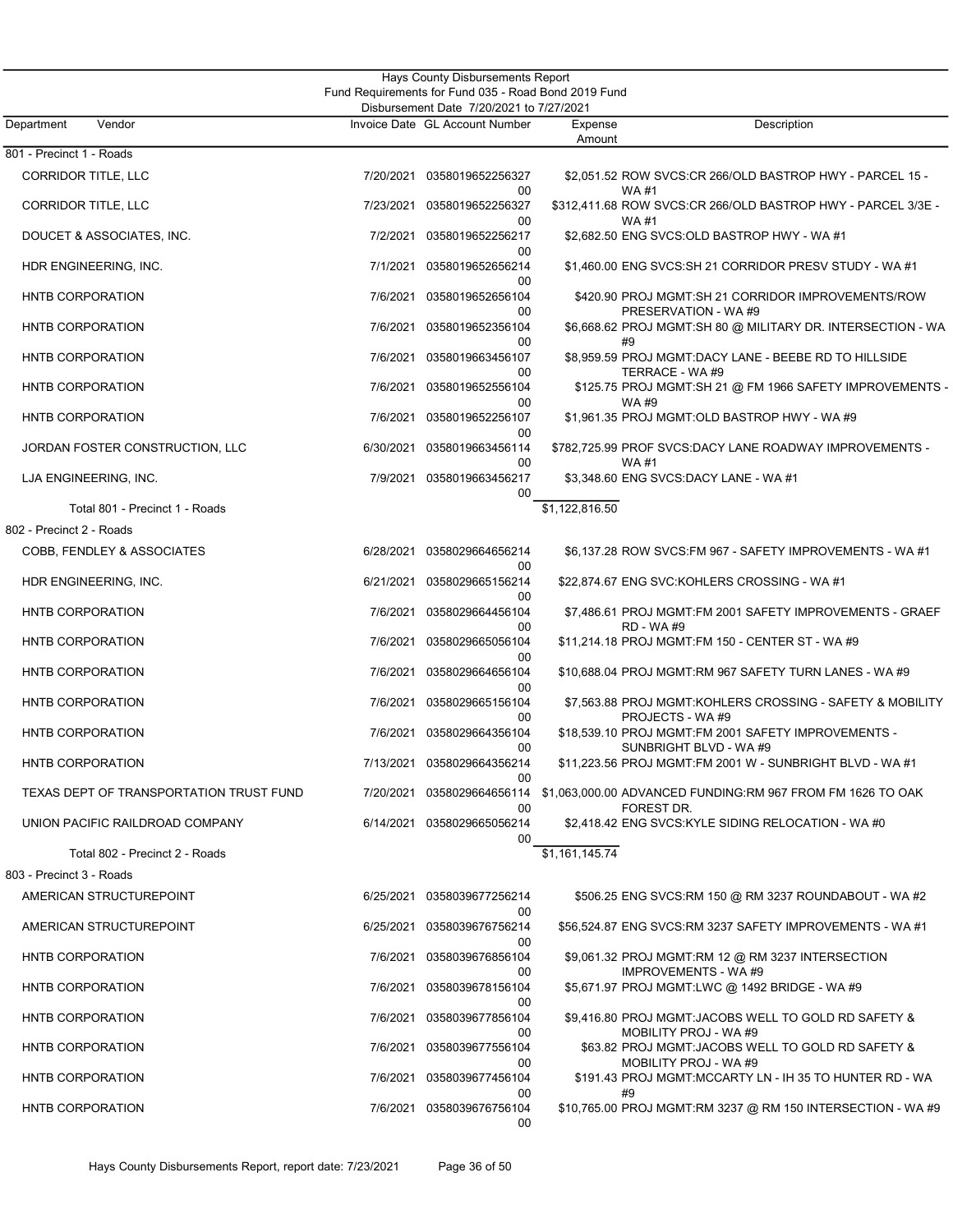|                                         |           | Hays County Disbursements Report                                                                 |                   |                                                                                   |
|-----------------------------------------|-----------|--------------------------------------------------------------------------------------------------|-------------------|-----------------------------------------------------------------------------------|
|                                         |           | Fund Requirements for Fund 035 - Road Bond 2019 Fund<br>Disbursement Date 7/20/2021 to 7/27/2021 |                   |                                                                                   |
| Vendor<br>Department                    |           | Invoice Date GL Account Number                                                                   | Expense<br>Amount | Description                                                                       |
| HNTB CORPORATION                        | 7/6/2021  | 0358039677356104<br>$00 \,$                                                                      |                   | \$191.43 PROJ MGMT:CENTERPOINT RD - IH 35 TO HUNTER RD -<br>WA #9                 |
| HNTB CORPORATION                        | 7/6/2021  | 0358039677656104                                                                                 |                   | \$319.07 PROJ MGMT:POSEY RD CORRIDOR IMPROVEMENTS -                               |
| HNTB CORPORATION                        | 7/6/2021  | 00<br>0358039676756104                                                                           |                   | <b>WA#9</b><br>\$7,983.65 PROJ MGMT:RM 3237 SAFETY IMPROVEMENTS - WA #9           |
| HNTB CORPORATION                        | 7/6/2021  | 00<br>0358039676956104                                                                           |                   | \$22,338.28 PROJ MGMT:WINTERS MILL PARKWAY - WA #9                                |
| HNTB CORPORATION                        | 7/6/2021  | 00<br>0358039677756104                                                                           |                   | \$2,453.11 PROJ MGMT:RR 12 SI - MTN CREST & SKYLINE DR - WA                       |
| HNTB CORPORATION                        | 7/6/2021  | 00<br>0358039677156104                                                                           |                   | #9<br>\$15,105.28 PROJ MGMT:FISCHER STORE RD @ RM 2325 SAFETY                     |
| LNV, INC.                               | 6/3/2021  | 00<br>0358039678056217                                                                           |                   | <b>IMPROVEMENTS - WA#9</b><br>\$62,327.28 ENG SVCS: WIMBERLEY MASTER PLAN - WA #1 |
| Total 803 - Precinct 3 - Roads          |           | $00 \,$                                                                                          | \$202,919.56      |                                                                                   |
| 804 - Precinct 4 - Roads                |           |                                                                                                  |                   |                                                                                   |
| AMERICAN STRUCTUREPOINT                 |           | 6/25/2021 0358049687356214                                                                       |                   | \$7,367.70 ENG SVCS:RM 150 @ RM 12 ROUNDABOUT - WA #1                             |
| CAPITAL EXCAVATION COMPANY              | 5/31/2021 | 00<br>0358049686856117<br>00                                                                     |                   | \$126,147.40 PROF SVCS:LIME KILN IMPROVEMENTS - WA #1                             |
| CONCEPT DEVELOPMENT AND PLANNING, LLC   | 6/23/2021 | 035804968715448                                                                                  |                   | \$5,465.15 PROF SVCS:RM 150 ALIGNMENT - WA #1                                     |
| DOUCET & ASSOCIATES, INC.               | 7/2/2021  | 0358049686756217<br>00                                                                           |                   | \$26,432.50 ENG SVCS:DARDEN HILL RD - WA #1                                       |
| HNTB CORPORATION                        | 7/6/2021  | 0358049687356104<br>00                                                                           |                   | \$4,379.91 PROJ MGMT: RM 150 @ RM 12 INTERSECTION - WA #9                         |
| HNTB CORPORATION                        | 7/6/2021  | 0358049687156104<br>00                                                                           |                   | \$8,657.30 PROJ MGMT:FM 150 W ALIGNMENT FROM YARRINGTON<br>TO ARROYO RD -WA #9    |
| HNTB CORPORATION                        | 7/6/2021  | 0358049686756107<br>00                                                                           |                   | \$5,959.69 PROJ MGMT:DARDEN HILL RD RE-ROUTE TO RM 150 -<br>WA #9                 |
| HNTB CORPORATION                        | 7/6/2021  | 0358049687256104<br>$00 \,$                                                                      |                   | \$6,765.52 PROJ MGMT:US 290 W - TRAUTWEIN RD/HOLDER LN -<br>WA #9                 |
| HNTB CORPORATION                        | 7/6/2021  | 0358049686856107<br>00                                                                           |                   | \$3,050.80 PROJ MGMT:LIME KILN RD SAFETY & DRAINAGE<br><b>IMPROVEMENTS - WA#9</b> |
| HNTB CORPORATION                        | 7/6/2021  | 0358049687056107<br>00                                                                           |                   | \$7,518.92 PROJ MGMT:LWC @ BEAR CREEK & SYCAMORE CREEK -<br>WA #9                 |
| HNTB CORPORATION                        | 7/6/2021  | 0358049686956107<br>00                                                                           |                   | \$9,716.16 PROJ MGMT:PEDESTRIAN WALKWAY & BICYCLE<br>TRANSPORT - WA#9             |
| K FRIESE & ASSOCIATES, INC.             | 6/9/2021  | 0358049686456214<br>$00 \,$                                                                      |                   | \$33,295.22 ENG SVCS:RM 150 WEST EXTENSION - WA #1                                |
| K FRIESE & ASSOCIATES, INC.             | 6/11/2021 | 0358049687156214                                                                                 |                   | \$36,507.09 ENG SVCS:RM 150 - WA #1                                               |
| Total 804 - Precinct 4 - Roads          |           | 00                                                                                               | \$281,263.36      |                                                                                   |
| Cash Required 035 - Road Bond 2019 Fund |           |                                                                                                  | \$2,768,145.16    |                                                                                   |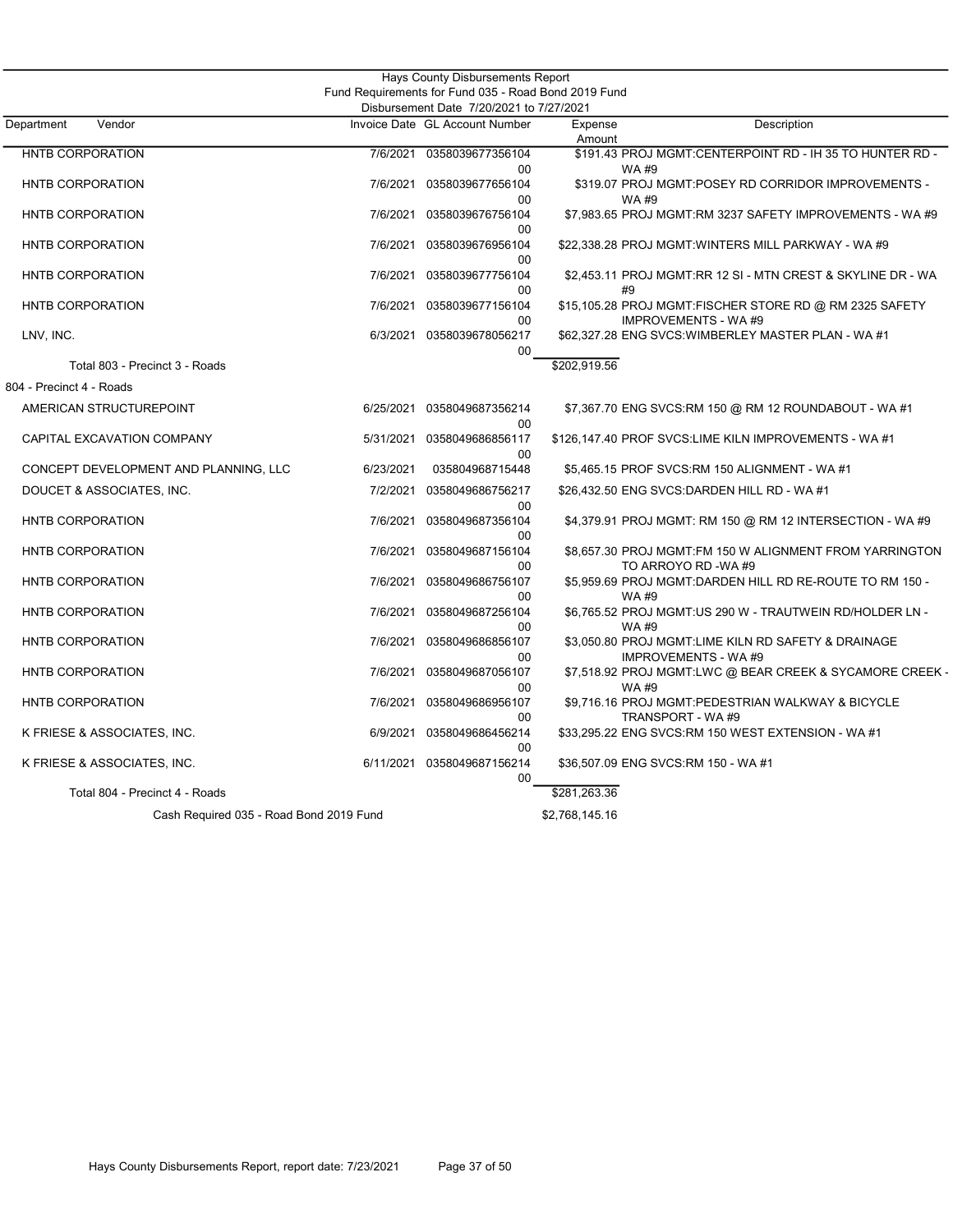| Hays County Disbursements Report<br>Fund Requirements for Fund 051 - Sheriff Bail Bond Fund<br>Disbursement Date 7/20/2021 to 7/27/2021 |          |                                |                                             |             |  |  |  |
|-----------------------------------------------------------------------------------------------------------------------------------------|----------|--------------------------------|---------------------------------------------|-------------|--|--|--|
| Department<br>Vendor                                                                                                                    |          | Invoice Date GL Account Number | Expense<br>Amount                           | Description |  |  |  |
| AMERICAN SURETY BOND UNDERWRITER'S AGCY<br>Total -                                                                                      | 7/6/2021 | 0512010158                     | \$112.19 INT ON CD 20535: TREAS<br>\$112.19 |             |  |  |  |
| Cash Required 051 - Sheriff Bail Bond Fund<br>\$112.19                                                                                  |          |                                |                                             |             |  |  |  |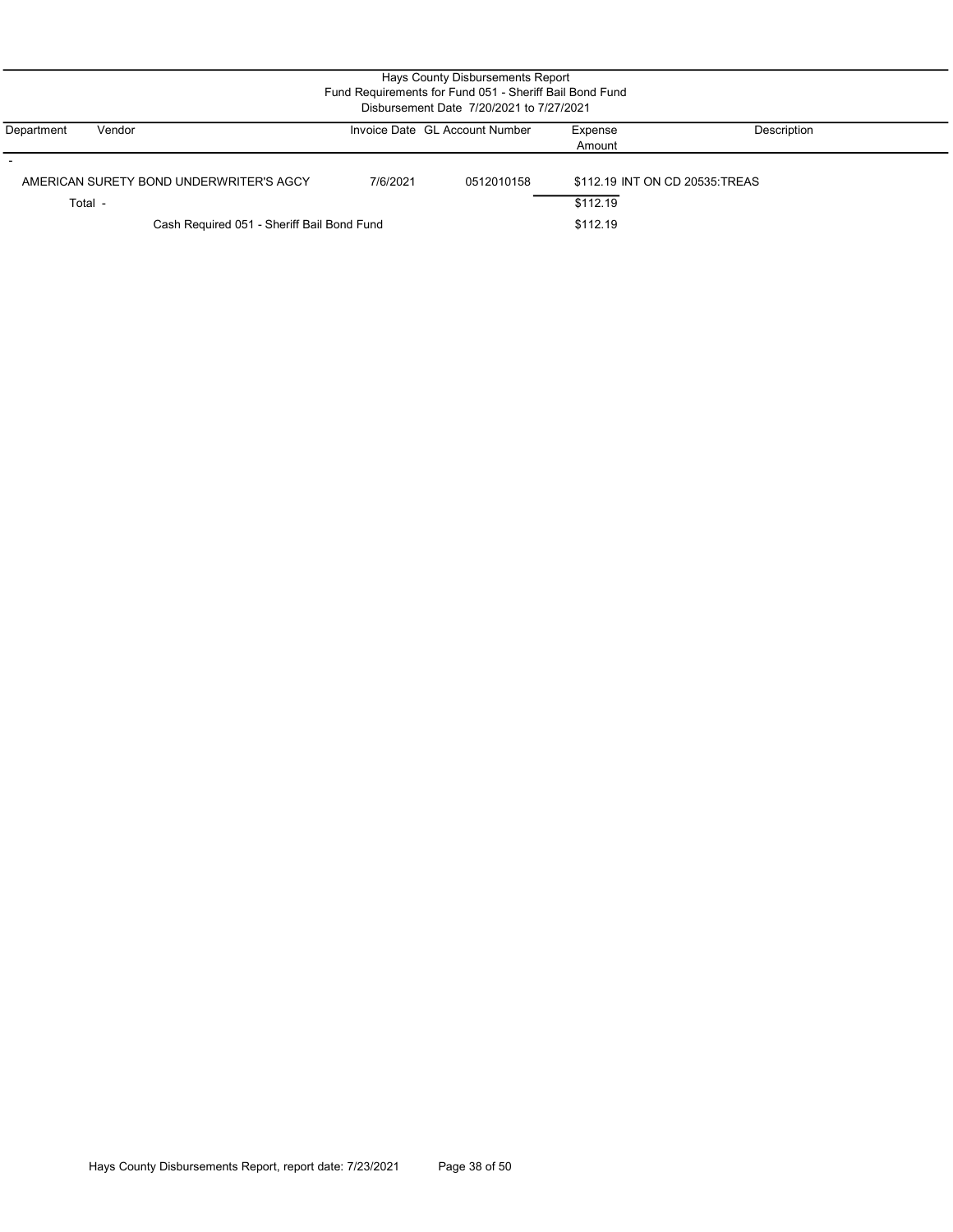#### Hays County Disbursements Report Fund Requirements for Fund 053 - Sheriff Drug Forfeiture Fund Disbursement Date 7/20/2021 to 7/27/2021

| Vendor<br>Department      |                                                  |          | Invoice Date GL Account Number | Expense                         | Description                                      |
|---------------------------|--------------------------------------------------|----------|--------------------------------|---------------------------------|--------------------------------------------------|
|                           |                                                  |          |                                | Amount                          |                                                  |
| 618 - Sheriff             |                                                  |          |                                |                                 |                                                  |
| AARDVARK                  |                                                  | 7/9/2021 | 053618005717700                |                                 | \$75.00 MULTI-DRONE AIRCRAFT                     |
|                           |                                                  |          |                                |                                 | CONTROLLER/ACCESSORIES: SHER                     |
| AARDVARK                  |                                                  | 7/9/2021 | 053618005717700                | \$9,750.00 MULTI-DRONE AIRCRAFT |                                                  |
|                           |                                                  |          |                                |                                 | CONTROLLER/ACCESSORIES:SHER                      |
| DONNOE & ASSOCIATES, INC. |                                                  | 7/7/2021 | 053618005391                   |                                 | \$8.275.00 LAW ENFORCEMENT TEST BOOKS/TESTS:SHER |
| Total 618 - Sheriff       |                                                  |          |                                | \$18,100.00                     |                                                  |
|                           | Cash Required 053 - Sheriff Drug Forfeiture Fund |          |                                | \$18,100.00                     |                                                  |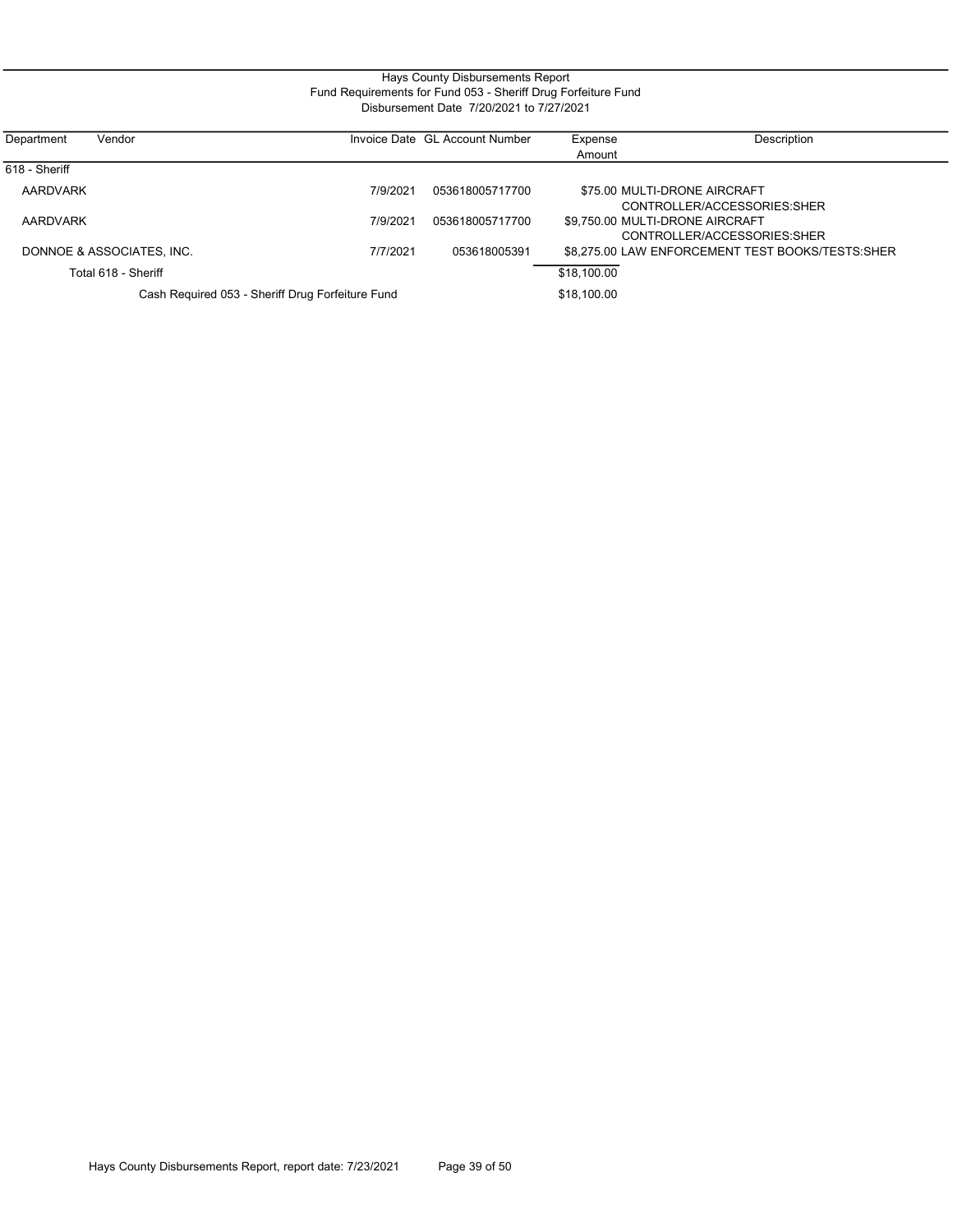| Hays County Disbursements Report                                |  |  |  |  |  |
|-----------------------------------------------------------------|--|--|--|--|--|
| Fund Requirements for Fund 070 - Juvenile Detention Center Fund |  |  |  |  |  |
| Disbursement Date 7/20/2021 to 7/27/2021                        |  |  |  |  |  |

| Department<br>Vendor                   |           | Invoice Date GL Account Number | Expense<br>Amount       | Description                                                            |
|----------------------------------------|-----------|--------------------------------|-------------------------|------------------------------------------------------------------------|
| 685 - Juvenile Detention Center        |           |                                |                         |                                                                        |
| <b>AMAZON CAPITAL SERVICES</b>         | 6/22/2021 | 070685991145201                |                         | \$8.02 SHIPPINGS: JUV CTR                                              |
| AMAZON CAPITAL SERVICES                | 6/22/2021 | 070685991145201                |                         | (\$8.02) RETURN SHIPPING: JUV CTR                                      |
| AMAZON CAPITAL SERVICES                | 6/22/2021 | 070685991145201                |                         | \$65.93 GRADUATION CAPS/GOWNS/TASSELS:JUV CTR                          |
| AT&T                                   | 6/30/2021 | 070685005489                   |                         | \$40.50 LONG DISTANCE: JUV CTR                                         |
| BOB BARKER COMPANY, INC.               | 7/1/2021  | 070685005205                   |                         | \$106.35 TOWELS:JUV CTR                                                |
| BOB BARKER COMPANY, INC.               | 7/2/2021  | 070685005205                   |                         | \$265.52 MATTRESSES: JUV CTR                                           |
| BOB BARKER COMPANY, INC.               | 6/30/2021 | 070685005205                   |                         | \$1,062.08 MATTRESSES/LAUNDRY BAGS:JUV CTR                             |
| BOB BARKER COMPANY, INC.               | 6/30/2021 | 070685005205                   |                         | \$100.98 MATTRESSES/LAUNDRY BAGS:JUV CTR                               |
| BOB BARKER COMPANY, INC.               | 7/7/2021  | 070685005205                   |                         | \$62.00 SHOES/SANDALS: JUV CTR                                         |
| BOB BARKER COMPANY, INC.               | 7/7/2021  | 070685005205                   |                         | \$62.00 SHOES/SANDALS:JUV CTR                                          |
| BOB BARKER COMPANY, INC.               | 7/7/2021  | 070685005205                   |                         | \$36.24 SHOES/SANDALS: JUV CTR                                         |
| <b>BORDEN DAIRY</b>                    | 7/7/2021  | 070685990175232                | \$129.03 MILK: JUV CTR  |                                                                        |
| <b>BORDEN DAIRY</b>                    | 6/30/2021 | 070685990175232                | \$217.58 MILK: JUV CTR  |                                                                        |
| <b>CAPITAL ONE</b>                     | 6/25/2021 | 070685005211                   |                         | \$29.20 MISC SUPPLIES: JUV CTR                                         |
| <b>CAPITAL ONE</b>                     | 6/25/2021 | 070685990175232                |                         | \$47.88 MISC SUPPLIES:JUV CTR                                          |
| <b>CAPITAL ONE</b>                     | 6/25/2021 | 070685005391                   |                         | \$59.53 MISC SUPPLIES: JUV CTR                                         |
| <b>CAPITAL ONE</b>                     | 7/8/2021  | 070685005208                   |                         | \$14.98 AIR FRESHNERS/SWIFFER MOP:JUV CTR                              |
| <b>CAPITAL ONE</b>                     | 7/8/2021  | 070685005208                   |                         | \$15.78 AIR FRESHNERS/SWIFFER MOP:JUV CTR                              |
| <b>CAPITAL ONE</b>                     | 7/1/2021  | 070685990175232                |                         | \$6.65 MISC SUPPLIES: JUV CTR                                          |
| CAPITAL ONE                            | 7/1/2021  | 070685005391                   |                         | \$44.62 MISC SUPPLIES:JUV CTR                                          |
| <b>CAPITAL ONE</b>                     | 7/1/2021  | 070685005208                   |                         | \$5.34 MISC SUPPLIES: JUV CTR                                          |
| CENTURY AIR CONDITIONING SUPPLY, LP    | 6/30/2021 | 070685005451                   |                         | \$906.21 UNIT COMPRESSOR: JUV CTR                                      |
| CENTURY AIR CONDITIONING SUPPLY, LP    | 6/30/2021 | 070685005451                   |                         | \$649.00 UNIT COMPRESSOR: JUV CTR                                      |
| CLIFFORD POWER SYSTEMS, INC.           | 7/13/2021 | 070685005473                   |                         | \$4,094.40 JUL 21 GENERATOR LEASE: JUV CTR                             |
| FLOWERS BAKING CO. OF SAN ANTONIO, LLC | 7/1/2021  | 070685990175232                |                         | \$117.19 BREAD/BUNS/TORTILLAS:JUV CTR                                  |
| <b>GRANDE COMMUNICATIONS</b>           | 6/17/2021 | 070685005489                   |                         | \$642.55 INTERNET SVC/LONG DIST                                        |
| HAYS COUNTY GENERAL FUND               | 6/30/2021 | 070685005212                   |                         | \$3.40 JUN 21 POSTAGE: JUV CTR                                         |
| <b>J-CO JANITORIAL SUPPLY CO.</b>      | 6/30/2021 | 070685005208                   |                         | \$495.51 WOODEN HANDLES/MOP HANDLES/UTILITY<br><b>BRUSHES: JUV CTR</b> |
| LABATT FOOD SERVICE, LLC               | 7/1/2021  | 070685990175201                |                         | \$42.27 FOOD/CONTAINERS: JUV CTR                                       |
| LABATT FOOD SERVICE, LLC               | 7/1/2021  | 070685990175232                |                         | \$1,797.35 FOOD/CONTAINERS: JUV CTR                                    |
| LABATT FOOD SERVICE, LLC               | 6/24/2021 | 070685990175201                |                         | \$5.17 FOOD/APRONS: JUV CTR                                            |
| <b>LABATT FOOD SERVICE. LLC</b>        | 6/24/2021 | 070685990175232                |                         | \$1.597.83 FOOD/APRONS: JUV CTR                                        |
| LABATT FOOD SERVICE, LLC               | 6/22/2021 | 070685990175201                |                         | \$28.80 FOOD/WATER/CONTAINERS:JUV CTR                                  |
| LABATT FOOD SERVICE, LLC               | 6/22/2021 | 070685990175232                |                         | \$1,035.26 FOOD/WATER/CONTAINERS:JUV CTR                               |
| LABATT FOOD SERVICE, LLC               | 7/6/2021  | 070685990175232                | \$1,125.72 FOOD:JUV CTR |                                                                        |
| LABATT FOOD SERVICE, LLC               | 5/27/2021 | 070685990175201                |                         | (\$31.59) RETURN PAN LINERS: JUV CTR                                   |
| LABATT FOOD SERVICE, LLC               | 6/29/2021 | 070685990175232                |                         | \$2,218.88 FOOD/SPRITE/CONTAINERS/SPORKS: JUV CTR                      |
| LABATT FOOD SERVICE, LLC               | 6/29/2021 | 070685990175201                |                         | \$84.68 FOOD/SPRITE/CONTAINERS/SPORKS:JUV CTR                          |
| LOWE'S, INC.                           | 6/30/2021 | 070685005207                   |                         | \$170.97 CYCLE ENGINE OIL/LED WALL PACK LIGHT:JUV CTR                  |
| MOORE SUPPLY COMPANY                   | 7/12/2021 | 070685005207                   |                         | \$86.65 MALE ADAPTER/COPPER TUBE/COUPLING:JUV CTR                      |
| O'CONNOR, DAVID                        | 6/30/2021 | 070685005448                   |                         | \$3,280.00 JUN 21 PROF SVCS:JUV CTR                                    |
| RICOH USA, INC.                        | 7/7/2021  | 070685005473                   |                         | \$100.00 JUL 21 LEASE:1009769A35                                       |
| RICOH USA, INC.                        | 7/7/2021  | 070685005473                   |                         | \$50.00 JUL 21 LEASE:1009769A35                                        |
| STERICYCLE, INC.                       | 7/1/2021  | 070685005431                   |                         | \$4.33 BOX DISPOSAL:JUV CTR                                            |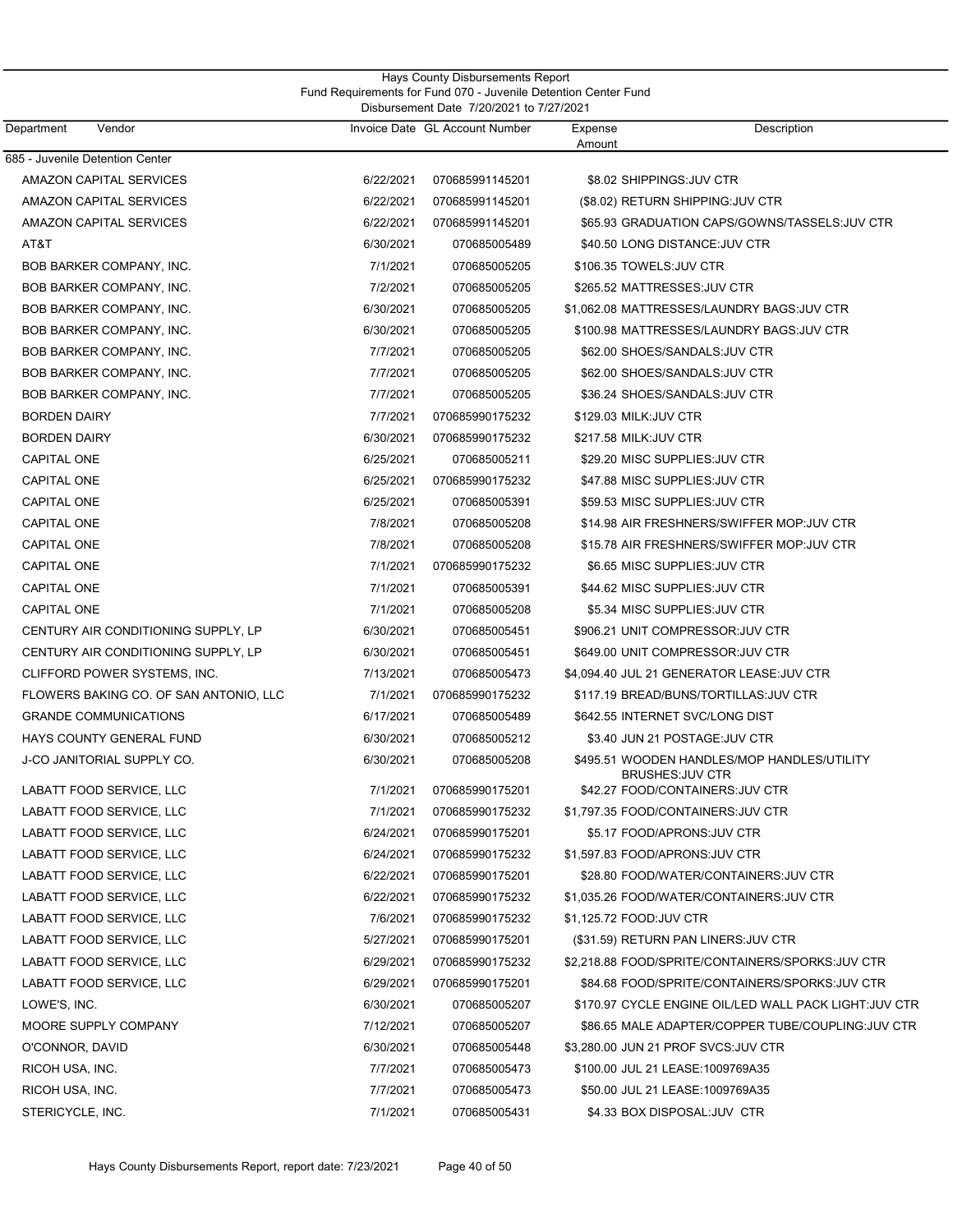| Hays County Disbursements Report                                |  |  |  |  |  |
|-----------------------------------------------------------------|--|--|--|--|--|
| Fund Requirements for Fund 070 - Juvenile Detention Center Fund |  |  |  |  |  |
| Disbursement Date 7/20/2021 to 7/27/2021                        |  |  |  |  |  |

| Vendor<br>Department                               |           | Invoice Date GL Account Number | Expense<br>Amount               | Description                                       |
|----------------------------------------------------|-----------|--------------------------------|---------------------------------|---------------------------------------------------|
| STERICYCLE. INC.                                   | 7/1/2021  | 070685005431                   |                                 | \$17.06 BOX DISPOSAL: JUV CTR                     |
| STERICYCLE, INC.                                   | 7/1/2021  | 070685005431                   | \$1.705.36 BOX DISPOSAL:JUV CTR |                                                   |
| STERICYCLE, INC.                                   | 7/1/2021  | 070685005431                   |                                 | \$426.34 BOX DISPOSAL: JUV CTR                    |
| TEXAS DISPOSAL SYSTEMS, INC.                       | 6/30/2021 | 070685005452                   |                                 | \$473.69 JUN 21 TRASH SVC: JUV CTR                |
| UNITED LABORATORIES, INC.                          | 7/1/2021  | 070685005208                   |                                 | \$284.40 GRUNGE GRIPPERS: JUV CTR                 |
| UNITED LABORATORIES, INC.                          | 7/1/2021  | 070685005208                   |                                 | \$28.61 GRUNGE GRIPPERS: JUV CTR                  |
| WELLPATH, LLC                                      | 7/1/2021  | 070685005801                   |                                 | \$26,572.52 AUG 21 HEALTHCARE: JUV CTR            |
| WILLS, LAURIE                                      | 7/8/2021  | 070685005391                   |                                 | \$13.00 REIMB FOR SUPPLIES FOR JUVENILES: JUV CTR |
| WILLS, LAURIE                                      | 7/6/2021  | 070685005201                   |                                 | \$6.00 REIMB FOR PAPER MACHE BOXES: JUV CTR       |
| Total 685 - Juvenile Detention Center              |           |                                | \$50,403.75                     |                                                   |
| Cash Required 070 - Juvenile Detention Center Fund |           |                                | \$50.403.75                     |                                                   |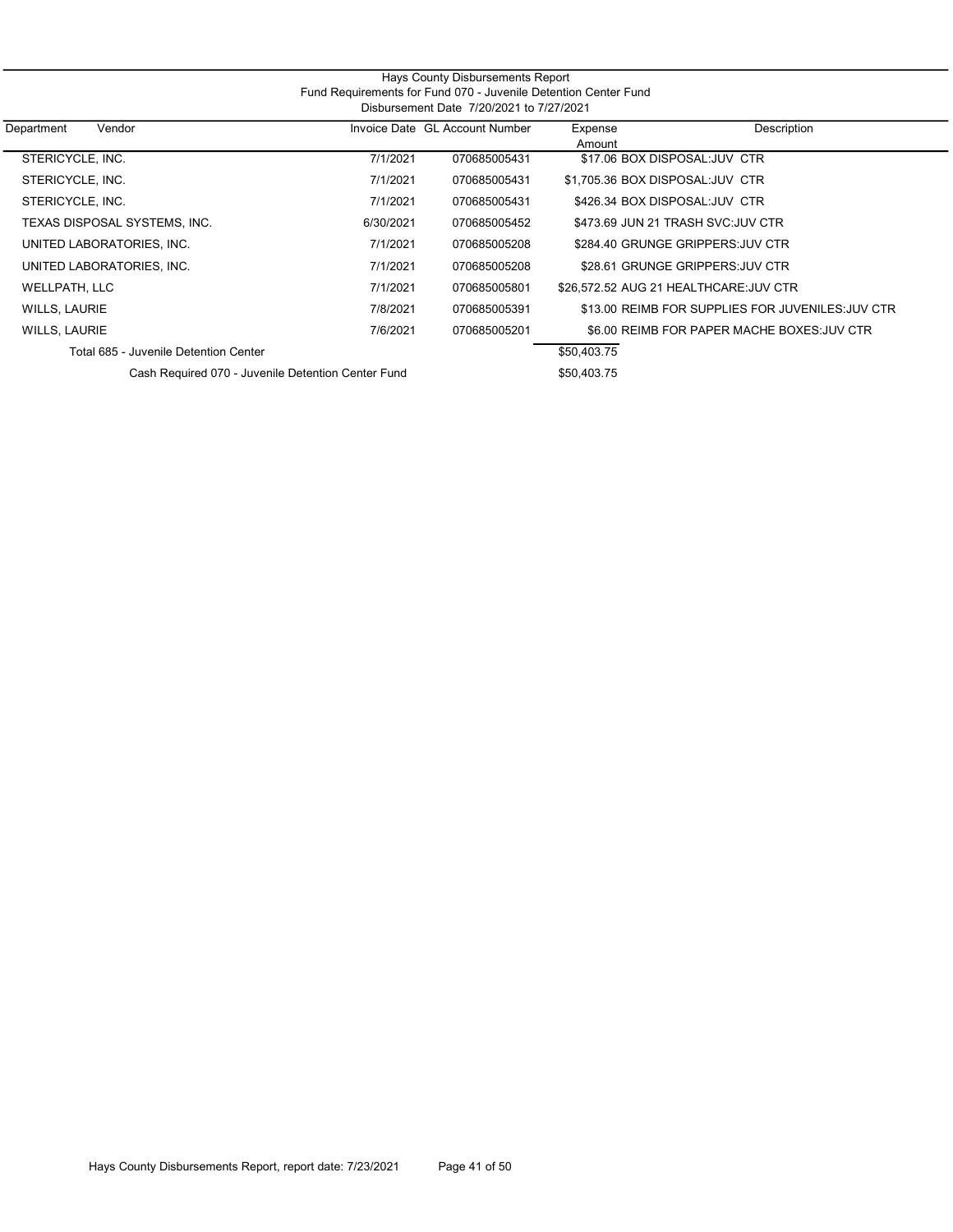|                                                                                  |                                                       |          | Hays County Disbursements Report                       |        |                                 |  |  |
|----------------------------------------------------------------------------------|-------------------------------------------------------|----------|--------------------------------------------------------|--------|---------------------------------|--|--|
|                                                                                  |                                                       |          | Fund Requirements for Fund 080 - DA Hot Check Fee Fund |        |                                 |  |  |
|                                                                                  |                                                       |          | Disbursement Date 7/20/2021 to 7/27/2021               |        |                                 |  |  |
| Description<br>Invoice Date GL Account Number<br>Department<br>Vendor<br>Expense |                                                       |          |                                                        |        |                                 |  |  |
|                                                                                  |                                                       |          |                                                        | Amount |                                 |  |  |
| 607 - District Attorney                                                          |                                                       |          |                                                        |        |                                 |  |  |
|                                                                                  | WINGATE BY WYNDHAM                                    | 7/8/2021 | 080607005435                                           |        | \$204.70 LODGING FOR WITNESS:DA |  |  |
|                                                                                  | \$204.70<br>Total 607 - District Attorney             |          |                                                        |        |                                 |  |  |
|                                                                                  | Cash Required 080 - DA Hot Check Fee Fund<br>\$204.70 |          |                                                        |        |                                 |  |  |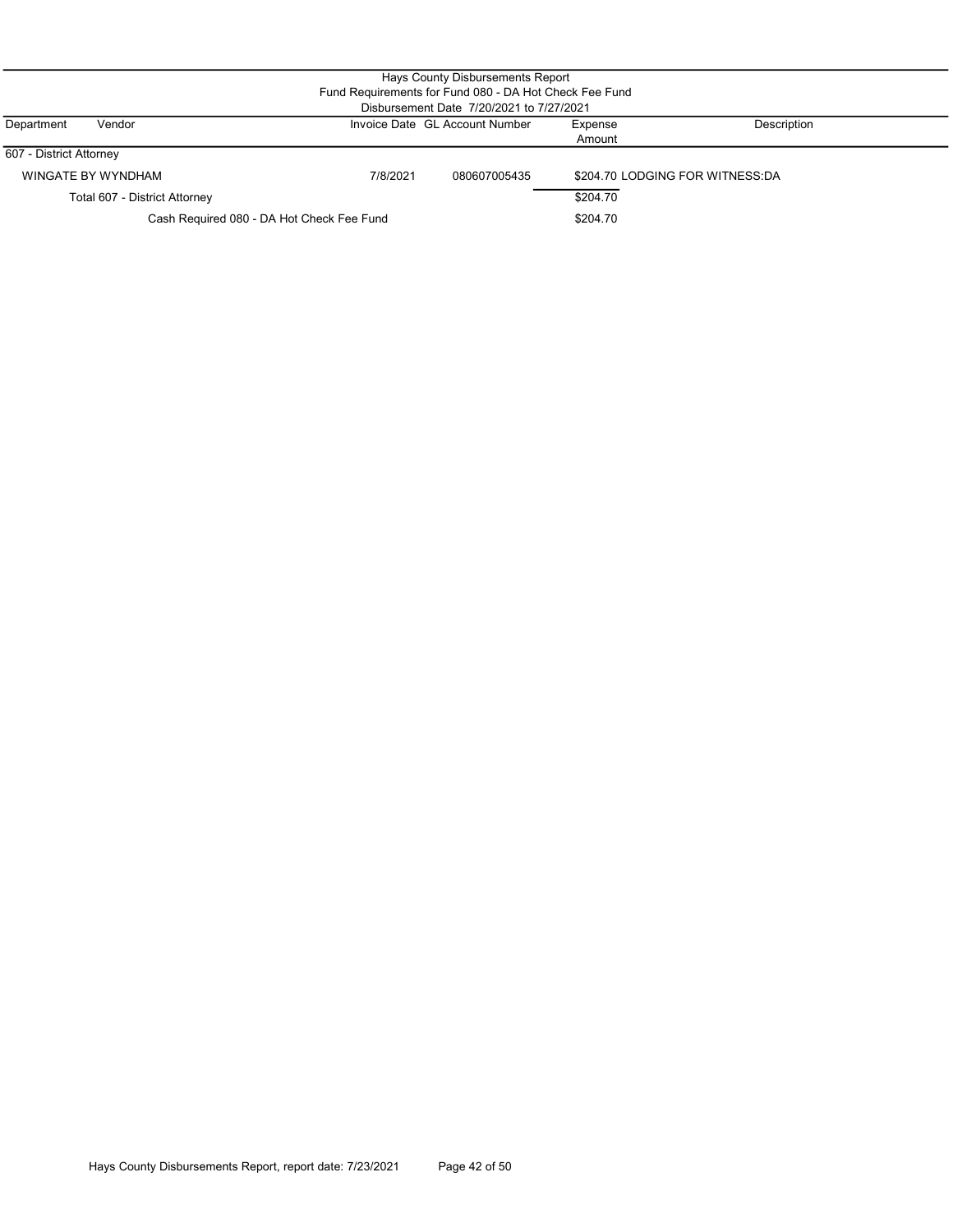| Hays County Disbursements Report                  |  |  |  |  |  |  |
|---------------------------------------------------|--|--|--|--|--|--|
| Fund Requirements for Fund 084 - Law Library Fund |  |  |  |  |  |  |
| Disbursement Date 7/20/2021 to 7/27/2021          |  |  |  |  |  |  |
|                                                   |  |  |  |  |  |  |

| Department<br>Vendor                 |           | Invoice Date GL Account Number | Expense                             | Description                       |
|--------------------------------------|-----------|--------------------------------|-------------------------------------|-----------------------------------|
|                                      |           |                                | Amount                              |                                   |
| 690 - Law Library                    |           |                                |                                     |                                   |
| <b>GRANDE COMMUNICATIONS</b>         | 6/17/2021 | 084690005489                   |                                     | \$17.86 INTERNET SVC/LONG DIST    |
| OFFICE DEPOT. INC.                   | 7/9/2021  | 084690005201                   | \$38.87 COPY PAPER:LAW LIB          |                                   |
| OFFICE DEPOT. INC.                   | 7/9/2021  | 084690005201                   |                                     | \$4.88 LAMINATING POUCHES:LAW LIB |
| OFFICE DEPOT, INC.                   | 7/9/2021  | 084690005201                   | \$3.18 STAPLES:LAW LIB              |                                   |
| <b>WEST PUBLISHING</b>               | 7/4/2021  | 084690005213                   |                                     | \$258.43 JUL 21 INFO CHGS:LAW LIB |
| <b>WEST PUBLISHING</b>               | 7/1/2021  | 084690005448                   | \$1.354.01 JUN 21 INFO CHGS:LAW LIB |                                   |
| <b>WEST PUBLISHING</b>               | 7/1/2021  | 084690005448                   | \$4.511.84 JUN 21 INFO CHGS:LAW LIB |                                   |
| <b>WEST PUBLISHING</b>               | 7/4/2021  | 084690005213                   | \$1.724.57 JUL 21 INFO CHGS:LAW LIB |                                   |
| Total 690 - Law Library              |           |                                | \$7,913.64                          |                                   |
| Cash Required 084 - Law Library Fund |           |                                | \$7.913.64                          |                                   |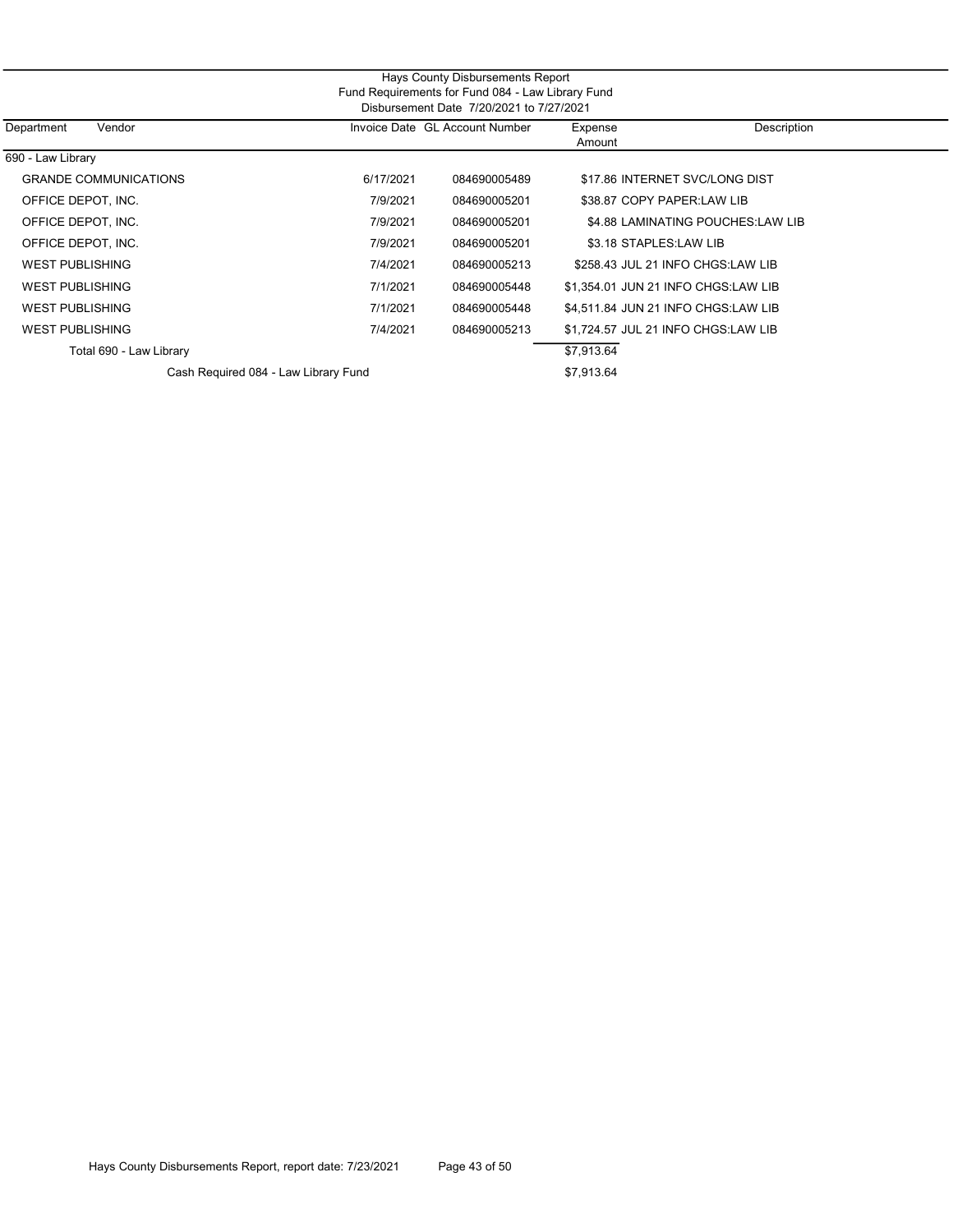| Hays County Disbursements Report<br>Fund Requirements for Fund 101 - Records Mgmt and Archive Fund<br>Disbursement Date 7/20/2021 to 7/27/2021 |           |                                |                              |                                                      |  |  |  |
|------------------------------------------------------------------------------------------------------------------------------------------------|-----------|--------------------------------|------------------------------|------------------------------------------------------|--|--|--|
| Department<br>Vendor                                                                                                                           |           | Invoice Date GL Account Number | Expense<br>Amount            | Description                                          |  |  |  |
| 617 - County Clerk                                                                                                                             |           |                                |                              |                                                      |  |  |  |
| KALAHARI RESORTS & CONVENTIONS                                                                                                                 | 9/10/2021 | 101617105551                   |                              | \$479.17 ADD'L LODGING:ROXANNE RODRIGUEZ/LINDA DURAN |  |  |  |
| KALAHARI RESORTS & CONVENTIONS                                                                                                                 | 9/10/2021 | 101617105551                   |                              | \$276.23 ADD'L LODGING:OSCAR MEJIA                   |  |  |  |
| RICOH USA, INC.                                                                                                                                | 7/7/2021  | 101617105473                   |                              | \$424.49 JUL 21 LEASE:1009769A38                     |  |  |  |
| RICOH USA, INC.                                                                                                                                | 7/7/2021  | 101617105473                   | \$42.04 JUL 21 LEASE:3663785 |                                                      |  |  |  |
| RICOH USA, INC.                                                                                                                                | 7/7/2021  | 101617105473                   | \$12.40 JUL 21 LEASE:3663785 |                                                      |  |  |  |
| RICOH USA, INC.                                                                                                                                | 7/7/2021  | 101617105473                   | \$42.94 JUL 21 LEASE:3627937 |                                                      |  |  |  |
| RICOH USA, INC.                                                                                                                                | 7/7/2021  | 101617105473                   | \$16.50 JUL 21 LEASE:3627937 |                                                      |  |  |  |
| Total 617 - County Clerk                                                                                                                       |           |                                | \$1,293.77                   |                                                      |  |  |  |
| Cash Required 101 - Records Mgmt and Archive Fund                                                                                              |           |                                | \$1,293.77                   |                                                      |  |  |  |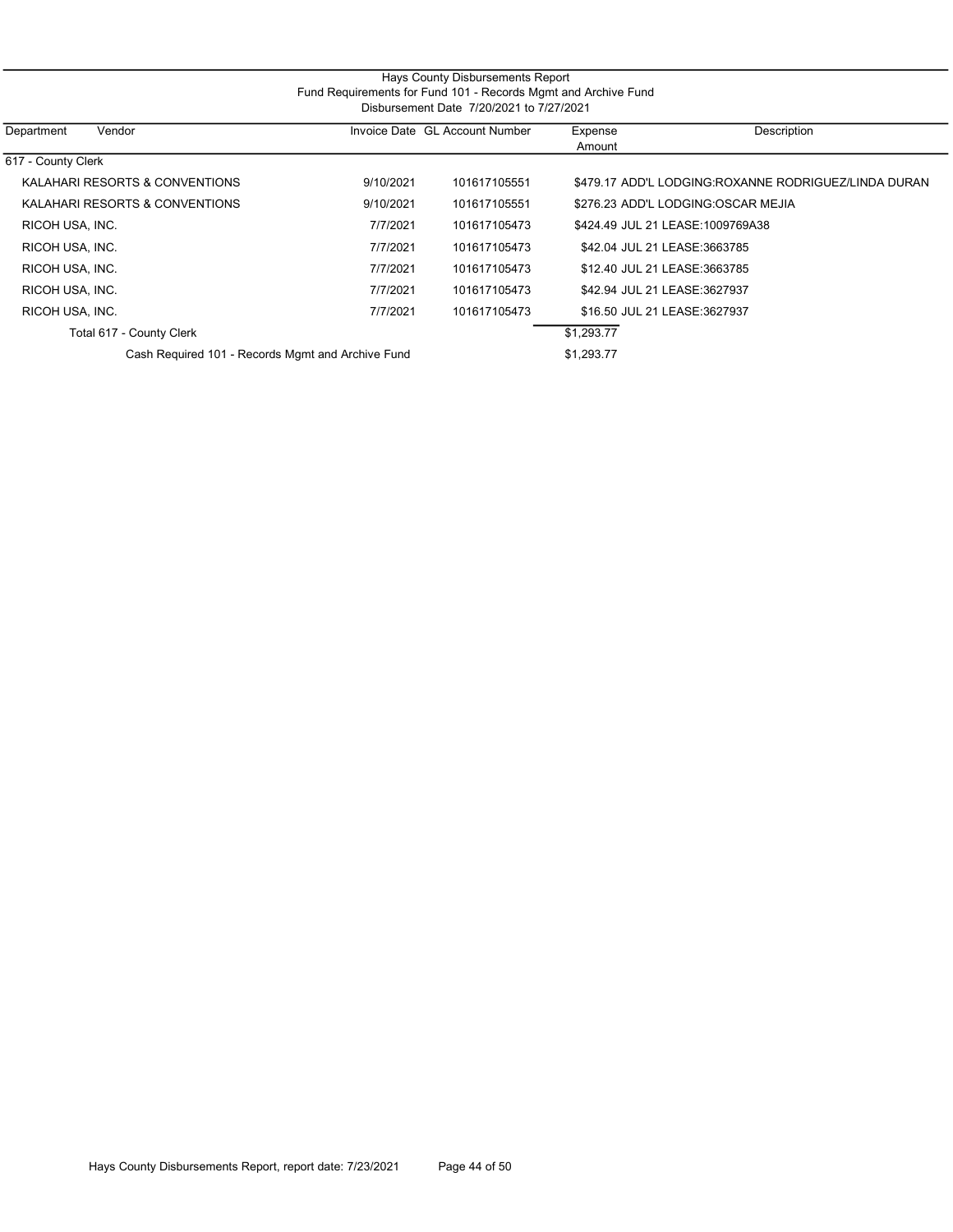| Hays County Disbursements Report<br>Fund Requirements for Fund 106 - County Records Preservation Fund<br>Disbursement Date 7/20/2021 to 7/27/2021 |          |                                |                   |                               |  |  |  |  |
|---------------------------------------------------------------------------------------------------------------------------------------------------|----------|--------------------------------|-------------------|-------------------------------|--|--|--|--|
| Vendor<br>Department                                                                                                                              |          | Invoice Date GL Account Number | Expense<br>Amount | Description                   |  |  |  |  |
| 610 - Records Preservation                                                                                                                        |          |                                |                   |                               |  |  |  |  |
| DIGITAL COMPLIANCE                                                                                                                                | 7/2/2021 | 106610005551                   |                   | \$29.99 REG FEE:MELODY BARRON |  |  |  |  |
| Total 610 - Records Preservation                                                                                                                  |          |                                | \$29.99           |                               |  |  |  |  |
| Cash Required 106 - County Records Preservation Fund                                                                                              |          |                                | \$29.99           |                               |  |  |  |  |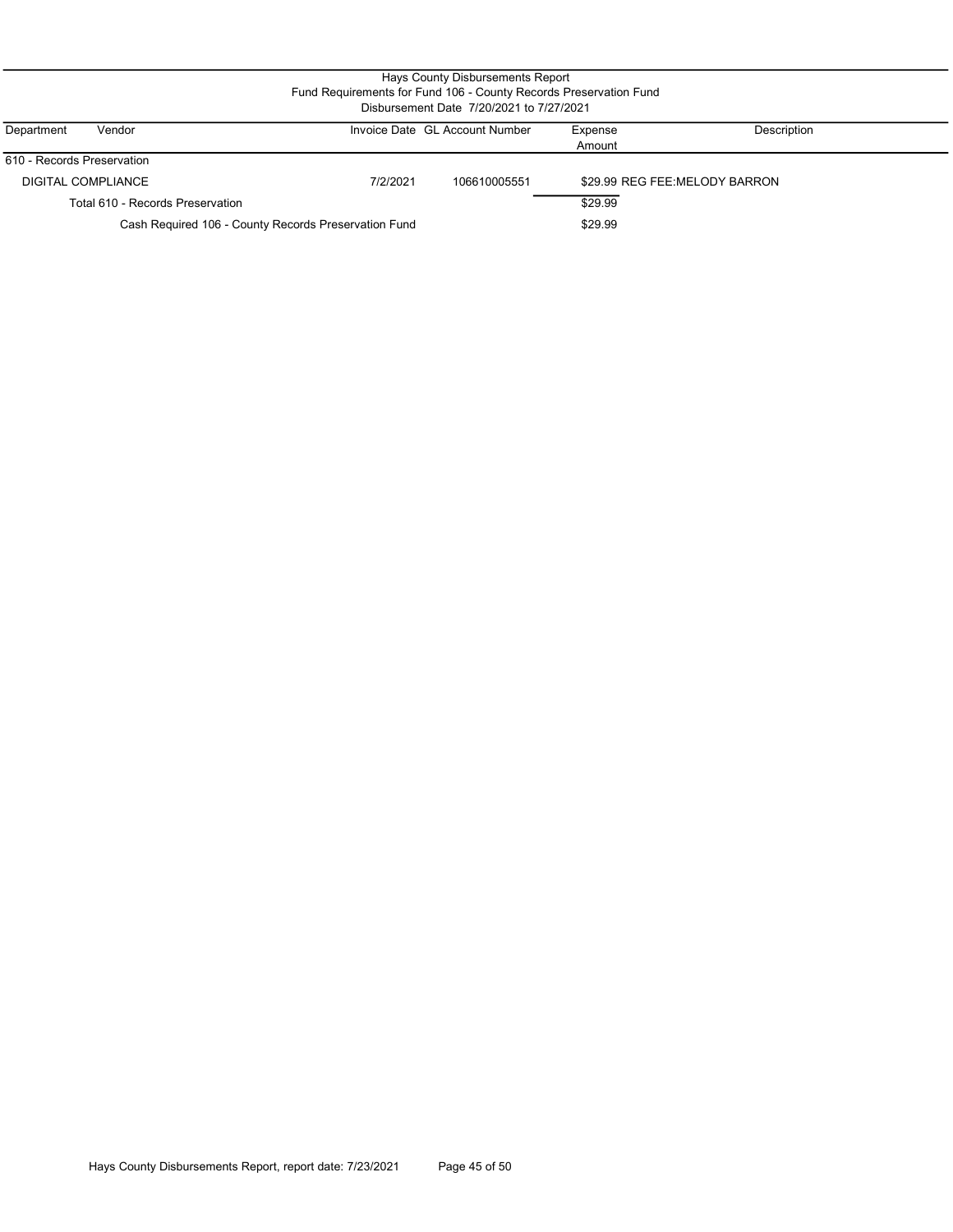| Fund Requirements for Fund 112 - Justice Court Technology Fund<br>Disbursement Date 7/20/2021 to 7/27/2021 |          |                                |                        |             |  |  |  |  |
|------------------------------------------------------------------------------------------------------------|----------|--------------------------------|------------------------|-------------|--|--|--|--|
| Vendor<br>Department                                                                                       |          | Invoice Date GL Account Number | Expense<br>Amount      | Description |  |  |  |  |
| 627 - Justice of the Peace Pct 2                                                                           |          |                                |                        |             |  |  |  |  |
| DELL MARKETING, L.P.                                                                                       | 7/2/2021 | 112627005202                   | \$40.41 LAPTOP: JP 2   |             |  |  |  |  |
| DELL MARKETING, L.P.                                                                                       | 7/2/2021 | 112627005202                   | \$170.79 LAPTOP:JP 2   |             |  |  |  |  |
| DELL MARKETING, L.P.                                                                                       | 7/2/2021 | 112627005202                   | \$245.00 LAPTOP: JP 2  |             |  |  |  |  |
| DELL MARKETING, L.P.                                                                                       | 7/2/2021 | 112627005712400                | \$1.168.29 LAPTOP:JP 2 |             |  |  |  |  |
| DELL MARKETING, L.P.                                                                                       | 7/2/2021 | 112627005712400                | \$34.64 LAPTOP: JP 2   |             |  |  |  |  |
| Total 627 - Justice of the Peace Pct 2                                                                     |          |                                | \$1,659.13             |             |  |  |  |  |
| Cash Required 112 - Justice Court Technology Fund                                                          |          |                                | \$1,659.13             |             |  |  |  |  |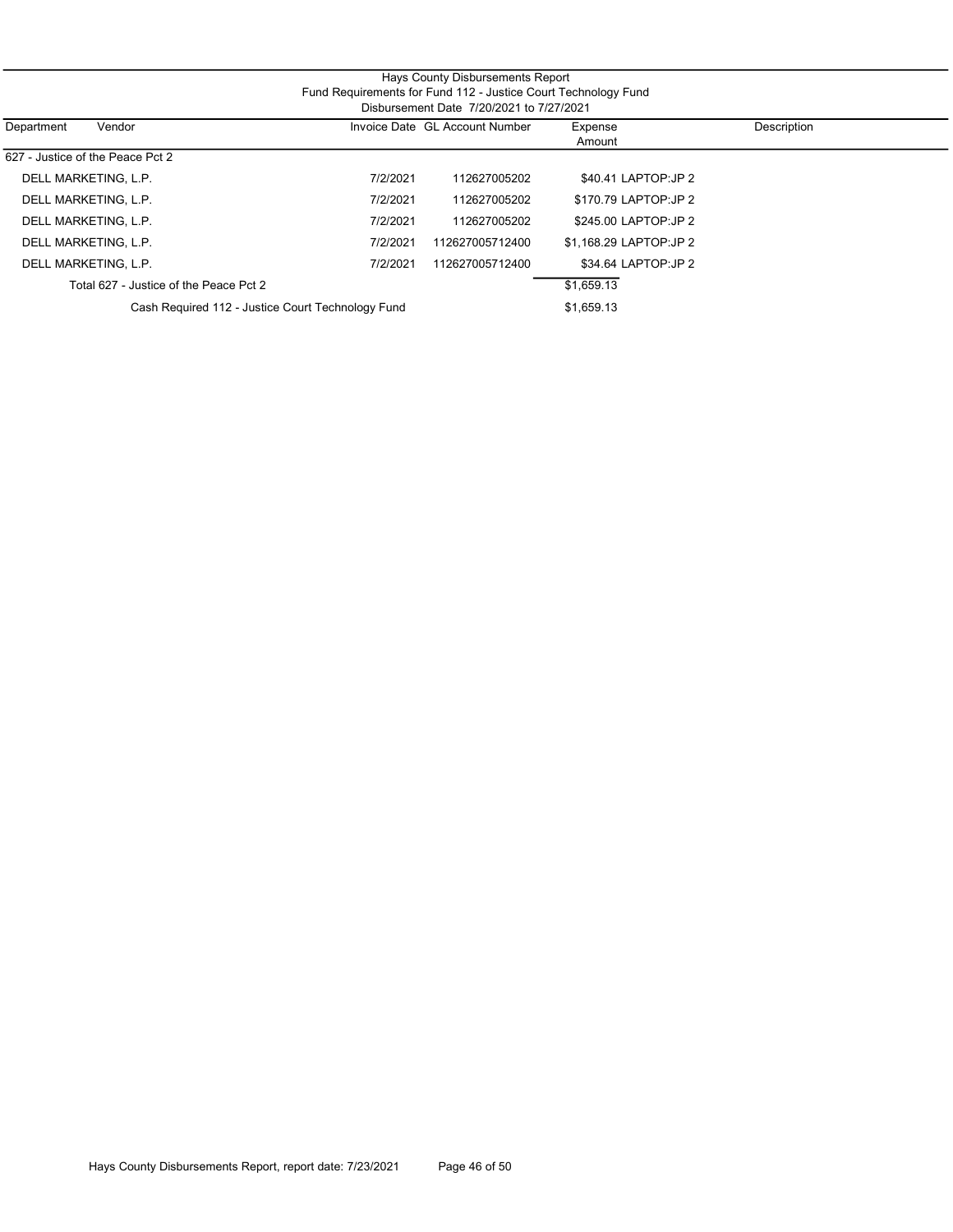|                                                 |           | Hays County Disbursements Report<br>Fund Requirements for Fund 120 - Family Health Services Fund |                   |                                                                           |
|-------------------------------------------------|-----------|--------------------------------------------------------------------------------------------------|-------------------|---------------------------------------------------------------------------|
| Department<br>Vendor                            |           | Disbursement Date 7/20/2021 to 7/27/2021<br>Invoice Date GL Account Number                       | Expense<br>Amount | Description                                                               |
| 675 - Personal Health                           |           |                                                                                                  |                   |                                                                           |
| <b>AMAZON CAPITAL SERVICES</b>                  | 7/12/2021 | 120675005211                                                                                     |                   | \$460.99 OFFICE CHAIRS: PHLTH                                             |
| AMAZON CAPITAL SERVICES                         | 7/12/2021 | 120675005211                                                                                     |                   | \$70.50 SHIPPING OF OFFICE CHAIRS: PHLTH                                  |
| <b>AMAZON CAPITAL SERVICES</b>                  | 7/12/2021 | 120675005211                                                                                     |                   | (\$70.50) RETURN SHIPPING ON OFFICE CHAIRS: PHLTH                         |
| AMAZON CAPITAL SERVICES                         | 6/29/2021 | 120675990585211                                                                                  |                   | \$68.70 MISC OFFICE SUPPLIES: PHLTH                                       |
| AMAZON CAPITAL SERVICES                         | 6/29/2021 | 120675990585211                                                                                  |                   | \$11.26 SHIPPING OF MISC OFFICE SUPPLIES: PHLTH                           |
| AMAZON CAPITAL SERVICES                         | 6/29/2021 | 120675990585211                                                                                  |                   | (\$11.26) RETURN SHIPPING OF MISC OFFICE SUPPLIES: PHLTH                  |
| <b>AMAZON CAPITAL SERVICES</b>                  | 6/29/2021 | 120675990585201                                                                                  |                   | \$131.28 MISC OFFICE SUPPLIES: PHLTH                                      |
| AMAZON CAPITAL SERVICES                         | 6/28/2021 | 120675990585201                                                                                  |                   | \$32.99 PORTABLE CHARGER: PHLTH                                           |
| AMAZON CAPITAL SERVICES                         | 6/28/2021 | 120675990585201                                                                                  |                   | \$7.57 SHIPPING OF PORTABLE CHARGER: PHLTH                                |
| AMAZON CAPITAL SERVICES                         | 6/28/2021 | 120675990585201                                                                                  |                   | (\$7.57) RETURN SHIPPING ON PORTABLE CHARGER: PHLTH                       |
| ANDERSON M.D., CHARLES                          | 7/27/2021 | 120675005448                                                                                     |                   | \$500.00 AUG 21 HAYS COUNTY MEDICAL AUTHORITY FEE: PHLTH                  |
| <b>CENTURYLINK</b>                              | 6/25/2021 | 120675005489                                                                                     |                   | \$74.62 FAX/ALARM LINES: PHLTH                                            |
| <b>CENTURYLINK</b>                              | 6/25/2021 | 120675005480200                                                                                  |                   | \$87.95 FAX/ALARM LINES: PHLTH                                            |
| CHRISTUS SANTA ROSA HOSPITAL                    | 2/23/2021 |                                                                                                  |                   | 120675005801 \$2,000,000.00 PROF AGMT:HOSPITAL CARE TO INDIGENT RESIDENTS |
| <b>GRANDE COMMUNICATIONS</b>                    | 6/17/2021 | 120675005489                                                                                     |                   | \$583.15 INTERNET SVC/LONG DIST                                           |
| <b>GRANDE COMMUNICATIONS</b>                    | 6/17/2021 | 120675990585489                                                                                  |                   | \$11.86 INTERNET SVC/LONG DIST                                            |
| HAYS COUNTY GENERAL FUND                        | 6/30/2021 | 120675005212                                                                                     |                   | \$109.19 JUN 21 POSTAGE: PHLTH                                            |
| SECURITY ONE, INC.                              | 8/1/2021  | 120675005480200                                                                                  |                   | \$30.00 AUG 21 MONTHLY FIRE/SECURITY ALARM<br>MONITORING:PHLTH            |
| SECURITY ONE, INC.                              | 8/1/2021  | 120675005480200                                                                                  |                   | \$30.00 AUG 21 MONTHLY FIRE/SECURITY ALARM<br>MONITORING: PHLTH           |
| SECURITY ONE, INC.                              | 8/1/2021  | 120675005480200                                                                                  |                   | \$30.00 AUG 21 MONTHLY FIRE/SECURITY ALARM<br>MONITORING: PHLTH           |
| SECURITY ONE, INC.                              | 8/1/2021  | 120675005480200                                                                                  |                   | \$30.00 AUG 21 MONTHLY FIRE/SECURITY ALARM<br>MONITORING: PHLTH           |
| SECURITY ONE, INC.                              | 8/1/2021  | 120675005480200                                                                                  |                   | \$45.00 AUG 21 MONTHLY FIRE/SECURITY ALARM<br>MONITORING: PHLTH           |
| SHOWPLACE COMMERCIAL, LLC                       | 7/27/2021 | 120675991485472                                                                                  |                   | \$6,000.00 AUG 21 RENT:COVID-19                                           |
| TEXAS DISPOSAL SYSTEMS, INC.                    | 6/30/2021 | 120675005452                                                                                     |                   | \$107.21 JUN 21 TRASH SVC:PHLTH                                           |
| TEXAS DISPOSAL SYSTEMS, INC.                    | 6/30/2021 | 120675005452                                                                                     |                   | \$37.00 JUN 21 TRASH SVC:WIC                                              |
| ULINE, INC.                                     | 5/3/2021  | 120675990585211                                                                                  |                   | \$31.00 WHITE LASER LABELS: PHLTH                                         |
| ULINE, INC.                                     | 5/3/2021  | 120675990585211                                                                                  |                   | \$11.62 WHITE LASER LABELS: PHLTH                                         |
| Total 675 - Personal Health                     |           |                                                                                                  | \$2,008,412.56    |                                                                           |
| Cash Required 120 - Family Health Services Fund |           |                                                                                                  | \$2,008,412.56    |                                                                           |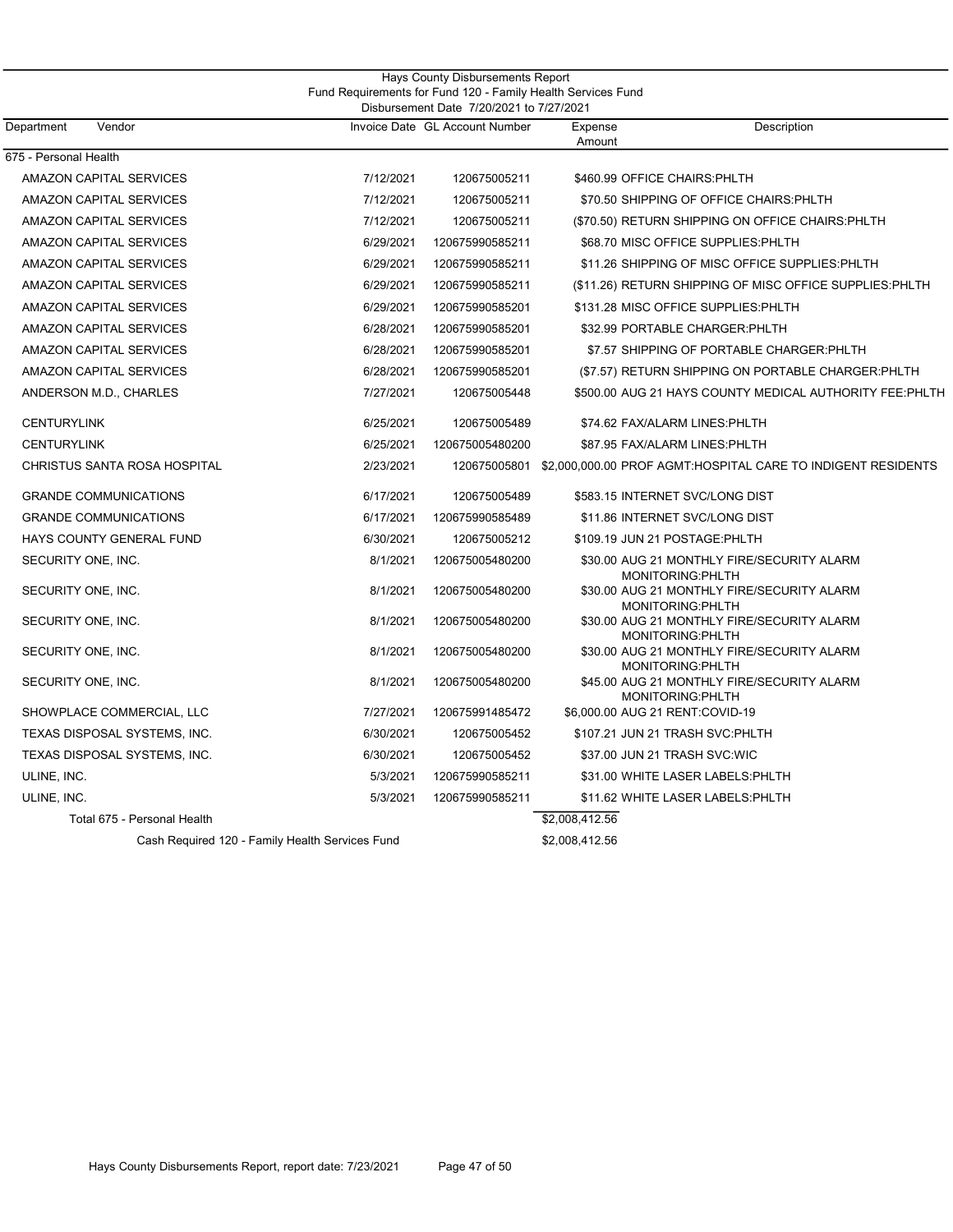| Hays County Disbursements Report<br>Fund Requirements for Fund 150 - Park Bond 2011 Fund<br>Disbursement Date 7/20/2021 to 7/27/2021 |                                         |          |                                |                   |                                             |  |  |  |
|--------------------------------------------------------------------------------------------------------------------------------------|-----------------------------------------|----------|--------------------------------|-------------------|---------------------------------------------|--|--|--|
| Department                                                                                                                           | Vendor                                  |          | Invoice Date GL Account Number | Expense<br>Amount | Description                                 |  |  |  |
| 812 - Precinct 2 - Parks                                                                                                             |                                         |          |                                |                   |                                             |  |  |  |
|                                                                                                                                      | PLATEAU LAND & WILDLIFE MGMT, INC.      | 7/1/2021 | 150812974135448                |                   | \$797.06 FY 21 ANNUAL REPORT/SVC AGMT:PARKS |  |  |  |
|                                                                                                                                      | Total 812 - Precinct 2 - Parks          |          |                                | \$797.06          |                                             |  |  |  |
|                                                                                                                                      | Cash Required 150 - Park Bond 2011 Fund |          | \$797.06                       |                   |                                             |  |  |  |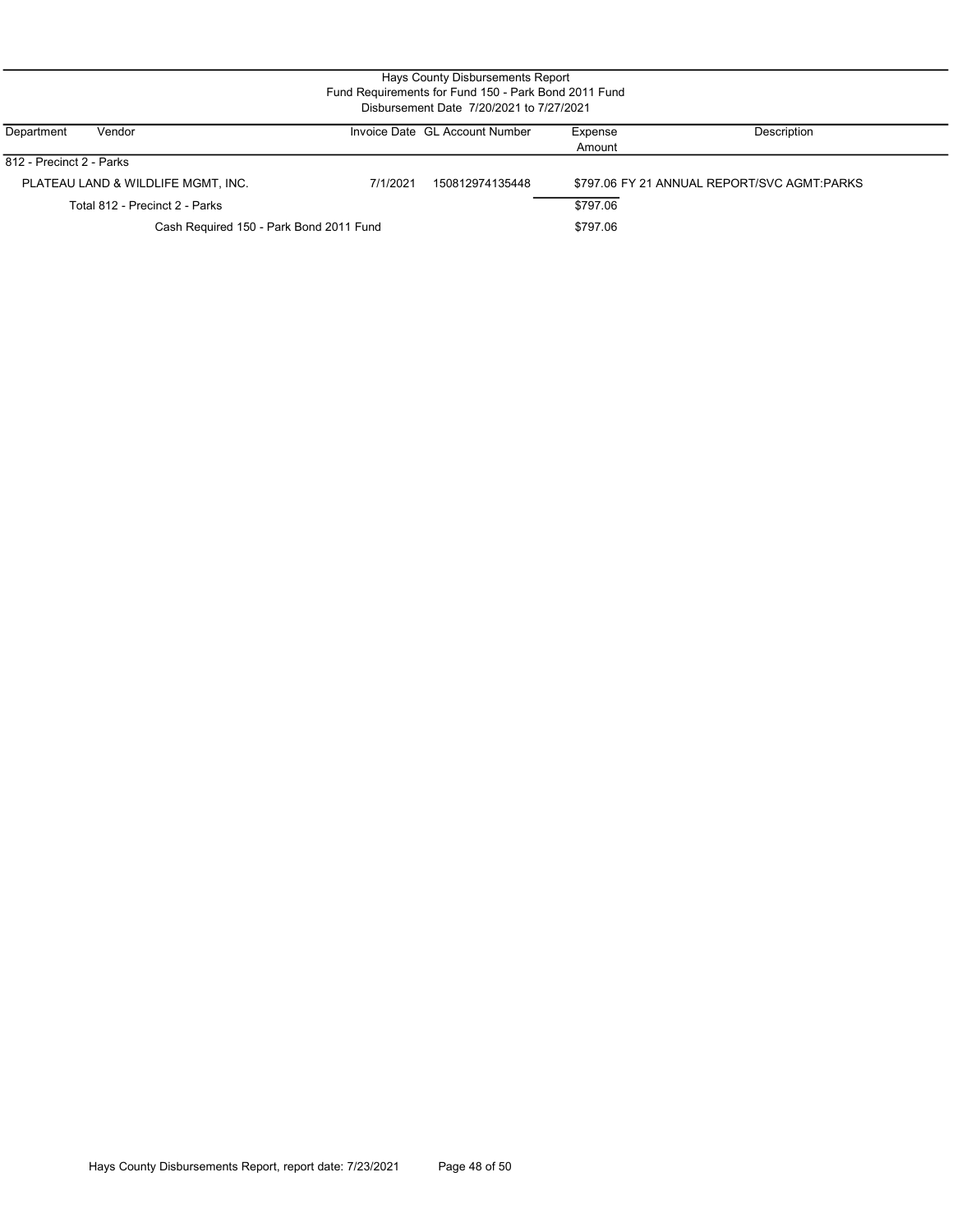| Hays County Disbursements Report<br>Fund Requirements for Fund 170 - Infrastructure Imp Fee Fund<br>Disbursement Date 7/20/2021 to 7/27/2021 |                                       |          |                                |                   |                                                                           |  |  |  |
|----------------------------------------------------------------------------------------------------------------------------------------------|---------------------------------------|----------|--------------------------------|-------------------|---------------------------------------------------------------------------|--|--|--|
| Department                                                                                                                                   | Vendor                                |          | Invoice Date GL Account Number | Expense<br>Amount | Description                                                               |  |  |  |
| 657 - Development Services                                                                                                                   |                                       |          |                                |                   |                                                                           |  |  |  |
|                                                                                                                                              | PEDERNALES ELECTRIC COOPERATIVE, INC. | 4/7/2021 | 170657005741                   |                   | \$250.00 APPLICATION FEE FOR ELECTRIC SVC:125 CAMINO DE<br>RANCHO PROJECT |  |  |  |
|                                                                                                                                              | Total 657 - Development Services      |          |                                | \$250.00          |                                                                           |  |  |  |

Total 657 - Development Services

Cash Required 170 - Infrastructure Imp Fee Fund

\$250.00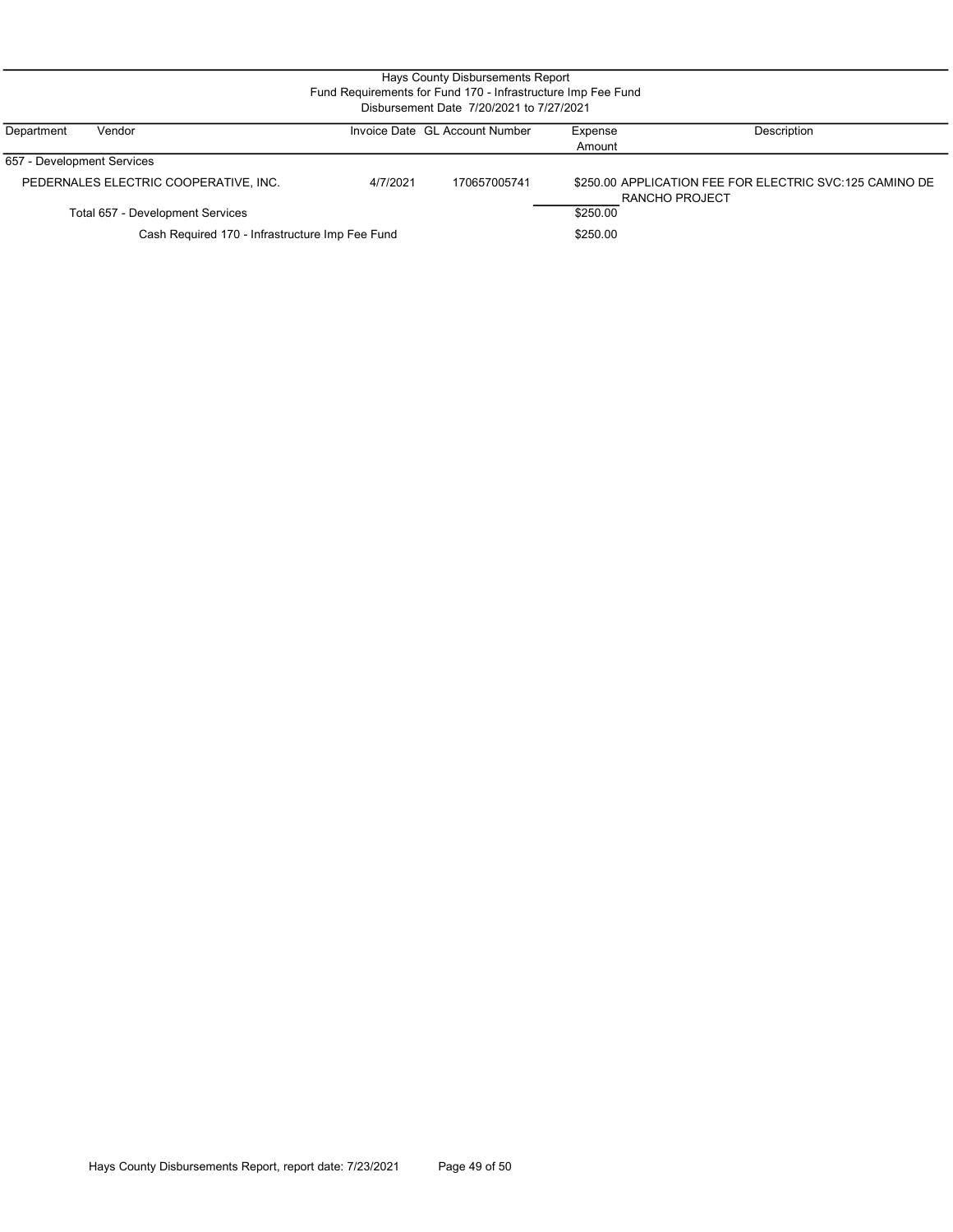| Department               | Vendor                                        |             | Invoice Date GL Account Number | Expense                           | Description |
|--------------------------|-----------------------------------------------|-------------|--------------------------------|-----------------------------------|-------------|
|                          |                                               |             |                                | Amount                            |             |
|                          |                                               |             |                                |                                   |             |
| CITY OF DRIPPING SPRINGS |                                               | 7/19/2021   | 1902200137                     | \$98,545.30 FY 21 TIRZ #1/TIRZ #2 |             |
| Total -                  |                                               |             |                                | \$98,545.30                       |             |
|                          | Cash Required 190 - Interest and Sinking Fund | \$98,545.30 |                                |                                   |             |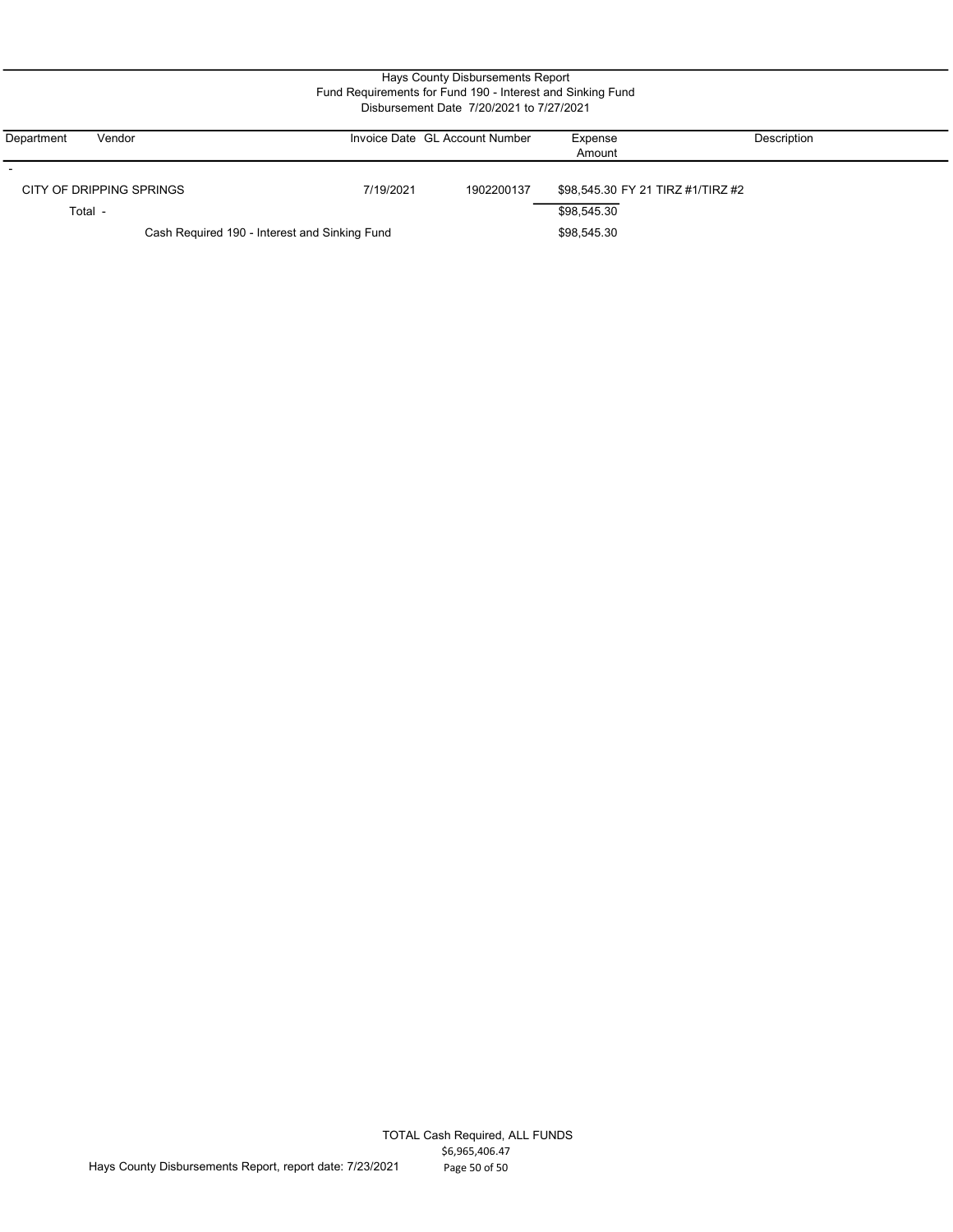Hays County

7/15/2021 4:01:49 PM

| Juror Name                     | Date      | <b>Amount</b> | <b>Check Number</b> | Bank Account      | <b>Check Stock</b>     |
|--------------------------------|-----------|---------------|---------------------|-------------------|------------------------|
| MOLLY BERRY JONES              | 7/15/2021 | S6.00         | $\sqrt{55929}$      | Juror Fund        | DC Juror Checks        |
| JOHN JOSEPH HOVEY              | 7/15/2021 | S6.00         | $\times$ 55930      | Juror Fund        | DC Juror Checks        |
| JULIANNE SAMMONS YOUNGBLC      | 7/15/2021 | <b>S6.00</b>  | $\sqrt{55931}$      | Juror Fund        | DC Juror Checks        |
| ROBERT RAYMOND WILLIAMS        | 7/15/2021 | \$6.00        | $\times$ 55932      | Juror Fund        | DC Juror Checks        |
| <b>JAMES JASPER ONEILL</b>     | 7/15/2021 | \$6.00        | $\checkmark$ 55933  | Juror Fund        | DC Juror Checks        |
| RUBEN ALLAN RODRIGUEZ          | 7/15/2021 | \$6.00        | S<br>55934          | <b>Juror Fund</b> | DC Juror Checks        |
| <b>SUMAN CHANDRASHEKHAR</b>    | 7/15/2021 | \$6.00        | ✓<br>55935          | Juror Fund        | <b>DC Juror Checks</b> |
| JENNIFER YBARRA                | 7/15/2021 | \$6.00        | $\times$ 55936      | Juror Fund        | <b>DC Juror Checks</b> |
| <b>JUSTIN TOMAS NUNEZ</b>      | 7/15/2021 | S6.00         | 55937               | Juror Fund        | DC Juror Checks        |
| <b>CALVIN JAMES WESTENDORF</b> | 7/15/2021 | S6.00         | $\checkmark$ 55938  | Juror Fund        | DC Juror Checks        |
| <b>SCOTT JON TERRES</b>        | 7/15/2021 | <b>S600</b>   | ✓<br>55939          | Juror Fund        | DC Juror Checks        |
| <b>GARY LYNN STEINMETZ</b>     | 7/15/2021 | S6.00         | ✓<br>55940          | Juror Fund        | DC Juror Checks        |
| DANIELA MONDRAGON              | 7/15/2021 | S6 00         | V<br>55941          | Juror Fund        | <b>DC Juror Checks</b> |
| <b>MONTY LEE PARKER</b>        | 7/15/2021 | S6.00         | ✓<br>55942          | Juror Fund        | DC Juror Checks        |
| <b>JAMES PETER VANEYK</b>      | 7/15/2021 | \$6,00        | ✓<br>55943          | <b>Juror Fund</b> | DC Juror Checks        |
| <b>MARK DOUGLAS RODOCKER</b>   | 7/15/2021 | S6 00         | ✓<br>55944          | <b>Juror Fund</b> | DC Juror Checks        |
| ROSS ELTIDGE HAIRGROVE         | 7/15/2021 | \$6,00        | 55945               | Juror Fund        | <b>DC Juror Checks</b> |
| <b>MARTHA HERNANDEZ</b>        | 7/15/2021 | \$6.00        | ✓<br>55946          | <b>Juror Fund</b> | <b>DC Juror Checks</b> |
| <b>GARY LYNN TATEM</b>         | 7/15/2021 | \$6.00        | ✓<br>55947          | <b>Juror Fund</b> | DC Juror Checks        |
| KATHRYN RENEE LUNA-WELCH       | 7/15/2021 | <b>S600</b>   | 55948               | Juror Fund        | DC Juror Checks        |
| <b>KERRY LYN LAAKE</b>         | 7/15/2021 | <b>S6.00</b>  | ✓<br>55949          | Juror Fund        | DC Juror Checks        |
| ASHLY LYNN MORGENROTH          | 7/15/2021 | <b>S6.00</b>  | ✓<br>55950          | Juror Fund        | DC Juror Checks        |
| <b>JAMES DWAYNE ANDERSON</b>   | 7/15/2021 | <b>S6.00</b>  | 55951               | <b>Juror Fund</b> | DC Juror Checks        |
| <b>CONNOR ANDREW PARKER</b>    | 7/15/2021 | \$6.00        | 55952               | <b>Juror Fund</b> | DC Juror Checks        |
| <b>JUAN JESUS SANCHEZ JR</b>   | 7/15/2021 | \$6.00        | 55953               | <b>Juror Fund</b> | DC Juror Checks        |
| TAHREA POLVOGT SMITH           | 7/15/2021 | S6 00         | ✓<br>55954          | <b>Juror Fund</b> | DC Juror Checks        |
| <b>MONICA NOEMI RIVERA</b>     | 7/15/2021 | \$6.00        | 55955               | Juror Fund        | DC Juror Checks        |
| <b>JESUS ABRAN ESPARZA</b>     | 7/15/2021 | \$6.00        | 55956               | Juror Fund        | DC Juror Checks        |
| <b>ILENE A LISTROM</b>         | 7/15/2021 | \$6.00        | ✓<br>55957          | Juror Fund        | <b>DC Juror Checks</b> |
| DANIEL JOSEPH KELLEHER         | 7/15/2021 | \$6.00        | 55958               | Juror Fund        | <b>DC Juror Checks</b> |
| ROGER NEIL BOHUSLAV            | 7/15/2021 | S6.00         | $\frac{1}{55959}$   | Juror Fund        | DC Juror Checks        |
| ELEAZAR MARTINEZ JR            | 7/15/2021 | S6.00         | ✓<br>55960          | Juror Fund        | <b>DC Juror Checks</b> |
| <b>JOSHUA JAMES BABETSKI</b>   | 7/15/2021 | \$6.00        | 55961               | Juror Fund        | <b>DC Juror Checks</b> |
| <b>MARK EDWARD SORENSON</b>    | 7/15/2021 | \$6.00        | 55962               | Juror Fund        | DC Juror Checks        |
| MATTHEW PRESCOTT JOHNSON       | 7/15/2021 | \$6.00        | 55963               | <b>Juror Fund</b> | DC Juror Checks        |
| SANDRA ANN MENDOZA             | 7/15/2021 | \$6.00        | 55964               | Juror Fund        | DC Juror Checks        |
| MICHAEL BARNEY                 | 7/15/2021 | <b>\$6.00</b> | 55965               | Juror Fund        | DC Juror Checks        |
| DAREN RAY BERRY                | 7/15/2021 | \$6.00        | 55966               | Juror Fund        | DC Juror Checks        |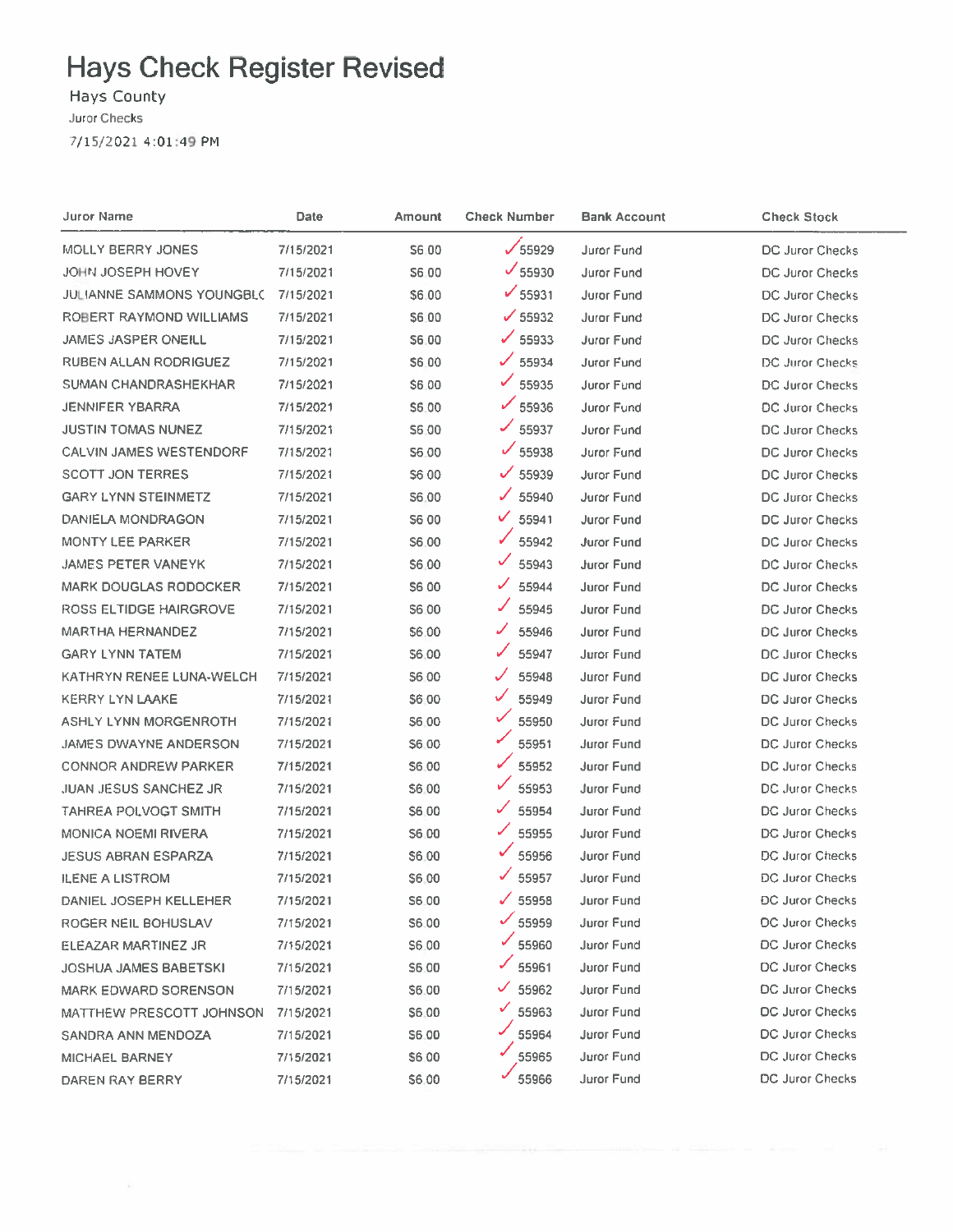| <b>Juror Name</b>                 | Date      | Amount       | <b>Check Number</b>            | <b>Bank Account</b> | <b>Check Stock</b>     |
|-----------------------------------|-----------|--------------|--------------------------------|---------------------|------------------------|
| <b>SUSAN ELENA HEWITT</b>         | 7/15/2021 | S6.00        | 55967                          | <b>Juror Fund</b>   | DC Juror Checks        |
| <b>PRESTON GAGE STEINBRINK</b>    | 7/15/2021 | S6 00        | $J$ 55968                      | Juror Fund          | DC Juror Checks        |
| CAROL JEAN OCASIO                 | 7/15/2021 | <b>S6.00</b> | $\times$ 55969                 | Juror Fund          | DC Juror Checks        |
| THOMAS VIKEN ANDERSON             | 7/15/2021 | \$6.00       | $\angle$ 55970                 | Juror Fund          | DC Juror Checks        |
| EVAN MICHAEL OTTO                 | 7/15/2021 | \$6.00       | $\times$ 55971                 | Juror Fund          | DC Juror Checks        |
| JORDAN STEFAN JOHNSON             | 7/15/2021 | \$6 00       | $\times$ 55972                 | <b>Juror Fund</b>   | <b>DC Juror Checks</b> |
| HELEN REYES-SALINAS               | 7/15/2021 | \$6,00       | $\times$ 55973                 | <b>Juror Fund</b>   | DC Juror Checks        |
| ARYSSA CHEYENNE GONZALES          | 7/15/2021 | S6.00        | 55974<br>V.                    | Juror Fund          | <b>DC Juror Checks</b> |
| MICHAEL MATTHEW KELLER            | 7/15/2021 | S6.00        | 55975<br>$\mathcal{J}^{\circ}$ | Juror Fund          | DC Juror Checks        |
| DOUGLAS LYNN ROUGEAU              | 7/15/2021 | S6.00        | J 55976                        | <b>Juror Fund</b>   | DC Juror Checks        |
| <b>TOYYA LYNNE CISNEROS</b>       | 7/15/2021 | S6 00        | 55977<br>╱                     | Juror Fund          | DC Juror Checks        |
| <b>KYLE ROBERT ANDERSON</b>       | 7/15/2021 | \$6.00       | J 55978                        | Juror Fund          | DC Juror Checks        |
| <b>JESUS CARRERA JR</b>           | 7/15/2021 | \$6.00       | $\sqrt{55979}$                 | <b>Juror Fund</b>   | DC Juror Checks        |
| <b>JULIE VO</b>                   | 7/15/2021 | \$6.00       | L<br>55980                     | Juror Fund          | DC Juror Checks        |
| CHELSEY LYNN MCSPADDEN            | 7/15/2021 | \$6.00       | 55981                          | <b>Juror Fund</b>   | <b>DC Juror Checks</b> |
| LARRY JOSEPH WESTBY               | 7/15/2021 | S6.00        | ✓<br>55982                     | Juror Fund          | DC Juror Checks        |
| SAMMY GENE HURTA                  | 7/15/2021 | S6.00        | ╱<br>55983                     | Juror Fund          | DC Juror Checks        |
| <b>TYLER TAUNTON</b>              | 7/15/2021 | S6.00        | L<br>55984                     | Juror Fund          | DC Juror Checks        |
| MICHAEL ROGERS JARRETT            | 7/15/2021 | <b>S6.00</b> | 55985                          | Juror Fund          | DC Juror Checks        |
| RONNIE COLEMAN SMITH JR           | 7/15/2021 | S6.00        | $\checkmark$ 55986             | <b>Juror Fund</b>   | DC Juror Checks        |
| KAITLYN CHEYENNE PALMER           | 7/15/2021 | S6.00        | $\times$ 55987                 | <b>Juror Fund</b>   | DC Juror Checks        |
| <b>FRANCES JO MAAKESTAD</b>       | 7/15/2021 | S6.00        | $\times$ 55988                 | Juror Fund          | DC Juror Checks        |
| <b>LANA LOU SCREETON</b>          | 7/15/2021 | \$6.00       | $\times$ 55989                 | Juror Fund          | DC Juror Checks        |
| <b>KENNETH JAMES ROCHA</b>        | 7/15/2021 | \$6,00       | $\times$ 55990                 | Juror Fund          | <b>DC Juror Checks</b> |
| <b>JOSE JURADO MIRELES</b>        | 7/15/2021 | \$6.00       | $\times$ 55991                 | Juror Fund          | <b>DC Juror Checks</b> |
| <b>SCOTT CHRISTOPHER ROSTRO</b>   | 7/15/2021 | \$6,00       | J 55992                        | Juror Fund          | <b>DC Juror Checks</b> |
| JEFFREY DAVID SCHMIDBAUER         | 7/15/2021 | \$6.00       | $\frac{1}{55993}$              | Juror Fund          | <b>DC Juror Checks</b> |
| ERIC JEFFREY JACKSON              | 7/15/2021 | S6 00        | $\frac{3}{55994}$              | Juror Fund          | DC Juror Checks        |
| <b>VICTOR MENDOZA</b>             | 7/15/2021 | \$6.00       | $\times$ 55995                 | Juror Fund          | <b>DC Juror Checks</b> |
| <b>BIANCA LAURE DERKA</b>         | 7/15/2021 | S6.00        | $\frac{1}{2}$ 55996            | Juror Fund          | DC Juror Checks        |
| MICHAEL ARTHUR CHACON             | 7/15/2021 | S6.00        | 55997                          | Juror Fund          | DC Juror Checks        |
| <b>VERONICA LYNN DEREU</b>        | 7/15/2021 | \$6.00       | 55998                          | <b>Juror Fund</b>   | <b>DC Juror Checks</b> |
| HANNA RENAE FELDSCHAU             | 7/15/2021 | \$6.00       | 55999                          | Juror Fund          | DC Juror Checks        |
| NIFA KONE KANIGA                  | 7/15/2021 | \$6,00       | 56000                          | Juror Fund          | DC Juror Checks        |
| <b>GERRY MIRELES</b>              | 7/15/2021 | \$6.00       | 56001                          | Juror Fund          | DC Juror Checks        |
| <b>IDA SAENZ ROMERO-PICHE</b>     | 7/15/2021 | \$6.00       | 56002                          | Juror Fund          | DC Juror Checks        |
| <b>GREGORY SCOTT DEVONSHIRE</b>   | 7/15/2021 | \$6.00       | 56003                          | Juror Fund          | DC Juror Checks        |
| JOHN BARRINEAU WRIGLEY III        | 7/15/2021 | S6 00        | 56004                          | Juror Fund          | DC Juror Checks        |
| SAMANTHA NICOLE HERRERA           | 7/15/2021 | S6.00        | 56005                          | Juror Fund          | DC Juror Checks        |
| <b>VANESSA GUADALUPE GARCIA-0</b> | 7/15/2021 | S6.00        | 56006                          | Juror Fund          | <b>DC Juror Checks</b> |
| ALYZEA NAYELLI ARPERO             | 7/15/2021 | S6.00        | 56007                          | Juror Fund          | DC Juror Checks        |
| KATHRYN COLEENE HERRINGTC         | 7/15/2021 | S6.00        | 56008                          | <b>Juror Fund</b>   | DC Juror Checks        |
| MELISSA ANN VALDEZ                | 7/15/2021 | S6.00        | 56009                          | Juror Fund          | DC Juror Checks        |
| ANDREW CLARK GAMBLE               | 7/15/2021 | S6.00        | 56010                          | Juror Fund          | DC Juror Checks        |
| YOLANDA PESINA                    | 7/15/2021 | S6.00        | 56011                          | Juror Fund          | DC Juror Checks        |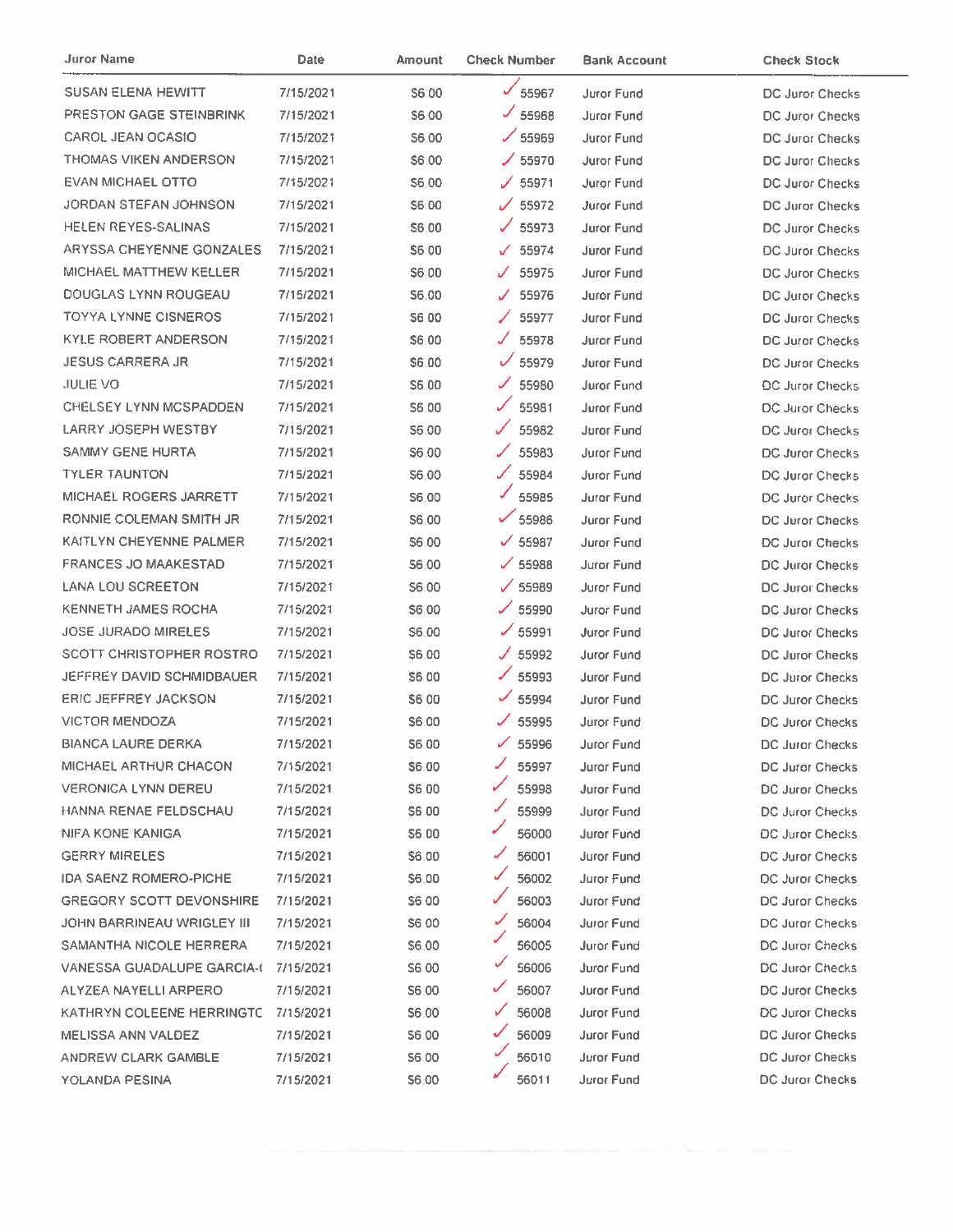| <b>Juror Name</b>              | Date      | Amount       | <b>Check Number</b> | <b>Bank Account</b> | <b>Check Stock</b>     |
|--------------------------------|-----------|--------------|---------------------|---------------------|------------------------|
| <b>RUDY ALEX SAUCEDO</b>       | 7/15/2021 | S6 00        | 56012               | <b>Juror Fund</b>   | DC Juror Checks        |
| <b>AUSTIN WILSON WESTFALL</b>  | 7/15/2021 | S6.00        | ✓<br>56013          | Juror Fund          | DC Juror Checks        |
| RACHAEL ELIZABETH PIOTROWS     | 7/15/2021 | S6.00        | ✓<br>56014          | <b>Juror Fund</b>   | DC Juror Checks        |
| <b>BRIANA MARIE MCCULLOUGH</b> | 7/15/2021 | S6.00        | 56015               | Juror Fund          | DC Juror Checks        |
| ALLISON LYNN WHITE             | 7/15/2021 | S6.00        | 56016<br>✓          | <b>Juror Fund</b>   | <b>DC Juror Checks</b> |
| <b>WILBUR TAYLOR ROGERS</b>    | 7/15/2021 | S6.00        | 56017               | Juror Fund          | <b>DC Juror Checks</b> |
| <b>BRIAN KEITH ROBINSON</b>    | 7/15/2021 | <b>S6.00</b> | 56018<br>✓          | Juror Fund          | DC Juror Checks        |
| <b>LYNDA LEE BUSTOS</b>        | 7/15/2021 | S6.00        | 56019<br>✓          | <b>Juror Fund</b>   | DC Juror Checks        |
| AMANDA JANE GONZALES           | 7/15/2021 | S6.00        | ✓<br>56020          | <b>Juror Fund</b>   | DC Juror Checks        |
| <b>SUSAN LOUISE MOAK</b>       | 7/15/2021 | S6.00        | 56021               | <b>Juror Fund</b>   | DC Juror Checks        |
| <b>TERESA DUNLAP POLLEY</b>    | 7/15/2021 | S6.00        | 56022               | <b>Juror Fund</b>   | DC Juror Checks        |
| <b>JERALD WAYNE JOHNSON</b>    | 7/15/2021 | S6.00        | 56023<br>✓          | Juror Fund          | <b>DC Juror Checks</b> |
| <b>SUSIE LEIGH LEGGETT</b>     | 7/15/2021 | S6.00        | 56024               | <b>Juror Fund</b>   | DC Juror Checks        |
| DARRELL RYAN SCOTT             | 7/15/2021 | S6 00        | 56025               | Juror Fund          | <b>DC Juror Checks</b> |
| <b>GLENN LEE WAGNER</b>        | 7/15/2021 | S6.00        | ✓<br>56026          | Juror Fund          | <b>DC Juror Checks</b> |
| <b>MATTHEW CHARLES MACIAS</b>  | 7/15/2021 | S6.00        | ✓<br>56027          | <b>Juror Fund</b>   | DC Juror Checks        |
| ALBERT JACINTO RIVERA          | 7/15/2021 | S6.00        | 56028               | Juror Fund          | DC Juror Checks        |

**Totals** 

\$600.00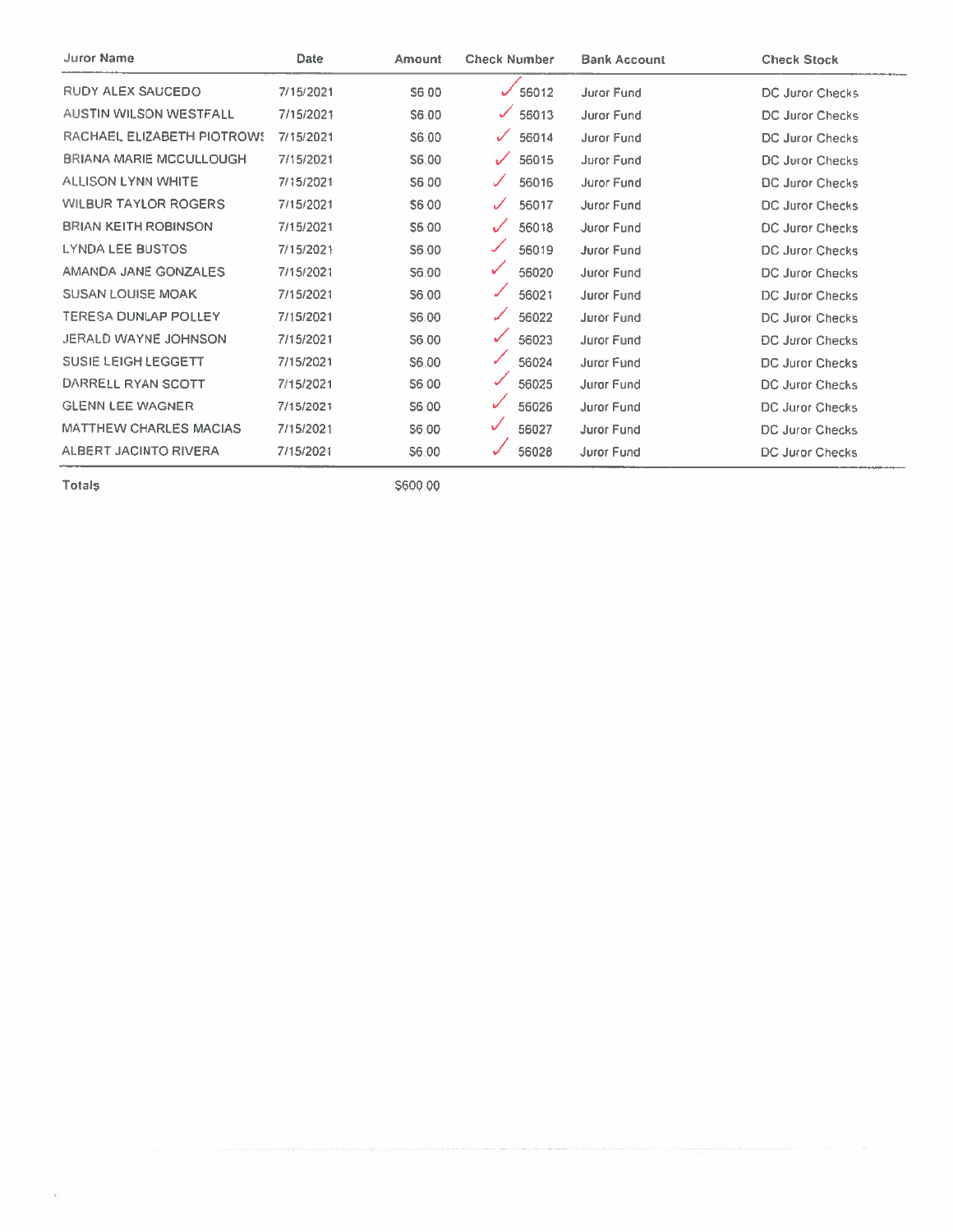#### **Havs County Juror Checks**

7/15/2021 3:34:10 PM

**Juror Name** Date Amount **Check Number Bank Account Check Stock** LUIS PALACIOS JR 7/15/2021 \$6,00 55835<sup>V</sup> **Juror Fund** DC Juror Checks 55836 **Juror Fund** SYLVIA GARZA MURRAY 7/15/2021 \$86.00 **DC Juror Checks RYAN RAFAELA ESPARZA** 7/15/2021 \$6.00 55837V Juror Fund DC Juror Checks 55838 Juror Fund ROBERT FERRAN MUDD 7/15/2021 \$6.00 DC Juror Checks **PATRICK RAY REILLY** 7/15/2021 55839 $\checkmark$ **Juror Fund DC Juror Checks** 56:00 DC Juror Checks **ROSEMARY F POTTER** 55840 $\checkmark$ Juror Fund 7/15/2021 **S6.00** ROXANNE LEE RODRIGUEZ 7/15/2021 \$6,00 55841 $\checkmark$ **Juror Fund DC Juror Checks PATTY LYNN WRIGHT** 7/15/2021 55842 $\checkmark$ **Juror Fund DC Juror Checks** \$86.00 **KELLY MARIE GURLEY** 7/15/2021 S6:00 55843 $\checkmark$ Juror Fund **DC Juror Checks** HEATHER HARTMAN VACEK DC Juror Checks  $55844$ Juror Fund 7/15/2021 S6.00 55845 $\checkmark$ **SARAH KATHERINE WISE** 7/15/2021 S6.00 **Juror Fund DC Juror Checks** TONYA RENEE WHETSTONE MAI 55846 **Juror Fund** 7/15/2021 **S6.00** DC Juror Checks 55847 $\checkmark$ **Juror Fund VAUGHN CHARLES NABER** 7/15/2021 \$6.00 **DC Juror Checks VERONICA MARIA VARGAS** 7/15/2021 55848 $\overline{\phantom{0}}$ **Juror Fund** DC Juror Checks S6.00 55849 $\checkmark$ Juror Fund STEPHEN ALEXANDER SUNDOUI 7/15/2021 \$6.00 **DC Juror Checks JONATHAN KEITH MILES** 7/15/2021 \$6.00 55850 √ Juror Fund DC Juror Checks Juror Fund **CARLA CHERE JOHNSON** 7/15/2021 S6.00 55851√ DC Juror Checks 55852√ Juror Fund **DEVIN TAYLOR GRIMES** 7/15/2021 \$6.00 **DC Juror Checks** JOSE LUIS GONZALES 7/15/2021 S6.00 55853 $\checkmark$ Juror Fund DC Juror Checks 55854 $\checkmark$ Juror Fund **DANIEL KEITH BRITTAIN** 7/15/2021 \$6.00 DC Juror Checks H BETHANY MOORE 55855 $\checkmark$ **Juror Fund DC Juror Checks** 7/15/2021 \$6.00 55856 **Juror Fund DANIELLE MARIE COOK** 7/15/2021 S6.00 **DC Juror Checks** 55857 V **DEBRA ANN HANSON** 7/15/2021 \$86.00 **Juror Fund DC Juror Checks** 55858 **Juror Fund DC Juror Checks** STEPHANIE ANN NEEDHAM 7/15/2021 \$6.00 **COLLEEN ANN MOREAU** 55859 **Juror Fund DC Juror Checks** 7/15/2021 S6.00 THEODORE ALBERT BIGGIE III 7/15/2021 \$6.00 55860 $\checkmark$ **Juror Fund** DC Juror Checks 7/15/2021 55861 $\checkmark$ **Juror Fund JAYTON THOMAS BURBA** S6.00 DC Juror Checks **Juror Fund** DC Juror Checks **DIANA LYNN** 7/15/2021 S6.00 55862 $\checkmark$ **JESSICA LAUREN WIRTH** 7/15/2021 **S6.00** 55863 $\sqrt{ }$ Juror Fund **DC Juror Checks JULIA BARKER HILL** 7/15/2021 **S600** 55864 Juror Fund **DC Juror Checks** JOCELYN TAN LASMARIAS 55865 V Juror Fund DC Juror Checks 7/15/2021 **S6 00** 55866 Juror Fund **DC Juror Checks ROBERT TAYLOR TALLY** 7/15/2021 \$6.00 55867 Juror Fund DC Juror Checks **BLAKE RAY ORMAND** 7/15/2021 \$6 00 55868 Juror Fund **DC Juror Checks TWILA TRIM SEAHOLM** 7/15/2021 \$6,00 55869 Juror Fund **DC Juror Checks DEBORAH LYNN SKRUHAK** 7/15/2021 \$6.00 Juror Fund DC Juror Checks **DEBORAH KAY MCCAW** \$6 00 55870  $\sim$ 7/15/2021 \$6.00 55871 Juror Fund DC Juror Checks CECILIA URESTE CORONADO 7/15/2021 55872 Juror Fund DC Juror Checks JOE RUSSELL BEYER JR 7/15/2021 \$6.00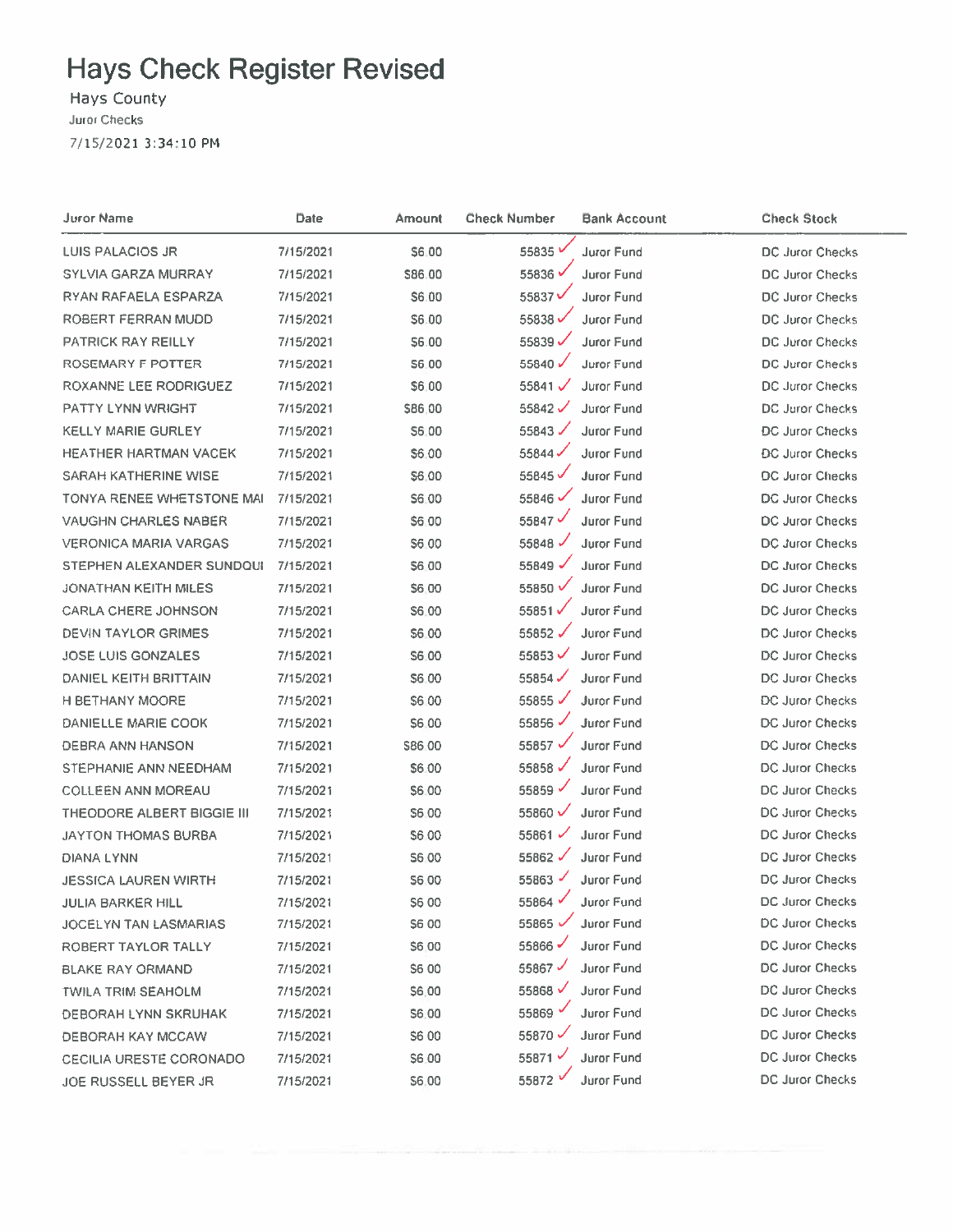| <b>Juror Name</b>              | Date      | <b>Amount</b> | <b>Check Number</b>  | <b>Bank Account</b> | <b>Check Stock</b>     |
|--------------------------------|-----------|---------------|----------------------|---------------------|------------------------|
| <b>GERALYN THERESE DEPINTO</b> | 7/15/2021 | S6.00         | 55873 $-$            | Juror Fund          | DC Juror Checks        |
| MARIANNE ELIZABETH GIBSON      | 7/15/2021 | \$6.00        | 55874 $\checkmark$   | Juror Fund          | DC Juror Checks        |
| BRIANA MARIE BECERRA           | 7/15/2021 | <b>S6.00</b>  | 55875 $\checkmark$   | <b>Juror Fund</b>   | DC Juror Checks        |
| KELSI ELIZABETH BRUBAKER       | 7/15/2021 | \$6.00        | 55876 $\checkmark$   | Juror Fund          | DC Juror Checks        |
| LUCY ALVARADO ALVARADO         | 7/15/2021 | S6.00         | 55877 $\nu$          | <b>Juror Fund</b>   | DC Juror Checks        |
| <b>CHRISTINA LARUE COWEY</b>   | 7/15/2021 | S6.00         | 55878 $\checkmark$   | Juror Fund          | DC Juror Checks        |
| JORDAN MICHAEL RAINEY          | 7/15/2021 | <b>S6.00</b>  | $55879$ $\checkmark$ | Juror Fund          | DC Juror Checks        |
| <b>CORY LEE HOFMEISTER</b>     | 7/15/2021 | S6.00         | 55880                | Juror Fund          | DC Juror Checks        |
| <b>MICHAEL PATRICK OCONNOR</b> | 7/15/2021 | S6.00         | 55881                | Juror Fund          | <b>DC Juror Checks</b> |
| <b>CAROL B CAMARILLO</b>       | 7/15/2021 | S6.00         | 55882                | Juror Fund          | DC Juror Checks        |
| JENNIFER BROOKE LECOMPTE       | 7/15/2021 | <b>\$600</b>  | 55883 $\checkmark$   | Juror Fund          | DC Juror Checks        |
| ALMA VASQUEZ                   | 7/15/2021 | S6 00         | 55884 √              | <b>Juror Fund</b>   | <b>DC Juror Checks</b> |
| <b>CHIANGSHENG MA TAI</b>      | 7/15/2021 | \$6.00        | 55885 $\checkmark$   | <b>Juror Fund</b>   | <b>DC Juror Checks</b> |
| <b>NAOMI SAVAGE CRAMER</b>     | 7/15/2021 | S6.00         | 55886                | <b>Juror Fund</b>   | DC Juror Checks        |
| <b>MICHAEL DAMION SHEVLIN</b>  | 7/15/2021 | \$6,00        | 55887 √              | <b>Juror Fund</b>   | DC Juror Checks        |
| <b>ANTONIO ESTEBAN MCCALL</b>  | 7/15/2021 | \$86,00       | 55888 $\checkmark$   | Juror Fund          | DC Juror Checks        |
| <b>JAN MATTHEW HALL</b>        | 7/15/2021 | S6.00         | 55889                | Juror Fund          | DC Juror Checks        |
| <b>JOSHUA GEORGE PEICHOTO</b>  | 7/15/2021 | S6.00         | 55890 ✓              | Juror Fund          | <b>DC Juror Checks</b> |
| PAULETTE RENEE LITTRELL        | 7/15/2021 | S6.00         | 55891 $\checkmark$   | Juror Fund          | <b>DC Juror Checks</b> |
| DEBORAH SUE BROWN              | 7/15/2021 | S6.00         | 55892 √              | Juror Fund          | <b>DC Juror Checks</b> |
| RYAN TAYLOR JONES              | 7/15/2021 | \$6.00        | 55893 $\checkmark$   | Juror Fund          | DC Juror Checks        |
| JENNIFER ANNETTE LOPEZ         | 7/15/2021 | \$6.00        | 55894                | Juror Fund          | DC Juror Checks        |
| <b>SHARI EDITH BAUER</b>       | 7/15/2021 | \$6.00        | 55895                | <b>Juror Fund</b>   | DC Juror Checks        |
| <b>WILLIAM KEITH WALKER</b>    | 7/15/2021 | \$6.00        | 55896                | Juror Fund          | DC Juror Checks        |
| <b>TERESA KAY HAYES</b>        | 7/15/2021 | \$6.00        | 55897 V              | <b>Juror Fund</b>   | DC Juror Checks        |
| <b>VICTORIA GOMEZ PARDIECK</b> | 7/15/2021 | S6.00         | 55898                | Juror Fund          | DC Juror Checks        |
| JEAN PAUL SALDANA POMALES      | 7/15/2021 | S6.00         | 55899 $\overline{v}$ | Juror Fund          | <b>DC Juror Checks</b> |
| SAMANTHA KATHERINE SCHOUT      | 7/15/2021 | S6.00         | 55900                | Juror Fund          | DC Juror Checks        |
| <b>HOLLY A MESSLER</b>         | 7/15/2021 | S6.00         | 55901 -              | Juror Fund          | DC Juror Checks        |
| <b>VIANNAE ROMERO</b>          | 7/15/2021 | S6 00         | 55902 -              | Juror Fund          | DC Juror Checks        |
| <b>SHAWN ADAM EWING</b>        | 7/15/2021 | \$86.00       | $55903$ $\checkmark$ | Juror Fund          | DC Juror Checks        |
| <b>BRIAN THOMAS GORYCHKA</b>   | 7/15/2021 | \$6.00        | 55904 $\sim$         | <b>Juror Fund</b>   | DC Juror Checks        |
| PAIGE GUSTAFSON JOHNSON        | 7/15/2021 | <b>S6.00</b>  | 55905                | <b>Juror Fund</b>   | <b>DC Juror Checks</b> |
| <b>KATHY FELDER BRIDGES</b>    | 7/15/2021 | S6.00         | 55906 V              | Juror Fund          | DC Juror Checks        |
| <b>VALERIE ANN TANGUMA</b>     | 7/15/2021 | S6.00         | 55907 -              | Juror Fund          | <b>DC Juror Checks</b> |
| DUNCAN SCOTT ERIKSON           | 7/15/2021 | \$6.00        | 55908 V              | Juror Fund          | <b>DC Juror Checks</b> |
| JACQUELINE JAIME ORTIZ         | 7/15/2021 | \$6.00        | 55909 $\checkmark$   | Juror Fund          | <b>DC Juror Checks</b> |
| TIFFANY NICOLE JEFFCOAT        | 7/15/2021 | \$6.00        | 55910 $\checkmark$   | Juror Fund          | DC Juror Checks        |
| <b>EMMITT RONNEY CASTRO</b>    | 7/15/2021 | \$6.00        | 55911 *              | Juror Fund          | DC Juror Checks        |
| <b>MEGAN KYTHRINE THOMPSON</b> | 7/15/2021 | \$86.00       | 55912 -              | Juror Fund          | <b>DC Juror Checks</b> |
| KAREN ANN MURPHY               | 7/15/2021 | <b>S6.00</b>  | 55913 $V$            | Juror Fund          | <b>DC Juror Checks</b> |
| PRISCILLA VEGA DOUGLAS         | 7/15/2021 | \$6.00        | 55914 $\checkmark$   | Juror Fund          | DC Juror Checks        |
| <b>KYLE MCKEAN PARKS</b>       | 7/15/2021 | 56.00         | 55915                | <b>Juror Fund</b>   | DC Juror Checks        |
| TORYN DMITRI COX               | 7/15/2021 | \$6.00        | 55916                | <b>Juror Fund</b>   | DC Juror Checks        |
| TAMMIE MARIE REYNA             | 7/15/2021 | \$6.00        | 55917 *              | Juror Fund          | DC Juror Checks        |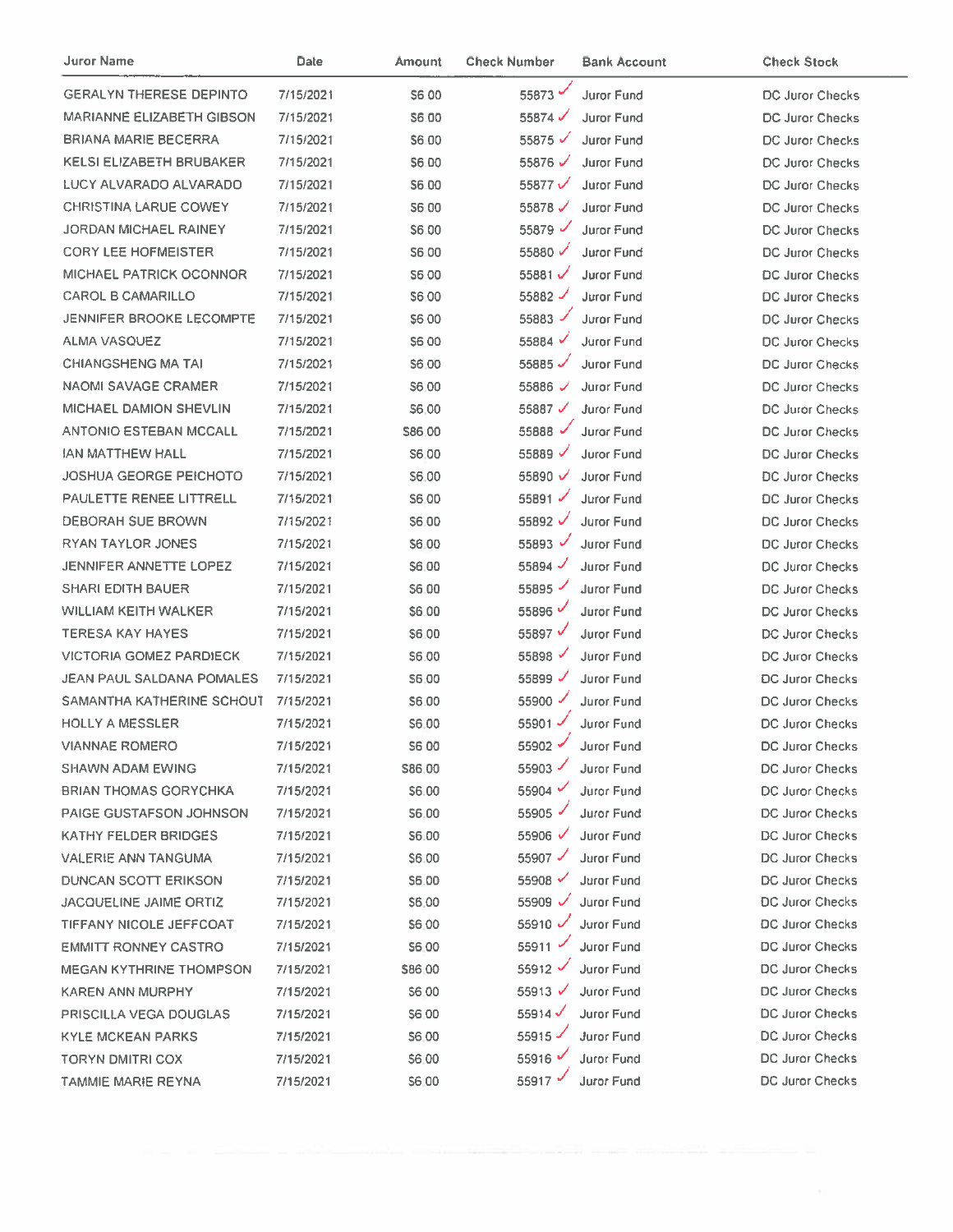| <b>Juror Name</b>                | <b>Date</b> | Amount | <b>Check Number</b>  | <b>Bank Account</b> | <b>Check Stock</b>     |
|----------------------------------|-------------|--------|----------------------|---------------------|------------------------|
| MAC DANIEL HOWARD                | 7/15/2021   | S6.00  | 55918                | Juror Fund          | DC Juror Checks        |
| <b>ERIK JOSEPH POMPA</b>         | 7/15/2021   | S86 00 | $55919$ $\checkmark$ | Juror Fund          | DC Juror Checks        |
| TARA JEAN ROSADO                 | 7/15/2021   | S6.00  | $55920 \checkmark$   | Juror Fund          | DC Juror Checks        |
| DEBORAH LYNN ALTY                | 7/15/2021   | S6 00  | 55921 $\checkmark$   | Juror Fund          | DC Juror Checks        |
| <b>CADY GRACE WYNN</b>           | 7/15/2021   | S6.00  | 55922 $\mathcal{S}$  | <b>Juror Fund</b>   | DC Juror Checks        |
| KIANA MARIE SCHROERS             | 7/15/2021   | S6.00  | $55923$ $\checkmark$ | <b>Juror Fund</b>   | DC Juror Checks        |
| CARISSA NICOLE MALONE            | 7/15/2021   | S86.00 | $55924$ $\checkmark$ | <b>Juror Fund</b>   | DC Juror Checks        |
| <b>GARY RALPH MITCHELL</b>       | 7/15/2021   | S86.00 | $55925 \checkmark$   | Juror Eund          | <b>DC Juror Checks</b> |
| <b>HARRISON MICHAEL THRAMANN</b> | 7/15/2021   | S6.00  | $55926$ $\checkmark$ | Juror Fund          | DC Juror Checks        |
| MONICA LASHAWN WEBSTER           | 7/15/2021   | S6.00  | 55927 $\mathcal{S}$  | Juror Fund          | DC Juror Checks        |
| <b>MELINDA SUE RUSSELL</b>       | 7/15/2021   | S6 00  | $55928$ $\checkmark$ | Juror Fund          | <b>DC Juror Checks</b> |

Totals

\$1,284,00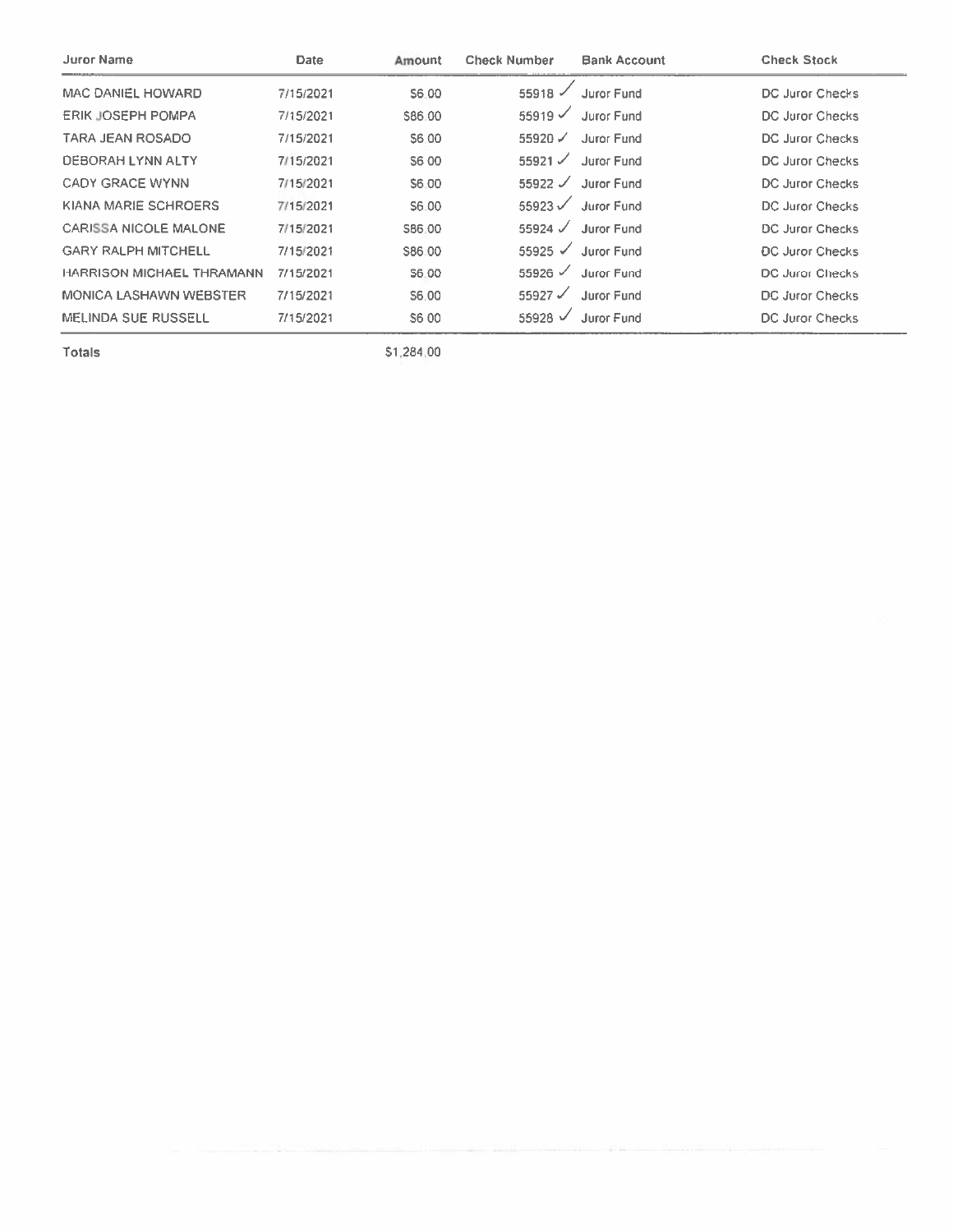Hays County Juror Checks 7/15/2021 3:07:07 PM

| Juror Name                        | Date        | Amount       | <b>Check Number</b>  | <b>Bank Account</b> | <b>Check Stock</b>     |
|-----------------------------------|-------------|--------------|----------------------|---------------------|------------------------|
| MICHELLE LAWRENCE                 | 7/15/2021   | S6.00        | 55791                | Juror Fund          | DC Juror Checks        |
| <b>BRICE MICHAEL REEM</b>         | 7/15/2021   | S6.00        | 55792 $\checkmark$   | <b>Juror Fund</b>   | <b>DC Juror Checks</b> |
| DONALD DOUGLAS LEBEL              | 7/15/2021   | S6.00        | 55793√               | <b>Juror Fund</b>   | <b>DC Juror Checks</b> |
| <b>FORREST ALBERT CLARK</b>       | 7/15/2021   | \$6.00       | 55794 $\checkmark$   | Juror Fund          | <b>DC Juror Checks</b> |
| <b>SCOTT THOMAS CHRISTIANS</b>    | 7/15/2021   | S6.00        | 55795                | Juror Fund          | <b>DC Juror Checks</b> |
| <b>MARIA GUADALUPE GARCIA REY</b> | 7/15/2021   | <b>S600</b>  | 55796√               | Juror Fund          | DC Juror Checks        |
| <b>JASON COLLIN SPRADLEY</b>      | 7/15/2021   | \$6.00       | 55797 $\checkmark$   | Juror Fund          | DC Juror Checks        |
| <b>CHRISTIAN A MEDINA</b>         | 7/15/2021   | \$6.00       | 55798 $\checkmark$   | Juror Fund          | DC Juror Checks        |
| <b>JACKSON BAKER GLENEWINKEL</b>  | 7/15/2021   | \$6.00       | 55799                | Juror Fund          | DC Juror Checks        |
| <b>KENNETH BRIAN MCKINNEY</b>     | 7/15/2021   | \$6.00       | 55800 √              | <b>Juror Fund</b>   | DC Juror Checks        |
| DANIEL KONARD MARTINE             | 7/15/2021   | S6.00        | 55801                | Juror Fund          | DC Juror Checks        |
| <b>LEEANN ANN BOWER</b>           | 7/15/2021   | <b>S6.00</b> | 55802                | Juror Fund          | <b>DC Juror Checks</b> |
| <b>DONNA LEA MCKENNON</b>         | 7/15/2021   | S6.00        | 55803 ₩              | Juror Fund          | DC Juror Checks        |
| <b>KRYSTAL MARIE LOYD</b>         | 7/15/2021   | \$6,00       | 55804 $\checkmark$   | Juror Fund          | DC Juror Checks        |
| <b>JAIME DENISE LAYTON</b>        | 7/15/2021   | \$6.00       | 55805 √              | Juror Fund          | DC Juror Checks        |
| <b>KORREY TAYLOR MOORE</b>        | 7/15/2021   | S6.00        | 55806                | Juror Fund          | DC Juror Checks        |
| <b>MATHEW ANDREW CASTILLO</b>     | 7/15/2021   | \$6.00       | 55807                | Juror Fund          | DC Juror Checks        |
| <b>LYDIA DIANN SOLIS</b>          | 7/15/2021   | <b>S600</b>  | 55808 $\checkmark$   | Juror Fund          | <b>DC Juror Checks</b> |
| <b>WILLIAM JOSEPH PEKAR II</b>    | 7/15/2021   | S6.00        | 55809 $\checkmark$   | <b>Juror Fund</b>   | DC Juror Checks        |
| ALEXANDRA J RIOS                  | 7/15/2021   | \$6.00       | 55810 $\checkmark$   | <b>Juror Fund</b>   | DC Juror Checks        |
| <b>CHARLES STEVEN MOSIER</b>      | 7/15/2021   | S6.00        | 55811                | <b>Juror Fund</b>   | DC Juror Checks        |
| <b>MIZDEN K PENA RUSSELL</b>      | * 7/15/2021 | <b>\$600</b> | 55812 $\checkmark$   | Juror Fund          | DC Juror Checks        |
| JENNIFER FRANCIES JIMENEZ         | 7/15/2021   | \$6.00       | 55813 $V$            | Juror Fund          | <b>DC Juror Checks</b> |
| <b>MARGIE FAY KYSER</b>           | 7/15/2021   | \$6 00       | 55814 $\checkmark$   | Juror Fund          | DC Juror Checks        |
| <b>NORMAN DALE TATSCH</b>         | 7/15/2021   | \$6.00       | 55815 $\checkmark$   | Juror Fund          | <b>DC Juror Checks</b> |
| <b>MARYSA HORTON DANIEL</b>       | 7/15/2021   | <b>S6.00</b> | 55816 $\sqrt{}$      | Juror Fund          | DC Juror Checks        |
| <b>CESAR MACEDO-ALBARRAN</b>      | 7/15/2021   | \$6.00       | 55817 $\checkmark$   | Juror Fund          | DC Juror Checks        |
| ABRIL MICHELLE SALDIERNA          | 7/15/2021   | \$6,00       | 55818                | Juror Fund          | DC Juror Checks        |
| DANIEL TYLER GARTLAND             | 7/15/2021   | S6.00        | 55819 $\sqrt{ }$     | Juror Fund          | <b>DC Juror Checks</b> |
| RADHIKA PATOLE KUMAR              | 7/15/2021   | \$6,00       | 55820 V              | Juror Fund          | <b>DC Juror Checks</b> |
| <b>LUCAS LANE LEMONS</b>          | 7/15/2021   | \$6.00       | $55821$ $\checkmark$ | Juror Fund          | DC Juror Checks        |
| DAVID JOSHUA ESTELL               | 7/15/2021   | S6.00        | 55822√               | Juror Fund          | DC Juror Checks        |
| <b>KELLY CHRISTINE GARCIA</b>     | 7/15/2021   | <b>S6.00</b> | 55823 $\checkmark$   | Juror Fund          | DC Juror Checks        |
| <b>CASSANDRA SAXON DELEON</b>     | 7/15/2021   | \$6.00       | 55824 $\checkmark$   | Juror Fund          | DC Juror Checks        |
| PEDRO GABRIEL GUERRERO JR         | 7/15/2021   | \$6.00       | 55825 Y              | Juror Fund          | DC Juror Checks        |
| <b>MARTHA KAY BUTLER</b>          | 7/15/2021   | \$6.00       | 55826                | Juror Fund          | <b>DC Juror Checks</b> |
| ROMAN GABRIEL PICHARDO            | 7/15/2021   | \$6.00       | 55827√               | Juror Fund          | DC Juror Checks        |
| DAVID ALLEN FRALIC                | 7/15/2021   | \$6.00       | 55828                | Juror Fund          | DC Juror Checks        |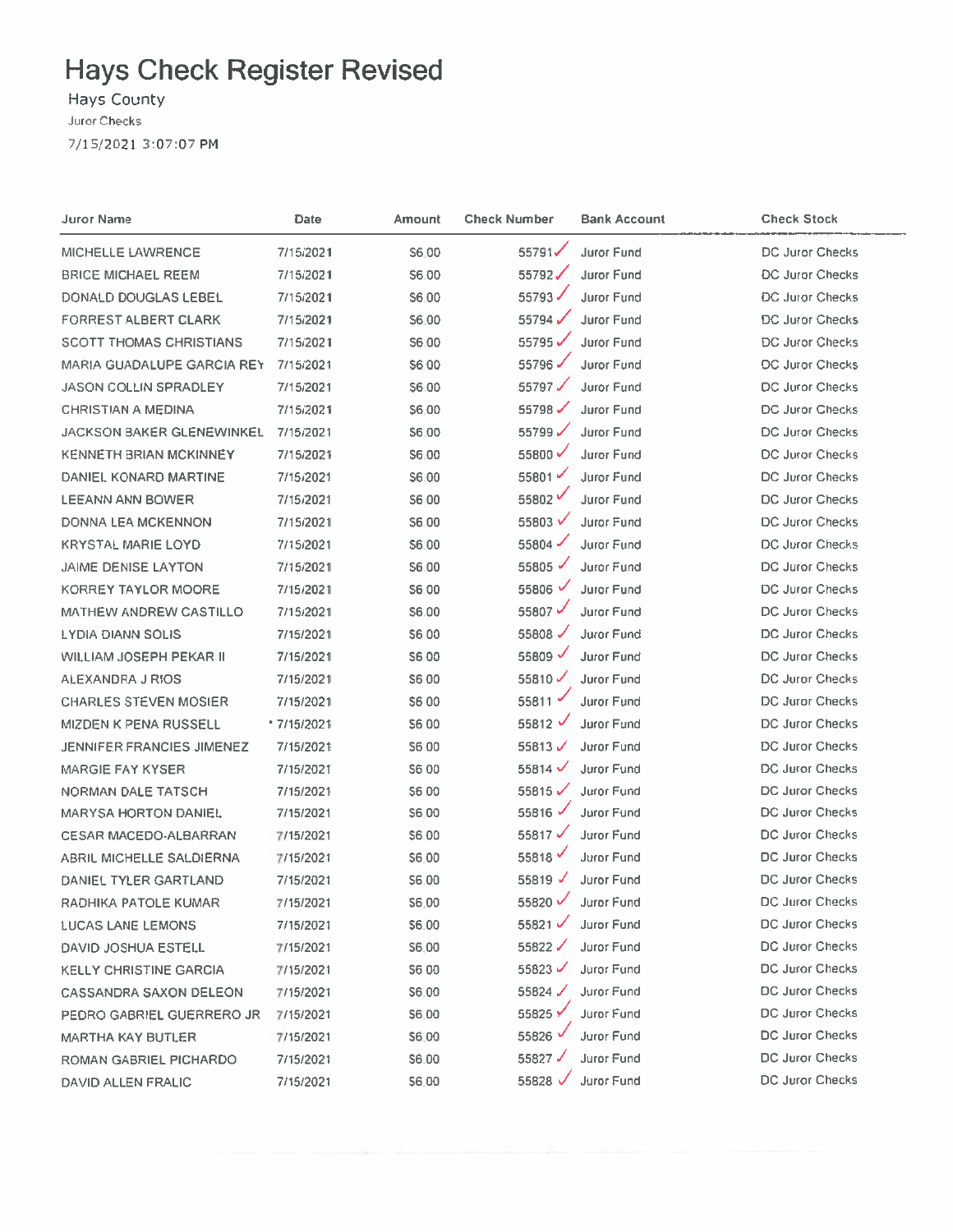| <b>Juror Name</b>              | Date      | Amount | <b>Check Number</b> | <b>Bank Account</b> | <b>Check Stock</b>     |
|--------------------------------|-----------|--------|---------------------|---------------------|------------------------|
| <b>ADRIENNE MICHELLE GARZA</b> | 7/15/2021 | S6.00  | 55829 $\checkmark$  | Juror Fund          | DC Juror Checks        |
| <b>MATTHEW EDMUND PICKLE</b>   | 7/15/2021 | S6.00  | 55830 $\checkmark$  | Juror Fund          | DC Juror Checks        |
| MICHAEL A GOUGH                | 7/15/2021 | S6.00  | 55831 $\sqrt$       | Juror Fund          | DC Juror Checks        |
| ANGELA LEN HILL                | 7/15/2021 | S6.00  | 55832 $\vee$        | Juror Fund          | <b>DC Juror Checks</b> |
| <b>GILDA TRINA MOORE</b>       | 7/15/2021 | S6.00  | 55833 $\sqrt$       | Juror Fund          | <b>DC Juror Checks</b> |
| JACOB MATTHEW MCREYNOLDS       | 7/15/2021 | S6 00  | 55834 $\sqrt{ }$    | Juror Fund          | DC Juror Checks        |

Totals

\$264.00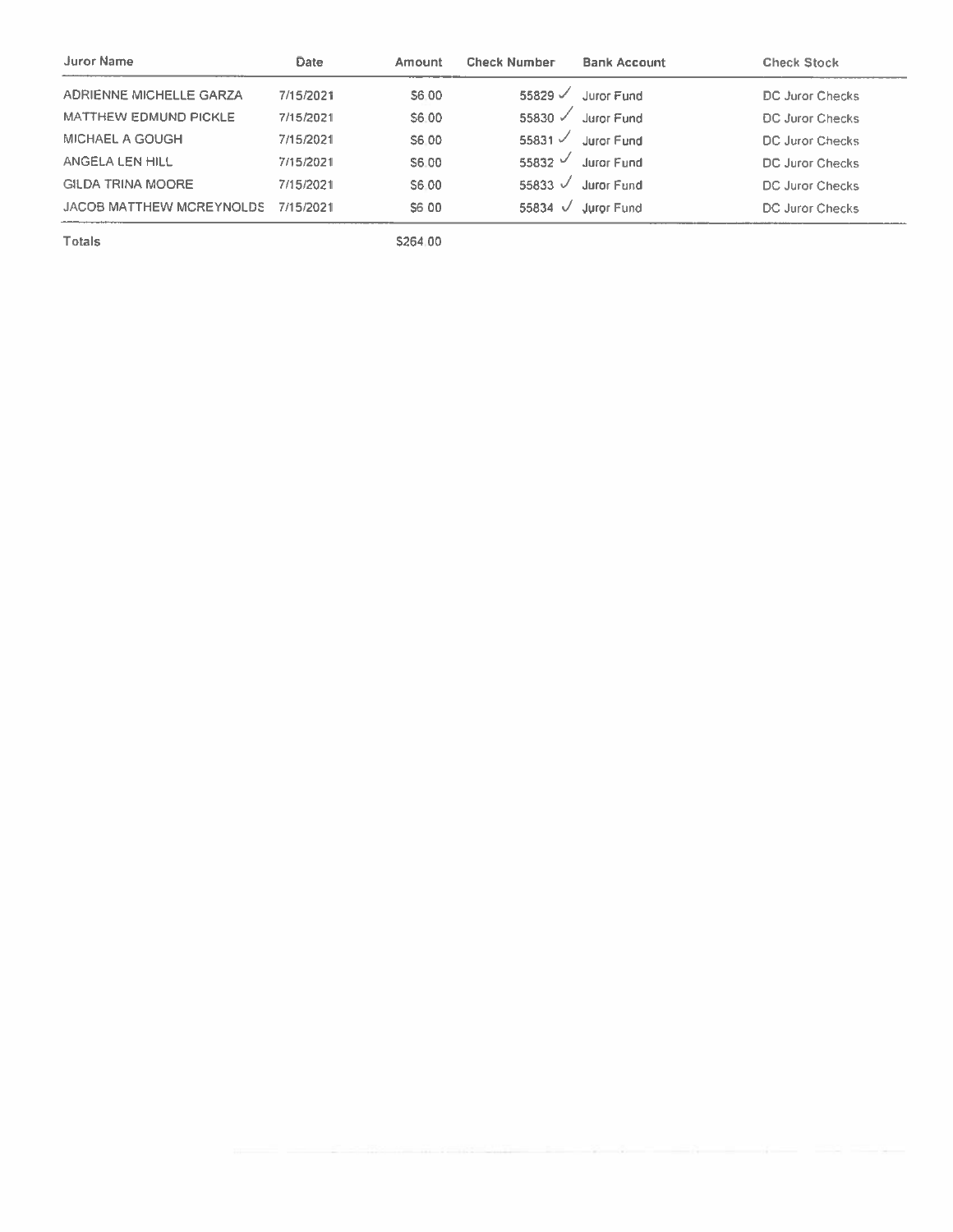**Hays County** 

Juror Checks

7/15/2021 2:20:50 PM

| Juror Name                   | Date      | Amount | <b>Check Number</b> | <b>Bank Account</b> | <b>Check Stock</b>     |
|------------------------------|-----------|--------|---------------------|---------------------|------------------------|
| <b>CARLOS RYAN VILLASANA</b> | 7/15/2021 | S6.00  | $\sqrt{55775}$      | Juror Fund          | DC Juror Checks        |
| <b>GREGORY CADE HOUGHTON</b> | 7/15/2021 | S6.00  | $\sqrt{55776}$      | Juror Fund          | DC Juror Checks        |
| <b>GERARDO FLORES</b>        | 7/15/2021 | S6:00  | $\sqrt{55777}$      | Juror Fund          | <b>DC Juror Checks</b> |
| <b>JACOB ANDREW THIELMAN</b> | 7/15/2021 | \$6.00 | $\sqrt{55778}$      | Juror Fund          | <b>DC Juror Checks</b> |
| <b>RILEY CELINE SANCHEZ</b>  | 7/15/2021 | S6:00  | $\sqrt{55779}$      | Juror Fund          | <b>DC Juror Checks</b> |
| LILY DIANE MAJEK             | 7/15/2021 | S6.00  | /55780              | <b>Juror Fund</b>   | DC Juror Checks        |
| <b>JORDAN XAVIER JUAREZ</b>  | 7/15/2021 | \$6.00 | $\sqrt{55781}$      | Juror Fund          | DC Juror Checks        |
| ROBERT WARREN HARDING        | 7/15/2021 | S6.00  | $\sqrt{55782}$      | Juror Fund          | <b>DC Juror Checks</b> |
| <b>BRITTANY M DOUVILLE</b>   | 7/15/2021 | S6.00  | J 55783             | Juror Fund          | DC Juror Checks        |
| <b>DOUGLAS PHILLIPS III</b>  | 7/15/2021 | S6 00  | $\times$ 55784      | <b>Juror Fund</b>   | DC Juror Checks        |
| <b>LINA MACIAS NEGRONI</b>   | 7/15/2021 | S6 00  | $\times$ 55785      | Juror Fund          | DC Juror Checks        |
| DONAHVAN GEORDAN DAMORE      | 7/15/2021 | S6.00  | $\sqrt{55786}$      | Juror Fund          | DC Juror Checks        |
| PETER WINSLOW KESSLER        | 7/15/2021 | \$6.00 | $\sqrt{55787}$      | Juror Fund          | <b>DC Juror Checks</b> |
| <b>KAREN LYNNE CASE</b>      | 7/15/2021 | \$6.00 | √ 55788             | Juror Fund          | <b>DC Juror Checks</b> |
| <b>THOMAS LEE LEVERETT</b>   | 7/15/2021 | S6.00  | 55789               | Juror Fund          | <b>DC Juror Checks</b> |
| <b>ESTER DELEON PEREZ</b>    | 7/15/2021 | S6.00  | $\times$ 55790      | Juror Fund          | <b>DC Juror Checks</b> |

**Totals** 

ł.

\$96.00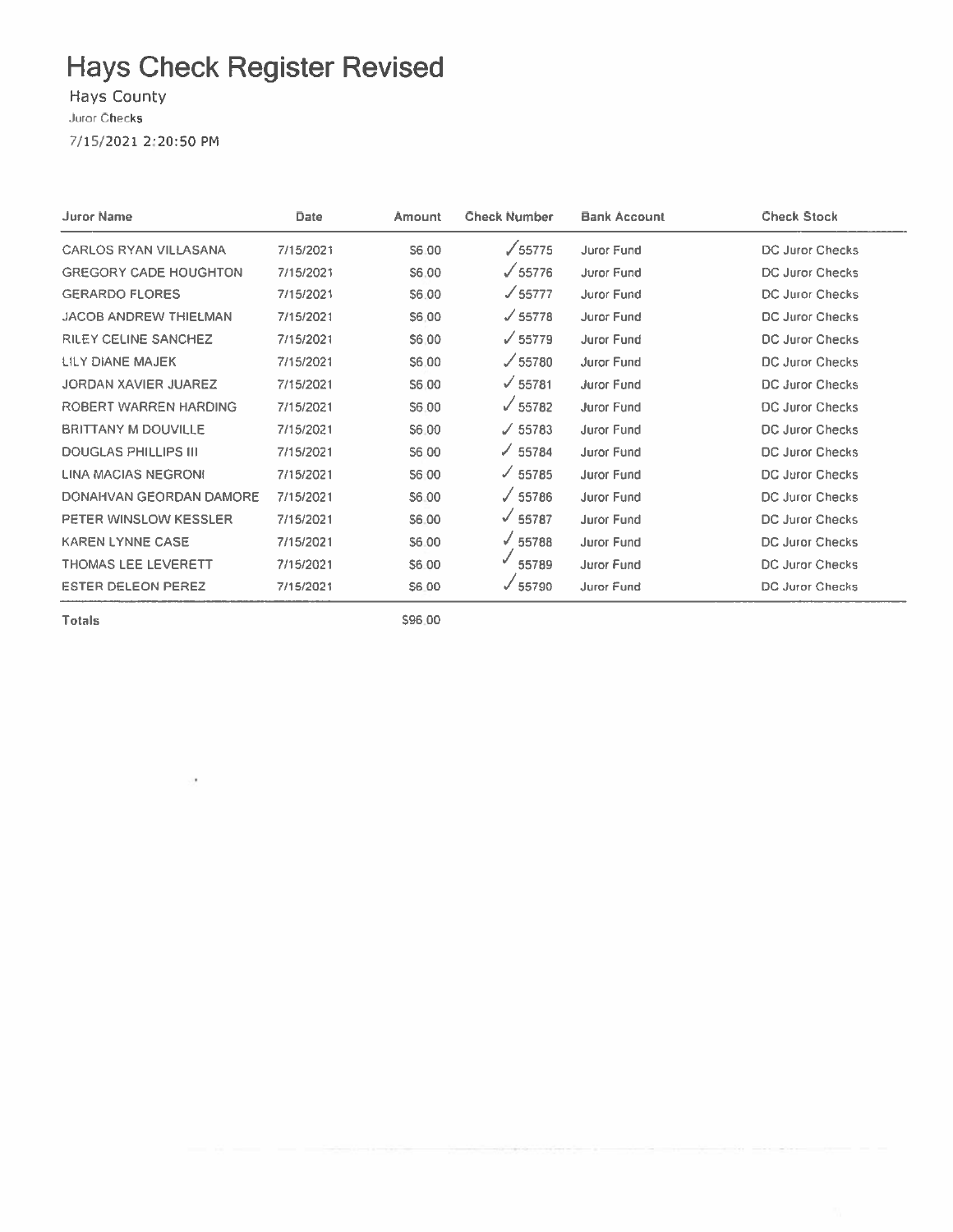### Hays County

Juror Checks

7/15/2021 12:54:52 PM

| <b>Juror Name</b>             | Date      | Amount | <b>Check Number</b>  | <b>Bank Account</b> | <b>Check Stock</b> |
|-------------------------------|-----------|--------|----------------------|---------------------|--------------------|
| <b>TYLER BRITAIN KIRK</b>     | 7/15/2021 | S6.00  | 55768 $\sqrt$        | <b>Juror Fund</b>   | DC Juror Checks    |
| <b>EVA MINERVA ORTIZ</b>      | 7/15/2021 | S6.00  | 55769√               | Juror Fund          | DC Juror Checks    |
| PAMELA ROZAN RIGDON           | 7/15/2021 | S6.00  | 55770                | Juror Fund          | DC Juror Checks    |
| <b>BREANNA MARIE ZIESEMER</b> | 7/15/2021 | S6.00  | 55771V               | Juror Fund          | DC Juror Checks    |
| <b>DANIEL M SEGURA</b>        | 7/15/2021 | S6.00  | $55772$ $\checkmark$ | Juror Fund          | DC Juror Checks    |
| <b>JOSEPH NEIL HENDERSON</b>  | 7/15/2021 | S6 00  | $55773 \checkmark$   | Juror Fund          | DC Juror Checks    |
| <b>PATRICE ANN BIERMANN</b>   | 7/15/2021 | S6.00  | 55774 $\sqrt{ }$     | Joror Eund          | DC Juror Checks    |

**Totals** 

\$42.00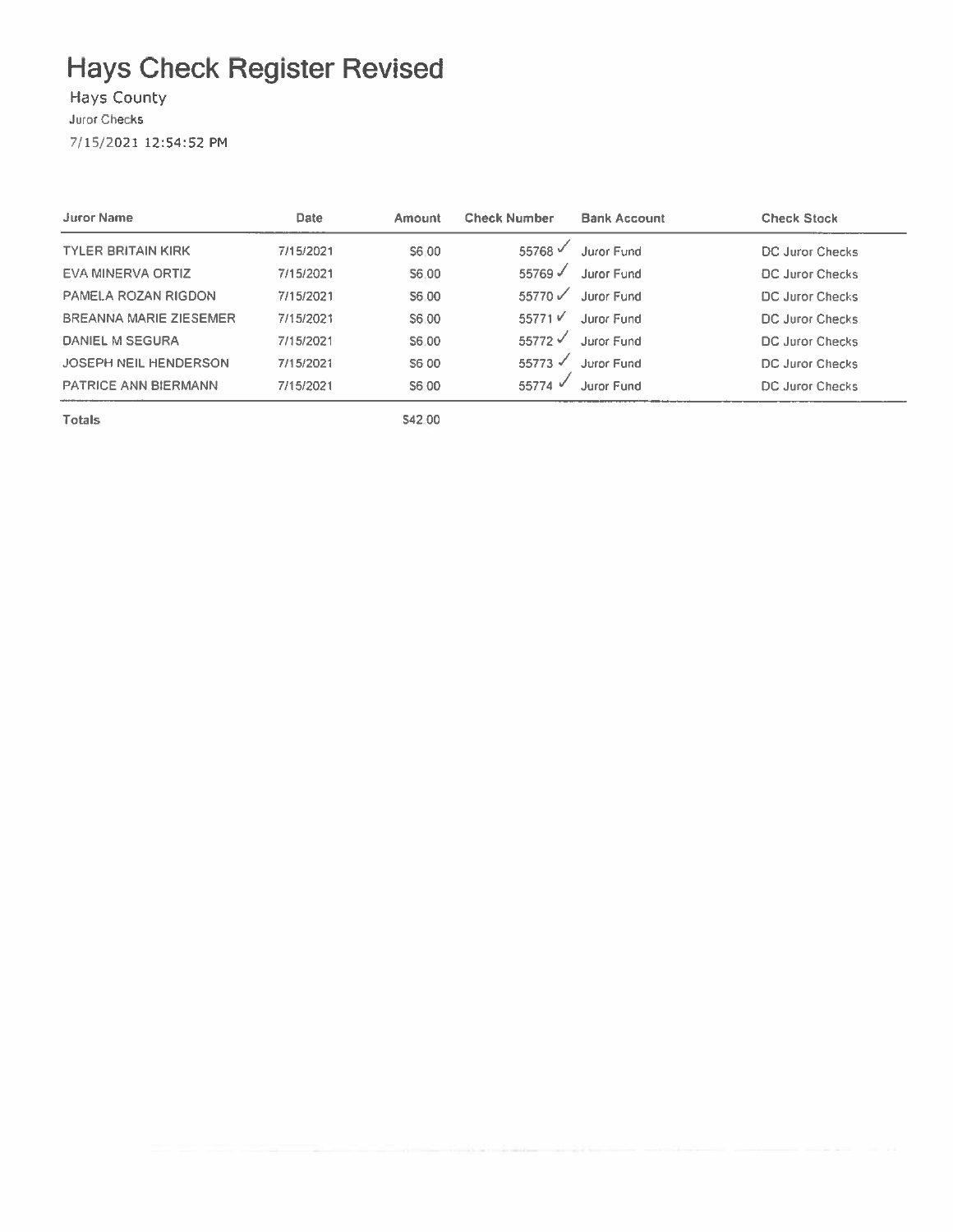Hays County Juror Checks 7/15/2021 12:26:07 PM

| Juror Name                    | Date      | Amount        | <b>Check Number</b>  | <b>Bank Account</b> | <b>Check Stock</b>     |
|-------------------------------|-----------|---------------|----------------------|---------------------|------------------------|
| SANDY LEE STEVENS             | 7/15/2021 | \$6.00        | 55676                | Juror Fund          | DC Juror Checks        |
| JOHN GRAHAM GOLDEN            | 7/15/2021 | \$6.00        | 55677 $\checkmark$   | Juror Fund          | <b>DC Juror Checks</b> |
| <b>KRISTIN ANNE TUDOR</b>     | 7/15/2021 | S6.00         | 55678 $V$            | <b>Juror Fund</b>   | <b>DC Juror Checks</b> |
| <b>DUSTIN KYLE LUCY</b>       | 7/15/2021 | S6.00         | $55679$ $\checkmark$ | <b>Juror Fund</b>   | DC Juror Checks        |
| BRIAN ANDREW HALL             | 7/15/2021 | \$6,00        | 55680 $V$            | <b>Juror Fund</b>   | DC Juror Checks        |
| YANIA MICHELLE MUNRO          | 7/15/2021 | \$6,00        | 55681√               | Juror Fund          | <b>DC Juror Checks</b> |
| <b>JUSTIN EARL FRAZIER</b>    | 7/15/2021 | \$6,00        | 55682 $V$            | Juror Fund          | <b>DC Juror Checks</b> |
| <b>CLAUDIA QUINZANI PEREZ</b> | 7/15/2021 | \$6,00        | 55683 $\checkmark$   | Juror Fund          | DC Juror Checks        |
| <b>RYAN R HUDDLESTON</b>      | 7/15/2021 | 5206 00       | 55684 $\checkmark$   | Juror Fund          | <b>DC Juror Checks</b> |
| ROLAND TIJERINA               | 7/15/2021 | S6,00         | 55685 $\checkmark$   | Juror Fund          | <b>DC Juror Checks</b> |
| DAVID ALAN STEINMEYER         | 7/15/2021 | \$6.00        | 55686√               | Juror Fund          | DC Juror Checks        |
| <b>CARRIE RAE EBBINGHAUS</b>  | 7/15/2021 | S6.00         | 55687 $\checkmark$   | Juror Fund          | DC Juror Checks        |
| MICHAEL CHRISTOPHER MALON     | 7/15/2021 | \$206.00      | 55688 $\checkmark$   | <b>Juror Fund</b>   | DC Juror Checks        |
| AMY TERESA PIANTA             | 7/15/2021 | \$206.00      | 55689 $\checkmark$   | Juror Fund          | <b>DC Juror Checks</b> |
| <b>TEDDY ARON ENGLAND</b>     | 7/15/2021 | \$6.00        | 55690 $\checkmark$   | Juror Fund          | DC Juror Checks        |
| <b>JAMIE DANIELLE KUMP</b>    | 7/15/2021 | S6.00         | 55691 $\checkmark$   | Juror Fund          | DC Juror Checks        |
| <b>EDWARD MITCHELL OLVERA</b> | 7/15/2021 | \$6.00        | 55692 $\checkmark$   | Juror Fund          | DC Juror Checks        |
| FERNANDO RAMIREZ JR           | 7/15/2021 | \$6.00        | 55693 $\checkmark$   | Juror Fund          | <b>DC Juror Checks</b> |
| LESLIE W TURNER               | 7/15/2021 | 56.00         | 55694 $\checkmark$   | <b>Juror Fund</b>   | DC Juror Checks        |
| BALDEMAR JAVIER RUIZ          | 7/15/2021 | \$6.00        | 55695 $\checkmark$   | Juror Fund          | <b>DC Juror Checks</b> |
| <b>JORGE RAMIREZ</b>          | 7/15/2021 | S6.00         | 55696 $\checkmark$   | Juror Fund          | DC Juror Checks        |
| JOHN SCOTT MCPHERSON          | 7/15/2021 | S6,00         | 55697 $V$            | Juror Fund          | DC Juror Checks        |
| <b>CYNTHIA CRUZ-GUSMAN</b>    | 7/15/2021 | S6.00         | 55698 $\checkmark$   | Juror Fund          | DC Juror Checks        |
| <b>JENNIFER LYN CONTINI</b>   | 7/15/2021 | S6.00         | 55699 $V$            | Juror Fund          | <b>DC Juror Checks</b> |
| ABELARDO GARCIA               | 7/15/2021 | S6.00         | $55700$ $\checkmark$ | Juror Fund          | <b>DC Juror Checks</b> |
| GUILLERMO TREJO               | 7/15/2021 | <b>S6.00</b>  | 55701 $\checkmark$   | Juror Fund          | DC Juror Checks        |
| <b>JEFFREY LEE DUNCAN</b>     | 7/15/2021 | S6.00         | $55702$ $\checkmark$ | Juror Fund          | DC Juror Checks        |
| ROBERT EDWARD MANLEY          | 7/15/2021 | 56.00         | 55703 $V$            | Juror Fund          | DC Juror Checks        |
| SAMANTHA PATRICIA SANCHEZ     | 7/15/2021 | \$6.00        | 55704 √              | Juror Fund          | <b>DC Juror Checks</b> |
| ORIS GLENN WILLIAMS           | 7/15/2021 | \$6.00        | 55705 √              | Juror Fund          | <b>DC Juror Checks</b> |
| <b>GEORGE XAVIER LEDONNE</b>  | 7/15/2021 | \$206.00      | 55706 $\checkmark$   | Juror Fund          | DC Juror Checks        |
| MELANIE NICHOLE ROMO          | 7/15/2021 | <b>S6 00</b>  | $55707$ $\checkmark$ | Juror Fund          | <b>DC Juror Checks</b> |
| DONNA BEDWELL CHAVEZ          | 7/15/2021 | \$206.00      | 55708 $\sqrt{ }$     | Juror Fund          | <b>DC Juror Checks</b> |
| STEVEN MAGNER ULFELDER        | 7/15/2021 | \$6.00        | 55709 $\checkmark$   | Juror Fund          | DC Juror Checks        |
| JONATHON RAY RIVERA           | 7/15/2021 | <b>S600</b>   | 55710 ✔              | Juror Fund          | DC Juror Checks        |
| LEE DANIEL BRYANT III         | 7/15/2021 | S6 00         | 55711 V              | Juror Fund          | DC Juror Checks        |
| <b>FAITH NICHOLE SMITH</b>    | 7/15/2021 | <b>\$6.00</b> | 55712 $V$            | Juror Fund          | DC Juror Checks        |
| DEVIBA ANYA JADEJA            | 7/15/2021 | S6.00         | 55713 √              | Juror Fund          | <b>DC Juror Checks</b> |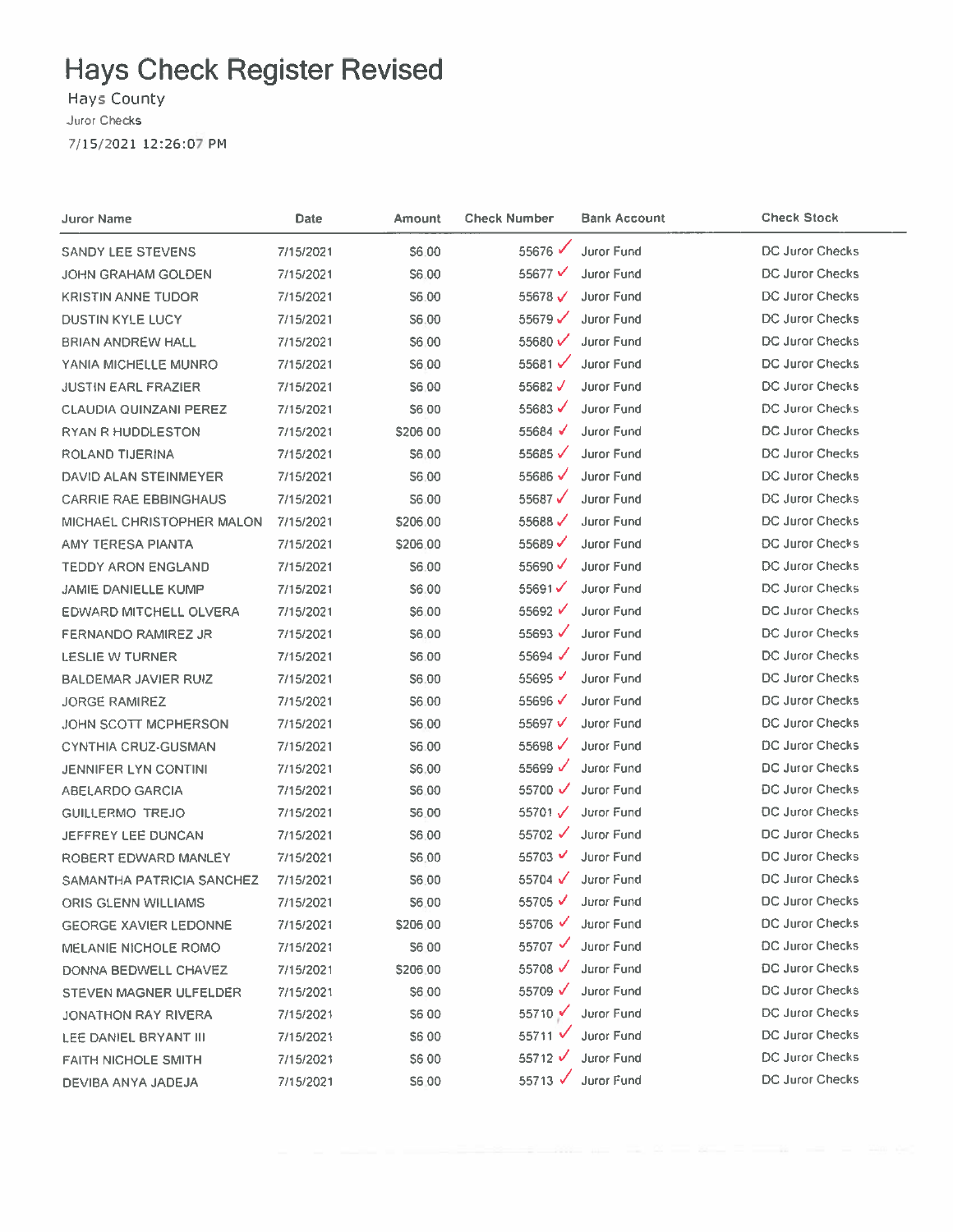| Juror Name                       | Date      | Amount       | <b>Check Number</b>  | <b>Bank Account</b> | <b>Check Stock</b>     |
|----------------------------------|-----------|--------------|----------------------|---------------------|------------------------|
| <b>DEBORAH SUSAN PRYOR</b>       | 7/15/2021 | S6.00        | 55714 $\checkmark$   | Juror Fund          | <b>DC Juror Checks</b> |
| <b>RAYMOND MICHAEL BISCHOFF</b>  | 7/15/2021 | S6.00        | $55715$ $\checkmark$ | Juror Fund          | DC Juror Checks        |
| MICHAEL EARL DIE                 | 7/15/2021 | S6.00        | 55716 $\checkmark$   | <b>Juror Fund</b>   | <b>DC Juror Checks</b> |
| KIMBERLY GRIESSE ANGERMAN        | 7/15/2021 | S6.00        | 55717 $V$            | Juror Fund          | DC Juror Checks        |
| <b>BELINDA MARIE MARTINEZ</b>    | 7/15/2021 | S206.00      | 55718 $\checkmark$   | <b>Juror Fund</b>   | <b>DC Juror Checks</b> |
| STEVEN MENDOZA VILLANUEVA        | 7/15/2021 | \$6.00       | $55719$ $\checkmark$ | Juror Fund          | DC Juror Checks        |
| MICHAEL Q ABILI                  | 7/15/2021 | S6.00        | 55720 $\checkmark$   | <b>Juror Fund</b>   | DC Juror Checks        |
| CODY SAMUEL BELL                 | 7/15/2021 | S6 00        | $55721$ $\checkmark$ | <b>Juror Fund</b>   | DC Juror Checks        |
| JORDAN ALAN HOWARD               | 7/15/2021 | \$6.00       | 55722 <del>√</del>   | Juror Fund          | DC Juror Checks        |
| <b>CADE ASHTON VILLARREAL</b>    | 7/15/2021 | 56.00        | 55723 $V$            | Juror Fund          | DC Juror Checks        |
| <b>SUSAN ELLEN WATSON</b>        | 7/15/2021 | S6.00        | 55724 $\sqrt{ }$     | Juror Fund          | DC Juror Checks        |
| <b>CIERA RENEE BARR</b>          | 7/15/2021 | \$206.00     | 55725 $\sqrt{ }$     | <b>Juror Fund</b>   | <b>DC Juror Checks</b> |
| <b>FRANK LERAY RIDENOUR JR</b>   | 7/15/2021 | S6 00        | 55726 $\checkmark$   | <b>Juror Fund</b>   | DC Juror Checks        |
| <b>GRACE LUELLA BROWN</b>        | 7/15/2021 | \$6.00       | 55727 $\checkmark$   | Juror Fund          | DC Juror Checks        |
| <b>JOHN WILLIAM GETTIG</b>       | 7/15/2021 | <b>\$600</b> | 55728 $\checkmark$   | Juror Fund          | <b>DC Juror Checks</b> |
| LEE FRIEDMAN                     | 7/15/2021 | \$6.00       | 55729 $\checkmark$   | Juror Fund          | DC Juror Checks        |
| <b>WENDY HOLTZ</b>               | 7/15/2021 | <b>S6.00</b> | 55730 $\checkmark$   | Juror Fund          | <b>DC Juror Checks</b> |
| DAVID NEIL LEINEN                | 7/15/2021 | \$6.00       | 55731                | Juror Fund          | DC Juror Checks        |
| ALEXANDER MENDOZA                | 7/15/2021 | \$206.00     | 55732                | Juror Fund          | DC Juror Checks        |
| RAYMOND CRUZ LOPEZ               | 7/15/2021 | S6.00        | $55733 \checkmark$   | Juror Fund          | DC Juror Checks        |
| <b>LOUIS RAY HUGHSTON</b>        | 7/15/2021 | S6.00        | 55734 $\checkmark$   | Juror Fund          | <b>DC Juror Checks</b> |
| NICHOLAS JAMES EASTWOOD          | 7/15/2021 | \$6.00       | 55735 $\sqrt$        | <b>Juror Fund</b>   | DC Juror Checks        |
| LUKE REY LUNA                    | 7/15/2021 | S6.00        | 55736 $\checkmark$   | Juror Fund          | DC Juror Checks        |
| <b>COURTNEY ELLEN MAIN</b>       | 7/15/2021 | \$206 00     | 55737 $\sqrt$        | Juror Fund          | DC Juror Checks        |
| DEVIN BRUCE PRESTON              | 7/15/2021 | \$6.00       | 55738                | Juror Fund          | DC Juror Checks        |
| DARYL LANCE WINTER               | 7/15/2021 | \$6.00       | 55739 $\sqrt{ }$     | Juror Fund          | DC Juror Checks        |
| <b>MATTHEW DONALD LAWRENCE</b>   | 7/15/2021 | \$6.00       | 55740 $\checkmark$   | <b>Juror Fund</b>   | DC Juror Checks        |
| ALISON ADER DECOLA               | 7/15/2021 | S6.00        | $55741$ $\checkmark$ | Juror Fund          | <b>DC Juror Checks</b> |
| <b>SERGIO HORACIO CRUZ</b>       | 7/15/2021 | \$206.00     | 55742 $\checkmark$   | <b>Juror Fund</b>   | DC Juror Checks        |
| JOSEPHINE ORTIZ COBB             | 7/15/2021 | S6.00        |                      | 55743 V Juror Fund  | <b>DC Juror Checks</b> |
| <b>AUSTIN LEE REDMOND</b>        | 7/15/2021 | S6.00        | $55744$ $\checkmark$ | Juror Fund          | DC Juror Checks        |
| <b>CARLOS CORDERO NIEVES</b>     | 7/15/2021 | S6 00        | $55745$ $\checkmark$ | Juror Fund          | <b>DC Juror Checks</b> |
| WARREN RANDY POE                 | 7/15/2021 | \$6.00       | 55746                | Juror Fund          | DC Juror Checks        |
| JOHN OHLRICH                     | 7/15/2021 | \$6.00       | $55747 \checkmark$   | Juror Fund          | DC Juror Checks        |
| NICHOLAS JOHN RUSSOLINO          | 7/15/2021 | \$6.00       | 55748 $\checkmark$   | <b>Juror Fund</b>   | DC Juror Checks        |
| RUSSELL LYNN GUSTAFSON           | 7/15/2021 | \$6.00       | $55749$ $\checkmark$ | Juror Fund          | DC Juror Checks        |
| ANNA MARIA TUMMINARO-WALD        | 7/15/2021 | \$6.00       | $55750$ $\checkmark$ | Juror Fund          | DC Juror Checks        |
| LAUREN MICHELE MOSEL             | 7/15/2021 | S6.00        | $55751$ $\checkmark$ | <b>Juror Fund</b>   | DC Juror Checks        |
| STEPHANIE MARIE SALINAS GAF      | 7/15/2021 | \$6.00       | 55752 $\checkmark$   | <b>Juror Fund</b>   | DC Juror Checks        |
| <b>ENRIQUE COLUMBIE MARTINEZ</b> | 7/15/2021 | S6.00        | 55753 √              | Juror Fund          | DC Juror Checks        |
| JENNIFER CAROLE GOODE            | 7/15/2021 | S6.00        | 55754 $\sqrt$        | Juror Fund          | DC Juror Checks        |
| HENRY EDWARD CARDENAS            | 7/15/2021 | <b>S6.00</b> | 55755 V              | Juror Fund          | DC Juror Checks        |
| KENNETH CHIEDU OSUOZAH           | 7/15/2021 | <b>\$600</b> | 55756 $\checkmark$   | Juror Fund          | DC Juror Checks        |
| <b>CAROLYN ANN MANNING</b>       | 7/15/2021 | \$6.00       | 55757 $\checkmark$   | Juror Fund          | <b>DC Juror Checks</b> |
| <b>OSCAR VELARDE</b>             | 7/15/2021 | <b>S600</b>  | 55758 √              | Juror Fund          | DC Juror Checks        |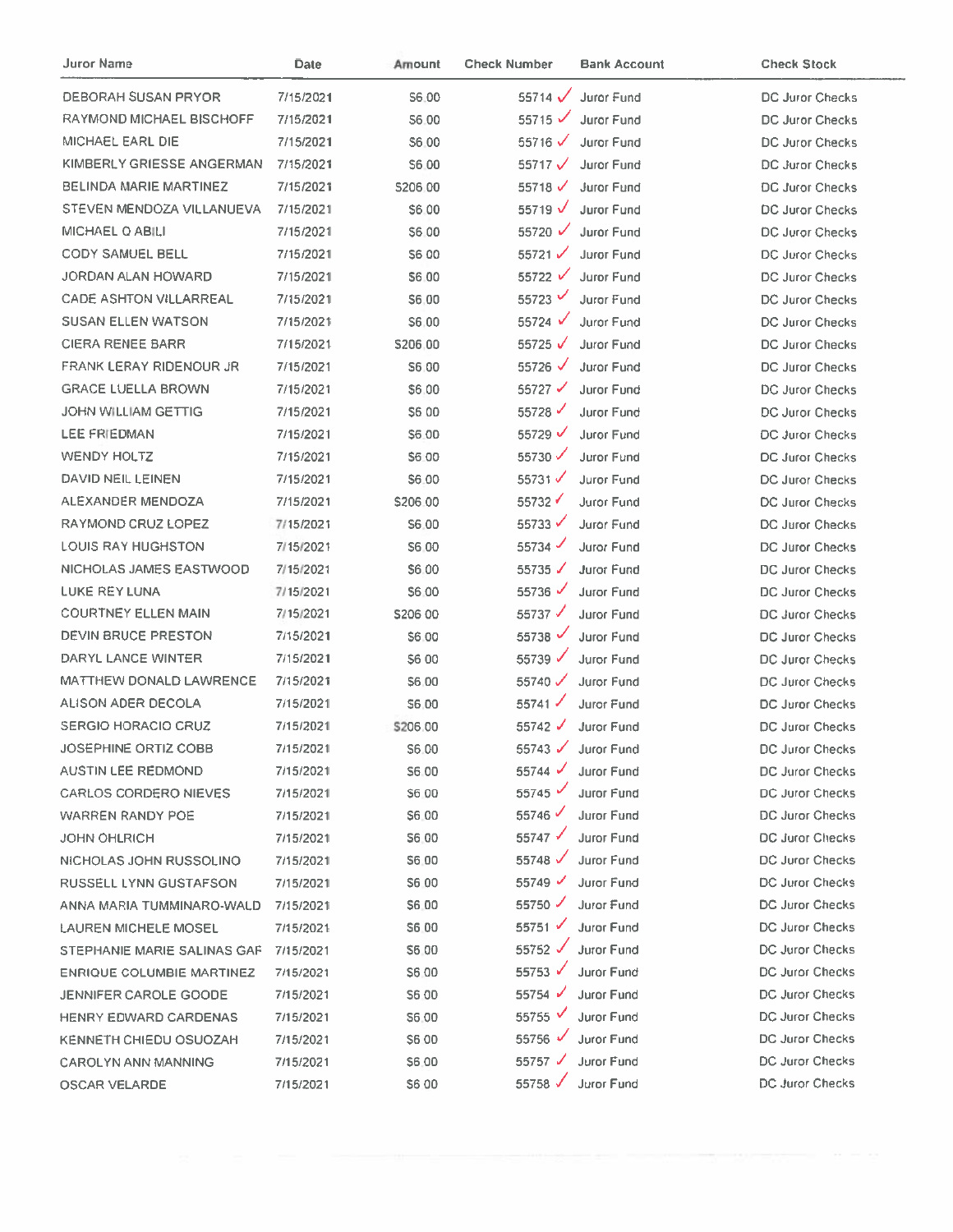| Date      | Amount   | <b>Check Number</b> | <b>Bank Account</b> | <b>Check Stock</b>     |
|-----------|----------|---------------------|---------------------|------------------------|
| 7/15/2021 | \$206.00 | 55759 $\sqrt$       | Juror Fund          | <b>DC Juror Checks</b> |
| 7/15/2021 | S6.00    | 55760 J             | Juror Fund          | <b>DC Juror Checks</b> |
| 7/15/2021 | S6.00    | 55761 $\checkmark$  | <b>Juror Fund</b>   | <b>DC Juror Checks</b> |
| 7/15/2021 | S6 00    | 55762 √             | Juror Fund          | DC Juror Checks        |
| 7/15/2021 | S6.00    | 55763 V             | Juror Fund          | <b>DC Juror Checks</b> |
| 7/15/2021 | S6 00    | 55764 $\sqrt$       | Juror Fund          | DC Juror Checks        |
| 7/15/2021 | \$206.00 | $55765 \checkmark$  | Juror Fund          | <b>DC Juror Checks</b> |
| 7/15/2021 | S6.00    | 55766 $\sqrt$       | Juror Fund          | DC Juror Checks        |
| 7/15/2021 | S6.00    | 55767 V             | Juror Fund          | DC Juror Checks        |
|           |          |                     |                     |                        |

Totals

\$2,952.00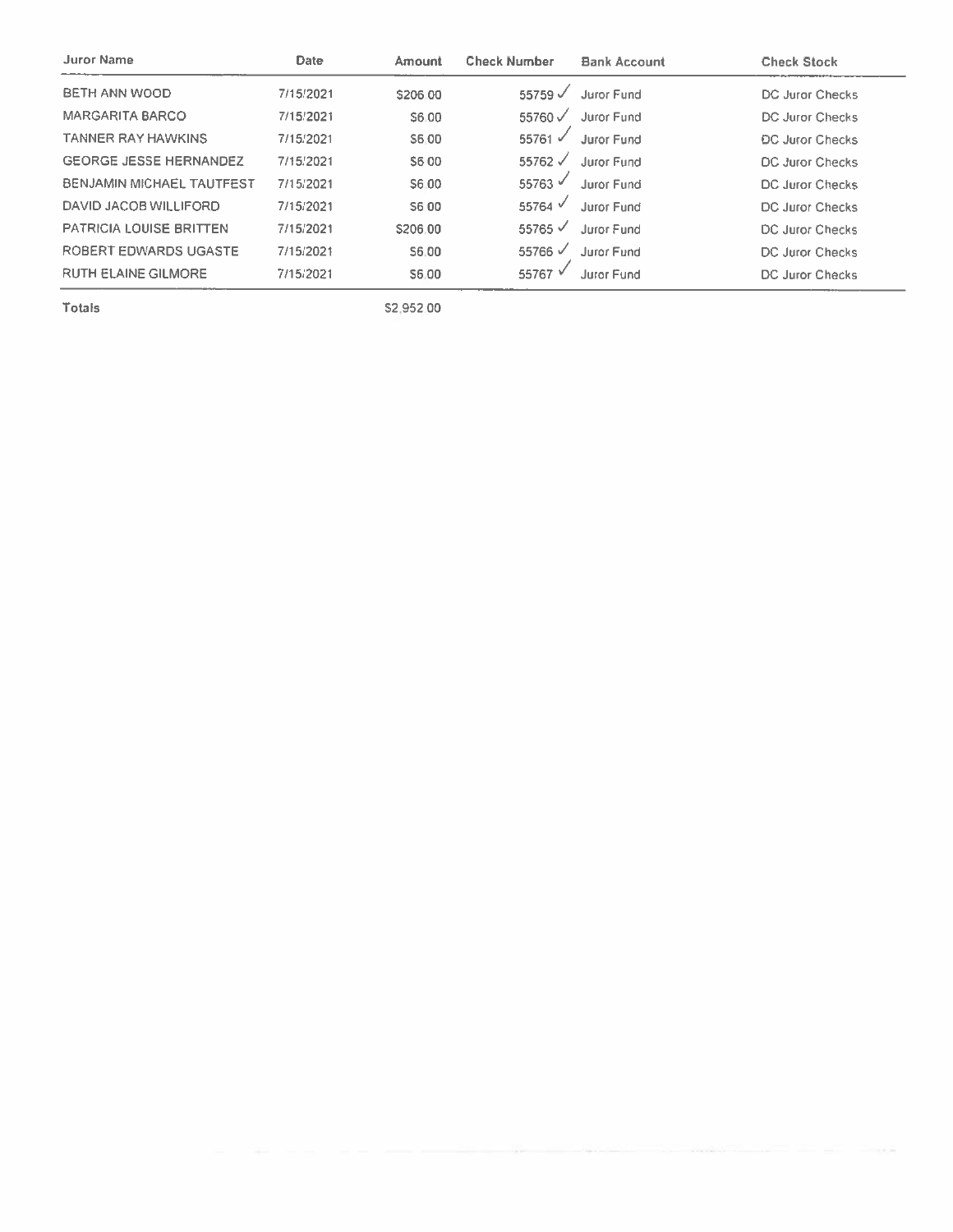Hays County Juror Checks 7/8/2021 2:40:24 PM

| <b>Juror Name</b>                | Date     | Amount       | <b>Check Number</b> | <b>Bank Account</b> | <b>Check Stock</b>     |
|----------------------------------|----------|--------------|---------------------|---------------------|------------------------|
| MARIA CHRISTINA FENDER           | 7/8/2021 | \$6.00       | 55586               | <b>Juror Fund</b>   | DC Juror Checks        |
| AMANDA JADE CLAYTON VEGA         | 7/8/2021 | S6.00        | 55587               | Juror Fund          | DC Juror Checks        |
| BRENDA LEE MOORE                 | 7/8/2021 | \$6.00       | 55588√              | <b>Juror Fund</b>   | DC Juror Checks        |
| <b>BRUCE ROBERT STOLL</b>        | 7/8/2021 | \$6.00       | 55589√              | <b>Juror Fund</b>   | <b>DC Juror Checks</b> |
| SARA BOWMAN MORGENROTH           | 7/8/2021 | \$126.00     | 55590 √             | <b>Juror Fund</b>   | DC Juror Checks        |
| JENNIFER WATKINS BLACKMON        | 7/8/2021 | \$6 00       | 55591√              | Juror Fund          | DC Juror Checks        |
| PATRICK JOHN KOTROLA             | 7/8/2021 | \$6.00       | 55592√              | <b>Juror Fund</b>   | DC Juror Checks        |
| ROBERT OWEN CRABTREE JR          | 7/8/2021 | \$6.00       | 55593√              | Juror Fund          | DC Juror Checks        |
| <b>ELIAS HERNANDEZ</b>           | 7/8/2021 | <b>S6.00</b> | 55594√              | Juror Fund          | DC Juror Checks        |
| JOSEPH PAUL POLIVKA III          | 7/8/2021 | S6.00        | 55595√              | Juror Fund          | DC Juror Checks        |
| <b>FRANCINE MARIE BOYTER</b>     | 7/8/2021 | \$126.00     | 55596√              | Juror Fund          | <b>DC Juror Checks</b> |
| <b>ANTONIO CALDERON</b>          | 7/8/2021 | S6.00        | 55597√              | Juror Fund          | DC Juror Checks        |
| KELLY LANG GOODMAN               | 7/8/2021 | \$126.00     | 55598               | <b>Juror Fund</b>   | DC Juror Checks        |
| <b>LUNEL PIERRE</b>              | 7/8/2021 | \$6.00       | 55599√              | <b>Juror Fund</b>   | DC Juror Checks        |
| <b>BROOKE ADDISON MENSING</b>    | 7/8/2021 | \$6.00       | 55600 √             | Juror Fund          | DC Juror Checks        |
| STEPHANIE L HUTCHINSON           | 7/8/2021 | S6 00        | 55601 $\checkmark$  | Juror Fund          | DC Juror Checks        |
| LEE CHARLES STERNS               | 7/8/2021 | \$6.00       | 55602 √             | Juror Fund          | DC Juror Checks        |
| <b>JESSE ANDREW LEWIS</b>        | 7/8/2021 | \$6.00       | 55603               | <b>Juror Fund</b>   | DC Juror Checks        |
| ZACHARIAH ADAMS                  | 7/8/2021 | \$6.00       | 55604               | <b>Juror Fund</b>   | DC Juror Checks        |
| GREGORY WAYNE DIANA              | 7/8/2021 | S6.00        | 55605√              | Juror Fund          | <b>DC Juror Checks</b> |
| ROSA MARIA ALVARADO              | 7/8/2021 | \$126.00     | 55606 V             | Juror Fund          | <b>DC Juror Checks</b> |
| <b>ALLISON MACKENZIE HYNES</b>   | 7/8/2021 | \$6.00       | 55607√              | Juror Fund          | <b>DC Juror Checks</b> |
| <b>MONICA YVETTE SILLER</b>      | 7/8/2021 | <b>S6.00</b> | 55608 √             | Juror Fund          | <b>DC Juror Checks</b> |
| <b>JULIAN ANTONIO MENDEZ</b>     | 7/8/2021 | <b>S600</b>  | 55609 $V$           | Juror Fund          | DC Juror Checks        |
| <b>MARIE LYNN</b>                | 7/8/2021 | \$6.00       | 55610 √             | Juror Fund          | DC Juror Checks        |
| JAMES DAVID MCDANIEL             | 7/8/2021 | \$6 00       | 55611 $V$           | <b>Juror Fund</b>   | <b>DC Juror Checks</b> |
| AMARISSA MARIE QUIROZ            | 7/8/2021 | \$126.00     | 55612 √             | Juror Fund          | DC Juror Checks        |
| ETHAN ALLAN LARSON               | 7/8/2021 | \$6.00       | 55613               | <b>Juror Fund</b>   | DC Juror Checks        |
| PATRICIA ROBIN PURVIANCE         | 7/8/2021 | \$126.00     | 55614               | Juror Fund          | DC Juror Checks        |
| SEAN CHRISTOPHER OLOUGHLII       | 7/8/2021 | \$126.00     | 55615               | <b>Juror Fund</b>   | DC Juror Checks        |
| LIZETTE MIRELLA MURILLO          | 7/8/2021 | \$6,00       | 55616 $V$           | Juror Fund          | DC Juror Checks        |
| RONALD LEE HEJTMANEK             | 7/8/2021 | S6.00        | 55617√              | <b>Juror Fund</b>   | DC Juror Checks        |
| <b>JOSHUA CHAD WILLIAMS</b>      | 7/8/2021 | \$6,00       | 55618               | Juror Fund          | DC Juror Checks        |
| <b>AUSTIN KEVIN ORILEY</b>       | 7/8/2021 | S6.00        | 55619               | Juror Fund          | DC Juror Checks        |
| JULIA ANNA MENDOZA               | 7/8/2021 | S6.00        | 55620 v             | Juror Fund          | DC Juror Checks        |
| ANNA LISA RODRIGUEZ              | 7/8/2021 | S6.00        | 55621               | Juror Fund          | DC Juror Checks        |
| ALBERTO LEE LONGORIA             | 7/8/2021 | <b>S6,00</b> | 55622               | Juror Fund          | <b>DC Juror Checks</b> |
| <b>CATHERINE MARIE SEVERANCE</b> | 7/8/2021 | \$6.00       | 55623               | Juror Fund          | <b>DC Juror Checks</b> |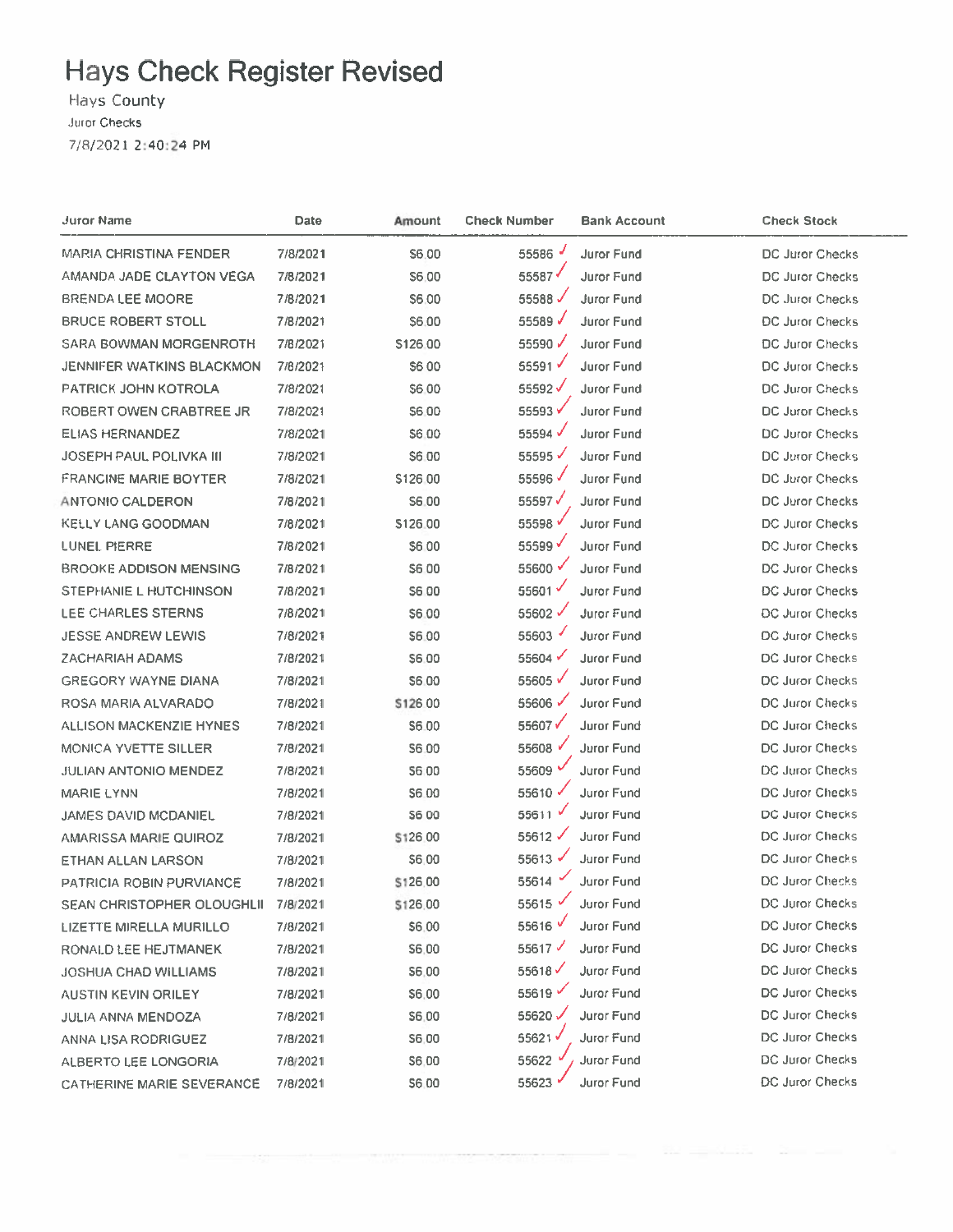| Juror Name                       | Date     | Amount       | <b>Check Number</b>  | <b>Bank Account</b> | <b>Check Stock</b>     |
|----------------------------------|----------|--------------|----------------------|---------------------|------------------------|
| MASON ALEC CASTILLO              | 7/8/2021 | \$126.00     | 55624                | Juror Fund          | <b>DC Juror Checks</b> |
| <b>JOSEPH CAPPS SHERRILL</b>     | 7/8/2021 | S6.00        | 55625                | Juror Fund          | DC Juror Checks        |
| <b>CHAD ANTHONY BOSE</b>         | 7/8/2021 | S6.00        | 55626                | Juror Fund          | <b>DC Juror Checks</b> |
| BART ROY BURK JR                 | 7/8/2021 | \$6,00       | 55627                | Juror Fund          | DC Juror Checks        |
| <b>JOHNNY DEAN SANCHEZ</b>       | 7/8/2021 | S6 00        | 55628 $\checkmark$   | Juror Fund          | DC Juror Checks        |
| <b>JAMES DIMITRU SZILAGY III</b> | 7/8/2021 | S6 00        | 55629 $\checkmark$   | Juror Fund          | DC Juror Checks        |
| ANGELA R PARKHILL                | 7/8/2021 | S6.00        | 55630                | Juror Fund          | DC Juror Checks        |
| DIANA LOUISE KRAUSS-THOMPS       | 7/8/2021 | S6.00        | 55631                | Juror Fund          | DC Juror Checks        |
| <b>AGUSTIN ANTHONY SILVA</b>     | 7/8/2021 | <b>S600</b>  | 55632 $\sqrt$        | Juror Fund          | <b>DC Juror Checks</b> |
| RANDY B HUTTO                    | 7/8/2021 | <b>S6.00</b> | 55633 $\sqrt$        | <b>Juror Fund</b>   | <b>DC Juror Checks</b> |
| <b>CRAIG CODY WARNECKE</b>       | 7/8/2021 | \$6.00       | 55634                | Juror Fund          | DC Juror Checks        |
| LINDA GAIL CRONSHEY              | 7/8/2021 | \$6.00       | 55635√               | Juror Fund          | DC Juror Checks        |
| PAMELA RENEE MCLENNAN            | 7/8/2021 | \$6.00       | 55636 $\checkmark$   | <b>Juror Fund</b>   | DC Juror Checks        |
| <b>DIANE CANTU</b>               | 7/8/2021 | \$6,00       | 55637 $\checkmark$   | <b>Juror Fund</b>   | <b>DC Juror Checks</b> |
| RAFAEL MENDOZA JR                | 7/8/2021 | <b>S6.00</b> | 55638 $\sqrt{ }$     | Juror Fund          | DC Juror Checks        |
| <b>TRESTON CADE SMITH</b>        | 7/8/2021 | \$6.00       | 55639 $\sqrt$        | Juror Fund          | DC Juror Checks        |
| <b>ELIZABETH HERNANDEZ</b>       | 7/8/2021 | S6.00        | 55640 $\checkmark$   | Juror Fund          | <b>DC Juror Checks</b> |
| <b>JOANNE SMITH CRAWFORD</b>     | 7/8/2021 | S6.00        | 55641 $\checkmark$   | Juror Fund          | DC Juror Checks        |
| <b>KENDRA CHIMERE WILLIAMS</b>   | 7/8/2021 | S6.00        | 55642 $\checkmark$   | Juror Fund          | <b>DC Juror Checks</b> |
| <b>CURT W ACHBERGER</b>          | 7/8/2021 | S6.00        | $55643 \checkmark$   | Juror Fund          | DC Juror Checks        |
| <b>MARK ODELL MCCLENDON</b>      | 7/8/2021 | \$6.00       | 55644 $\checkmark$   | <b>Juror Fund</b>   | DC Juror Checks        |
| <b>CHRISTOPHER JOHN PARENTEA</b> | 7/8/2021 | \$6 00       | 55645                | <b>Juror Fund</b>   | <b>DC Juror Checks</b> |
| <b>JOSE GERARDO DURAN</b>        | 7/8/2021 | \$6.00       | 55646                | <b>Juror Fund</b>   | DC Juror Checks        |
| DENNIS WAYNE WHITEHOUSE          | 7/8/2021 | \$6.00       | 55647 $\checkmark$   | Juror Fund          | <b>DC Juror Checks</b> |
| <b>RYAN ANDREW MACHIELA</b>      | 7/8/2021 | \$6.00       | 55648                | Juror Fund          | <b>DC Juror Checks</b> |
| DANIELLE NICOLE EDWARDS          | 7/8/2021 | S6.00        | 55649 $\checkmark$   | Juror Fund          | DC Juror Checks        |
| <b>JESSE JAMES ROMERO</b>        | 7/8/2021 | S6.00        | 55650 $V$            | Juror Fund          | DC Juror Checks        |
| WENDELL RANDOLPH SCOTT JR        | 7/8/2021 | S6.00        | 55651                | <b>Juror Fund</b>   | <b>DC Juror Checks</b> |
| OTIS JAMES ALLEN                 | 7/8/2021 | S6.00        | $55652$ $\checkmark$ | <b>Juror Fund</b>   | DC Juror Checks        |
| ROBERT ANTHONY HALL              | 7/8/2021 | <b>S600</b>  | 55653 $\checkmark$   | Juror Fund          | DC Juror Checks        |
| REBEKAH JASLYN MARTINEZ          | 7/8/2021 | \$126.00     | 55654 $\checkmark$   | Juror Fund          | <b>DC Juror Checks</b> |
| PHILIP KENT DUNHAM               | 7/8/2021 | S6.00        | $55655 \checkmark$   | <b>Juror Fund</b>   | <b>DC Juror Checks</b> |
| <b>MEGAN ANNE BARHORST</b>       | 7/8/2021 | \$126.00     | 55656                | <b>Juror Fund</b>   | DC Juror Checks        |
| <b>THOMAS BRADLEY SHOPTAW</b>    | 7/8/2021 | \$126.00     | 55657 $\nu$          | Juror Fund          | <b>DC Juror Checks</b> |
| FLORENDA BALABAG CASTILLO        | 7/8/2021 | S6 00        | 55658                | <b>Juror Fund</b>   | DC Juror Checks        |
| TIFFIN ERLE WORTHAM              | 7/8/2021 | \$126.00     | 55659                | Juror Fund          | DC Juror Checks        |
| JOANNE MENDOZA-VEGA              | 7/8/2021 | \$6.00       | 55660                | <b>Juror Fund</b>   | DC Juror Checks        |
| PATRICK GLEN WRIGHT SPEIGH       | 7/8/2021 | \$6.00       | 55661 $V$            | <b>Juror Fund</b>   | DC Juror Checks        |
| JORDEN LEE ZUNIGA                | 7/8/2021 | \$6.00       | 55662 $\checkmark$   | <b>Juror Fund</b>   | DC Juror Checks        |
| <b>GLORIA LAMAR BROUSSARD</b>    | 7/8/2021 | S6.00        | 55663 $\checkmark$   | Juror Fund          | DC Juror Checks        |
| <b>JOSE ARTURO LOYA</b>          | 7/8/2021 | \$6.00       | 55664 $\checkmark$   | <b>Juror Fund</b>   | <b>DC Juror Checks</b> |
| ADARA MARIE KELLEY               | 7/8/2021 | \$6.00       | 55665                | Juror Fund          | DC Juror Checks        |
| <b>LIONEL CHEATHAM</b>           | 7/8/2021 | \$6,00       | 55666√               | Juror Fund          | <b>DC Juror Checks</b> |
| <b>JAIME REYES</b>               | 7/8/2021 | \$6.00       | 55667 $\checkmark$   | Juror Fund          | <b>DC Juror Checks</b> |
| MELISSA ELAINE LESIKAR           | 7/8/2021 | \$126:00     | 55668 $\checkmark$   | Juror Fund          | DC Juror Checks        |